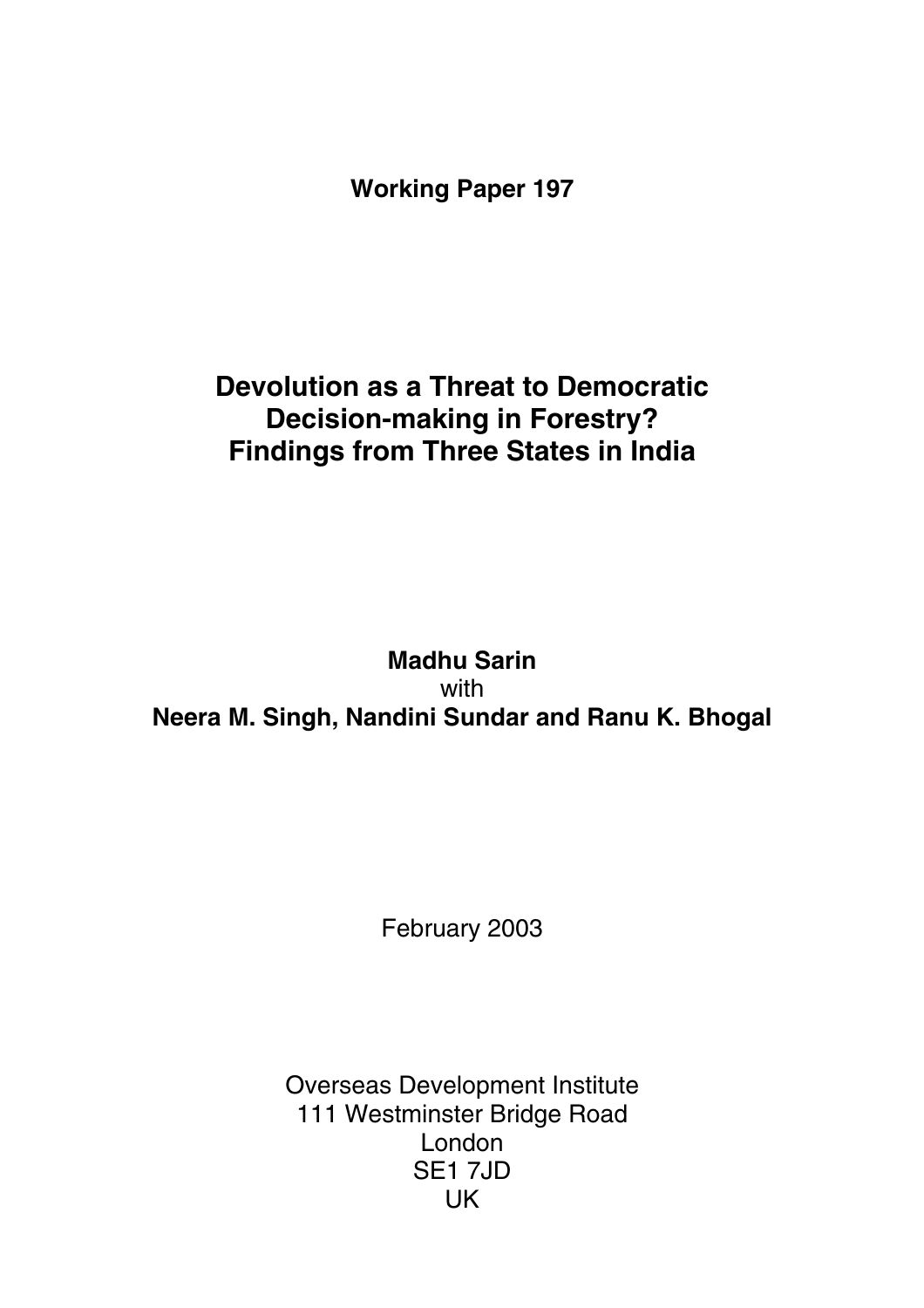The authors would like to thank David Edmunds and Lini Wollenberg for their valuable inputs. They also acknowledge Bob Fisher and Daphne Thuvesson for their comments on the full paper and Jon Lindsay for his comments on the Uttaranchal case study. The research for this paper was supported with funding from the International Fund for Agricultural Development (IFAD) under a project coordinated by the Center for International Forestry Research (CIFOR) on 'Making Space for Local Forest Management'.

**Madhu Sarin** is an independent development planner engaged in natural resource management policy analysis and research, based in Chandigarh, India. Email: msarin@satyam.net.in

**Neera M. Singh** is currently a Ph.D. student at Michigan State University, USA. She was the Secretary of Vasundhara, a non-government organisation based in Bhubaneswar, Orissa, while undertaking the research. Email: singhne1@msu.edu

**Nandini Sundar** is currently Associate Professor at the Centre for Law and Governance, Jawahar Lal Nehru University, New Delhi. While undertaking the research she was Associate Professor in Sociology at the Institute of Economic Growth, Delhi. Email: nandinisundar@yahoo.com

**Ranu K. Bhogal** is an independent researcher and consultant based in Bhopal, India Email: ranubhogal@rediffmail.com

ISBN 0 85003 637 2

© Overseas Development Institute 2003

All rights reserved. No part of this publication may be reproduced, stored in a retrieval system, or transmitted in any form or by any means, electronic, mechanical, photocopying, recording or otherwise, without the prior written permission of the publishers.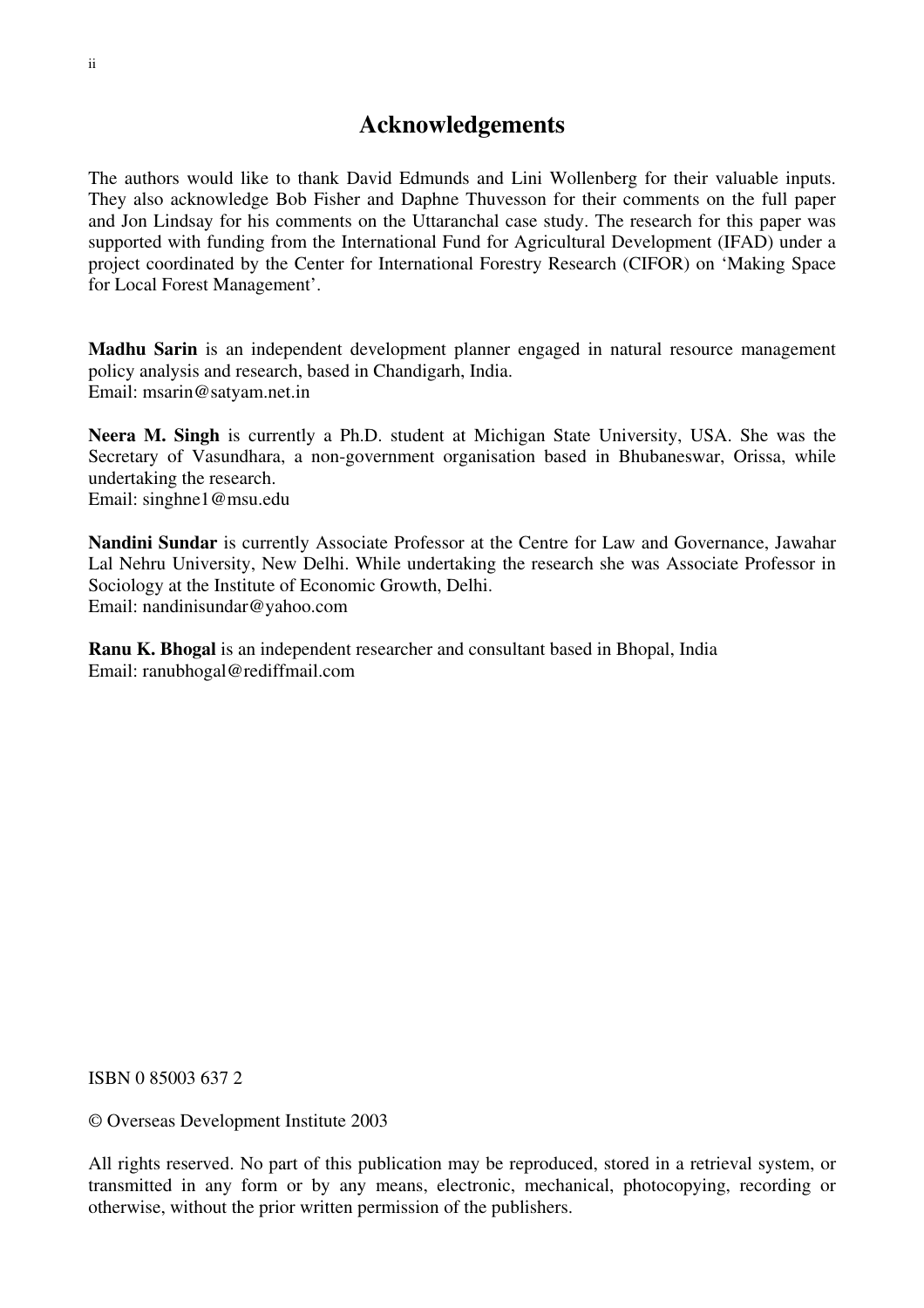# **Contents**

| <b>Abbreviations and Definitions of Local Terms Used</b><br><b>Summary</b> |                                                                                       |                               |
|----------------------------------------------------------------------------|---------------------------------------------------------------------------------------|-------------------------------|
| $\mathbf{1}$                                                               | <b>Introduction</b><br>1.1 The Historical Context for Devolution Policies             | $\mathbf 1$<br>$\overline{2}$ |
| $\boldsymbol{2}$                                                           | Orissa                                                                                | 7                             |
|                                                                            | 2.1 Research Methods and Site Selection                                               | $\tau$                        |
|                                                                            | 2.2 CFM in Orissa                                                                     | 8                             |
|                                                                            | 2.3 Federations of Community Institutions                                             | 19                            |
|                                                                            | 2.4 Conclusions                                                                       | 22                            |
| 3                                                                          | <b>Madhya Pradesh</b>                                                                 | 23                            |
|                                                                            | 3.1 The Historical Context of Bastar for Today's Policies                             | 24                            |
|                                                                            | 3.2 Surviving Traditions of Customary Forest Management in Bastar                     | 25                            |
|                                                                            | 3.3 Madhya Pradesh's JFM Framework                                                    | 27                            |
|                                                                            | 3.4 Conclusion                                                                        | 35                            |
| $\overline{\mathbf{4}}$                                                    | Uttarakhand: From Right Holders to 'Beneficiaries'?                                   | 37                            |
|                                                                            | 4.1 The Context for Forest Management in Uttarakhand                                  | 38                            |
|                                                                            | 4.2 Informal community forest management                                              | 41                            |
|                                                                            | 4.3 Village Forest Joint Management                                                   | 49                            |
|                                                                            | 4.4 Summary and Conclusions                                                           | 55                            |
| 5                                                                          | Conclusion                                                                            | 57                            |
|                                                                            | 5.1 Discouraging Trends                                                               | 57                            |
|                                                                            | 5.2 Local Appropriation of Space for Forest Management:                               |                               |
|                                                                            | different motivations, greater impact                                                 | 59                            |
|                                                                            | 5.3 Where To From Here?                                                               | 61                            |
| <b>References</b>                                                          |                                                                                       | 63                            |
|                                                                            |                                                                                       |                               |
| <b>List of Boxes</b>                                                       |                                                                                       |                               |
| Box 1<br>Box 2                                                             | Sal leaf plate stitching<br>Alternative community rights regime for forests in Orissa | 11<br>16                      |
| Box 3                                                                      | Strength of collective action: Paiksahi Village, Orissa                               | 20                            |
|                                                                            | Box 4 Formation of Budhikhamari Joint Forest Protection Committee (BJFPC)             | 21                            |
| Box 5                                                                      | The Kumaon Panchayat Forest Rules, 1931                                               | 43                            |
| Box 6                                                                      | What it was like in the old days – the Van Panchayat of Dungri Chopra                 | 45                            |
| Box 7                                                                      | Anarpa Van Panchayat – impact of top down re-organisation                             | 48                            |
| Box 8                                                                      | Devolution or centralisation? The language of VFJM Rules, 1997                        | 49                            |
|                                                                            | Box 9 NGOs as service providers in VJFM                                               | 51                            |
|                                                                            | Box 10 Why women of Naurakh rejected VFJM                                             | 54                            |
|                                                                            | Box 11 Introduction & impact of VFJM on Chora Van Panchayat                           | 55                            |

# **List of Tables**

Table 1 Site characteristics 10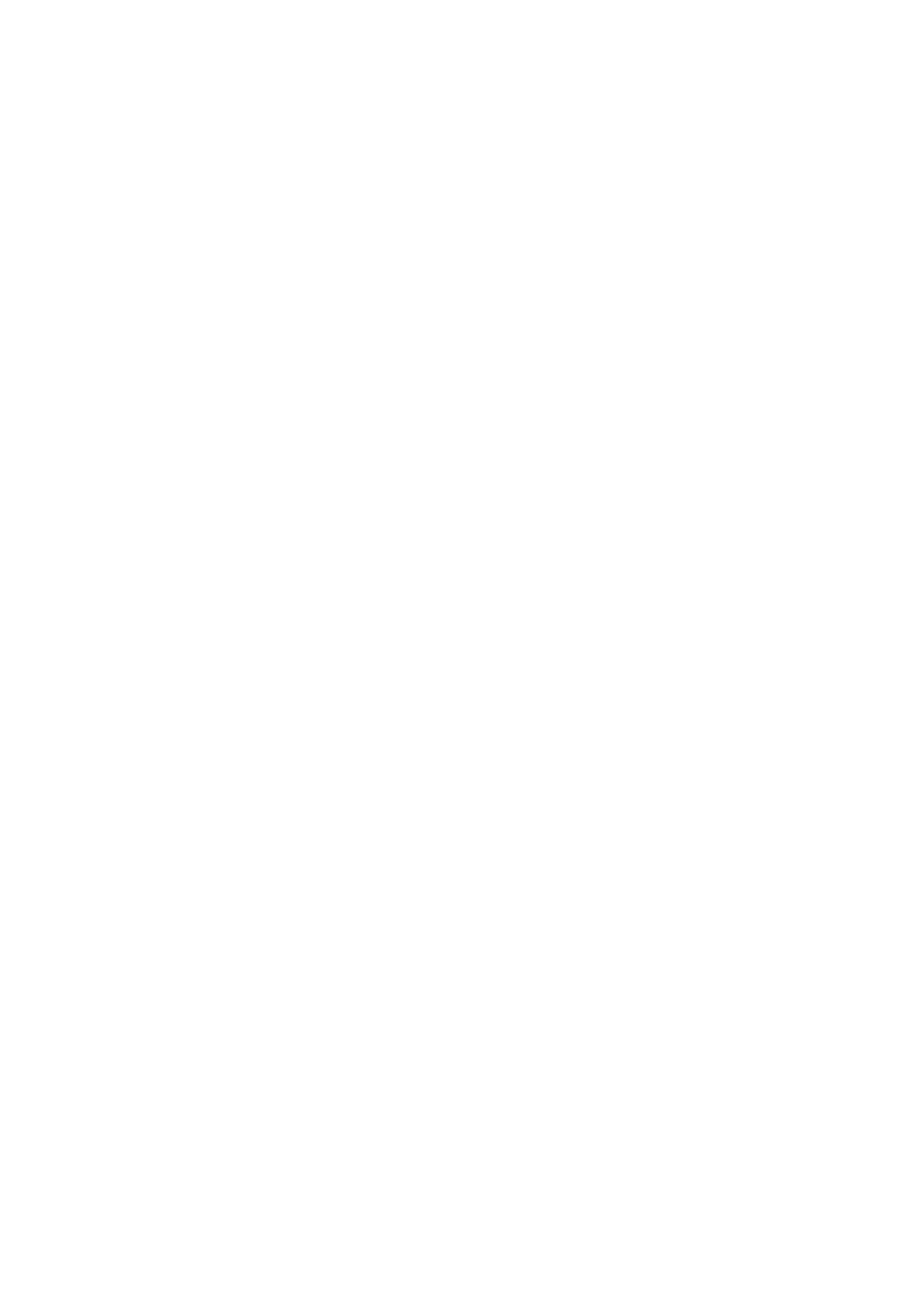# **Abbreviations**

| <b>BJFPC</b><br><b>CFM</b> | <b>Budhikhamari Joint Forest Protection Committee</b><br>community forest management                                                         |
|----------------------------|----------------------------------------------------------------------------------------------------------------------------------------------|
| <b>DFID</b>                | Department for International Development, UK                                                                                                 |
| <b>DFO</b>                 | <b>Divisional Forest Officer</b>                                                                                                             |
| GOI                        | Government of India                                                                                                                          |
| IFA.                       | Indian Forest Act, 1927                                                                                                                      |
| JFM                        | Joint Forest Management                                                                                                                      |
| <b>MOEF</b>                | Ministry of Environment & Forests, GOI                                                                                                       |
| <b>MTO</b>                 | <b>Mass Tribal Organisation</b>                                                                                                              |
| NGO                        | Non government organisation                                                                                                                  |
| <b>NTFP</b>                | Non-timber forest product                                                                                                                    |
| <b>PESA</b>                | Panchayats (Extension to the Scheduled Areas) Act                                                                                            |
| RF                         | Reserve Forest                                                                                                                               |
| <b>VC</b>                  | Village Committee (a generic term used for Van Panchayats, VFCs and<br>proposed JFM committees under the new draft Village Forest JFM rules) |
| <b>VFJM</b>                | Village Forest Joint Management                                                                                                              |

# **Definitions of Local terms used**

| <b>Begar</b>          | System requiring free labour                                                                                                                                                                        |
|-----------------------|-----------------------------------------------------------------------------------------------------------------------------------------------------------------------------------------------------|
| Benaap                | Unmeasured                                                                                                                                                                                          |
| <b>Bhawan</b>         | <b>Building</b>                                                                                                                                                                                     |
| Chipko                | Literally sticking to or hugging                                                                                                                                                                    |
| Dasholi Gram Swaraj   | A Gandhian NGO based in Gopeshwar                                                                                                                                                                   |
| Mandal                |                                                                                                                                                                                                     |
| Gram Sabha            | In Uttar Pradesh, term used for the elected representatives of the<br>lowest local government institution; in most other Indian states it<br>means the general body of electors of a Gram Panchayat |
| Haq Haquque           | Legal rights                                                                                                                                                                                        |
| Jhapto Cheeno Andolan | Snatch and grab movement                                                                                                                                                                            |
| Lakh                  | An Indian unit for 100,000                                                                                                                                                                          |
| Lath Panchayat        | Traditional institution using a stick for protection and<br>enforcement                                                                                                                             |
| Mahila Mangal Dal     | Women's welfare association                                                                                                                                                                         |
| Mahila Samakhya       | Name of a government programme for women's empowerment<br>and literacy                                                                                                                              |
| Naap                  | Measured                                                                                                                                                                                            |
| Nali                  | A local unit of land area                                                                                                                                                                           |
| Nyaya                 | Justice                                                                                                                                                                                             |
| Panchayati Raj        | Local self governance institutions                                                                                                                                                                  |
| Paryavaran            | Environment                                                                                                                                                                                         |
| Patwari               | Lowest level revenue official                                                                                                                                                                       |
| Ped Kato Andolan      | Cut trees movement                                                                                                                                                                                  |
| Pradhan               | President, head                                                                                                                                                                                     |
| Sal assi              | 80 <sup>th</sup> year (according to Indian calendar)                                                                                                                                                |
| Sarpanch              | President of Van Panchayat council                                                                                                                                                                  |
| Soyam                 | Term used for revenue forest land in the princely state of Tehri<br>Garhwal                                                                                                                         |
| Tehsil                | An administrative unit within a district                                                                                                                                                            |
| Van Panchayat         | Democratic community forest management institution                                                                                                                                                  |
| Van Samiti            | <b>Forest Committee</b>                                                                                                                                                                             |
| Zila Parishad         | Elected district government institution                                                                                                                                                             |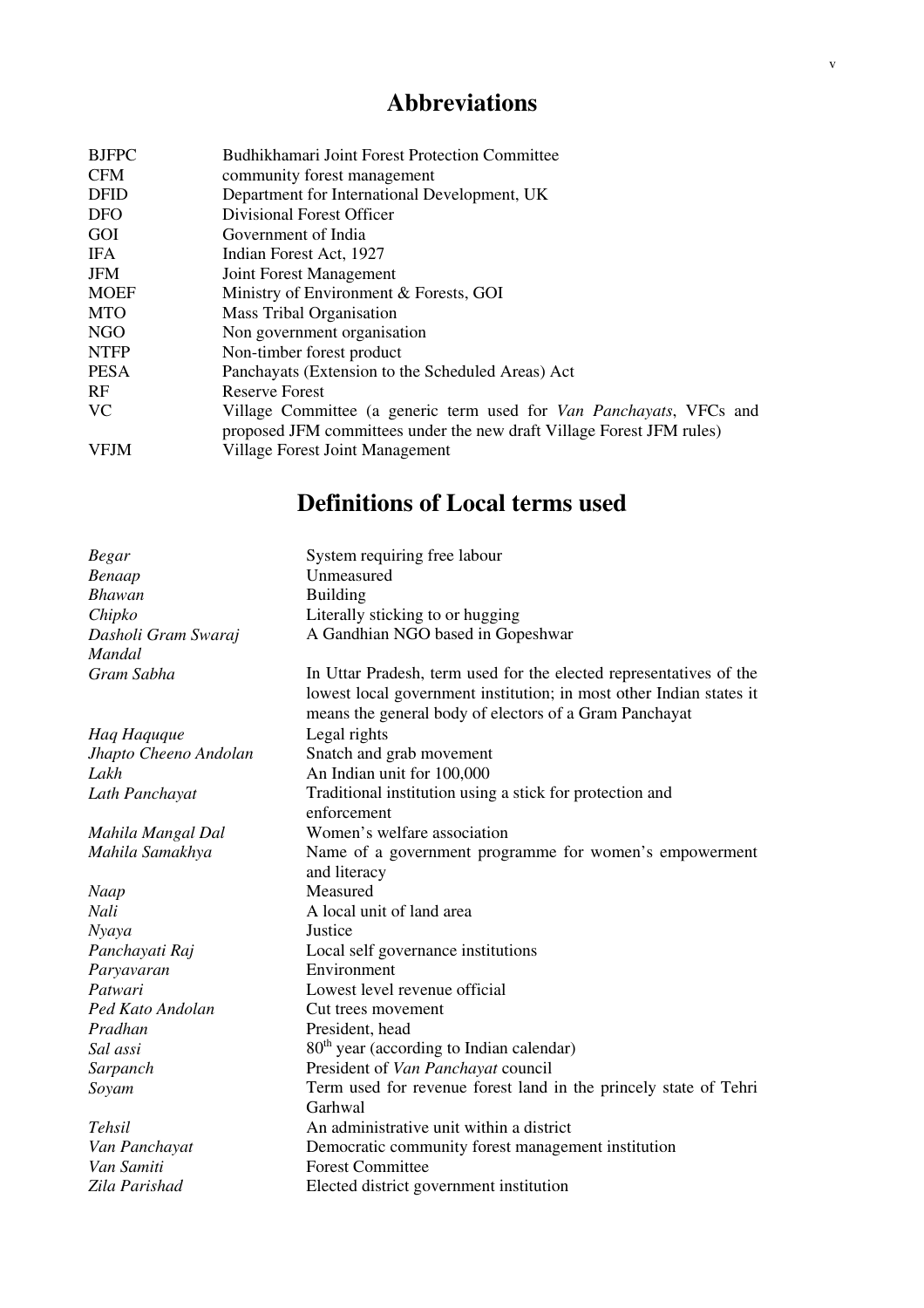#### **Summary**

This paper looks at two interfacing trends shaping devolution of forest management in India: *appropriation* of space for forest management by diverse self-initiated community formations; and state-driven *devolution* where government policies define the scope of local authority in forest management. Current devolution policies are located in the historical trajectory of conflict between local interests in forest livelihoods and community-based decision making on the one side, and state interests in forest revenue, environmental protection and centralised control on the other. The paper assesses whether state devolution policies are increasing or decreasing space for exercising democratic local control over forest management decisions, enhancing livelihoods and improving forest quality. Devolution policies considered include Joint Forest Management (JFM), which solicits peoples' 'participation' in state forest management. The paper is based on research studies undertaken in three states, Orissa, Madhya Pradesh and the Uttarakhand region of Uttar Pradesh. Set in a larger policy and historical context, devolution policies emerge as a further extension of state control, at best a meagre palliative for mobilised forest users, rather than a real move towards greater democracy, improved local livelihoods, and healthier forests. The relationship is being given a new form rather than changing its balance of power or reducing the conflict between state and local interests. Government agencies have not bothered to engage villagers already involved with community forest management (CFM) in policy formulation, nor have they aimed to strengthen existing initiatives and institutions through jointly analysing local problems, perspectives and priorities. Meaningful devolution requires nurturing democratic, self-governing CFM institutions with clear communal property rights and empowerment of forest-dependent women and men to make real choices for enhancing sustainable livelihoods in accordance with their own priorities. This needs to be accompanied by holistic forest sector reform processes with multisectoral and multi-stakeholder participation in the context of the growing threats posed by marketdriven globalisation to genuine devolution and democratisation.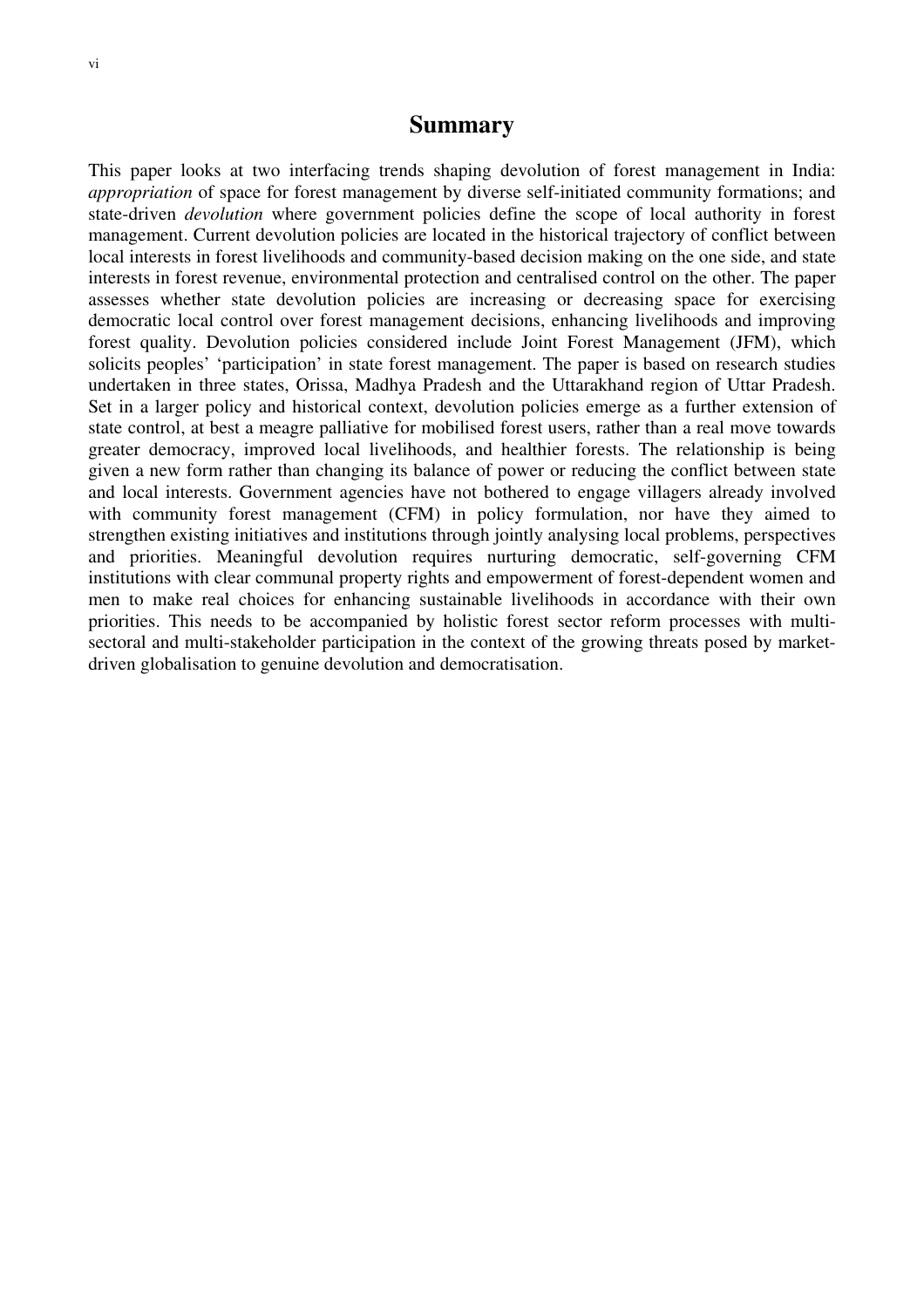# **1 Introduction**

This paper looks at two interfacing trends shaping devolution of forest management in India:

- *appropriation* of space for forest management by diverse self-initiated community formations at the grass roots level despite state seizure of forests;
- state-driven *devolution* where government policies define the scope of local authority in forest management.

Devolution policies are a recent development in the historical trajectory of conflict between local interests in forest livelihoods and community-based decision making on the one side, and state interests in forest revenue, environmental protection and centralised control on the other. We assess whether state devolution policies are increasing or decreasing space for exercising democratic local control over forest management decisions, enhancing livelihoods and improving forest quality.

The term 'space' here refers to the rights or entitlements, authority and responsibilities enjoyed by local women and men, whether on a *de facto* or *de jure* basis. Devolution policies considered include Joint Forest Management (JFM), which solicits people's 'participation' in state forest management, and the *Panchayats* (Extension to the Scheduled Areas<sup>1</sup>) Act, 1996 (PESA), which devolves considerable authority to self-defined and self-organised communities to manage their local forest resources.

Eco-development represents another variation of state-driven devolution for villagers living within or on the periphery of protected areas. Eco-development solicits people's participation in devising alternatives for their resource-dependent livelihoods from areas subsequently brought under the protected area network. Local structures may include single or multiple villages or hamlets within them, or sub-groups of youth or women within any of the former. Institutional structures may include formally constituted *Gram Panchayats* – the lowest level of local self-government, selforganised or traditional village institutions, mobilised *Gram Sabhas* (the collective body of adult electors of self-defined *communities* under PESA) or women's or youth associations or government-promoted participatory village 'committees'.

Research studies were undertaken in three states,<sup>2</sup> Orissa, Madhya Pradesh and the Uttarakhand region of Uttar Pradesh.<sup>3</sup> All three states have ongoing JFM programmes, the latter two funded by World Bank loans. They also have various forms of pre-existing community-based forest management institutions, though only the legally demarcated Village Forests managed by elected *Van Panchayats* (forest councils) in Uttarakhand are officially recognised. All three regions, as most other forested regions in the country, have histories of local rebellions and struggles for protecting community forest rights against forest reservation and ruthless commercial exploitation by the state, both during the colonial period and since Independence. All three states have also experienced significant replacement of natural forests by commercial species (Guha, 1989; Sundar, 2000), and forest destruction and displacement for 'development' projects such as mining, industry or submergence for large dams.<sup>4</sup>

<sup>&</sup>lt;sup>1</sup> Areas with tribal majority populations to which special provisions for protecting tribal identify, culture and interests are applicable under Schedule V of the Indian Constitution.

<sup>&</sup>lt;sup>2</sup> Research work in Orissa was coordinated by Neera M. Singh, then Secretary of Vasundhara, a non-government organisation (NGO) actively involved with community forest management (CFM) issues in Orissa. In Madhya Pradesh, the research work was undertaken by Dr Nandini Sundar, then Reader at the Institute of Economic Growth, Delhi , and Ranu Bhogal . The Uttarakhand study was undertaken by Madhu Sarin with field work for the case studies by Tarun Joshi, Geeta Gairola and Seema Bhatt. The different state studies were jointly coordinated by Madhu Sarin and Neera M. Singh.

<sup>&</sup>lt;sup>3</sup> In November 2000, three new Indian states were created by subdividing Uttar Pradesn, Madhya Pradesh and Bihar. Bastar now falls in the new state of Chhattisgarh, carved out of Madhya Pradesh and Uttarakhand in the new state of Uttaranchal, carved out of Uttar Pradesh. As the research predated creation of the new states, this paper refers to them as falling in Madhya Pradesh and Uttar Pradesh respectively.

 $4$  According to Planning Commission of India estimates, 21.3 million persons were displaced for various 'development' projects between 1951 and 1990 alone. Of these, 8.54 million, constituting 40 per cent of the displaced persons, belonged to Scheduled Tribes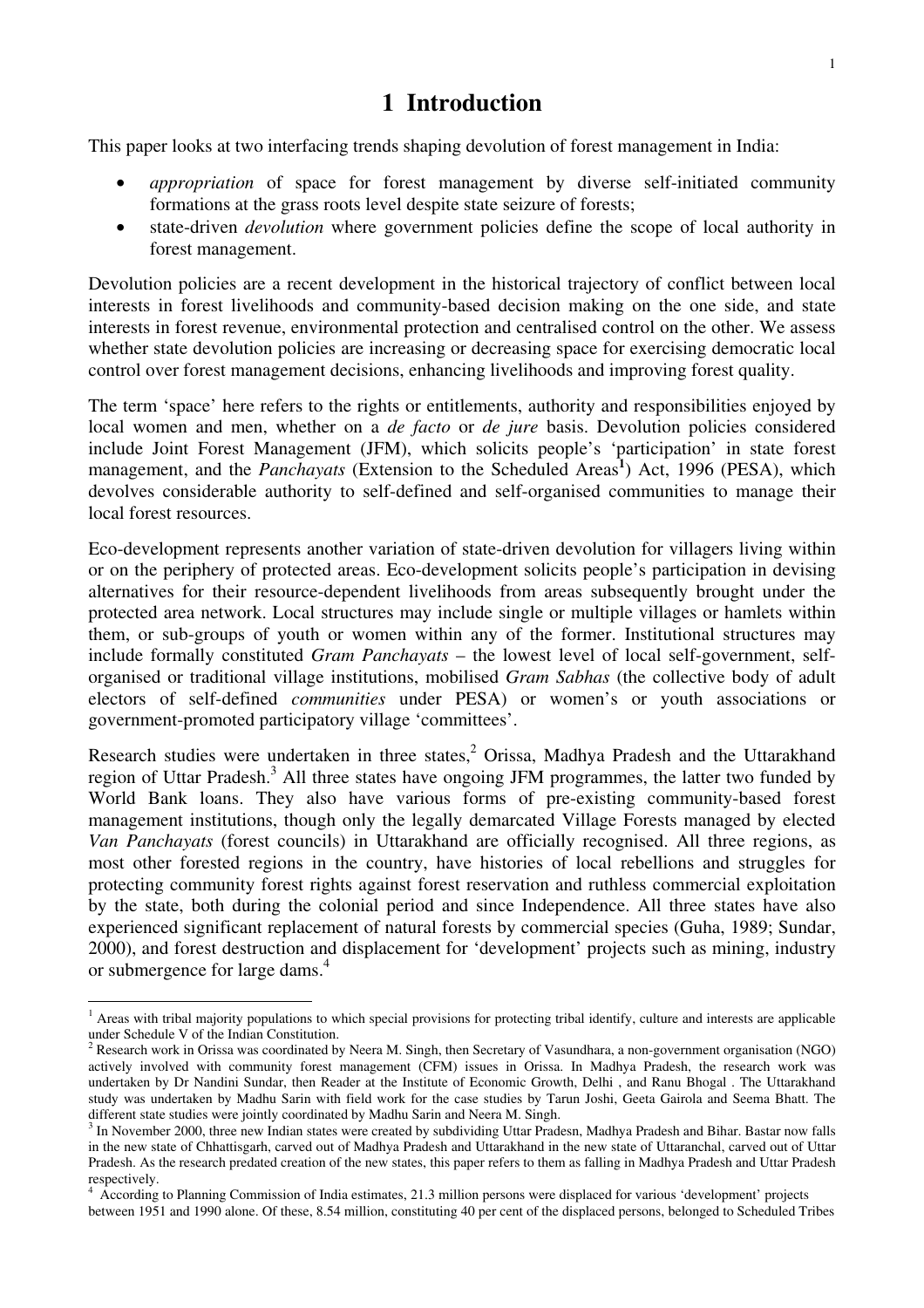In contrast to the more developed regions of the country, the study sites have large areas of the erstwhile uncultivated commons declared state-owned forest land, between 38 and 67% of their total geographical area. Large proportions of their population live below the poverty line and, forest lands claimed by the state continue to be critical for supporting local livelihoods. Consequently, all three are sites of significant 'appropriated' space for local forest management. These provide valuable insights into community perspectives on JFM and other forms of state-driven devolution. They indicate where state and local interests in local management diverge, how the two interests affect and reshape one another, and the outcomes of such interaction for local people and forests. Analysis of these three states highlights the changes required for making state-driven devolution policies more responsive to the priorities of forest-dependent women and men. Forest-dependent people have developed their own strategies for shaping such policy reform. These include building alliances between community-based forest management groups through federations in Orissa (Vasundhara, 2000), asserting community interpretations of the empowering provisions of PESA in pockets of Madhya Pradesh (Behar & Bhogal, 2000; Sundar, 2000), and challenging the parameters of existing devolution policies and donor-funded projects through advocacy and people's movements in all three states. (Vasundhara, 1999; Behar & Bhogal, 2000; Sundar, 2000, Sarin, 2001a; 2001b & 2001c).

Given India's sub-continental size and the cultural, ethnic, historical and ecological diversity it encompasses, the findings from three of 25 states cannot be generalised for the impact of devolution policies in the country as a whole. Not only are there significant differences between the studied regions of the 3 study states but also between them and other states in the nature and extent of preexisting community-based forest management. However, with state appropriation of forests at best 150 years old in any state, pre-existing community-based forest management arrangements have survived to some extent almost everywhere. Yet current devolution policies have not attempted to take these into account or build upon their strengths.

# **1.1 The Historical Context for Devolution Policies**

This section describes the historical trajectory of forest control and management up to the present. This historical context is important for understanding the continuum of interactions between the state and local people, and the hazards of taking the political, economic and environmental claims of the state about present devolution policies at face value.

♦ *Set in a larger policy and historical context, devolution policies emerge as a further extension of state control, at best a meagre palliative for mobilised forest users, rather than a real move towards greater democracy, improved local livelihoods, and healthier forests.*

Barring the north eastern states, state appropriation of the uncultivated commons, termed 'the wastes<sup>55</sup> by the colonial government due to their not yielding land revenue, began in the late  $19<sup>th</sup>$ century. The 1878 Indian Forest Act, precursor to the present Indian Forest Act 1927 (IFA), created three classes of forest – Reserve Forests, in which people have no rights unless specifically recorded; Protected Forests, with all rights unless specifically forbidden; and Village Forests for meeting local needs. Although areas for meeting community needs were set aside in response to protests and rebellions against forest reservation, none of these were declared Village Forests under the IFA during the colonial period. Forest classification artificially fragmented people's holistic

which constitute only 8 per cent of the total population, and predominantly live in forest areas. Only 2.1 million of them are reported to have been rehabilitated and the remaining 6.4 million tribals were left to fend for themselves (Bhuria, 2001).

 $<sup>5</sup>$  This is a highly misleading and unfortunate term for the uncultivated commons which remains in official use even today. Such</sup> lands remain a critical common pool resource for supporting a very wide diversity of livelihoods of poor villagers. For policy makers remote from rural realities, and due to the poor recognition of common property rights in Indian law, the term 'wasteland' triggers the perception of land actually lying waste. Millions of rural livelihoods dependent on such lands, such as those of nomadic pastoralists, have been destroyed due to their allocation to other uses without taking their existing uses into account.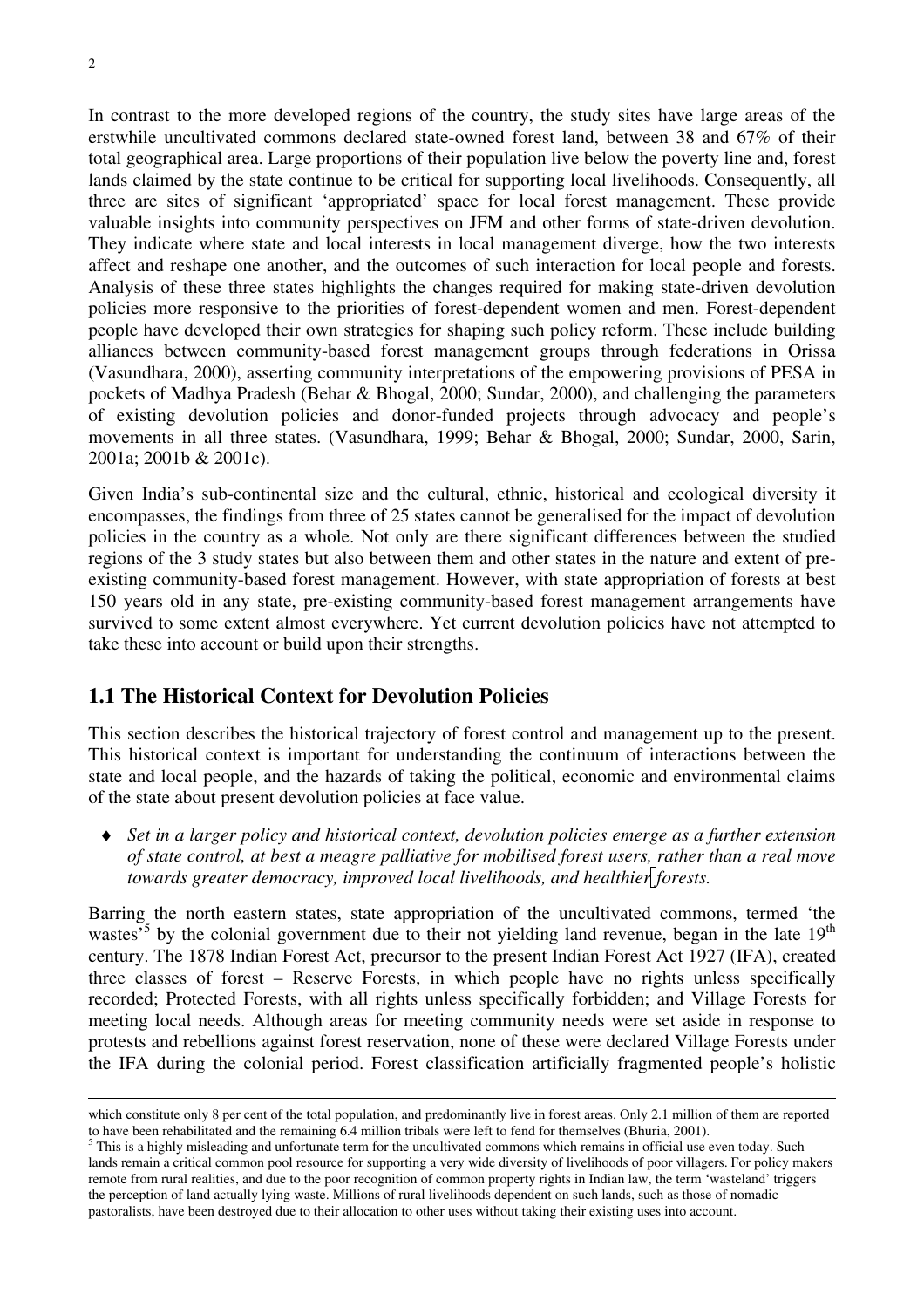livelihood resource base into different legal categories. Access to the Reserve and Protected Forests was further fragmented through the allocation of individual rights, privileges or concessions administered by the state.

♦ *Reservation of forests under these Acts was probably the single most important turning point in forest-people relations in rural India.*

The Forest Acts were powerful legal instruments. In areas such as Uttarakhand, forest reservation was accompanied by forest 'settlements' involving the recording of customary rights of users. In other areas, such as Bastar in Madhya Pradesh, some people were physically removed from forests while for others twice the area of cultivated land was left aside for villagers' domestic use (Sundar, 2000). In many cases sweeping notifications were issued declaring all uncultivated 'wastes' as Protected Forests.

♦ *The legal designation of such lands has remained frozen as forest till today, irrespective of whether they have, or ever had, forest cover.*

This has hindered the development of rational land use appropriate for local agro-ecological and socio-economic conditions and local people's aspirations. Thus, in 1893, all uncultivated lands, including those under permanent snow and alpine pastures in the area of Uttarakhand under direct British rule, were declared 'District Protected Forests' owned by the state. The Forest Department has since attempted marginally productive, and certainly locally less valued, plantations on these lands, often at the expense of village grazing lands and pastures.

Post Independence, the Indian state has continued appropriating the commons. Between 1951 and 1988, the *net* area under the control of Forest Departments increased by 26 million hectares (from 41 to 67 million hectares), the bulk of the increase being in Reserve Forests (Saxena 1995a; 1999) in which people have limited or no rights. Ironically, large parts of this consisted of areas set aside for community use during the colonial period. In the tribal district of Bastar in Madhya Pradesh, for example, all *nistari* (community) forests, left alone by the colonial state in response to violent rebellions by the *adivasis*<sup>6</sup> (tribal people), were declared state Protected Forests in 1949, just two years after Independence. In Orissa also, large areas of the commons under the jurisdiction of former Princely states or large landlords, in which the villagers had extensive customary rights, were 'deemed to be (state) Protected Forests' under the Indian Forest Act (GoO, 1996:28) in the early 1950s. Present devolution policies are effectively continuing this trend by bringing remaining common lands under JFM.

♦ *The unexamined assumptions are, firstly, that their most appropriate use is forestry, irrespective of diverse existing uses by local communities and, secondly, that the Forest Department is the most competent manager for them*.

The state also centralised forest administration after Independence. In 1976, forests were moved from the state to the concurrent list of the Constitution empowering the Government of India to have a decisive say in forest management priorities, rather than the individual Indian states. The Forest Conservation Act, 1980, made central government permission mandatory for converting even small parcels of forest land to non-forest uses. Centralisation severely reduced villagers' access to basic development facilities in forested regions, and also prevented state governments from meeting basic needs of their rural populations without central government clearance. The *Chipko* (hug the trees) movement of the 1970s was in part a response to the indiscriminate commercial felling by the state in Uttarakhand. Yet activists of the same movement initiated a 'Tree Felling Movement' in the late 1980s in protest against the interminable delays in obtaining central government's permission for using forest land for basic development facilities for hill villages. In Bastar, in Madhya Pradesh and in forested regions of Orissa, the land cultivated by large numbers

<sup>&</sup>lt;sup>6</sup> The term *adivasi* literally means 'indigenous people' and is commonly used for referring to the tribal population.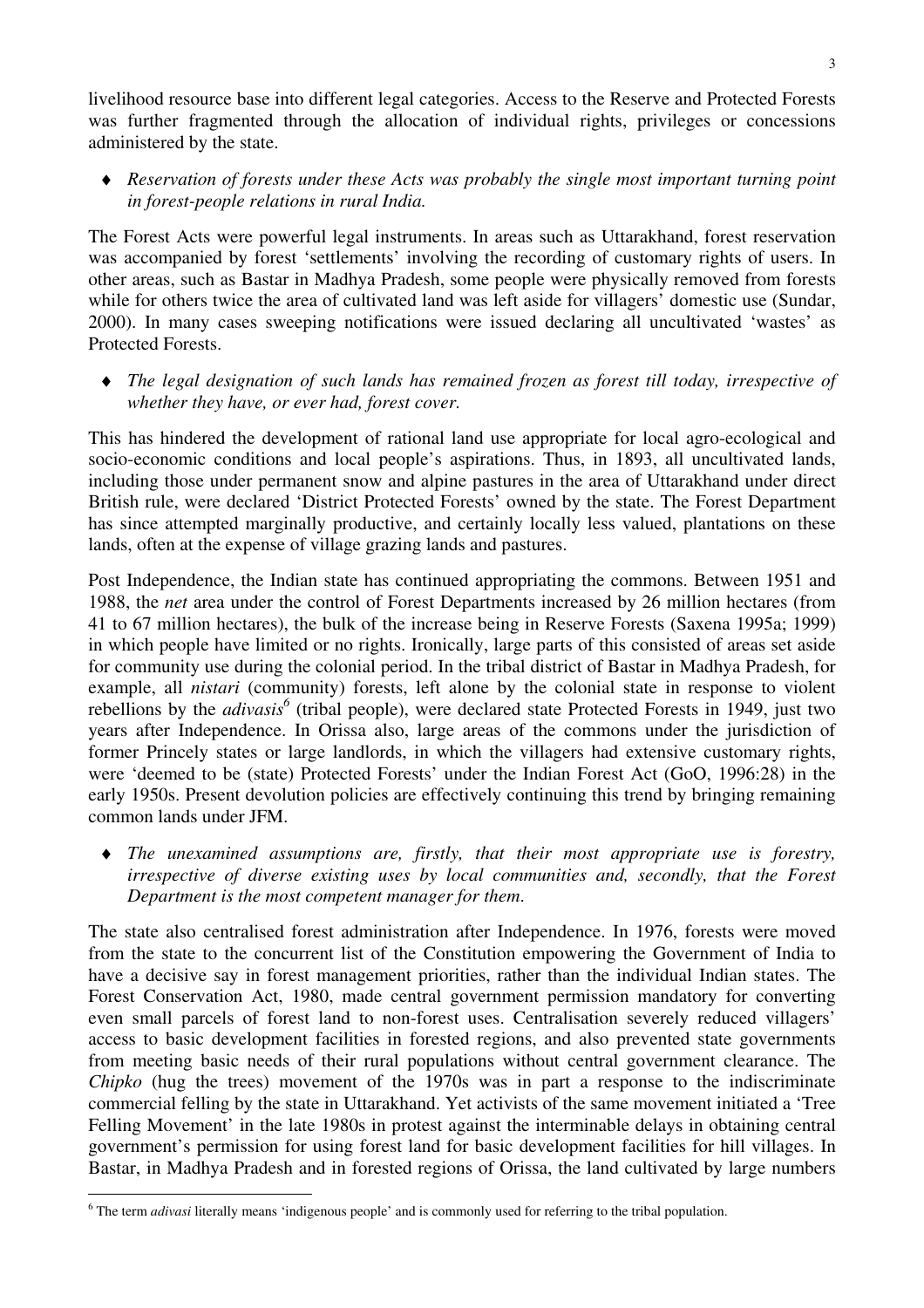of forest dwellers has either never been surveyed or was excluded from revenue land surveys due to being sloped. In tribal areas in Orissa, such lands were simply recorded as government forests or 'wastelands' from which large numbers of tribals have since been evicted due to lacking land titles (Saxena, 2001). Till 1980, the state governments periodically granted legal tenure to such *de facto* ancestral cultivators and settlers. Following the Forest Conservation Act, 1980, they can no longer legalise supposedly illegal forest 'encroachment' without central government approval. In May 2002, the Central Ministry of Environment and Forests issued a circular to all state governments to evict all encroachers on forest land by the end of September. An estimated 10 million tribal forest dwellers may face eviction from their ancestral lands simply because they were never provided land title deeds.

With increasing market value of what was originally classified minor forest produce, from the 1960s onwards, important non-timber forest products (NTFPs) were also nationalised and monopoly control over their collection and marketing vested in state forest corporations or other agencies. In the 1960s and 70s, many states also appropriated ownership or monopoly marketing rights over the more valuable NTFPs and tree species, even from private lands.

During the past three decades, state appropriation of forest resources has been increasingly justified in terms of conservation goals. The national Wildlife Protection Act, 1972, enables physical displacement and exclusion of local villagers from protected areas. Over 4.5% of India's geographical area has already been brought under the protected area network by a decision-making process in which the people living in, or dependent on, these areas have had no role. This has led to acute conflicts between the affected villagers and the protected area managers. The geographic distribution of biodiversity and wildlife-rich areas within the country overlaps with areas with the highest concentrations of tribal people, underdevelopment and poverty. The livelihood and human rights of such already marginalised people have been inequitably appropriated for providing ecological and conservation benefits to distant regional, national and global interests. Impacts of today's devolution policies thus are inextricably intertwined with the impacts of past macro-level policies determining tenurial rights of impoverished forest dwelling communities to land and livelihood resources.

To sum up, increasing state control for a century has de-linked forest-dependent communities from management of local forest and land resources. The state has broken the uncultivated commons into different legal categories of forests with differentiated access for different categories of people. State interventions have further atomised the resource into specific products and services, and converted holistic local authority into a series of rights, concessions and privileges granted at the pleasure of the state only for what it considered to be *bona fide* domestic needs. Simultaneously, the state itself monopolised the right for commercial forest exploitation and conservation. Though met with frequent and widespread resistance, this process restructured people forest relations in a fundamental manner.

### *A change of heart or a change in tactics?*

#### **New forest policy and JFM**

Increasing prominence of environmental concerns and the human and resource rights of indigenous forest dwelling communities from the 1970s led to major reversals in forest management priorities during the 1980s. In contrast to the earlier focus on maximising revenue and promoting forest-based industry in the national interest, the new 1988 forest policy of India articulated the twin objectives of ecological stability and social justice. Highlighting the symbiotic relationship between the tribal and other poor people and the forests, the new policy emphasises protection of their rights and treating local needs as 'the first charge' on forest produce (GoI, 1988). Stating the need to generate 'a massive people's movement, with the involvement of women' for achieving its objectives, the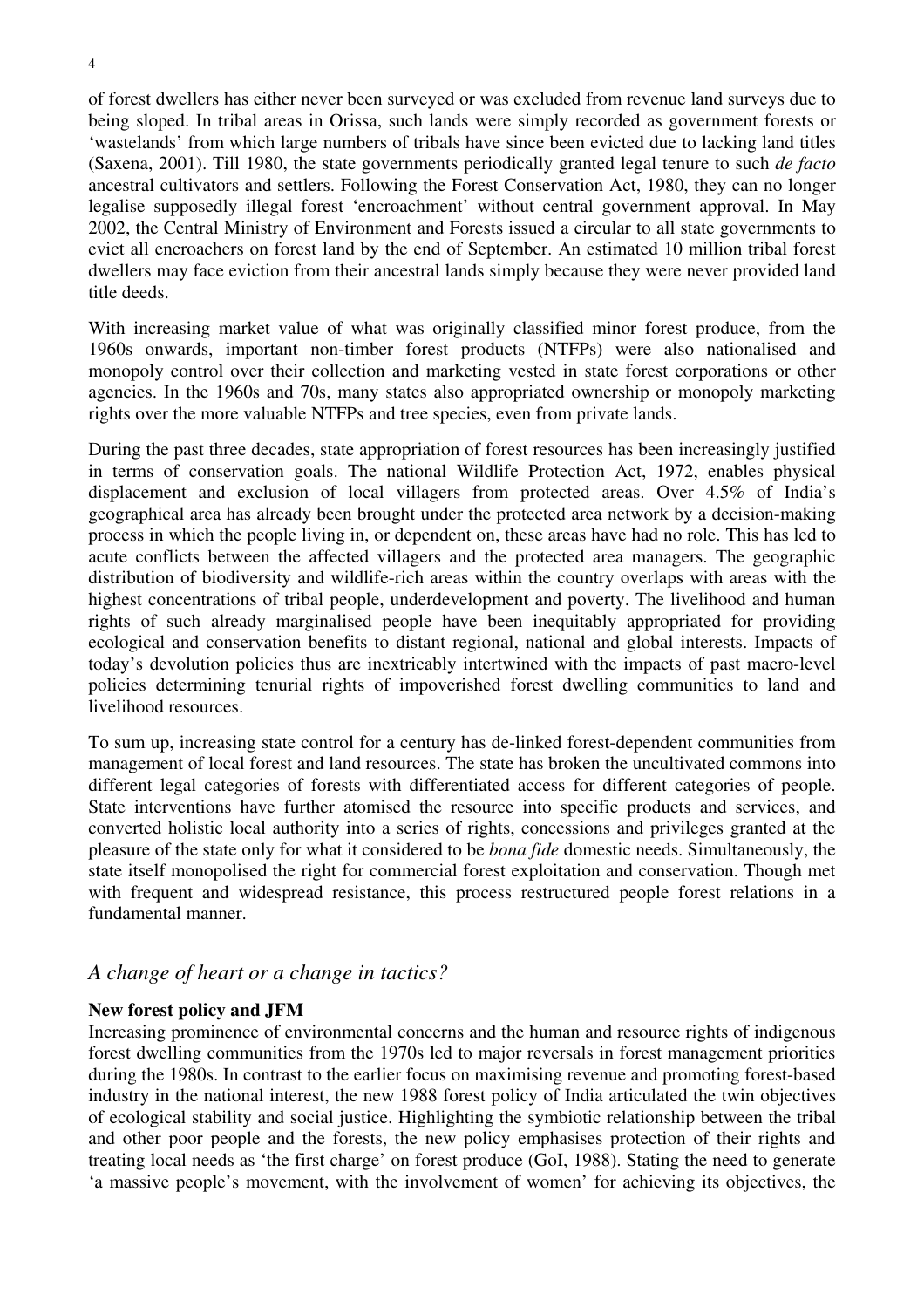1988 forest policy for the first time created space for the participation of forest-dependent women and men in the management of state-appropriated forest lands.

The ambiguities in the dual objectives of the 1988 policy, however, have left considerable room for the politics of interpretation. While social activists emphasise the policy's support for forest dwellers' rights and improved livelihoods, conservation interests highlight its environmental and ecological objectives. While in principle the two objectives can be met simultaneously, they have often conflicted in actual practice. The social justice objectives have had no clear legislative support while the environmental objectives have been enforceable with the Forest Conservation and Wild Life Protection Acts. Livelihood activists have been at a clear legal disadvantage in confrontations with conservation interests.

For translating the participatory policy objectives into practice, the Ministry of Environment and Forests (MOEF), issued a circular on June 1, 1990, to all states and union territories providing guidelines for the '*Involvement of Village Communities and Voluntary Agencies in the Regeneration of Degraded Forests*' (GoI, 1990). This led to the adoption of what has come to be called JFM by several state Forest Departments. As of October, 2001, 27 out of 28 states had issued JFM orders specifying their respective bases for working in partnership with local villagers, and 14.25 million hectares of forest land (18% of total forest area) was already being officially protected by roughly 62,890 village organisations under JFM (INFORM, Oct 2001).

In February, 2000, MOEF issued revised guidelines for JFM. These permitted a cautious extension of JFM to well-stocked instead of only degraded forests, specified women's representation in JFM groups (minimum 33% in executive committees and 50% in the general body), and clarified the relationship between JFM microplans<sup>7</sup> and the Forest Department's technical working plans, specifying that JFM microplans must conform to the silvicultural prescriptions in the working plans. While suggesting that all village organisations participating in JFM be registered as societies to provide them with an independent legal identity, the new guidelines also recommended calling them JFM committees across the entire country, irrespective of their diverse histories, legal status and institutional structures $8 \text{ (MoEF, 2000)}$ .

There are, however, wide variations in the state JFM orders. These include the legal status of the land to which JFM may be extended and the organisational structure, autonomy and entitlements of village institutions participating in JFM. Some states restricted JFM to legally notified degraded forest lands, whereas others, including Orissa and Uttar Pradesh, extended it to revenue lands under Revenue Department jurisdiction. The JFM orders of Rajasthan and Karnataka have brought even village grazing and other common lands under JFM's ambit. In Uttarakhand JFM aimed to bring the only autonomously managed community forests with any legal standing under joint management with the Forest Department.

#### **PESA and NTFPs**

A related, significant shift to decentralisation was brought about by the 73rd amendment to the Indian Constitution in 1992 that made it mandatory for all states to decentralise governance through a three-tier structure of *Panchayati Raj* (local self-government) Institutions. The 29 functions recommended for decentralisation to *Panchayat Raj* Institutions include common lands, social forestry, fuelwood plantations and NTFPs. Management of nationalised forest lands is not included unless specifically notified by a state government. The relationship between democratic *Panchayat Raj* Institutions and parallel village organisations for JFM promoted by the Forest Department has

 $<sup>7</sup>$  Most state JFM orders require the preparation of local needs-based microplans. State Forest Departments, however, also have 10 to</sup> 20 year working plans for each division specifying technical management prescriptions. The enforceability of JFM microplans, where these go against the prescriptions of legally binding working plans, has been an issue of considerable debate and discussion in JFM circles.

<sup>8</sup> For example, *Van Panchayats* of Uttarakhand were born out of peasant resistance to forest reservation that led to large areas of Reserve Forests being taken away from the Forest Department. Naming *Van Panchayats* managing community forests on such lands 'JFM committees' allows the Forest Department to make a back door re-entry into community forests.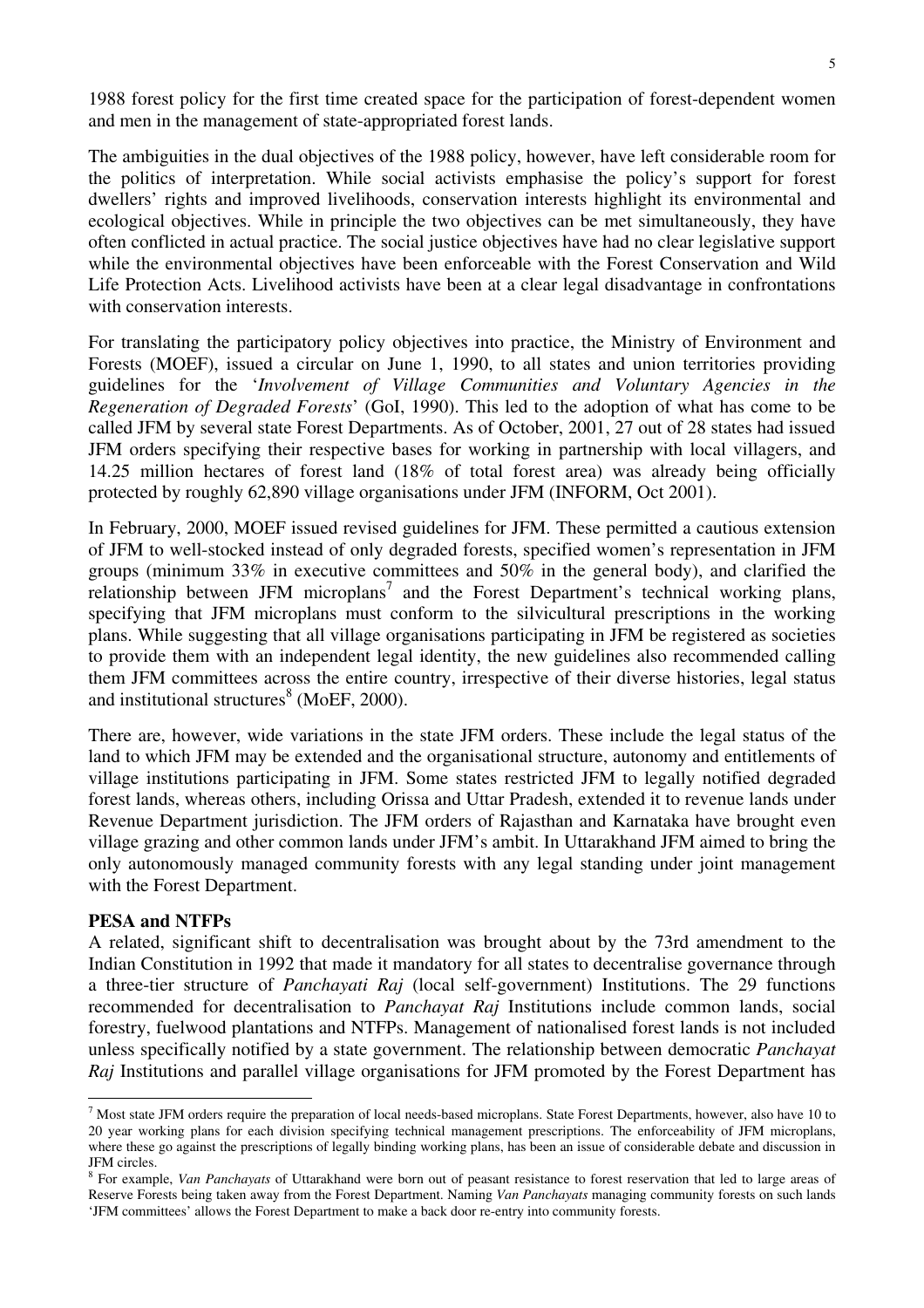been a major issue of debate and discussion in policy advocacy and analysis forums. Yet, the recently revised central guidelines for JFM do not even mention the role of local self-government institutions in JFM.

Enactment of the central Provisions of the *Panchayats* (Extension to the Scheduled Areas) Act (PESA), in 1996, provided a more radical constitutional and legislative mandate for devolution of local self-governance in Schedule V (tribal majority) areas. PESA makes the *Gram Sabha* (the body of all adult voters of a self-defined community) 'competent to safeguard and preserve the traditions and customs of the people, their cultural identity, community resources and the customary mode of dispute resolution' (GOI, 1996, Clause 4d). Every *Gram Sabha* is also empowered to approve the plans, programmes and projects for its social and economic development before their implementation, besides having ownership of minor forest produce within its area either directly or through the *Gram Panchayat*. Most states (including Madhya Pradesh and Orissa) with Schedule V areas have enacted their state Acts under PESA as stipulated by the central Act.

PESA is arguably the most empowering legislation for India's tribal people supported by an amendment of the Indian Constitution. Yet, as in the case of the 1988 forest policy, the Act is riddled with ambiguities, making it equally vulnerable to the politics of contradictory interpretations. PESA effectively mandates community-based forest management by G*ram Sabhas* in Schedule V areas. This is in contrast to JFM, which establishes new village committees under Forest Department supervision to manage forest lands. Forest Department and administrative officers assert that PESA does not apply to the management of nationalised forest lands. Mobilised tribal communities, on the other hand, insist that their community resources include forest areas they have traditionally used but which have been taken over by the state over the past few decades. That the revised JFM guidelines do not even mention PESA indicates the low importance given to its provisions and their potential bearing on the JFM framework in Schedule V areas by the central Ministry of Environment and Forests. PESA co-exists with totally contrary legislation such as the Land Acquisition, Wild Life Protection, Forest Conservation and the Indian Forest (1927) Acts with no clarity about which is to prevail over the others. The lack of central government commitment to tribal empowerment is evident from the fact that while PESA remains unimplemented, it has proposed amending Schedule V of the Constitution itself to open up tribal areas for commercial exploitation by national and multi-national corporate interests (Pattnaik, 2001).

It is against this historical and current backdrop that we analysed state-driven devolution policies and locally appropriated space for forest management. The following sections discuss both processes in Orissa, Madhya Pradesh and Uttarakhand as well as some of the key interactions between the two. The sections evaluate what sort of spaces for local forest management were created or destroyed by each and analyse why that happened. In Orissa and MP we compare JFM with self-initiated forest management commonly referred to as community forest management (CFM). In Uttarakhand we compare Village Forest Joint Management (VJFM) with *Van Panchayat* management as well as with informal CFM. The cases give special attention to how local women and men forest users have appropriated space for their own management efforts despite the national and state government policies.

♦ *Unfortunately, as the cases indicate, devolution policies have largely reinforced state control over forest users, giving the relationship new form rather than changing its balance of power or reducing the conflict between state and local interests.*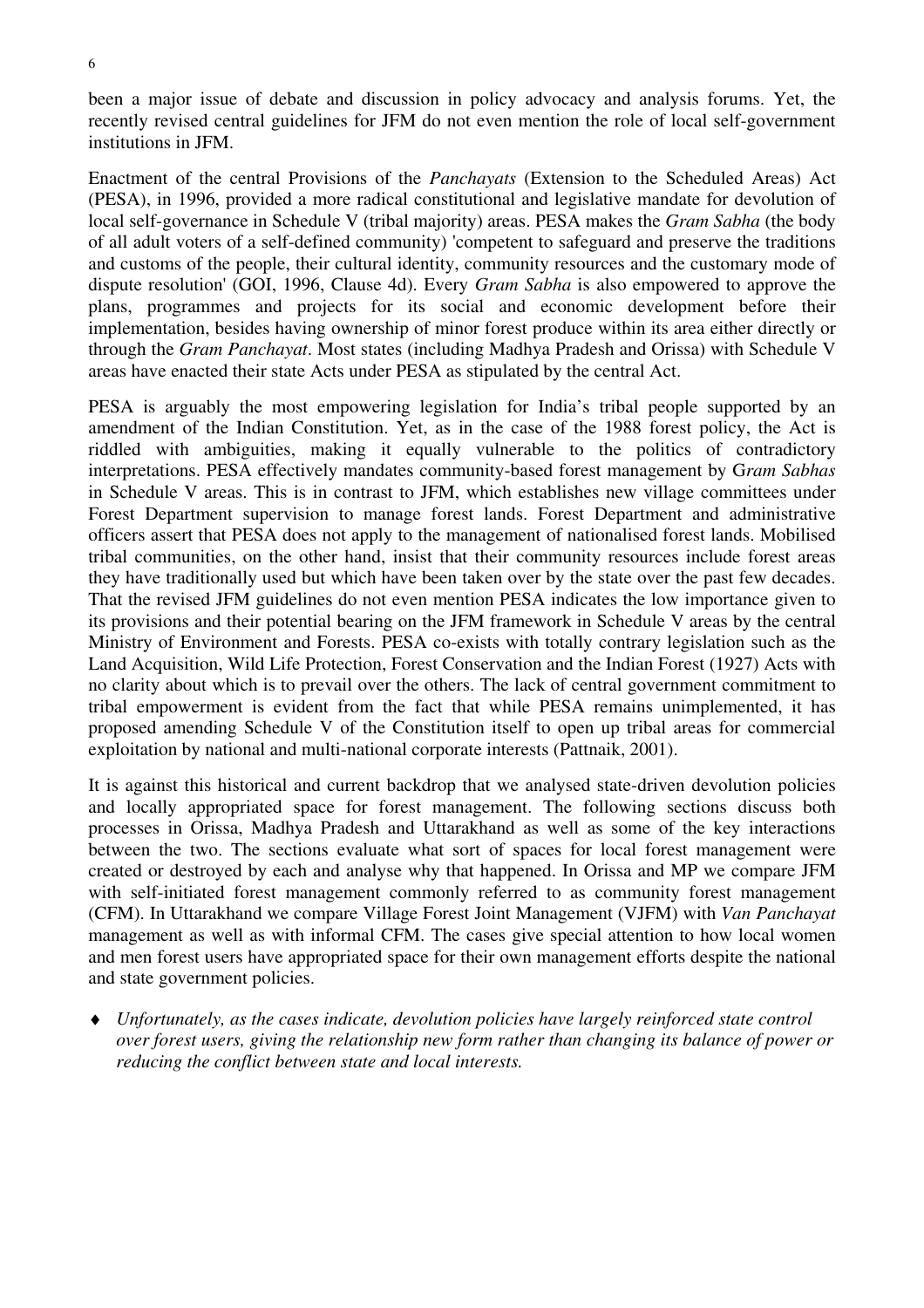# **2 Orissa**

Orissa, more than any other state in India, provides extensive examples of the appropriation of space for forest management by local villagers. Local initiatives to protect and manage forests (and other common property resources) through community-based arrangements have existed on a large scale in Orissa for several decades. Orissa is one of the poorest states in India with 49% of the rural population living below the official poverty line (GoO, 2000). With Scheduled Castes and Scheduled Tribes comprising 16% and 22% of the population, respectively, and NTFPs estimated to contribute between 15-40% of rural household income (Vasundhara, 1998), forest lands are a critical livelihood resource for the rural poor. This dependence has shaped local responses to forest degradation in the form of community forest management (CFM). In the late 1980s, these selfinitiated forest management groups intensified their demand for official recognition and devolution of forest management authority to them. The state response to these demands has been Joint Forest Management (JFM).

JFM has limited space for local initiatives in many ways in Orissa. Firstly, decisions earlier taken by the villagers on their own need ratification by the Forest Department under JFM. Secondly, local institutions that were flexible and able to adapt to changing social and environmental conditions are replaced by an institutional arrangement applied uniformly under diverse conditions. Thirdly, forest benefits under JFM need to be shared with the state in accordance with a rigid, unilaterally-defined formula that does not take diverse local livelihood needs and forest values into account. And fourthly, technical management has to conform to the Forest Department's vision of a good forest. In sum, instead of any real devolution of authority, the state has manoeuvred devolution policies to regain control over local forest management initiatives by imposing its own institutional arrangements on them.

Forest-dependent communities have in turn responded by attempting to preserve local control both within and outside the context of JFM. They have continued to lobby for greater community-based rights over forests and forest products using a variety of advocacy tools and processes, including federating at various levels to strengthen CFM.

We begin the Orissa case with an overview of the research methods used and sites selected. We then discuss CFM and its effects on forests, livelihoods, and local institutions and decision making. The imposition of JFM is considered next, with a discussion of the consequences for local forest users. Finally, we take up the issue of how local forest-dependent groups are responding to efforts by the state to control local forest management practices, and discuss their evolving strategies and dilemmas.

## **2.1 Research Methods and Site Selection**

The research in Orissa was undertaken by Vasundhara, an NGO with extensive experience of working with CFM groups and networking with NGOs for policy advocacy. Vasundhara conducted case studies, policy analysis, process documentation and archival research, and also drew material from its earlier studies and the collective experience of its community and NGO partners.

Five participatory village case studies focussed on understanding institutional arrangements under CFM and their interface with JFM. Sites were selected to demonstrate a range of policy environments and community initiatives to maintain or expand their space for forest management. Policy constraints and local responses, including mobilisation for rights over NTFPs were analysed for six NTFPs.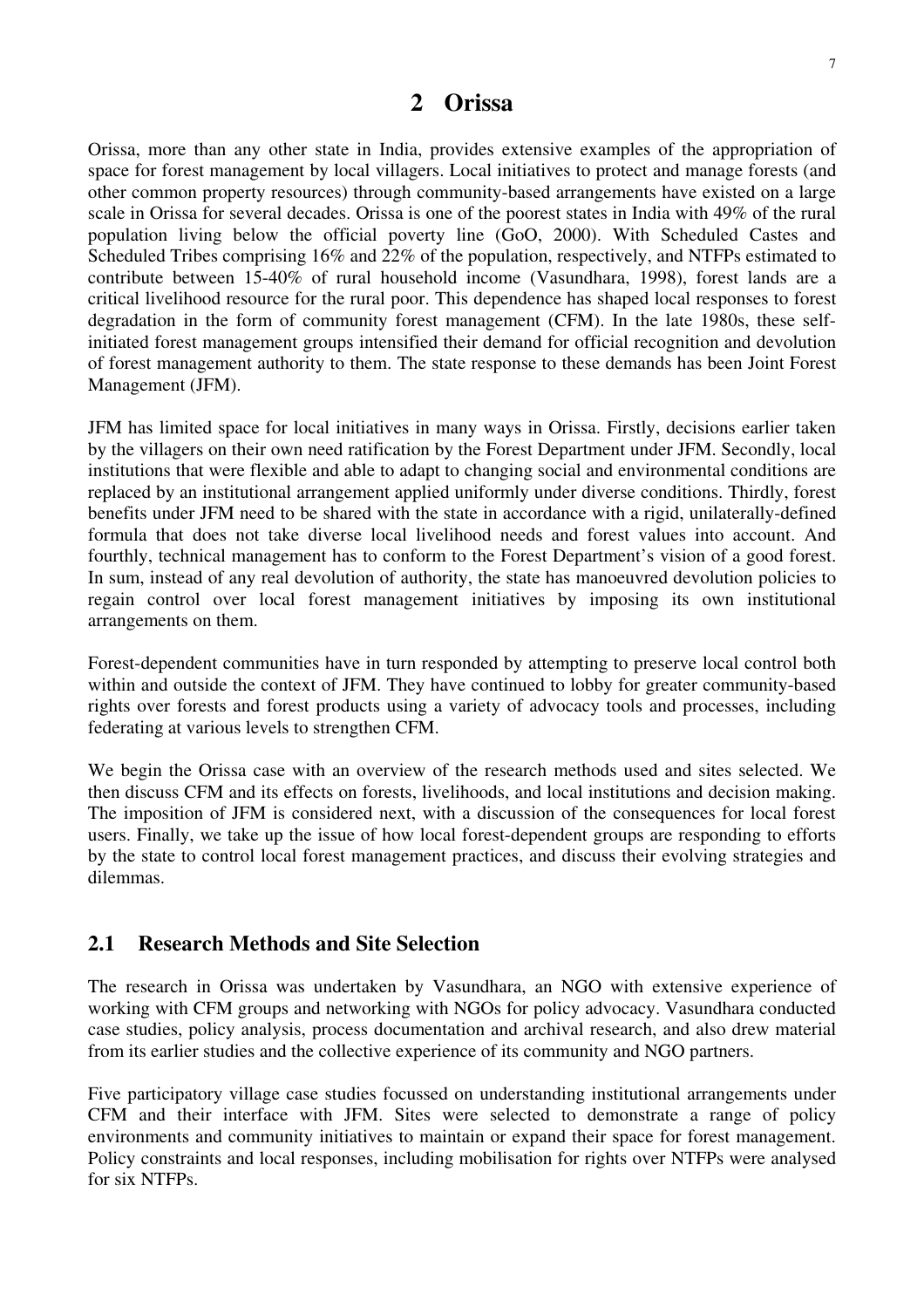Process documentation of advocacy approaches and developing federations of CFM groups<sup>9</sup> included interviews with key advocacy groups, federation leaders and Forest Department field staff. Archival research on forest management and administration in several princely states merged to form the state of Orissa, attempted to place present devolution policies in their historical context. The major characteristics of the five case study sites are summarised in Table 1.

## **2.2 CFM in Orissa**

In the words of the women of Baghamunda 'We realised that if we do not protect our forest, it would be gone; and we would be the ones most affected by that…the forester would be least affected. He will still get his salary. For us, nothing would be left…' Rapid degradation of stateappropriated forest lands due to their becoming open access created resource scarcities and led thousands of villages in Orissa to take up protection and invest in evolving forest management arrangements.

Officially, about 37% of the total geographical area of Orissa, or about 58,000 sq. km, is recorded as state-owned forests, of which 45.3% consists of Reserve Forests under the administrative jurisdiction of the Forest Department. Another 26.7% consists of Demarcated Protected Forests and Undemarcated Protected Forests and the remaining 28% of Village and Unclassed forests, under the jurisdiction of the Revenue Department, also referred to as Revenue Forests (GoO, 2001). These different forest categories however, need to be treated with great caution since the settlement of rights, demarcation of boundaries and conversion of one category into another have either not been done at all or suffer from serious infirmities. Historically under diverse administrative, managerial and rights regimes in the erstwhile feudatory states, these latter revenue lands were 'deemed to be Protected Forests' under the Indian Forest Act (GoO, 1996: 28) in the early 1950s after merger of the feudatory states with the Indian Union after Independence. There are no detailed surveys or management plans for these forests, and there is ambiguity over their line of control. While they come under the jurisdiction of the Revenue Department, responsibility and control over their technical management is vested in the Forest Department, which leads to confusion. Livelihood conflicts over land use are evident from the fact that about 8.8% of the state's total forest area is under shifting cultivation (FSI, 2000) with poor, often no recording of the tribal shifting cultivators' ancestral rights. According to recent data, only 30% of the state's total area had any forest cover and only 16.74% had dense forests (FSI, 2000).

The Revenue Forests are known by various names, including *Khesra* forests, and are generally in small patches (50-1000 hectares) interspersed among agricultural fields and surrounded by several villages. These forests have traditionally met most of the forest product needs of the local population. Under many of the feudatory states, parts or all of these were meant for the villagers use as *Gramya jungles* (village forests). The absence of clear management arrangements has made these areas more vulnerable to degradation, providing villagers cause, and space, for initiating their own management institutions. In some feudatory states villagers had generous rights in these forests, which was probably another factor creating conducive conditions for the initiation of CFM.

According to latest available estimates, over 5,000 out of 12,000 villages<sup>10</sup> within or near forests (out of a total of approximately 51,000 villages in Orissa) are actively protecting and managing state-owned forest lands in their vicinity. While some villages have been protecting their forests for as long as 60 to 70 years, the majority started protection in the late 1970s or early 1980s. The

 $9$  The study of federations built upon an earlier study of six federations of CFM groups from a gender  $\&$  equity perspective undertaken by Vasundhara with DFID funding.

 $10$  Verbal communication with Manoj Patnaik of the NGO Regional Centre for Development Communication (RCDC), April, 2001. This is based on extrapolation from an almost completed survey of CFM in all districts of Orissa.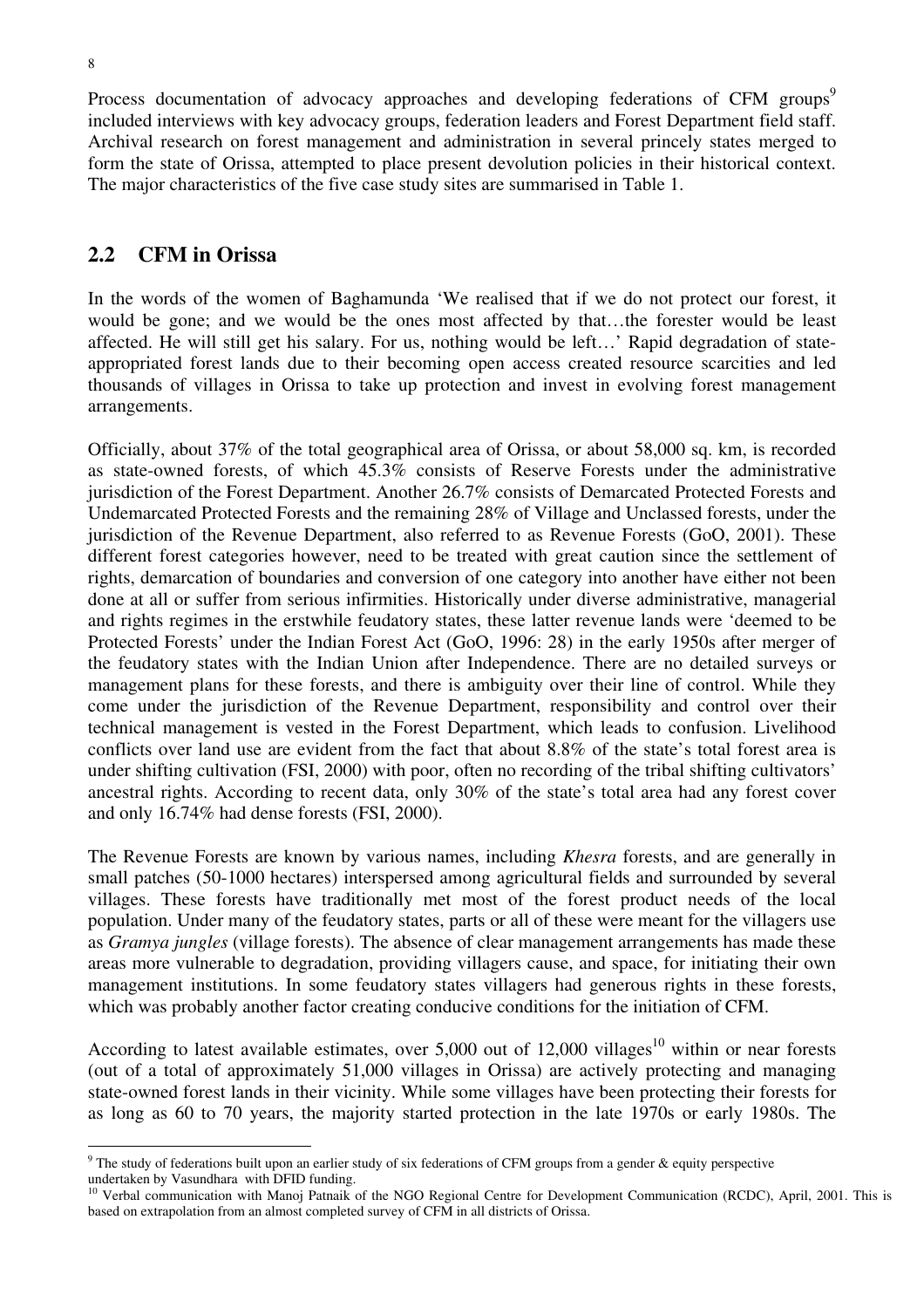management unit ranges from a group of households, to a settlement or hamlet, to a cluster of villages and the area under protection from a few hectares to a 1,000 or more hectares. Various forms of community organisations evolve within villages and hamlets or between villages. These include Forest Protection Committees with an executive committee selected/elected by the village general body, usually excluding women. Other organisations include Councils of Elders, Youth Clubs or occasionally, *Mahila Samities* (women's organisations*)*.

CFM develops and enforces rules for restricting access to forests, regulating use and penalising offenders. Villagers generally start with a few simple rules in the initial stage, but as the forest protection system evolves, further rules are added or modified. The complexity of rules tends to increase as the villagers are faced with situations that require more elaborate arrangements. Adaptation also takes place at the level of group formation and composition. Groups may dissolve or reform based on dissatisfaction with earlier arrangements. There also tends to be a ripple effect. When some villages start forest protection and restricting outsiders' access, other villages are prompted to enclose their own patches to retain secure access to at least some forest area before others claim all of it. Protection systems vary between *thengapalli* (voluntary patrolling in rotation) and paid watchmen. CFM groups often have elaborate rules for penalties for those from within the community and outside of it. Enforcement of these rules is done through social sanctions in the absence of formal legal authority. These arrangements are dynamic, adaptive and flexible.

Why did CFM emerge in Orissa on such a large scale? Many factors contribute to an explanation. According to villagers, local leaders and NGO activists, the most important were: high dependence on forests for livelihoods and subsistence; presence of other village institutions and strong social capital for collective action; legal rights to forest products from *Gramya* (village) forests; the lack of day-to-day presence of the Forest Department particularly in revenue forests; and the ripple effect that led villagers to emulate neighbors who initiated forest protection.

The level of forest dependence ranged from moderate to high in the five case study sites (see Table 1), and villagers often commented that their motivation for initiating forest protection was the loss of an important forest product or service. In many cases, the initiative to protect forests came from the farming community, primarily out of an interest in ecological services, such as reducing soil erosion and increasing water retention in soils. Scarcity of forest products and wood for house construction and agricultural implements was an especially significant factor for the poor. Typically, CFM was most pronounced in areas that had witnessed rapid forest degradation over a short period, with drastic impacts on people's lives.

In all the studied sites, and as corroborated by several earlier studies (Kant *et al,* 1991; Jonsson and Rai, 1994; Singh & Singh, 1993 & 1994; Singh, 1995; Vasundhara, 1997 & 1999; Sarin *et al*, 1998; Conroy *et al*, 2000), the presence of village institutions, and their prior experience with managing common property resources, was a major factor contributing to the emergence of CFM. Although most of the commons have been appropriated by the state, collective community-based arrangements still exist for management of water bodies and village *haats* (markets), celebrating cultural and religious events,<sup>11</sup> and managing conflicts. Weak presence of *Panchayati Raj* Institutions for local governance – due to infrequent elections till 1993 – also contributed to the development of informal village institutions. All five sites had vibrant village institutions prior to forest protection. In three cases the villagers had prior experience of managing other common pool resources. In Jhargaon and Berham, the villagers had well-defined arrangements for managing common lands used for temple upkeep, water-harvesting structures and springs used for irrigation. Although community-based forest protection is not limited to Revenue Forest lands, the villagers' substantial customary rights in these forests, combined with the weak presence of the Forest

<sup>&</sup>lt;sup>11</sup> Marginalised sections of communities, such as lower castes, may often be socially excluded but village-based norms exist for observing festivals together, even though these may be discriminatory.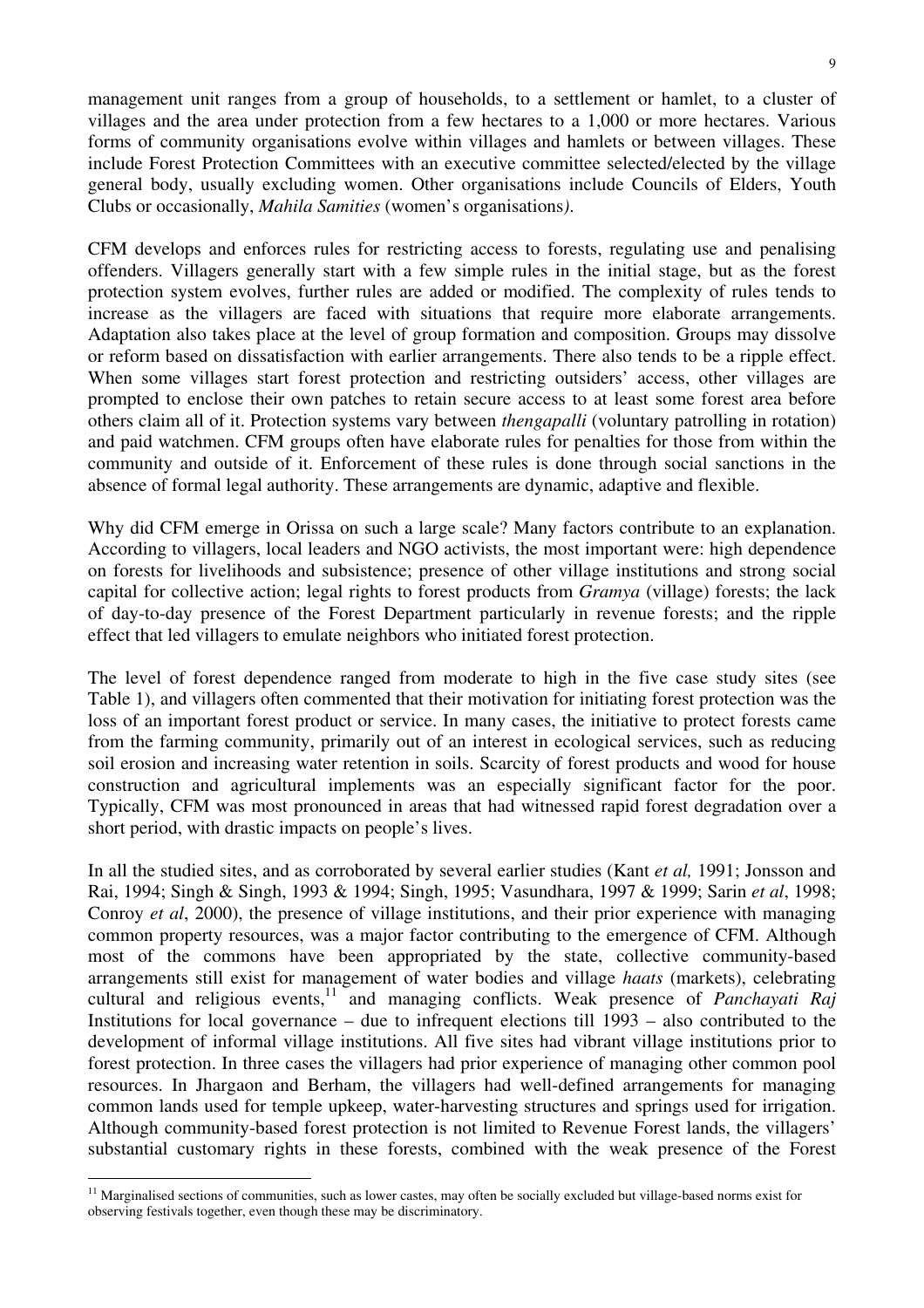**Table 1 Site characteristics**

| <b>Site</b>                                                | Suruguda                                                                               | <b>Baghamunda</b>                                                        | <b>Berham</b>                                                                                                            | <b>Jhargaon</b>                                                                                                     | <b>Aonlapal</b>                                                                                                                                                           |
|------------------------------------------------------------|----------------------------------------------------------------------------------------|--------------------------------------------------------------------------|--------------------------------------------------------------------------------------------------------------------------|---------------------------------------------------------------------------------------------------------------------|---------------------------------------------------------------------------------------------------------------------------------------------------------------------------|
| District                                                   | Sundergarh,<br>Schedule V<br>area                                                      | Deogarh                                                                  | Angul                                                                                                                    | Jharsuguda                                                                                                          | Balasore,<br>Schedule V area                                                                                                                                              |
| Nature of space for<br>local forest<br>management          | Self-initiated,<br>formalised<br>under JFM                                             | Self-initiated,<br>No JFM                                                | Self-<br>initiated for<br>DPF,<br>JFM for<br>R.F.                                                                        | Self-initiated,<br>formalised<br>under JFM                                                                          | Self-initiated,<br>formalised<br>under JFM                                                                                                                                |
| Legal status of<br>forest                                  | RF and KF                                                                              | RF, VF                                                                   | RF, KF<br>converted to<br><b>DPF</b>                                                                                     | Proposed RF,<br><b>KF</b>                                                                                           | RF                                                                                                                                                                        |
| Forest type and<br>quality <sup>12</sup>                   | Dry deciduous,<br>Sal                                                                  | Sal dominated                                                            | Mixed forest                                                                                                             | <b>Mixed</b> forest                                                                                                 | Sal                                                                                                                                                                       |
| Number of village<br>households                            | 155                                                                                    | 26                                                                       | 199                                                                                                                      | 100                                                                                                                 | 87                                                                                                                                                                        |
| Presence of village<br>institutions prior to<br><b>CFM</b> | Yes                                                                                    | Yes                                                                      | Yes                                                                                                                      | Yes                                                                                                                 | Yes                                                                                                                                                                       |
| Prior experience of<br>managing other<br>resource commons  | N <sub>o</sub>                                                                         | N <sub>o</sub>                                                           | Yes                                                                                                                      | Yes                                                                                                                 | Yes                                                                                                                                                                       |
| Institutional<br>capacity/ social<br>capital <sup>13</sup> | High                                                                                   | High                                                                     | High                                                                                                                     | Moderate                                                                                                            | Low                                                                                                                                                                       |
| Reasons for<br>initiating forest<br>protection             | Acute scarcity<br>of forest<br>products &<br>fuelwood due<br>to forest<br>degradation. | Acute shortage<br>of wood for<br>agricultural<br>implements and<br>fuel. | Degradation<br>of adjoining<br>RF<br>intensified<br>pressure on<br>KF.<br>Villagers<br>then decided<br>to protect<br>KF. | Shortage of<br>wood for<br>agricultural<br>implements<br>and house<br>construction<br>due to forest<br>degradation. | To prevent<br>neighbors from<br>damaging local<br>rice fields on the<br>way to their<br>forests & to stop<br>forest<br>degradation $&$<br>scarcity of forest<br>products. |
| Year of Initiation of<br>forest protection                 | 1985                                                                                   | 1991                                                                     | 1990                                                                                                                     | 1970-71                                                                                                             | 1980                                                                                                                                                                      |
| Dependence on<br>$f$ orests <sup>14</sup>                  | Medium                                                                                 | High                                                                     | High                                                                                                                     | Medium                                                                                                              | High                                                                                                                                                                      |

RF: Reserve Forest (under Forest Department),

KF: *Khesra* Forest (Undemarcated Protected Forests under Revenue Department)

VF: Social forestry plantation notified as a village forest (mostly under Revenue Department)

DPF: Demarcated Protected Forest (under Revenue Department)

 $^{12}$  In all sites, forests in poor condition had improved considerably after the initiation of community protection.<br><sup>13</sup> Institutional capacity was determined by the presence of development activities undertaken by the whether formal village institutions had developed to manage these activities, and the extent to which the activities and institutions depended on external support from donors and others. We also assessed the level of village unity in confronting common problems.

<sup>&</sup>lt;sup>14</sup> Dependence on forests was identified through a detailed livelihood analysis and participatory ranking of forest dependence. The criteria used for assessing forest dependence were land holding pattern in the village, size of forest-dependent population, and percentage of household income accruing from forests.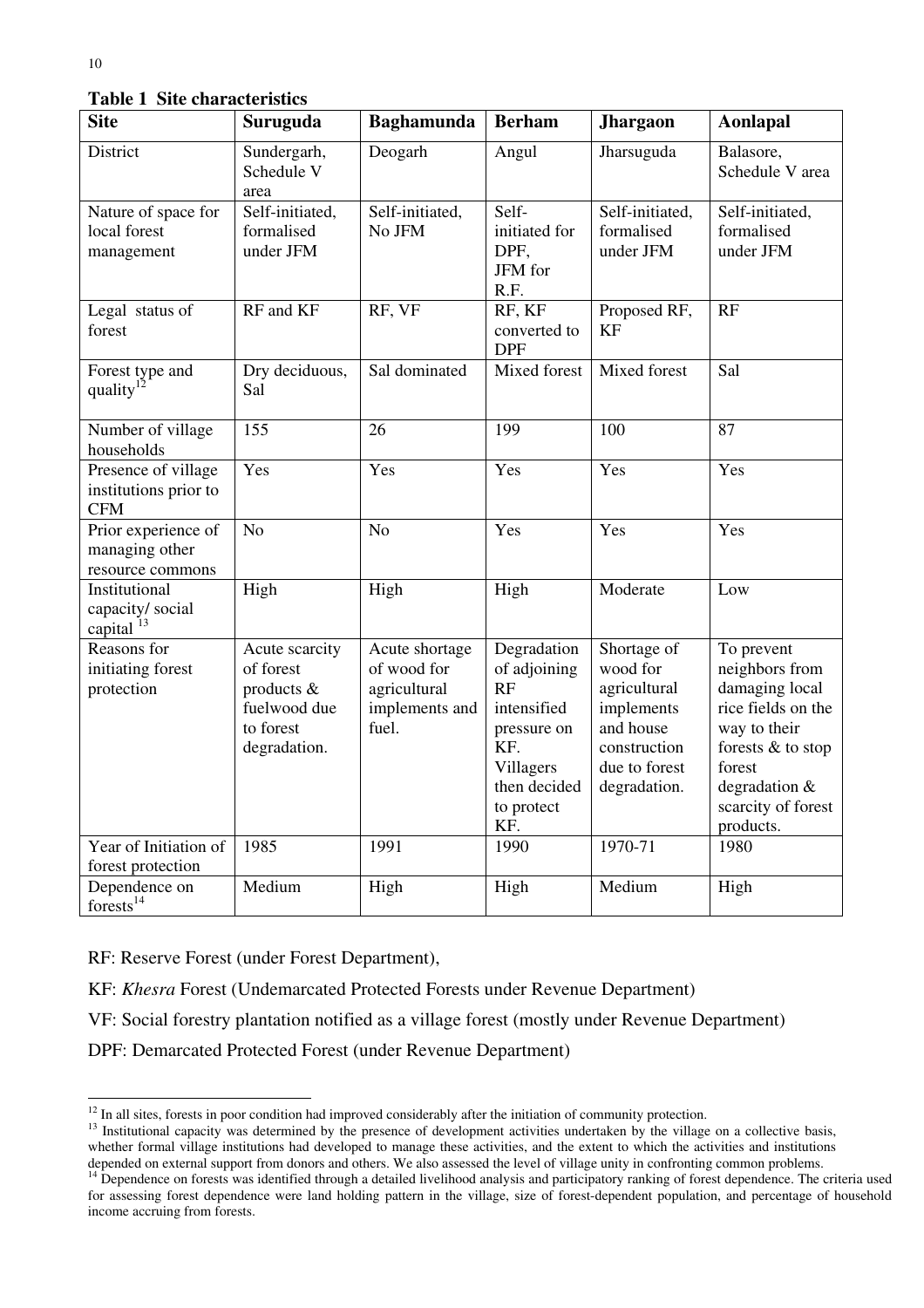Department in them, probably facilitated community initiatives. Berham villagers were actively protecting their well-stocked Revenue forests, which they considered their own, while the adjoining Reserve Forest was lying unprotected and highly degraded. The villagers simply said, '*This (Revenue forest) is ours, while that (Reserved Forest) is theirs (Forest Department's)'*.

# *CFM: Regeneration of forests as well as local institutional capacities*

CFM has had dramatic, positive impacts on forest quality, as well as on enhancing the capacity of local institutions to deal with issues relating to villagers' lives and livelihoods. Most villages started protecting forests that had been extremely degraded. In many cases, the villagers had even started digging up tree roots for cooking fuel. In all our case study sites, both the Sal-dominated and mixed forests had responded very well to protection. Within a period of ten years, they had regenerated substantially to meet local requirements of forest products as well as improving water availability and soil fertility. In all the cases studied the villagers were highly enthusiastic about the renewed benefits from their regenerated forests. In Suruguda village, availability of Char seeds had gone up and is an important source of income. In Jhargaon village, in addition to increased availability of various NTFPs, regenerating medicinal plants could now meet the requirements of local traditional health practitioners. In Aonlapal village, sal leaves were now available throughout the year, and provided sufficient material for households engaged in leaf plate stitching (see Box 1). In Jhargaon and Baghamunda villages, wildlife had returned with forest regeneration.

#### **Box 1 Sal leaf plate stitching**

Daily wage labour and sal leaf plate stitching is a significant source of income in Aonlapal village. Out of 83 households, 12 are landless and earning Rs.8000-9000 per year from it. Another 33 households take up seasonal leaf stitching as an important source of supplementing agricultural income, earning Rs.4000-5000 per household over a 5-6 month period. Some members of landless households who had migrated to cities for employment had returned to the village on improvement in sal leaf availability following forest regeneration. Recent moves by the Forest Department to clamp down on the sal leaf trade on grounds of sustainability, however, were likely to adversely affect the livelihoods of poor villagers dependent on this trade.

The restoration of forest quality improved the quality of life by providing critical livelihood support to forest-dependent women & men. In Baghamunda, forest regeneration led to reduced soil erosion and improved water regimes for agricultural lands in lower catchment areas. The villagers were taking up regular thinning and pruning operations, using the wood as fuel. Villagers were also getting a variety of edible tubers, leafy vegetables, fruits, mushrooms and other products for consumption and sale in local markets.

Many CFM villages in Orissa also use their income from forests, mostly from occasional cleaning and thinning operations, for building village assets. Among our case study villages, the salaries of two teachers at the upper middle school were being paid from the forest fund in Jhargaon village. Suruguda village had received  $Rs.50,000^{15}$  in 1989 as a national award for its exemplary environmental conservation work. A part of this money was used to construct a building for the forest protection committee and for repairing the village school, the rest being kept as a fixed deposit in the bank for future use. In Berham, the income was used to provide loans to needy persons at low interest rates.

In all the case study villages, forest regeneration improved the availability of NTFPs and related incomes for poorer women and men, although inequity in the distribution of benefits existed. Distorted NTFP markets and lack of marketing support by the government, for example, still left

<sup>&</sup>lt;sup>15</sup> In late 2002, one US Dollar was approximately equal to Indian Rupees (Rs) 49; in 1989, a USD was about Rs 30.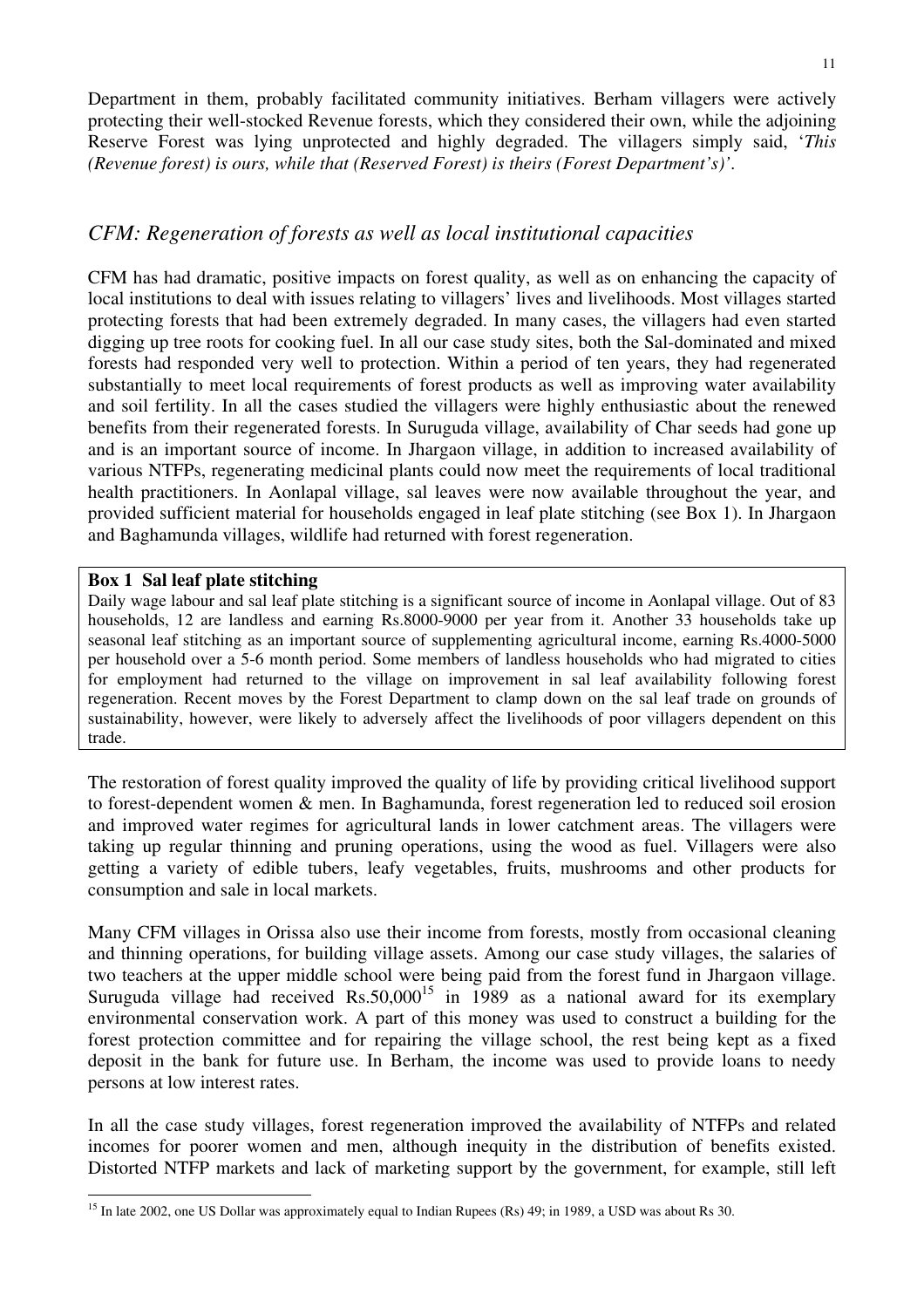NTFP gatherers at the mercy of petty traders and middlemen. Lack of clear tenurial rights further constrained local communities from tapping the full potential of forests for supporting local livelihoods and village development. Nevertheless, forest regeneration had, to some extent, restored NTFPs to their place in the household economy of the gatherers.

Collective action for forest protection also strengthened local institutions enabling villagers to take up management of other common pool resources. In some cases, as in Baghamunda, women's involvement in forest protection increased their self-confidence and ability to deal with the outside world, including government officials, and the women's association is now playing a leading role in the campaign for higher prices for *kendu* (*Diospyros melanoxylon)* leaf. Collective action at the village level also led to inter-village cooperation and the development of federations of CFM groups, which are playing an important role in addressing livelihood concerns. The District Forestry Forum in Balangir, for example, successfully lobbied for better prices for NTFPs, support for marketing of surplus agricultural commodities, as well as timely availability of seeds. In Ranapur, the block level federation was successful in thwarting a state move to privatise management of cashew plantations on revenue lands. In Dhani Panch Mausa, the Forest Protection Committee was able to access government funds for a leaf-plate stitching machine for a women's group and dairying loans for the poorest village households to provide them with alternative livelihoods to fuelwood headloading.

In sum, CFM has created substantial space for local forest management in Orissa. Based on local demand and building upon existing local institutional forms and management practices, CFM has improved forest quality and supported local livelihoods, and the experience of managing forests has improved local institutional capacities. However, as common elsewhere (Sarin *et al,* 1998) dominant sections within villages have benefited disproportionately from the regenerated forest, and have been able to impose their perspectives on how forests should be protected and utilised on the poorer and marginalised sections. We discuss such equity issues in greater detail in a later section.

## *State response to CFM: from a 'conspiracy of silence' to JFM*

The initial state response to these CFM initiatives was to ignore their existence. A Social Forestry Project implemented in Orissa in the 1980s exemplified this. The project spent large amounts of money on developing village woodlots *outside* state-owned forest land in order to 'save' the forests from the very people who were protecting them. Instead of building upon local forest protection initiatives *by* villagers, the state imported the concept of protecting the forests *from* villagers by planting for their needs on non-forest lands. Towards the end of the Social Forestry Project, a component for supporting regeneration of degraded sal forests through community involvement was introduced. Foresters, however, continued to show little interest in this work. According to a Range Forest Officer, most Social Forestry Deputy Directors preferred surrendering their natural regeneration targets to compete for increased targets for village woodlots because these had higher budgetary allocations. Controlling larger budgets, rather than adopting cost effective, communitybased methods for improving forest quality, was manifestly the incentive for Forest Department staff.

With the Social Forestry Project ending in the mid-1990s, the Forest Department's attention shifted back to natural forests. By then, community initiatives were too visible to be ignored.

From the mid-1980s, CFM groups started pressurising the state government to grant them formal recognition. From 1986-88 villagers in Orissa, with the support of social activists, academics and NGOs conducted a state-wide postcard campaign addressed to the state Chief Minister demanding rights over community Protected Forests. In response, a government resolution was issued by the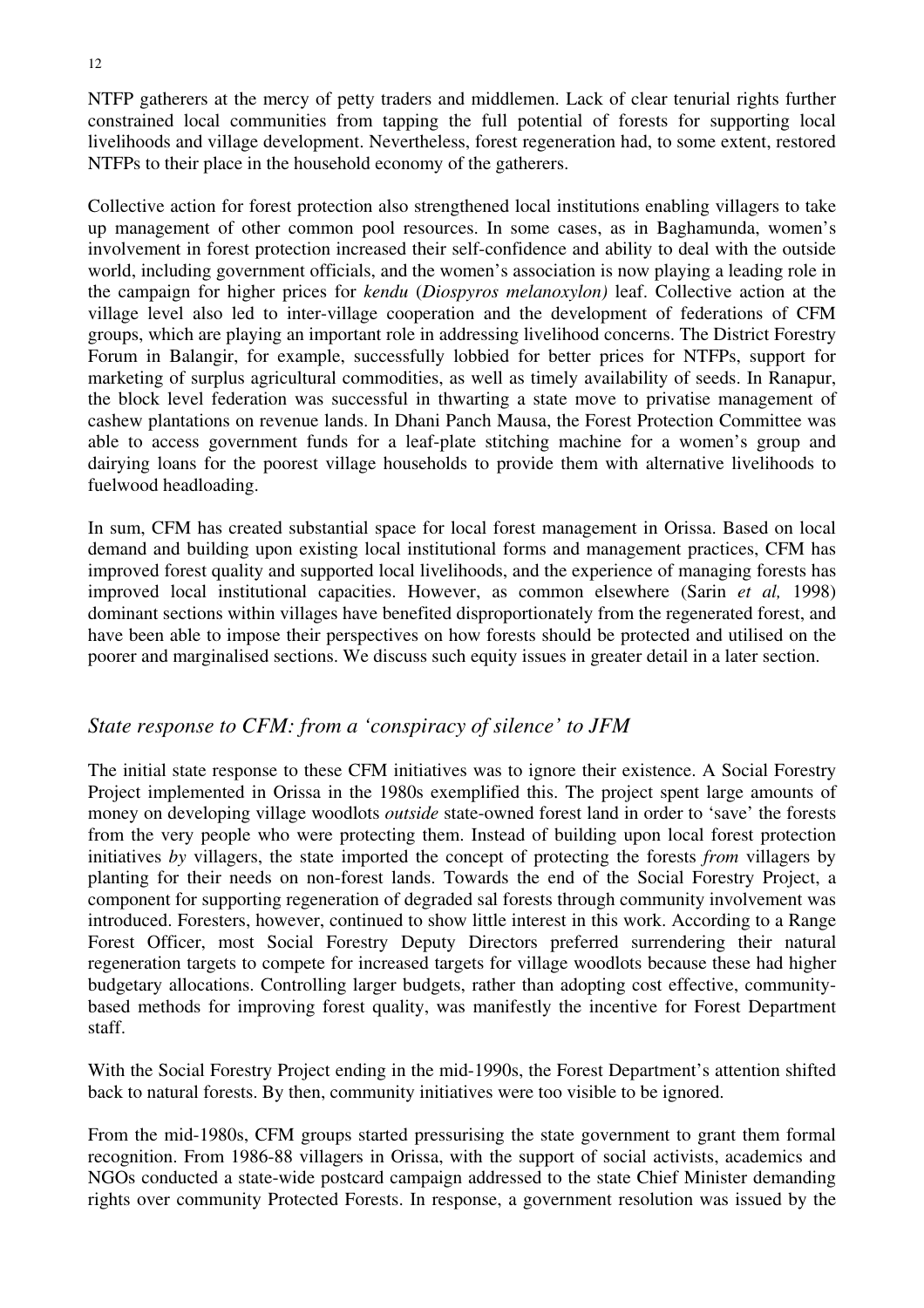Forests, Fisheries and Animal Husbandry Department (Forest Department for short) in 1988 that provided for villagers' involvement in the protection of Reserve Forests. This, however, did not offer them much in return for their efforts. They were only permitted to meet their *bonafide* domestic requirements of fuel and small timber free of royalty. A revised resolution in 1990 extended this provision to Protected (both demarcated and undemarcated) Forests falling under the jurisdiction of the Revenue Department. In 1993, the Forest Department issued yet another government resolution more in line with the standard JFM framework developed in other states during the intervening period, as a further response to mounting grassroots demands for greater community forest rights. The 1993 JFM resolution provided for sharing 50% of the income from timber and access to NTFPs (from both Reserve and Protected Forests) with forest protection committees, called *Vana Samrakhana Samitis*, to be constituted by the Forest Department.

In 1996, the Forest Department issued yet another government resolution, which, in some respects, could be termed revolutionary in the present Indian context. This allowed forest areas under the villagers protection to be declared Village Forests by the Forest Department, granting villagers rights to manage all NTFPs within them. The 1996 resolution was issued in response to the then Chief Minister's insistence on giving greater forest rights to local villagers. This resolution, however, has remained a dead letter. The Orissa Ministry of Forests & Environment (under which the Forest Department falls) issued it in haste, without consulting the foresters responsible for its implementation, to satisfy the then Chief Minister. The foresters, for their part, effectively subverted the policy by not implementing it.

A Range Officer's comment on the 1996 resolution reflected the Forest Department's attitude. According to him: 'How can you possibly declare Reserve Forests as Village Forests? Reserve Forests are of much "higher status". How can you expect a college or graduate school student to go back and study in primary school?'! Officially, the Forest Department argued that the Forest Conservation Act prohibits de-reservation of Reserve Forests. Section 28 of the Indian Forest Act, however, specifically permits the state government to designate any Reserve Forest as a Village Forest to be managed by the community. A committee was set up to recommend how best to operationalise the 1996 resolution and took a year to give its recommendations. These included:

- that a beginning be made by declaring Protected Forests as Village Forests while seeking legal opinion on conversion of Reserve Forests to Village Forests;
- at least five villages per forest division be declared as Village Forests on a pilot basis;
- forestry field staff be given clear operational guidelines for implementation.

No action was taken on any of the committee's recommendations.<sup>16</sup> The 1993 JFM order has continued to be the operational one.

Moreover, as Revenue Forests are under the jurisdiction of the Revenue Department and the undemarcated ones among them only 'deemed to be Protected Forests', attempts by the Forest Department (which is not the land owner) to extend JFM to them (and claim 50% of income from them in the process) are of dubious legality (Mishra, 1998). Further complicating the situation, the Orissa *Gram Panchayat* Act, 1965, vests the management of *Gramya Jungles* (coming within the fold of Protected Forests) within revenue village boundaries with the *Grama Panchayat*. The 73rd Constitutional amendment also mandates devolution of such resource management responsibilities to the *Gram Panchayats*. In Schedule V (tribal majority) areas PESA devolves further natural resource management authority to the *Gram Sabha* (assembly of all resident adult voters). All of

<sup>&</sup>lt;sup>16</sup> In 1942, a draft Forest Policy for the Eastern Feudatory States (under the Eastern States Agency) was circulated for obtaining comments from various princely rulers in Orissa. This policy stated that the first claim on any forests is that of the local population. Village Forests were to be managed by village *panchayats*. Although most rulers approved the draft policy, no systems for operationalising it were established.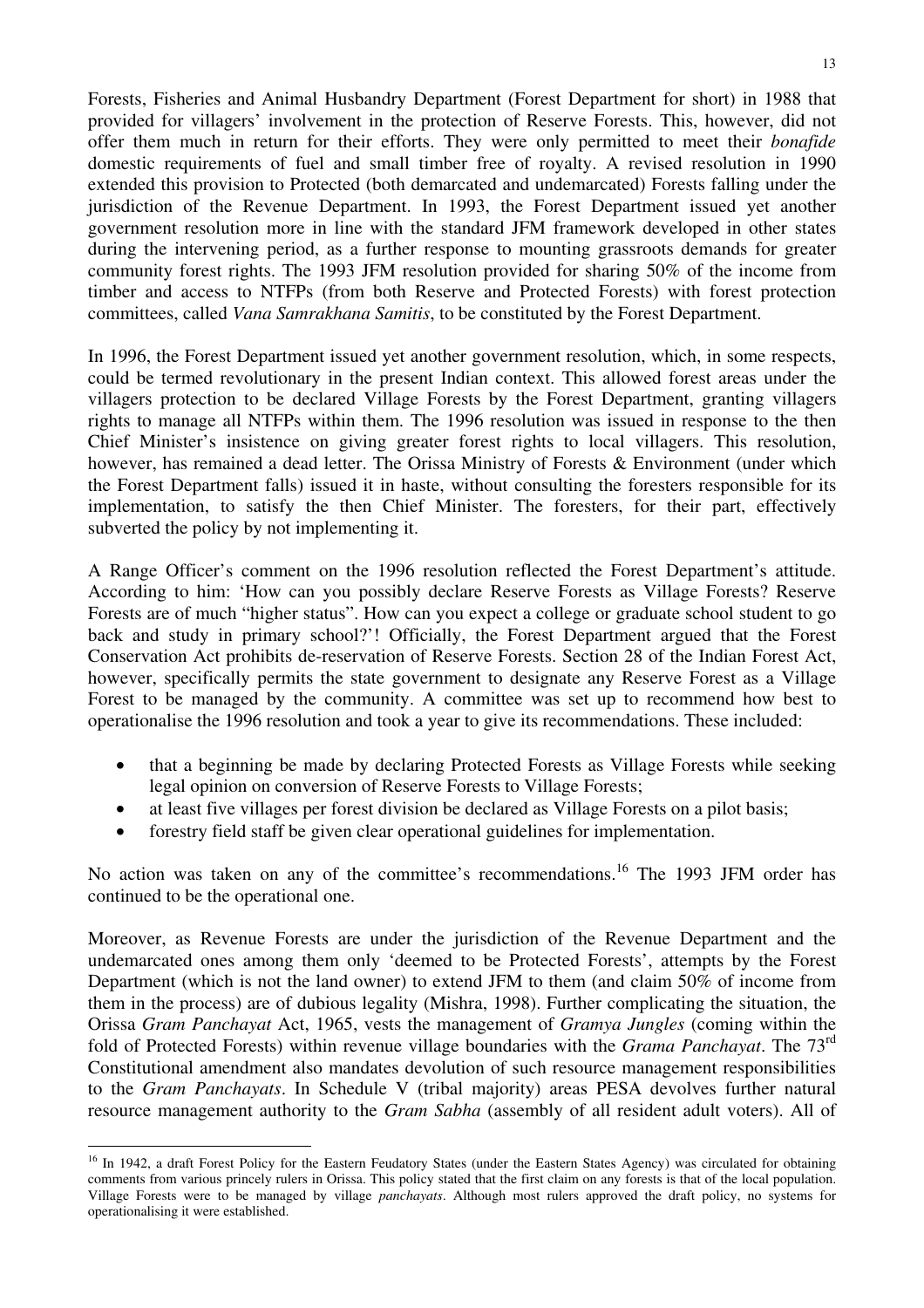these legal provisions have been ignored by the Forest and Revenue Departments and even the *Gram Panchayats*, with most foresters and *Panchayats* unaware of these provisions. A recent study of legal aspects of JFM/CFM (Mishra, 1998) pointed out that the Forest Department does not have any *locus standii* for negotiating JFM partnerships with villagers for Protected Forests. There is thus utter jurisdictional confusion over 55% of 'forest' lands in the Protected and Unclassed Forest categories in Orissa, as well as the legal status of both JFM and CFM over them.

By 1993, local forest management initiatives had met state-driven devolution policies in a struggle over the nature of the role of local people in state forest management. Although the state was forced to recognise community forest protection efforts, it has attempted to regain control by recognising these on its own terms. In general, villagers protecting their forests consider state-promoted JFM unacceptable. JFM is seen as an implant that ignores community forest management efforts, eroding *de facto* local management and decision-making powers appropriated by organised communities.

### *Tensions between the expectations of CFM groups and JFM* **<sup>17</sup>**

The imposition of JFM on locally-initiated CFM has created tensions that make forest management more difficult, threatening the well-being of forests and forest users alike. The major sources of tensions are discussed below.

#### **Benefit sharing**

Orissa's 1993 JFM resolution provides a 50% share in major/final harvest and 100% of intermediate produce to the *Vana Samrakhan Samitis*, the 'local' organisation created by the Forest Department. A general response of CFM groups to this was: '*Where was the Forest Department all these years*  when the villagers were struggling with forest protection on their own? How come it has now come *to claim a 50% share?'* The villagers feel that instead of 'giving' them 50%, JFM actually takes away 50% of what is rightfully theirs.

The Forest Department has not improved its credibility by blatantly violating its commitments under JFM in many cases. Even under the 1993 order, 100% of the intermediate produce (including NTFPs) from JFM forests, is supposed to go to the *Vana Samrakhan Samitis*. Till 1999 however, monopoly collection and marketing rights over 29 NTFPs from all forests were leased to a private trader. The state fixed NTFP prices paid to collectors on the basis of minimum wages for unskilled work and not the value of the produce. Thus, even on supposedly 'jointly' managed forest lands, the co-managers were treated as mere labourers. Policy changes in the year 2000 maintained state control over major revenue-earning NTFPs transferring control over 67 low-value ones to *Gram Panchayats* under Orissa's Gram Panchayat Act. Through the end of 2001, even this transfer of control was notional, as *Gram Panchayats* had been granted only regulatory powers, and no efforts were made to improve the bargaining power of NTFP gatherers.

The Orissa Forest Department has also, in several cases, not honoured the commitment to share with the villagers 50% of the bamboo harvested from JFM forests. Bamboo forests under JFM have often been leased to paper industries who harvested them without consulting or sharing any produce with the villagers (see Box 3 on page 20).

<sup>&</sup>lt;sup>17</sup> In addition to the village case studies, this section has drawn on community perceptions articulated at various meetings and workshops in Orissa over the past 7 years. During 1998-99, overlapping with this research, Vasundhara and Sanhati (an NGO alliance in Orissa) were also involved in facilitating broad-based discussion and debate on a pro-people forest policy with CFM groups all over Orissa supported by ActionAid (India). Nineteen district workshops, several local meetings in different districts and 2 state level workshops were organised for this.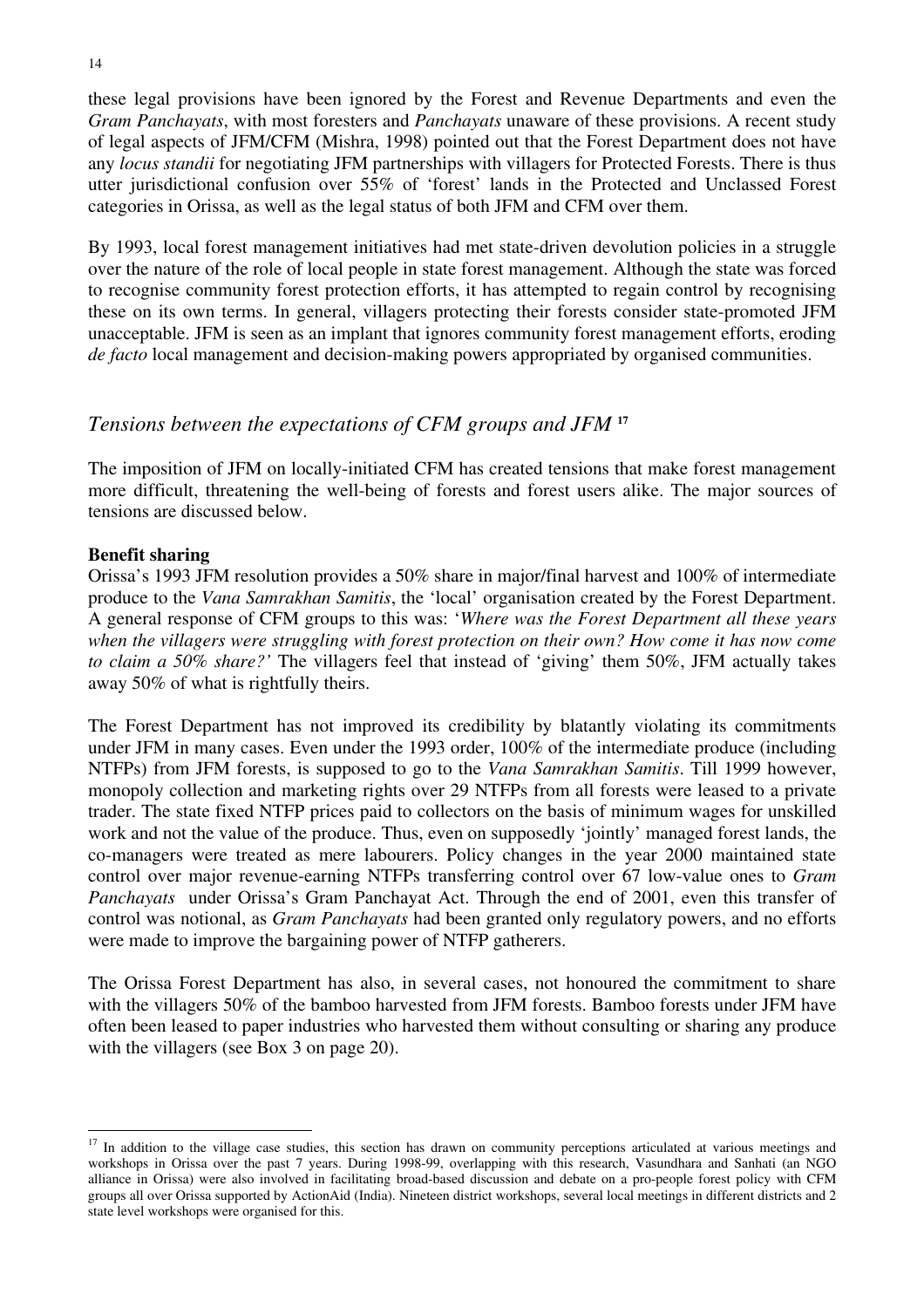#### **Differences in forest values and forest management priorities**

There is considerable difference in the perceptions of forest-dependent women and men, and the Forest Department, between the value of forests and management priorities. Many village leaders feel that the Forest Department's objectives of forest management have not changed under JFM. Benefit sharing based on a percentage share of timber or income from it, reflects a continuing state focus on revenue and timber. CFM groups prefer to focus on location and group specific need fulfilment, especially flows of NTFPs and ecological services from forests. During a discussion on benefit sharing under JFM at a meeting in Balangir, an old man walked out of the meeting saying: '*We have nurtured the forest as our child, now you are discussing who would take what percentage of it!*' In Nayagarh district, the district level federation leaders emphasised: '*Our forest is not a crop. Do not impose your share-cropping model on us.'* This sentiment was echoed in many places and in many forms (Vasundhara, 1999). In the absence of effective participation of village women and men in how forests should be managed, sharing products or profits with them is totally inadequate.

#### **JFM's weak legal standing**

Forest protection groups, with support from NGOs, have been advocating clear community rights over forests and forest products. Villagers feel these rights are theirs by virtue of their regenerating forests through protection, their dependence on forests for livelihoods, and their often long-standing presence and customary forest rights. They also argue that clear legal and tenurial rights are necessary for enabling local communities to realise the full benefits from their self-initiated management efforts. JFM does not offer any tenurial security. The JFM resolutions of most states are mere administrative orders unsupported by changes in forestry legislation. The colonial Indian Forest Act of 1927 continues to provide the overarching legal framework for forest management and administration in the country.

During the series of village, village-cluster and district level workshops facilitated by Vasundhara and Sanhati, villagers repeatedly raised the problem of weak community forest tenure under the existing legal framework. They also articulated a number of alternative, more conducive rights regimes that would meet local needs better than the legal recognition of benefits offered by JFM (see Box 2).

#### **Locus of decision making**

In all Indian states, JFM involves an unbalanced power relationship between the Forest Department and local communities, with the department retaining control over most forest management decisions. Forest protection groups in Orissa are unwilling to accept such a relationship after having effectively 'controlled' and regenerated their forests. Despite lacking *de jure* autonomy, CFM groups have been taking all forest management decisions *de facto,* and are unwilling to see that changed. Villagers particularly object to the superimposition of the *Vana Samrakhan Samitis*' organisational structure, rule-making procedures and bureaucratic culture on their existing selfgoverning institutions. They strongly resent the replacement of local leaders by official members, such as the forester (as member secretary), *Naib-Sarpanch* (as President) and ward member (Vasundhara, 1999).

#### **Forest Department – community relationship under JFM**

Despite their reservations about JFM, many villagers considered it strategically important to gain some formal recognition from the Forest Department. Out of the approximately 2,000 *Vana Samrakhan Samitis* formed for JFM in Orissa till April 2000, about 1,500<sup>18</sup> were formalised CFM initiatives. Where relations between forestry staff and villages had been good, JFM brought the

<sup>&</sup>lt;sup>18</sup> According to recent Forest Department data, the number of *Vana Samrakhan Samitis* in the state had increased to 5931 by August 2001 (OFD, 2001). It is unclear how the number of official *Samitis* had increased so rapidly. Many of the *Samitis* initiated by the Department exist only on paper, formed in a rush to show results.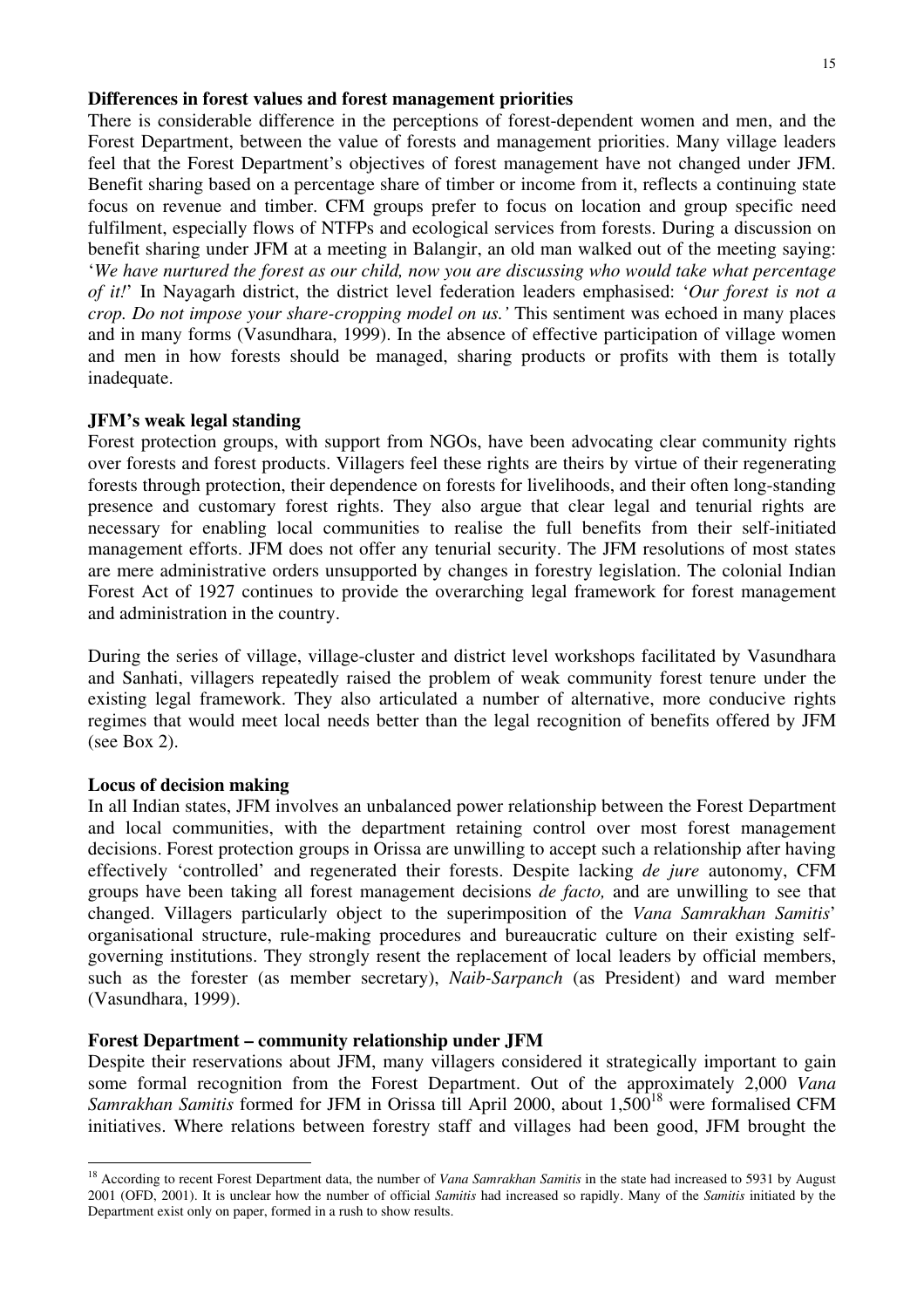benefits of Forest Department support for handling forest offenders and providing technical guidance, as well as formal recognition. Forest Department support, for example, helped Suruguda win a national environmental award. Demarcation of forest areas between villages, however, has emerged as a particularly serious problem, as most inter-village conflicts are over boundaries. The villagers expected the Forest Department to facilitate boundary demarcation and give recognition to their own efforts.

#### **Box 2 Alternative community rights regime for forests in Orissa**

While there was a general consensus among villagers on the need for local rights and control over managing forests as a community resource, there were disagreements on the nature of community control and the mechanics of exercising it. Elite male leaders generally argued in favour of a complete transfer of forest ownership to individual groups defined by specific geographic boundaries. Others, particularly women, opposed this on the grounds that those dependent on forests came from larger spatial landscapes whose rights also needed protection. 'Community' ownership can imply strong rights of exclusion and transformation, often at the expense of forest-dependent people. A community rights regime must address the access of NTFP gatherers (most of whom are impoverished women) from villages without their own forests to forests claimed by other villages. In a discussion on community property rights, Sumoni Jodha, a leader from *Ama Sangathan*, an apex organisation of women's associations based at Kashipur, said: '*We don't believe in complete rights over the forest being given to individual communities or villages. Women from villages who do not have forests also come to our forests to collect broom grass. That cannot and should not stop. These women are also poor and need to collect various forest products for their survival. We cannot engage our "forest-guards" and stop them from coming to "our" forests*.' In many CFM areas, restrictions on access to valuable NTFPs have already been imposed on outsiders, even those with a history of access and current dependence on the forest. While regulation of access is needed to check over-exploitation, there is a strong danger of control over forest resources concentrating in the hands of a few when it is defined only in narrow geographic terms.

This is especially problematic given the stratification and gross inequities in village society. Ownership rights could include rights to lease or transfer forest resources. If such rights are placed in the hands of communities dominated by elite minorities, forests may be leased out to industries that manage them for the benefit of a few, just as many state forests are now. In a state-level workshop on Pro-People Forest Policy, women leaders, as well as some men, vehemently opposed such leases. One woman said: '*We are not talking about our rights, so that some men in the village can lease our forest out to industries. Restrictions on such leasing out must be there. Simultaneously, even the Forest Department should not have any right to lease out our forests for commercial use.'*

Community forest management requires a shift in *who* is managing forests and *how* forests are managed. In many parts of India, forests are an essential component of the local livelihood support system. A communitybased rights regime with built in safeguards for the access rights of forest-dependent women and men could support sustainable forest management as well as sustainable local livelihoods. The challenge would lie in developing self-governance systems based on principles of participatory democracy, ethical values of equity and creating conducive conditions for informed, and gender-equal collective choice arrangements.

The Forest Department, however, has done little to create confidence that it will provide villagers with the type of support they expect. Local resentment is especially strong where villagers failed to get any departmental cooperation when they were struggling to protect their forests. Forest offenders handed over to the Forest Department were often allegedly let off for petty bribes, or villagers were kept in the dark on the action taken in such cases. Against such a background of poor accountability and support from the Forest Department, JFM is seen as an intrusion on local decision-making space.

Resource allocation, dispute management, and the enforcement of local regulations require sensitivity and special facilitation skills, which Forest Department personnel lack. Consequently, the department's interventions often disturb existing arrangements and the enforcement of access restrictions, creating more problems than they solve. One such example from our case studies was Aonlapal village, where the forester's insensitive intervention led to the breakdown of a well-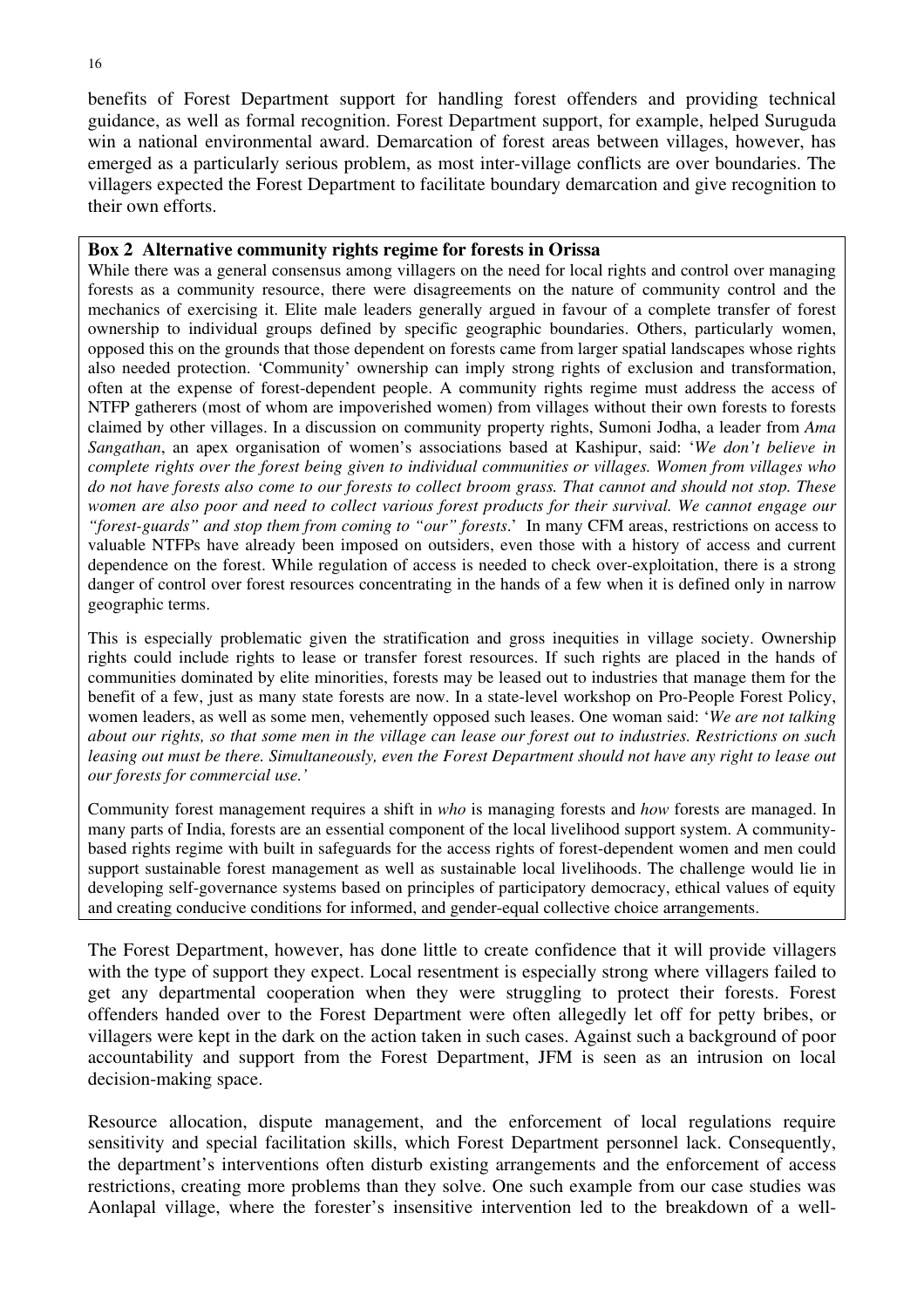functioning CFM institution. Here, the village Youth Club had successfully regenerated the adjoining Reserve Forest during the 1980s with the passive support of 7 adjoining villages and 2 hamlets. In 1992, a joint committee of the 9 villages and hamlets was set up, reflecting the growing community interest in managing a regenerated forest. Tensions developed and tribal villagers felt excluded from the decision-making process. The Forest Department intervened and registered one of the factions as a *Vana Samrakhan Samiti* with the promise of generous funds without understanding the ongoing dynamics. In response, other villagers formed two more *Vana Samrakhan Samitis* with membership based on political party affiliations. The multi-village collaborative arrangement broke down completely with some of the villagers finding themselves totally excluded from the new arrangements.

#### *Addressing equity concerns in CFM*

Traditionally, women have been marginalised in all community affairs and community-level decision making in Orissa. Their voices have at best been represented through their husbands or other male members of the household. Community forest management systems are no exception to this, despite the fact that the poorest women depend heavily on forests and forest products.

At times, poor women were actively involved in forest protection but their role was not recognised. For example, in Tandamunda village in Balangir district, although it was women who protected the forest, the men claimed that they were doing so by rotational patrolling. In several cases it was found that when men take up protection responsibilities they look upon these as separate tasks, while women integrate protection with their daily chores, such as fuel and NTFP collection. In Jhargaon village, men were involved in protection but were barred from any forest product collection while on patrol. In Baghamunda village, five women patrolled every day, but they used their time on patrol to collect various forest products, especially fuel and food supplements.

In all but one of our case study sites, women's involvement in decision making was marginal. In Aonlapal, Jhargaon and Suruguda villages, women were included only notionally to meet the requirements for women's presence in *Samitis*, with no real involvement in making decisions about forest management. The exception was Baghamunda village. Initially, men used the women as a front to check pressure on forests while taking all decisions themselves. Gradually the women gained confidence and started protesting against men's dominance in decision making. One remarkable outcome of this process was that the women were included in the local Tribal-*Panchayat* (traditional community forum), although tradition excludes them from such institutions.

Baghamunda represents a rare example of poor women seizing decision-making power in CFM. In general, CFM had made little difference to poor women, since their needs and priorities have not been reflected in local forest management systems. Large farmers in particular were more interested in the non-consumptive ecological functions of forests, as they gained most from improved soil fertility associated with forest protection. Yet the costs of protection were borne by those dependent on consumptive uses, both in the form of lost wages for the time spent in patrolling and from restricted access to forest products, especially fuelwood for sale. Some initial restriction on forest access is clearly necessary under community-based management of degraded forests. Rules relating to fuel and NTFP collection, however, are commonly relaxed at a much later stage than for other forest products. As fuel and NTFP collection are generally women's responsibility, the CFM committees dominated by men feel no urgency to address these issues. In many cases, while elaborate rules were developed for small timber extraction, rules for fuel and NTFP extraction were not – simply because they were considered cumbersome to work out and regulate. If women had a stronger voice in decision making, they would probably address these issues much earlier.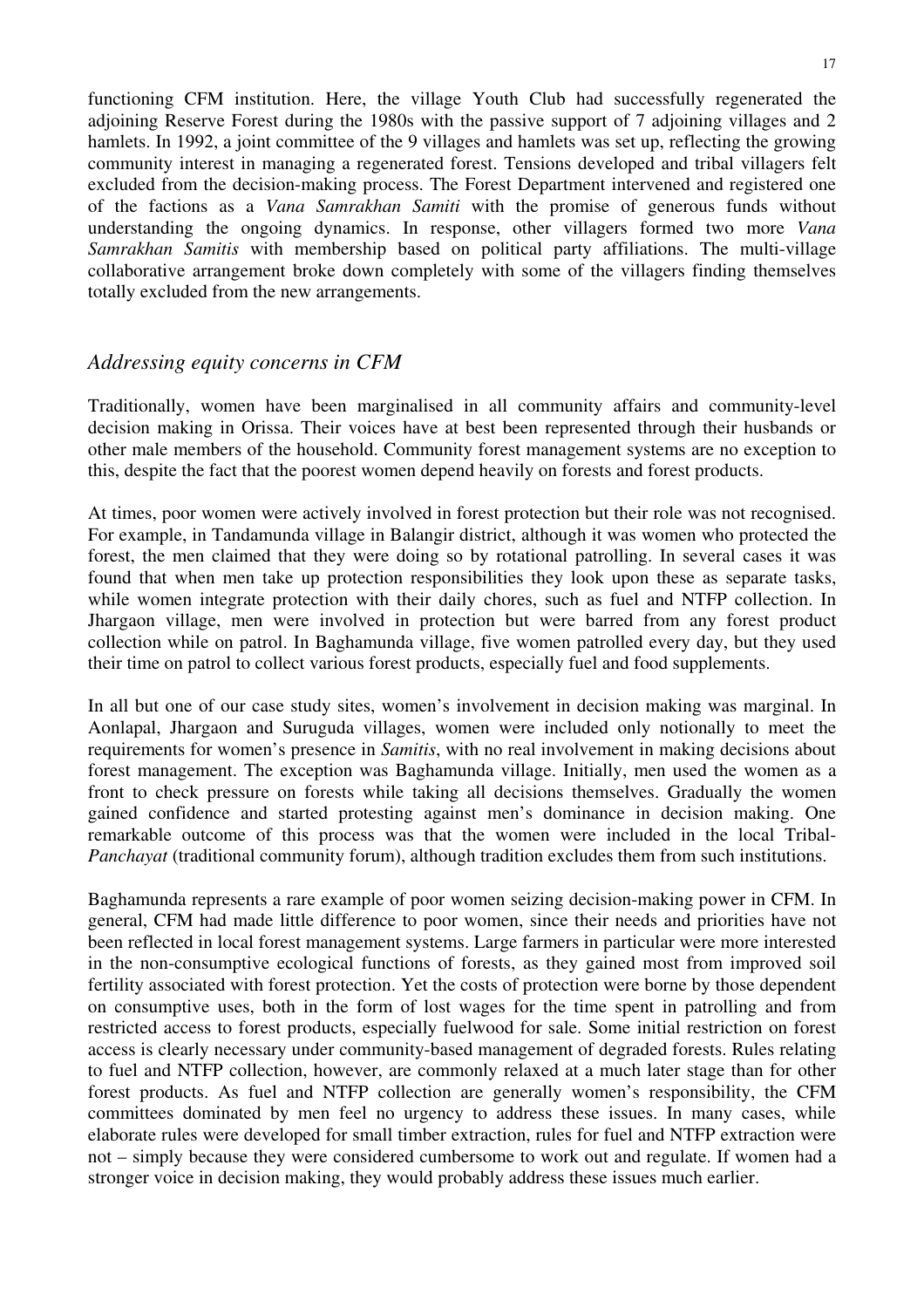The negative impact of elite male control over CFM decision making on women's access to forest benefits is best illustrated by Gadabanikilo village in Nayagarh district (Vasundhara, 1997). Prior to CFM, *Mahua* (*Madhuca indica*) seed collectors kept all the seed they gathered. As Mahua seed is primarily collected by women, this was an important source of income and household nutrition for poor women. The male village committee then introduced a rule that 50% of the *Mahua* seed collected from the community-managed forest must be deposited with the committee for equal distribution among all village households. In one sweep, poor women collectors were deprived of 50% of their collection for the benefit of non-collecting households. In 1999, the village committee changed the rule again and auctioned the right to collect Mahua seeds to a private individual who offered the highest bid. This individual then employed labour for collecting Mahua seed, giving them 50% of the quantity they collected as wages, keeping the other 50% himself. The village committee also restricted the access of NTFP gatherers from other villages, again predominantly women, adversely affecting their livelihoods.

The state JFM order does prescribe representation of different socio-economic sections and women in *Vana Samrakhan Samitis*. However, formal representation is inadequate by itself in the absence of explicit recognition of unequal gender and power relations within communities and firm provisions to ensure that livelihood interests and rights of the poorest are given priority and protection. In practice, Forest Department field functionaries have often reinforced existing inequalities within communities by strengthening the hands of the rich rather than siding with the poor. Suruguda village, in Sundergarh district, provides an example.

Suruguda is a large heterogeneous village that has received wide acclaim and awards for its forest protection efforts. The village started forest protection on its own in 1985 but its efforts were later formalised under JFM around 1990. The *Harijans* (lower castes) took the lead in forest protection*.* As the forest regenerated, the dominant, higher-caste majority community of the *Agarhias* appropriated control over management decision making. As a result, forests were 'opened up' for extraction only for a few days, allowing the *Agarhia* households, who could hire labor and forego their own income earning activities in a way that the *Harijans* could not, to take full and unfair advantage of extraction. The Forest Department staff supported the *Agarhias*, as reflected in the handling of many forest offence cases. While the *Agarhias* got away with cutting even large timber trees, the *Harijans* were fined both by the village committee and the Forest Department for taking even fuelwood.

Such cases highlight the problems with simplistic discussions of 'community' rights that do not assure protection of the rights and interests of overlapping groups such as NTFP gatherers. For many poor women, CFM has only meant a shift in the '*danda'* (stick) from the hands of the forest guard to the local youth.

♦ *Thus the issue is not just that of who – the Forest Department or the community – manages the resource, but more importantly how resource management is governed within the community.*

Unless the management objectives and priorities for community resource management are defined through broad based participation of forest-dependent women and men in inter and intra village forums, mere decentralisation of existing protection and management systems will have little meaning for poor women. The Forest Department has done little to address this issue in formulating its JFM policies, and has instead often reinforced local inequalities.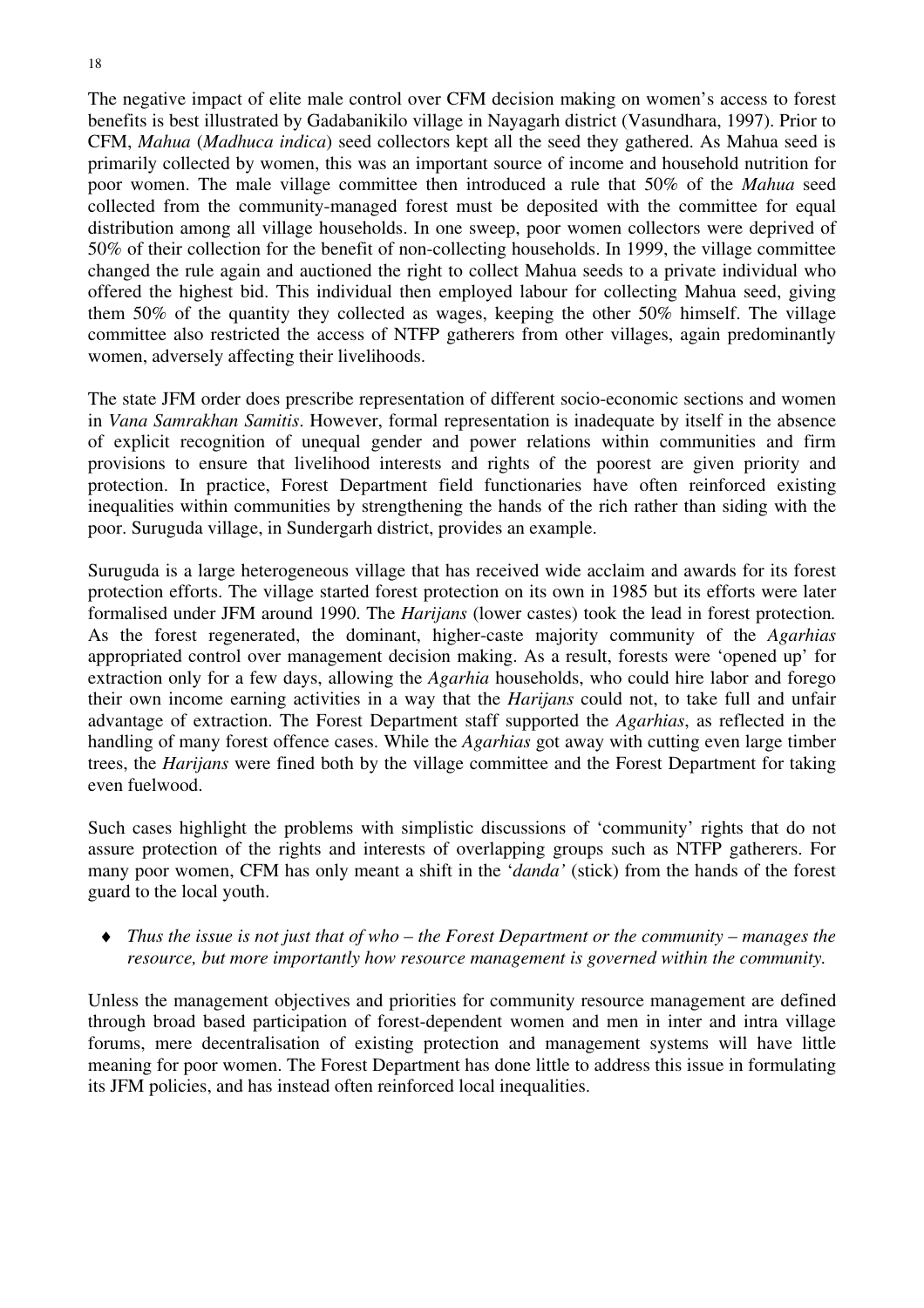### **2.3 Federations of Community Institutions**

As forests regenerate and become more valuable there is increased pressure on the resource, and conflicts over sharing forest products surface. Communities are increasingly faced with situations that require concerted and coordinated responses on a larger geographic scale. This prompts villagers to come together to build alliances.

Villages in Orissa are federating at various levels and in various forms to share experiences, solve problems together and gain strength from each other. At a local level, clusters of villages have federated to develop agreements over resource access and sharing among themselves, and to resolve conflicts over trespassing of their respective boundaries. Federations have also been used in order to enhance the bargaining power of villagers as they deal with external agencies (especially the Forest Department) over issues of benefit sharing, management practices, and decision-making authority. One important example of collective strength is from Paiksahi village where villagers were able to keep the paper industry out of their forests (see Box 3).

These federations represent an advanced stage in the development of community management of natural resources, providing a support system to member CFM groups. They have played an important role in expressing a collective voice for various CFM groups, resolving conflicts and sharing experiences. They have also faced a number of challenges that threaten their continued contribution to creating space for local forest management. Six such federations were studied in detail by Vasundhara. A brief description of three of these highlights where federations have made progress and what sort of problems they have encountered.

Budhikhamari Joint Forest Protection Committee (BJFPC) is a federation of 95 villages in Mayurbhanj district. The villages came together in 1988 primarily to counter the high pressure from timber smugglers and to provide patrolling support to member villages. In the initial years, the Forest Department played an important role in supporting forest protection efforts as well as in bringing villagers together. Later, an NGO also came in to provide support. This NGO introduced the system of payments to watch-persons and to village youth functioning as cluster level coordinators. This led to a breakdown of 'voluntary' contributions and, with the subsequent withdrawal of NGO support, the federation faced problems paying for protection and coordination. The federation had problems with the Forest Department, too, as the Department tried to use the federation to promote JFM in the area which villagers were unwilling to accept. BJFPC is now wary of both NGO and Forest Department 'support (see Box 4).

In Bonai Forest Division in Sundergarh district, a federation of 128 forest protection groups was formed in 1994 . The experience of the Bonai federation illustrates the complex relationships CFM federations often develop with state agencies. In this case, the forest protection groups initially came together to try and stall the Divisional Forest Officer's transfer from Bonai as he had been quite supportive. While the Forest Department extended initial support to the federation, this waned once the federation started taking up issues which made the administration uncomfortable such as its granting leases for stone-quarrying in forest areas and the rights of *kendu* leaf pluckers. The withdrawal of department support, coupled with several other internal problems, weakened the federation. It was in the process of revival at the time of the research.

The case from Balangir District illustrates another common problem in the alliance-building process. The process of federation formation has often moved too quickly to give institutional form to existing networking efforts. As a result, the links between these apex bodies and village groups are weak and democratic mechanisms for representation not fully evolved. In Balangir district, the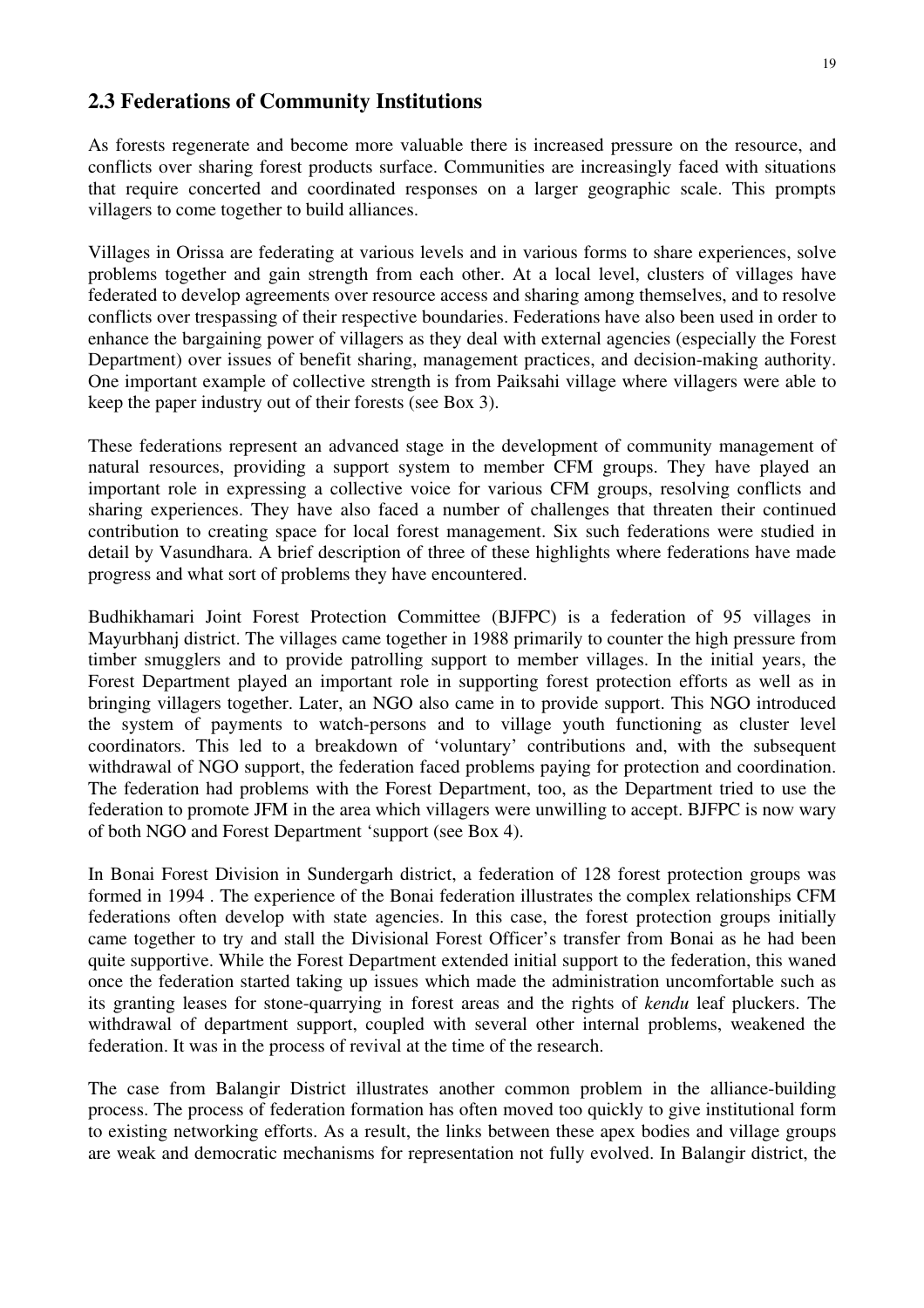#### **Box 3 Strength of collective action: Paiksahi Village, Orissa**

Paikasahi is a small village of 75 households in Ranpur block, Nayagarh district which took up protection of 800 hectares of degraded Patia Reserve Forest in 1990. In 1996, the Forest Department formed a *Vana Samrakhan Samiti* in the village and allotted 801.71 hectares of the Reserve Forest for JFM. However, on October 28, 1997, they found a representative of a paper manufacturing company on their doorstep. The Range Forest Officer told them that the Reserve Forest fell under a bamboo working circle and had been leased to Ballarpur Industries Ltd (BILT) for harvesting bamboo. Despite JFM, rights over bamboo from the forest had been granted to the paper company without any prior consultation with the so-called 'joint managers'. JFM's commitment to benefit sharing with the *Samiti* had been totally disregarded.

Paiksahi villagers decided to protest, supported by other villages in the locality, and formed a Forest and Environment Protection Forum. More than 300 villages participated in a joint protest rally on  $9<sup>th</sup>$  November 1997, marching silently to the local Range Office with placards reading '*Aama jungle amara, Purna aain rad karo' (Our forest is ours, change old policies), 'Aame baunsa katai debu nahi' (We will not allow the bamboo to be cut)*. A memorandum was submitted to the Range Officer, and copied to various senior officials and the Chief Minister. The forum mobilised support from various quarters, including hundreds of forest-protecting villages from all over Orissa. The case received local and national press coverage. Women from Paiksahi and nearby villages participated in the rally, attended meetings, and sat with men on roads blocking the entry of industry staff and agents to the forest. Women leaders from Paikasahi walked from village to village to inform other women in the area about their problem.

A group of village representatives met the Agriculture Minister and other political leaders at Bhubaneswar. The Minister gave assurances to look into the matter. The Principal Chief Conservator of Forests' (PCCF) response was a major disappointment. He asked the villagers '*Who asked you to protect the forest? The Reserve Forests belong to the Forest Department. The bamboo forests have been given on lease to the paper industry, and villagers can have no rights over these forests.*' Following this meeting with the PCCF, on 27<sup>th</sup> November, some Forest Department staff visited the village and asked the villagers to call off the protest. They were offered higher wage rates for harvesting the bamboo. When the villagers refused to budge, they were threatened. Two days later, the agents of BILT started harvesting using labour hired from distant villages. A tussle ensued, with the villagers snatching the labourers' axes. Industry staff were forced to withdraw and the 18 poles cut in the process were brought to the village and deposited in the forest fund.

In response to mounting public protest and criticism, the Divisional Forest Officer invited local leaders for a discussion at the local Range Office. The leaders suggested an open house discussion, and the officer agreed. People insisted on holding this meeting at Kendu village instead of at the department's office, and on all the costs being met. This was a significant step by the Forest Department and villagers towards negotiating a settlement to the conflict. In spite of heavy rain over 300 villagers, men and women, from Paiksahi and other villages, gathered. Women who hardly ever attend public meetings shared the floor with village men and officials. They described the pain and effort of protecting their forest and their disappointment over the industry being permitted to harvest the bamboo. They asked, '*We were assured by Forest officials that under JFM villagers would have rights over the jointly managed forests. Is this Joint Forest Management?'*

The villagers also lamented the delay in the signing of the Memorandum of Understanding (MoU) between the Forest Department and villagers for JFM, as this left Paikasahi village in a weak position legally. The Range Officer was directed by the Divisional Forest Officer to complete the formalities of registration of the committee within 21 days. The officer assured the villagers that in future people would be consulted prior to any management decision such as bamboo harvesting, and their rights safeguarded. The villagers felt happy with the meeting's outcome but this happiness proved short-lived. The 1993 JFM resolution permits 'about 200 hectares' to be allocated to a *Vana Samrakhan Samiti* while Paiksahi had been protecting 800 hectares of forest. The Forest Department asked the President of Paiksahi *Samiti* to sign a MoU for 200 hectares of the forest. Paiksahi found this unacceptable. Since then, no further action had been taken by the department to formalise the *Samiti* or sign a MoU till April 2001.

The people of Paikasahi were successful in preventing the harvesting of bamboo from the patch of Patia Reserve Forest under their protection. Although their position was weak legally, the movement succeeded due to the strength of collective action. The inflexible JFM framework continues to present hundreds of other villages with such hurdles (Vasundhara, 1998).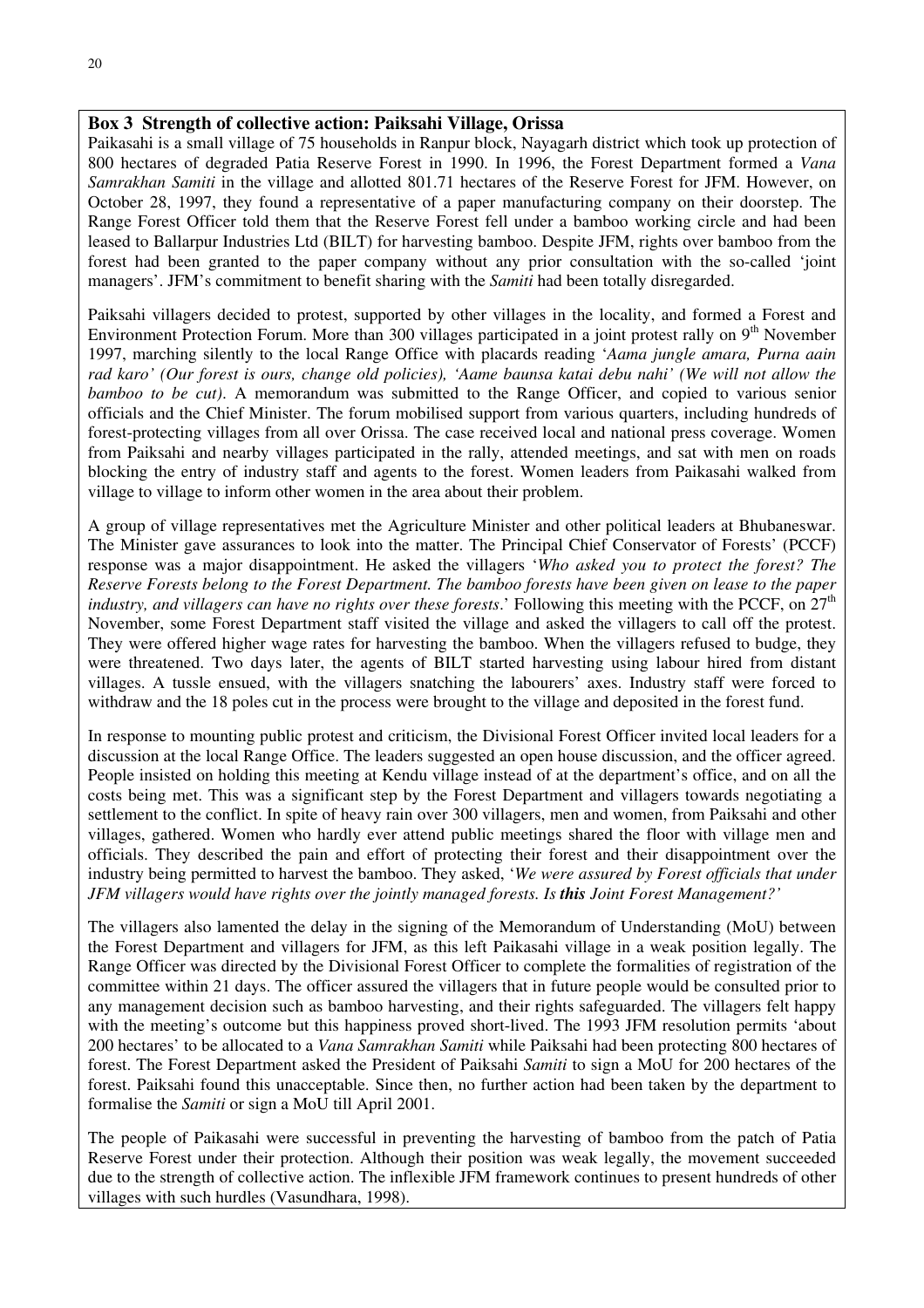#### **Box 4 Formation of Budhikhamari Joint Forest Protection Committee (BJFPC)**

In 1987, there was an incident of illicit felling of teak trees from Manchabandha Reserve Forest that was being protected by Budhikhamari and Kailashchandrapur villages. About 25 persons from these two villages rushed to the forest and stopped the vehicle loaded with smuggled trees. The timber smugglers offered Rs. 2000 to the watchers. When this did not work, there was a physical confrontation and eighteen people from the forest-protecting villages were injured and had to be hospitalised. Further, a false case of looting was lodged in the local police station by the smuggler against these twenty-five individuals and they were arrested. Budhikhamari and the surrounding villages approached the Divisional Forest Officer and the District Collector and persuaded them to release the arrested individuals. After this incident the villagers decided to form a joint committee to deal with timber smugglers. On  $30<sup>th</sup>$  January 1988, villagers from 20 villages came together to discuss this and BJFPC was formed.

A joint mobile patrolling squad consisting of village volunteers was formed. Initially the squad was 100 persons strong with five persons from each of the twenty villages. By 1998 the number of member villages increased to 95. In 1989, the watchers in two villages faced problems stopping women headloaders. In 1990 it was decided to include women in the patrolling squad. Initially the members of patrolling squad were unpaid volunteers but from 1992 they were paid. The patrolling squad was very effective in combating timber smuggling in the area. Consequently, in 1992, its strength was reduced to 21 members, including three women. Although women were included in the patrolling squad in 1990, they were not included in the Executive Committee till 1997-1998. Unlike men, these women were not in the federation as representatives of their villages, or as village leaders, but to demonstrate women's involvement in the federation and to motivate other women for forest protection. Through 2000, these women continued to be Executive Committee members, but as paid watchers having an employee-employer relationship with other Committee members instead of as equals.

Regional Centre for Development Communication (RCDC), an NGO working on natural resources management was involved in facilitating the formation of a district level federation. RCDC started the process in 1994 with general exploration in the area. The need for networking was articulated in various forms at meetings with villagers. At a meeting in Balangir in 1995, a decision was taken by the village representatives and local leaders to form a district forum when the process of alliance building had commenced in only 2 of the blocks in the district. The NGO later realised that this step had been taken prematurely. Vasundhara faced similar problems in Ranapur block, Nayagarh district, when a block-level forum in the form of an ad-hoc committee was formed at a meeting with representatives from only a small number of the total forest-protecting villages in the area. The adhoc office bearers of the forum became responsible for initiating processes of internal democracy and representation. Unfortunately, the office bearers then wanted to retain their positions, and in some subtle ways blocked the process of fair representation and distorted the federation's elections in 1999.

The inherent gender and social inequalities of village community institutions were also magnified at higher levels of organisation. One rarely finds any women or persons from weaker sections in organisations representing village clusters. At district and state levels, women or persons belonging to weaker sections are often completely absent. Thus the ability of the federations to genuinely represent and articulate the requirements of the real forest-dependent people – women, Scheduled Castes and Scheduled Tribes – is severely compromised. The transaction costs involved in being an active leader of a federation, involving meetings at regular intervals and travelling, also make it very difficult for genuine community leaders and forest-dependent poor to take leadership roles. The leadership in general passes on to full-time paid persons, teachers, professional politicians and others with less direct dependence on the forest. In the absence of clear mechanisms for downward accountability of the leaders to member CFM groups and village women and men, these leaders cease to be true 'representatives' of their constituent group. A profile of the executive committee members of the two district level federations – *Jungle Surakshya Mahasangh Nayagarh* and *Zilla Jungle O'Paribesh Surakhya Samiti*, Dhenkanal – revealed the relatively elite backgrounds of committee members.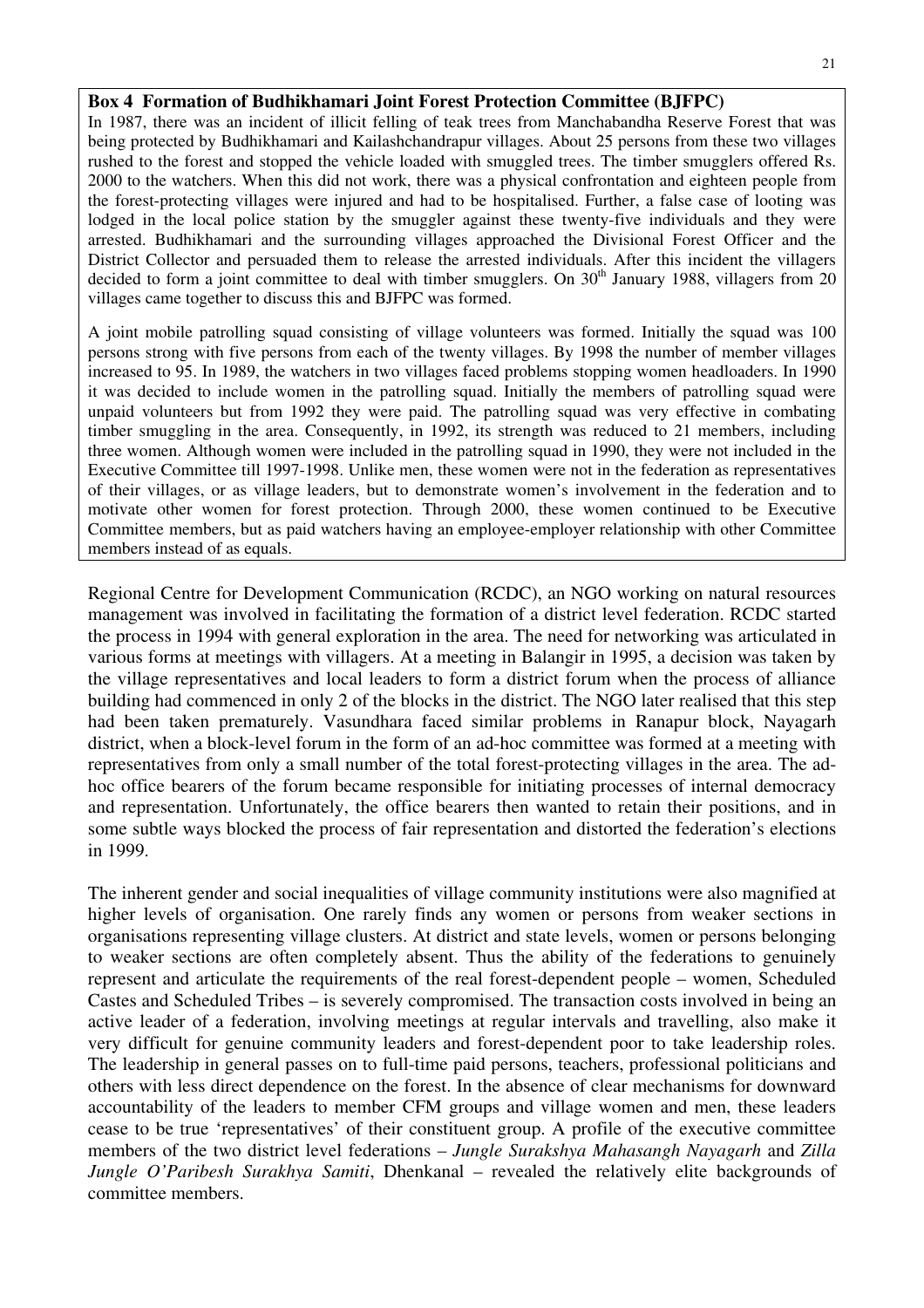The weakness of the CFM federations is also evident from the fact that few of them have depended on internal resources. To some extent this is a reflection of contamination from NGO ideology, as NGOs invariably depend on donor support for their activities. The process of building up funds through contributions of the people is an important strategy for grassroots mobilisation. However, this difficult option has in general been given up in view of the easy funding available from NGOs and donors. The NGOs and donors also encourage the same, as funding makes it easier for them to control federations.

The state-level Orissa *Jungle Manch* (Forest Forum) is a prime example of institutional form being given to an alliance without adequate groundwork, mainly to cater to the needs of external agencies. The Orissa *Jungle Manch* was formed at a two-day meeting held in March 1999 in Bhubaneswar. The immediate need was to have a body to deal with the Orissa State Government, and represent communities in the Sectoral Policy and Planning Unit to be formed by the Forest Department as one of the conditions for the continuation of Swedish aid. This *Manch* was thus formed before adequate processes for formations at other levels had been initiated. Ironically, the two spontaneously evolved federations at the sub-district level, the Bonai federation and BJFPC, were not included as members of the state-level forum on the grounds that the prescribed structure for it envisaged only district forums being the member units. At the time of *Manch* formation there were only three district forums, all promoted by NGOs and donors.

While these federations provide critical support to their constituents, their acceptance by the state and other external actors as the legitimate voice of CFM offers both opportunities as well as threats. There are clear possibilities of cooption of these emerging institutions by the NGO/donor nexus as well as by the state. In sum, the federations are yet another arena where the struggle for control over forest management is played out.

# **2.4 Conclusions**

Villagers have appropriated significant space for local forest management in Orissa, bringing clear benefits in terms of forest regeneration and the maintenance of local livelihoods, although significant problems of social and gender inequalities persist.

♦ *Rather than nurturing these local initiatives and facilitating more democratic and genderequal self-governance by them, the state has imposed a model of JFM that reduces local control over decision making, endangers local livelihoods of the poor and women, and often hastens the degradation of forests. While JFM does offer formal recognition and some level of technical support valued by CFM groups, the reassertion of Forest Department control over local initiatives represents an extension of centralisation rather than any devolution of authority and entitlements to local levels.*

The weaknesses of JFM have encouraged local forest management groups to organise and oppose state encroachments on local forest management. Many of these are now formed at larger spatial scales, acting as federations of CFM groups, to tackle the problems ignored or created by JFM. The process of federating, however, brings its own challenges. Co-option by outsiders and poor representation of the weakest and most forest-dependent sections of the population, in particular women, are the most critical. Here too, there is room to improve the types of support offered to villagers who have formed their own institutions to manage forests to meet their own needs.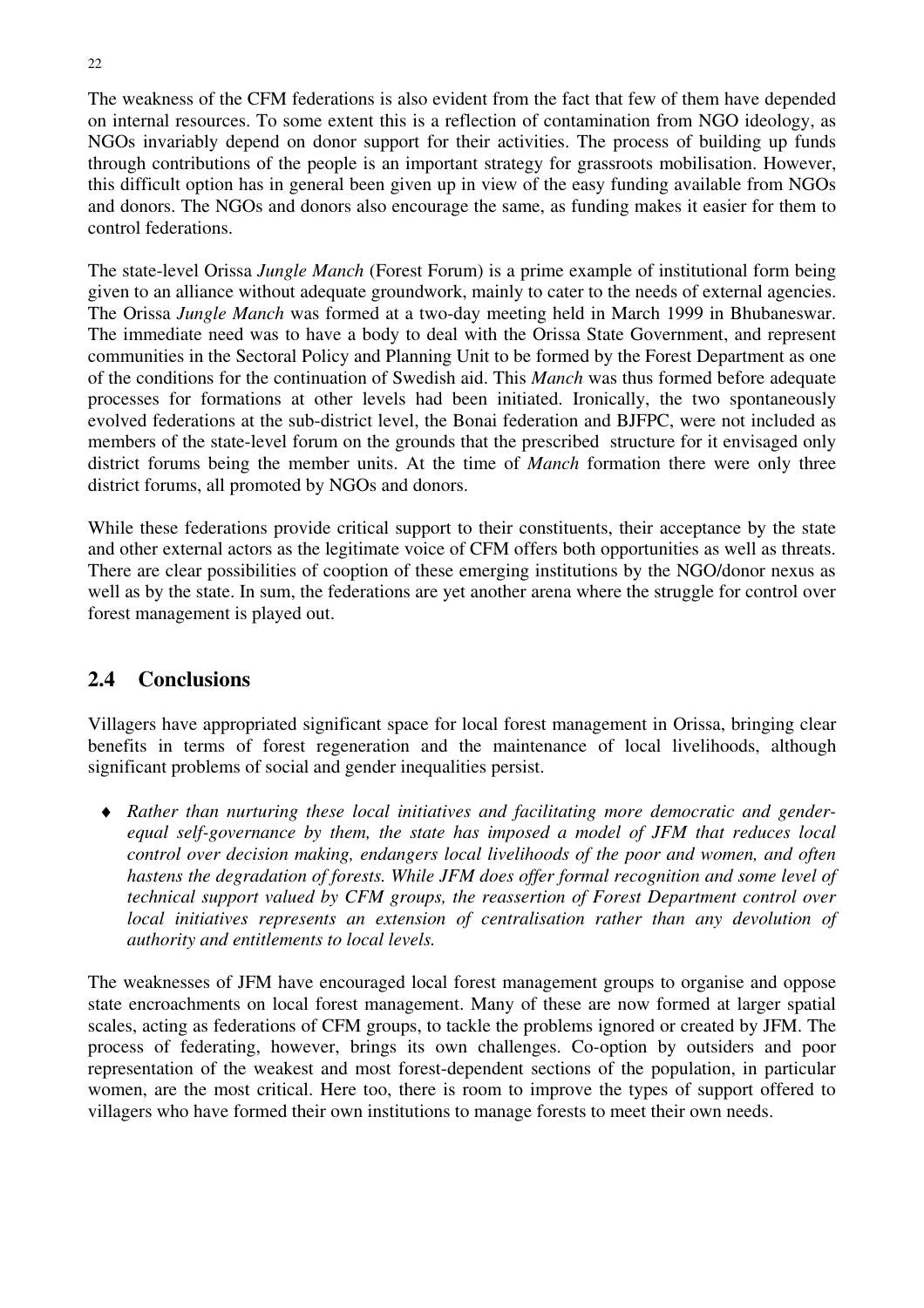# **3 Madhya Pradesh**

Madhya Pradesh provides diverse examples of community forest management systems and their conflict-prone interface with state initiatives to 'devolve' forest management to local villagers. Local people appropriate space for forest management in three forms here:

- customary local forest management based on traditional village boundaries;
- self-initiated community forest management facilitated by NGOs and people's social movements;
- assertion of the right to self-governance under PESA, including local control over management of community forest and land resources, by a small number of villages.

These local initiatives have confronted serious challenges from official forest management policies. In contrast to Orissa, where Forest Department presence has been relatively weak, in Madhya Pradesh World Bank funding for a forestry project has substantially strengthened the Department's presence and jurisdiction, even in remote forest areas. Although lauded as a success story by the Madhya Pradesh Forest Department and the World Bank's evaluation mission, Joint Forest Management (JFM) has limited space for local forest management in several ways.

Unlike Orissa and Uttar Pradesh, the Madhya Pradesh state government has taken several apparently progressive policy initiatives. In line with the  $73<sup>rd</sup>$  Constitutional Amendment, a structure for decentralisation of government to district, block and *Panchayat* levels has been put in place. On paper, Madhya Pradesh has also devolved maximum authority to village *Gram Sabhas* under PESA among states with Schedule V tribal areas. Little of this, however, has been translated into practice. Most government schemes continue to be implemented through parallel 'participatory committees' set up in villages by different government departments. These have ambiguous, if any, links with *Panchayati Raj* (local government) institutions and remain answerable to the sector departments that set them up rather than to elected *Panchayats* or village assemblies of adult voters. Prominent institutions include *Van Suraksha Samities* (Forest Protection Committees – for wellstocked forests) and *Gram Van Samities* (Village Forest Committees<sup>19</sup> – for degraded forests) for JFM and Eco-Development Committees in and around Protected Areas.

Case studies were conducted in 13 villages for a more in-depth understanding of the impacts of JFM in Madhya Pradesh. In Bastar, where community involvement was already high, the interaction between JFM and existing local management was studied in the Central Bastar and Sukma forest divisions of Jagdalpur Circle. The villages studied were Darbha, Chindawara, Pedawada, Paknar, Chandragiri, and Jeeram (in Darbha range), and Kokawada, Urmapal, and Rokel (Tongpal range) (Sundar, 2000). In Harda forest division, the functioning of JFM committees in Badwani, Keljhiri and Gorakhal villages (Rahetgaon range) and Malpon village (Handia range) were studied (Bhogal and Bhogal, 2000).

Two detailed studies of the implementation of state NTFP policies were also completed (Bhogal and Shankar, 2000a and 2000b). A separate study looked at two people's social movements, *Ekta Parishad* and *Bharat Jan Andolan*, and their perspectives on people-centred forest management (Behar & Bhogal, 2000).

We begin the Madhya Pradesh case with a discussion of the context for local forest management in our study area of Bastar. We then turn to a discussion of community forest management (CFM) in Bastar, and its roots in the customary respect for village resource boundaries as the basis for negotiated inter-village resource access and regulation of forest use. The imposition of JFM in

<sup>19</sup> Village Forest Committee formed under the Gram Panchayat Act where there is no *Van Panchayat*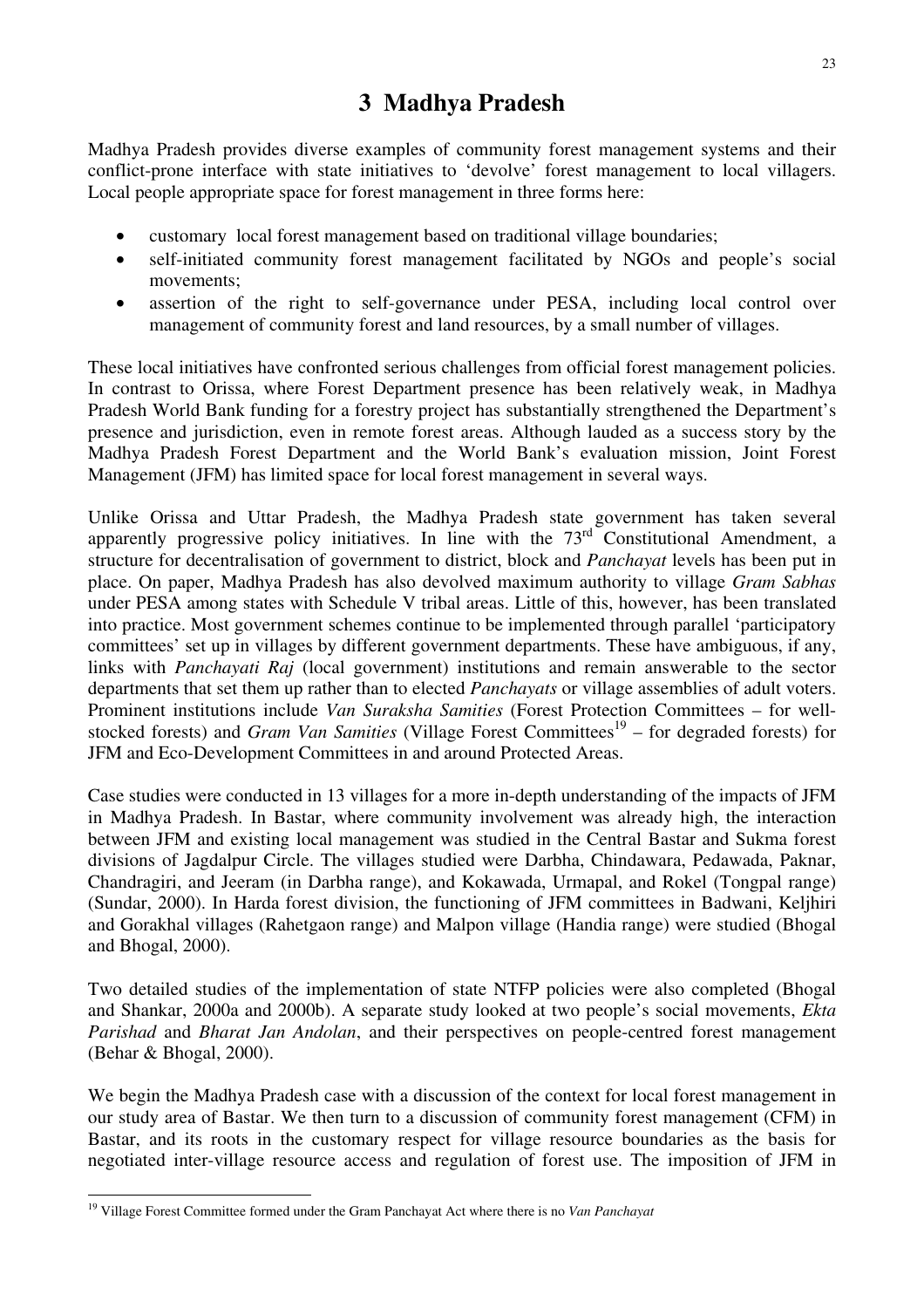Bastar and Harda is considered next with its consequences for surviving traditions, local control over decision making, institutional capacity for self-governance, livelihoods and forest quality. In the conclusion we discuss local responses to devolution policies, the nature of interaction between different, often contradictory, policies and the parameters on which policy reforms need to be based to enhance democratic space for local forest management.

### **3.1 The Historical Context of Bastar for Today's Policies**

Madhya Pradesh is the largest Indian state in area and the  $6<sup>th</sup>$  largest in population, at 66.18 million people in 1991. Forests account for 35% of the state's geographic area and represent 20% of the total forest area of India. Thirty thousand of the state's 71,526 villages are located within or on the fringes of forests. 90% of the state's Scheduled Tribe population (representing 22% of its total population, and the largest Scheduled Tribe population among Indian states) lives within or near forests.  $44\%$  of the state population lives below the poverty line –  $80\%$  of this percentage in concentrated in forest areas (MPFD, undated). Formerly a Princely State, Bastar, in the *adivasi* (tribal) belt, is sparsely populated and has the highest percentage of forest cover (57.25% of its geographic area) in a state known for its forests.<sup>20</sup> Bastar has seen concerted efforts to exploit its forests by the state and private mercantile interests, as well as efforts to preserve its forests by villagers, activists, and some elements in the local administration and higher levels of government.

Bastar has tropical moist deciduous forests with sal (*Shorea robusta*) dominance shading into teak (*Tectona grandis*), as one goes from north to south. A wide diversity of NTFPs provides critical seasonal income and nutrition (in the form of tubers, leaves, fruits and flowers) to the villagers during lean agricultural periods. Forests also provide material for housing, fencing and artisanal production besides fuelwood, pasture and fodder. In the late 1990s, the annual turnover of NTFPs and agro-production of Bastar was Rs.5000 million. 98% of the produce, however, left the district in raw, unprocessed form (Bhogal & Shankar, 2000b).

During the pre-colonial period and upto Independence in 1947, strong traditions of community forest management seem to have existed all over Bastar. Unlike self-initiated community forest protection as in present day Orissa, this local forest management rested on the recognition of village boundaries in forests which effectively defined communal property rights, and the custom of making offerings to the earth gods for use of the forest. Villages used a system of charging residents of other villages a small fee known as *devsari, saribodi, man* or *dand*, for cutting timber or other produce from their forest.

Colonial policy encouraged settled agriculture whilst clamping down on shifting cultivation and initiated large-scale reservation of forests in 1905. The area proposed for reservation constituted a sweeping one-third of the total area of Bastar. Reservation involved complete deportation of some villages, either because they practised shifting cultivation or because they were simply in the heart of good forest coveted by the state. In response to a major rebellion against reservation in 1910, the area to be reserved was reduced to approximately half of that originally planned and the administration made less intrusive. In villages near the boundaries of the reserves, the state left additional land equal to the existing cultivated area for future extension of cultivation. Twice the existing cultivated area was also left aside for *nistar* purposes. These were forested lands from which villagers could collect forest products for non-commercial household use. At the same time, minor forest produce was redefined as state property and *nistar* and grazing dues were imposed in 1898. The fight against shifting cultivation continued, however, as did various forms of protest. (Sundar 1997).

 $^{20}$  In 1991, the per capita forest area in Bastar was 9.5 ha. compared to 0.30 ha. for Madhya Pradesh and 0.11 ha. for the whole of India. (GoMP, 1998: 208).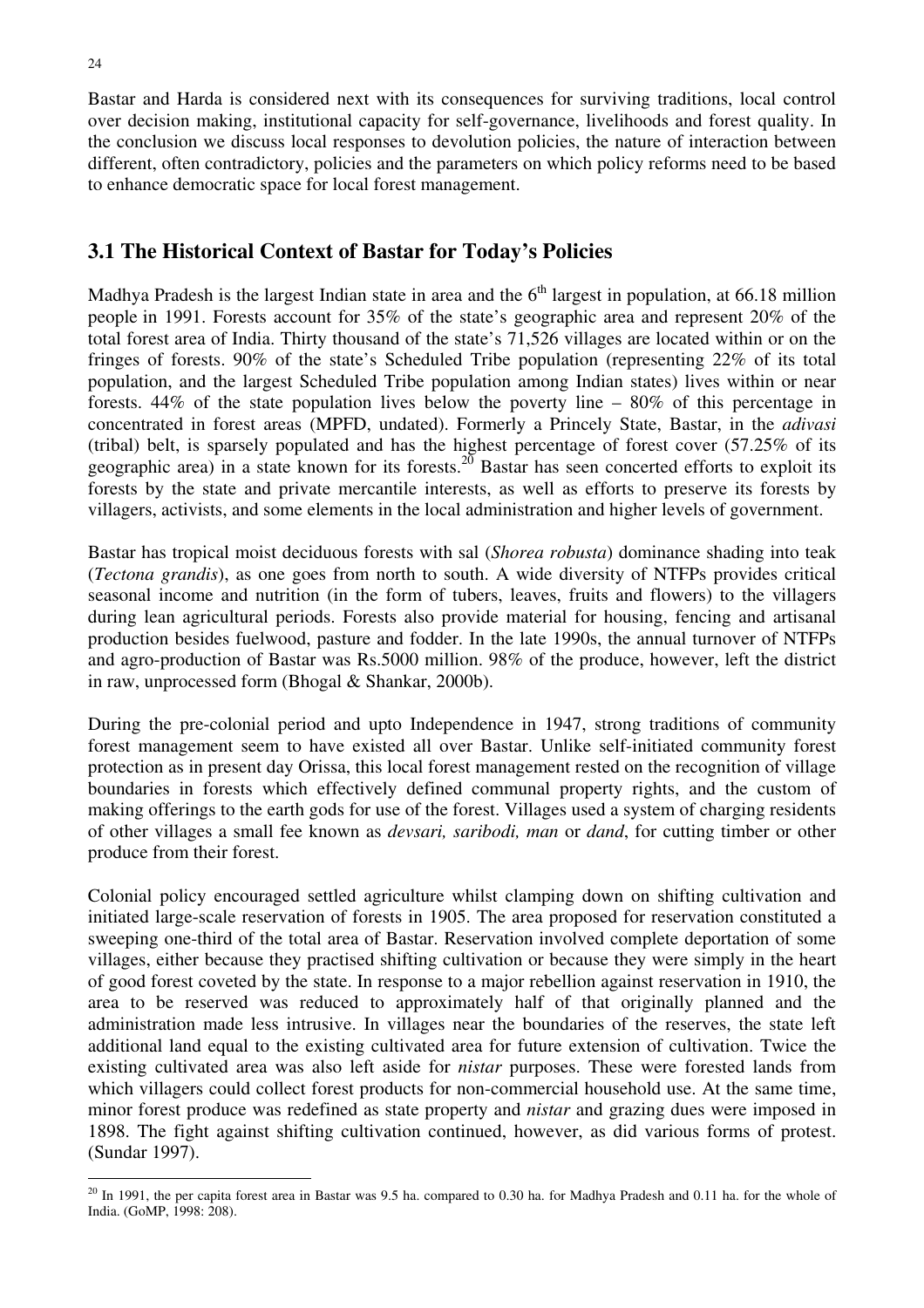In 1949, just two years after Independence, all the *nistari* (community) forests of Bastar were also declared Government Protected Forests with the condition that the *nistari* rights of the people would not be affected. The better blocks were surveyed and demarcated as Protected Forests under Forest Department control during the 1960s while others were left unsurveyed and painted 'orange' in the maps. With control shared uneasily between the Revenue and Forest Departments, the orange areas largely became open access lands. The Revenue Department continued granting title deeds or *pattas* to land in these orange areas as government policy favoured their distribution to the landless through the 1970s. A fresh survey of the orange areas was ordered around 1998-99 and instructions issued that the areas found unsuitable for demarcation as Protected Forests could be de-notified and reverted to the Revenue Department.<sup>21</sup> Despite appropriation by the state, however, villagers have continued to refer to various patches as *their nistari* forests and feel proprietary towards them.

*Post facto* declaration of large areas as state-owned Protected Forests in the absence of comprehensive surveys and registration of existing cultivation, made large numbers of cultivators illegal 'encroachers' on 'forest' land they had been cultivating for generations. Whereas earlier the state government regularised such *de facto* cultivation periodically, the Forest Conservation Act 1980 made prior approval from the Central Government mandatory for doing so. Although not all 'encroachers' are necessarily landless or poor, in a context like Bastar's the issue of encroachments is closely intertwined with the question of basic land rights of the poor. With only about 27.5% of the total area of Bastar (officially) under cultivation and 57.25% declared as state-owned forests, legal access to land for subsistence agriculture has continued to evade the poor, and they form a large share of those labeled 'illegal' encroachers.

This, then, is the context for both the local appropriation of space for forest management and state driven devolution in Bastar. Local communities have sustained and adapted their cultural resourceuse traditions for managing high dependence on forests. These traditions have survived despite efforts by the state to 'protect' and 'reserve' forests from local uses and replace local institutions with those of the state. Protests and other forms of resistance to state seizure of land and forest led to the development of several formal, often contradictory, devolution policies in response. We now turn to the case study findings and other studies to highlight the tensions between local appropriation of space for forest management and state-driven devolution policies.

# **3.2 Surviving Traditions of Customary Forest Management in Bastar**

Villagers have developed and maintained local institutions for regulating forest use in many villages in Bastar. These institutions have evolved and survived in spite of appropriation of legal control by the state. We describe some of these institutions in our case sites and the types of local decision making they support.

Ulnar is a large, head village of a cluster of 12 villages in Jagdalpur *tahsil*, which had a *nistari* (mainly sal) forest of approximately 6,000 acres that was distributed among the 12 villages. As in much of Bastar, Ulnar had a traditional community-based system for regulating inter-village use of forests.22 Each village had a forest *sarpanch* and engaged watchmen. If there was excessive felling in any of the villages, the other villages would scold them saying that if they deforested their own area, they would not be let into any of the other villages' forests.

In 1937, S. R. Daver, the Chief Forest Officer, formalised this customary multi-village management system of Ulnar's *nistari* forest in a working scheme, which operated until 1952. The scheme

<sup>&</sup>lt;sup>21</sup> Note prepared by Divisional Forest Officer, Working Plans, Kanker.<br><sup>22</sup> In return for use of the forest, the other villages each had to bring Rs.100, a goat and 15-30 kg of rice to the Ulnar *Dharni jatra* (festival at the shrine of the earth) in December and to the *Chornia mandai* in April.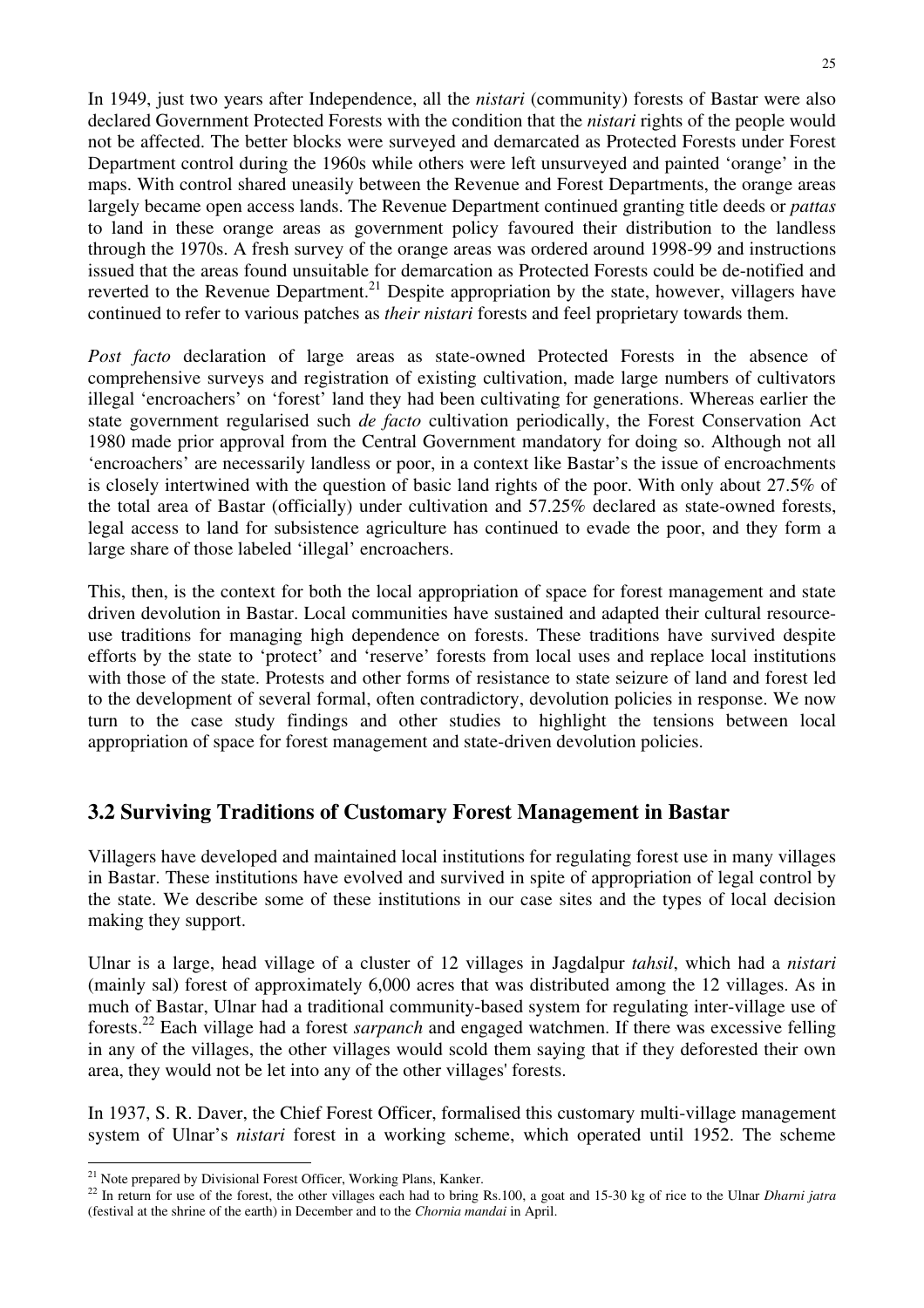divided the forest into 7 or 8 felling series, each assigned to a set of villages made responsible for its management, including the payment of watchers. Species such as mahua (*Bassia latifolia*), tamarind (*Tamarindus indicus*), hurra (*Terminalia chebula*), mango (*Mangifera indica*) and trees in the sacred grove around the local deity's shrine were not to be cut.

The forest *sarpanches* (heads) collected 1.5-2 kg per rupee of land revenue, which went towards paying the watchmen, buying uniforms,<sup>23</sup> axes, the construction and repair of the grain depot and meeting other work-related needs. The watchmen were paid 30-60 kg paddy per year and exempted from supplying free labour for landlords or state officials. The forest *sarpanches* met weekly at the market in Bajawand. This system ran successfully for many years as it built upon an existing system. Declaration of *nistari* forests as state-Protected Forests reduced the efficacy of the system as neighbouring villages stopped recognising Ulnar's customary authority over these forests. More recently, the Forest Department had introduced JFM with two of the twelve villages in the system without giving any consideration to the surviving multi-village institutional arrangement (see 3.3).

Junawani village also had a system of customary management similar to that in Ulnar. Since the 1930s, every household has contributed paddy to employ three watchmen. If they needed additional funds, they sold a tree to a neighbouring village that did not have its own forest. Some of these villages also gave a fee to Junawani for use of its forest. Anyone needing timber for building a house or for a funeral would ask the forest *sarpanch*, who would hold a meeting and generally grant permission. Anybody caught felling without permission was fined. The forest *sarpanches* rotated. In contrast, in some villages around Kanker, the required contribution varied with the amount of timber taken. In others, it was not levied for dry or fallen wood, but only for good timber or only if the wood was stolen. Some villages expected contributions for grazing, while others did not. Apart from Ulnar *pargana* (an administrative unit comprising several villages), other villages in the area also followed a similar system (see Sundar, 2000, for details).

These customary systems still seem to be fairly effective at the inter-village level, but are clearly under pressure. For instance, somewhat bitterly, Junawani villagers recounted that while the neighbouring villages slowly stopped giving a fee to them, they continued to take for their needs from the Junawani forest. *'We don't say anything since people have become educated and tell us that it is not our forest but belongs to the government*'. The turning point came in 1983-84, when Ulnar attempted to prevent illicit felling by villagers from Devda. The dispute was taken to court and, ironically, the police took away Junawani's leaders and a few elders in handcuffs. The case was still going on, but Junawani stopped asking any of the villages for a fee for use of their forest, and protection had become lax. By condoning illicit felling by Devda, the police forcefully conveyed to Junawani villagers that their customary authority over their forest no longer had any legitimacy.

## *CFM initiatives with outside facilitation*

Some villages have developed management systems under the influence of activists or NGOs, systems that often co-exist with customary systems and JFM. Activists of *Ekta Parishad*, a people's social movement, has organised forest protection in several villages, including Salebhata. In this area, villagers would cut timber from each other's forests and give Rs 2-4 as a fee*,* following longestablished custom. Around 1985-86, under the influence of *Parivartan* (an NGO affiliated to *Ekta Parishad*), Salebhata and three neighbouring villages began to protect their own *nistari* forests. Since protection began, the giving of fees came to an end because they stopped allowing each other to cut timber at all. Under this system, 5 or 6 men from different households patrol the forest in

<sup>&</sup>lt;sup>23</sup> The practice of giving watchmen a khaki uniform and the Jungle *sarpanches* a turban apparently stopped in the mid 1990s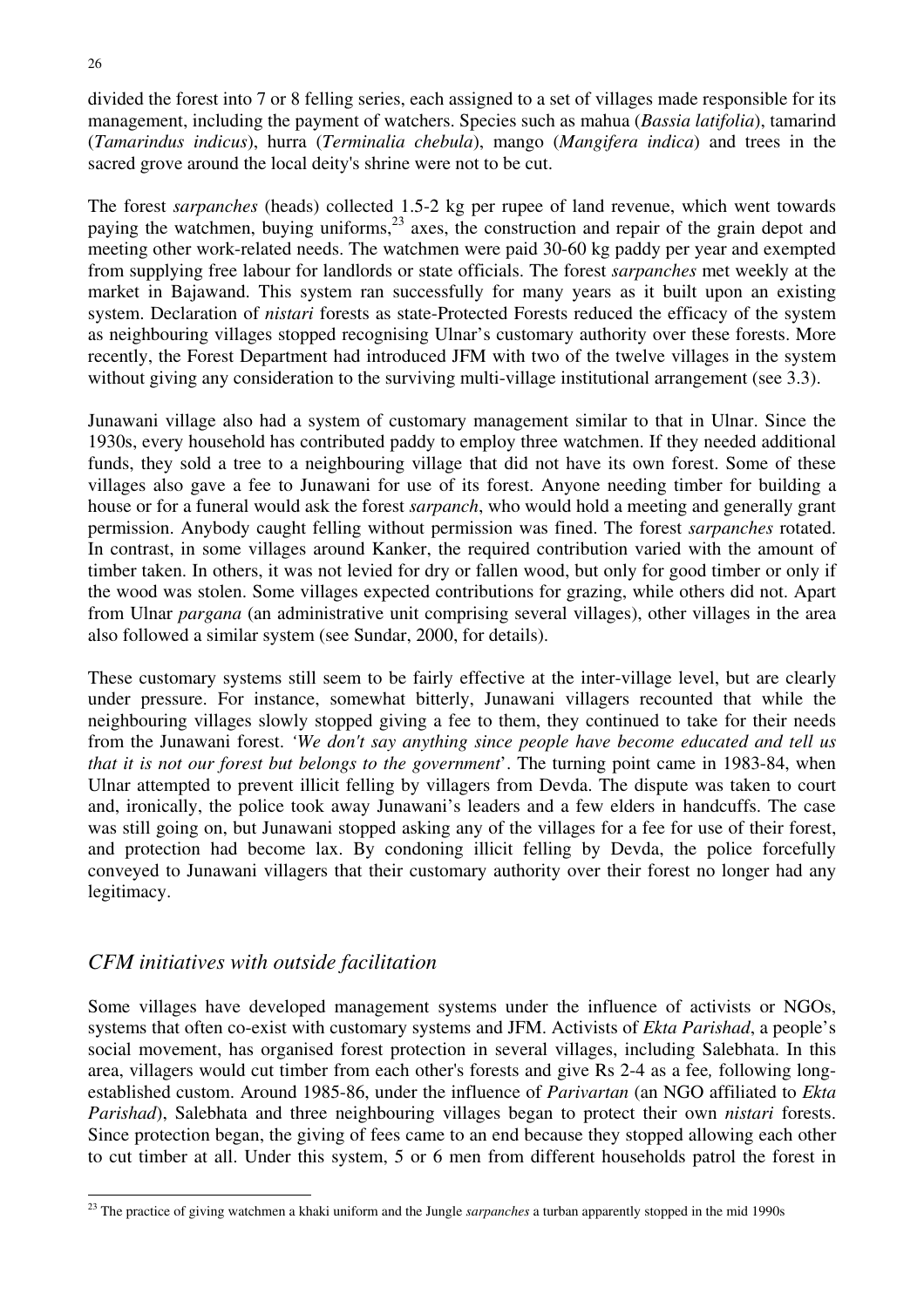turn. When people need firewood (by cartloads rather than headloads) or timber, they apply to the village committee for permission, who inspect the timber after it is cut. There is no ban on grazing. Women also come to meetings and take part in *Ekta Parishad* rallies.

A consistent feature of community forest management in the Bastar case studies is the readiness of women to protect their forests. For instance, in Belgaon, Korkotti, Bade Khauli and some other villages in Keskal range, *Mahila Mandals* (women's associations) formed by Parivartan had started protecting their forests around 1997. In all these cases, however, the women had faced problems from men from their own and neighbouring villages when they had attempted to stop large-scale felling by men.

In 1987, the Forest Department tried to enclose some of the Reserve Forest adjoining Asna village near Jagdalpur. This provoked strong resistance from the Asna women, led by Mitkibai and guided by a local activist. Since then, the Asna women have been protecting their forests, and some of them have been successfully running a Primary Cooperative Society to buy NTFPs. This in turn led to deep differences within the village and attempts to form a Forest Protection Committee for JFM failed (also see Sundar 1998).

The women of Metawada were assisted by the same activist to form a Forest Protection Committee for JFM in 1994. Initially, they had appointed a young man as their President and a woman as the Vice-President. For 2-3 years they all went on night patrols. However, as the President would not call them for the meetings, they decided to have an all-women Forest Protection Commitee. As Harawati, the Forest Protection Committee President said in a village workshop in December 1999: '*You people (men) say what can the women do, but if you don't tell them about the meetings, then really what can they do?'* Harawati, like other women activists, had faced threats, and even been thrown out of caste, for her work.

Bastar thus clearly had, and continues to have, a wide range of customary and evolving communitybased systems for regulating forest use at the village and landscape levels. All have represented the exercise of local authority in institutionalised, widely-respected forms. They have all maintained a space for local forest management in an increasingly centralised colonial and post-colonial state. We now examine government policies, first describing what they are and then analysing their impact on the space for local forest management.

## **3.3 Madhya Pradesh's JFM Framework**

Madhya Pradesh passed its first JFM order titled '*Community participation in preventing illicit felling and rehabilitation of the forests*' in December 1991. This order was revised in 1995 to coincide with a large World Bank funded forestry project. The  $3<sup>rd</sup>$  and latest  $4<sup>th</sup>$  revision of the state JFM order were issued on  $7<sup>th</sup>$  February 2000 and  $22<sup>nd</sup>$  October 2001.<sup>24</sup>

Madhya Pradesh has brought the largest forest area under JFM of any state. By the middle of 2000, 6,556 Village Forest Committees, 5,316 Forest Protection Committees<sup>25</sup> and 323 Eco-Development Committees (for Protected Areas) had been formed, 'jointly' managing 5.8 million hectares of forest land. This accounted for 37.54% of the state's total forest area of 15.45 million ha (MPFD, undated). The state's 1995 JFM order stood out among other state orders for making even wellstocked forests eligible for JFM. Forest Protection Committees within 5 kms of well-stocked areas,

<sup>&</sup>lt;sup>24</sup> The last two orders were issued after fieldwork for this study was completed.<br><sup>25</sup> Out of the almost 12,000 VFCs and Forest Protection Committees constituted, only 1,140 received generous funding under the World Bank forestry project. The rest received limited or no funding except where funds from other government programmes could be mobilised.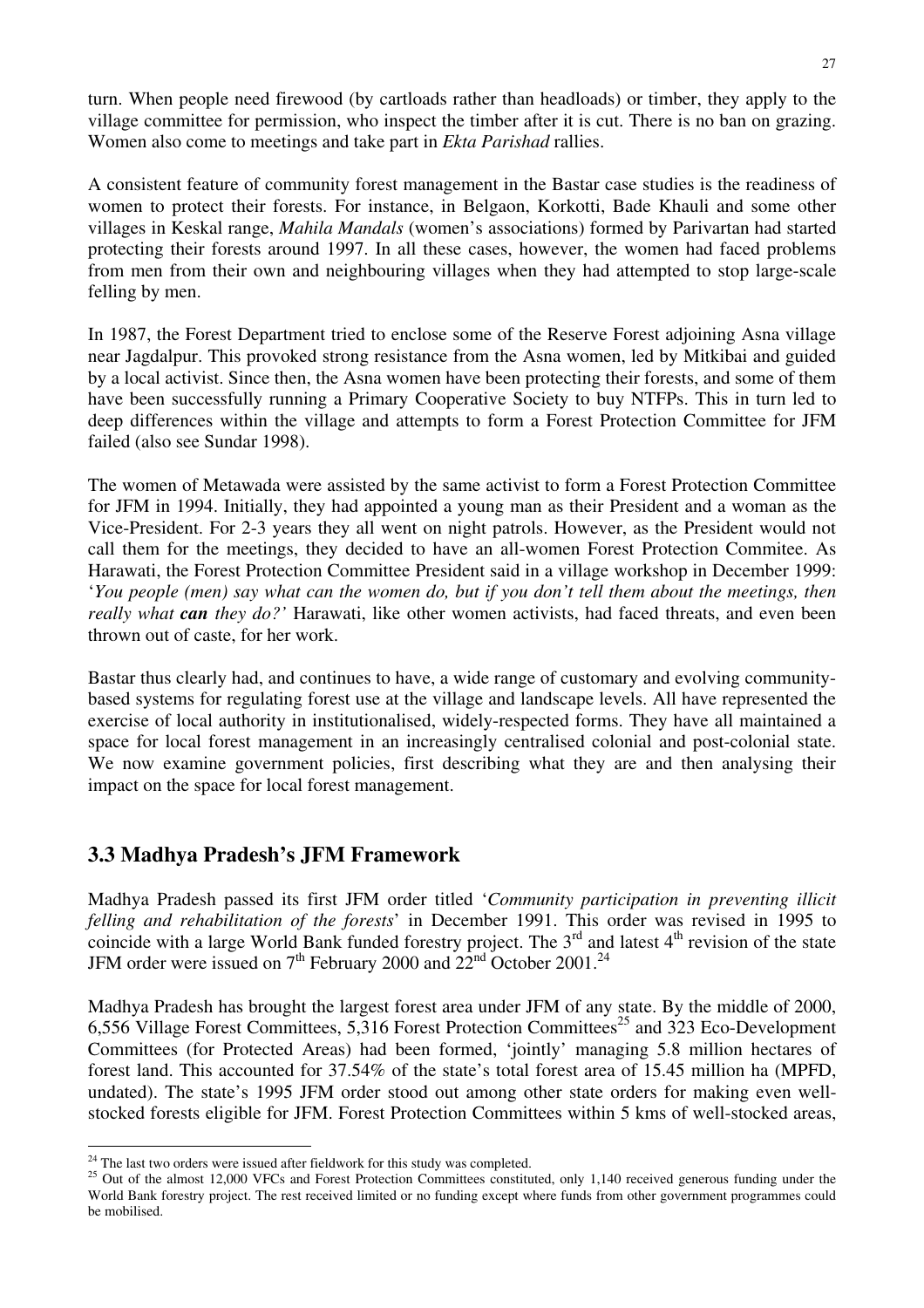however, were only entitled to their *bonafide* domestic requirements with no share of income from timber while the Forest Department continued harvesting it for revenue. Village Forest Committees 5 kms of degraded forests were to get 30% of net income from timber. One man and one woman from every household were to be made general body members of both Forest Protection and Village Forest Committees.

The February 2000 order went one step further by including even Protected Areas in its ambit. Although there is to be no benefit sharing of produce from such areas, according to the order, Eco-Development Committees on the periphery or within Protected Areas shall be entitled to monetary compensation equivalent to the share received by Forest Protection Committees in the vicinity. The proposed benefits to Eco-Development Committees, however, leave unstated the costs imposed on their members in the form of lost forest-based livelihoods. Members of Forest Protection and Village Forest Committees shall now be entitled to:

- royalty-free *nistar* (forest produce for domestic needs);
- all intermediate products (through cleaning, multiple shoot cutting, etc.), both these and *nistar* on payment of the Forest Department's extraction costs (which implies that harvesting of even intermediate products shall continue to be undertaken by the Forest Department rather than the villagers);
- NTFPs in accordance with government policy framed under PESA.

Forest Protection Committee members are now also entitled to 10% of the income from final timber/bamboo harvest (compared to none in the 1995 order), while Village Forest Committee members continue to be entitled to 30%. The latest 2001 order has further increased the villagers' entitlements but not the distribution of power and control between the villagers and the Forest Department.

The Madhya Pradesh State Act passed under the central PESA on December 5, 1997, provides that the *Gram Sabha* (village assembly of all adults) in Schedule V areas shall have the powers to 'manage natural resources including land, water and forests within the area of the village, in accordance with its traditions and in harmony with the provisions of the Constitution'. However, this is to be done 'with due regard to the spirit of other relevant laws for the time being in force'. The Forest Department has used the latter provision to argue that *Gram Sabha* powers under PESA remain subject to the provisions of existing forestry legislation.

Madhya Pradesh's February 2000 and October 2001 JFM orders have incorporated some PESA provisions and made all adult voters constituting the *Gram Sabha* eligible for general body membership of the three types of committee (in contrast to one man and one woman per household in the 1995 order). Another significant provision is that committee members shall be treated as public servants while on patrolling duty and entitled to legal protection and the same compensation as forest staff in case of death or injury.

The World Bank-funded Madhya Pradesh Forestry Project<sup>26</sup> had a sizeable component for providing alternative development inputs to villagers to wean them away from the forests through 'eco-development' in the case of Protected Areas, and the Village Resource Development Programme in JFM villages. The Development Programme funds allocated to each participating village were Rs.300/ha/year over seven years for a maximum area of 300 hectares per village. Up to one-third of its annual entitlement was to be paid to each Village Forest Committee on a monthly basis, either directly or into its bank account. In theory, the committee could use this money either to pay wages for protection or for community benefit, provided it took care of protection through

<sup>&</sup>lt;sup>26</sup> Phase I of this project ended in 1999. A proposed Phase II is now being designed, after being held up till mid-2002 due to allegations by Mass Tribal Organisations that Phase I had violated the land, forest and human rights of poor tribal people.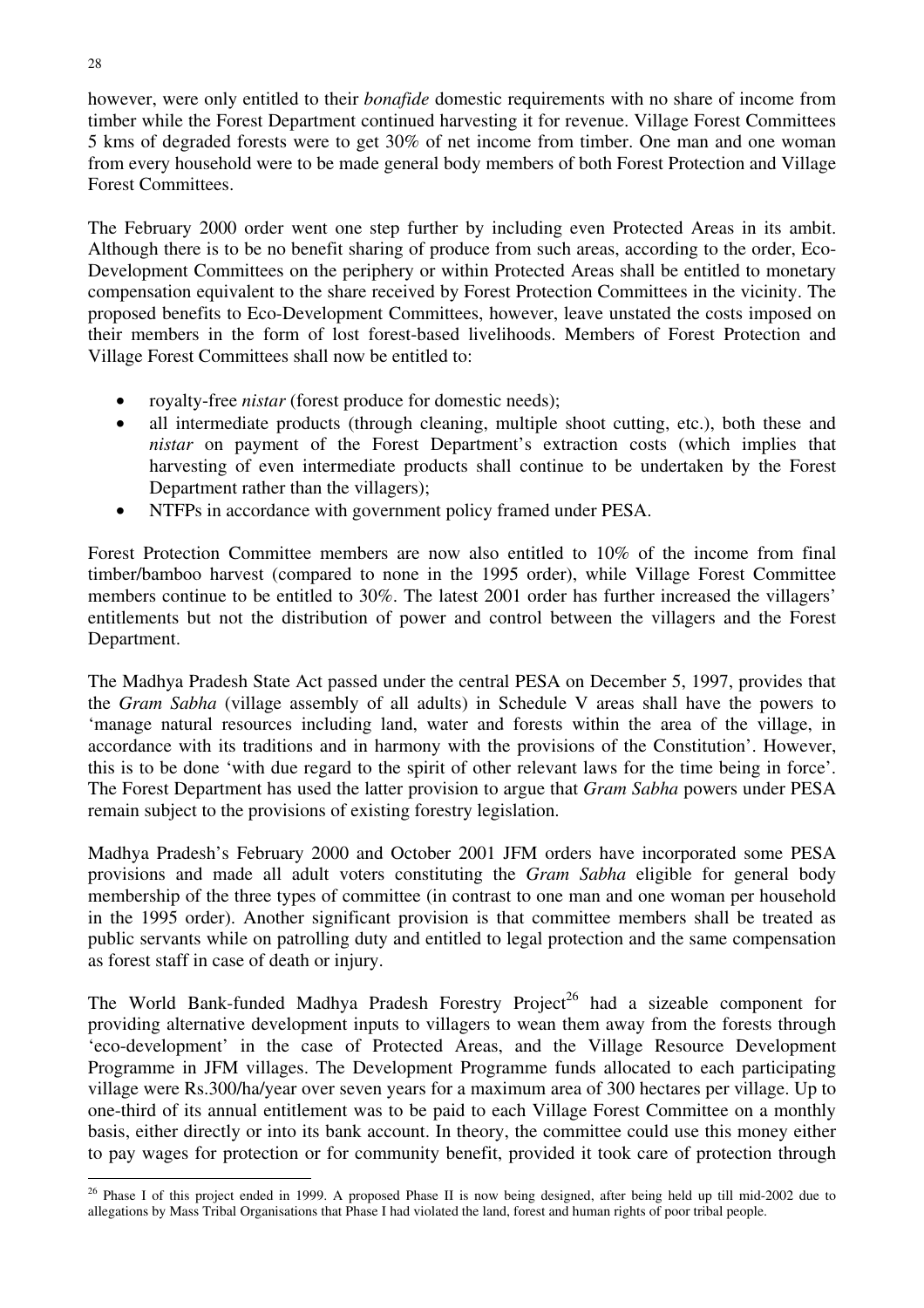voluntary effort. Rs.700 million had been credited to committee bank accounts by the middle of 2000 (MPFD undated). The remaining two-thirds of the Village Forest Committee's annual entitlement was to be used for village development works such as minor irrigation, for which the Divisional Forest Officer made direct payment, although decentralisation to local self governments requires that these responsibilities be assigned to *Panchayati Raj Institutions*.

#### *Impacts of JFM in Bastar and Harda*

In addition to the case studies in Bastar, four case studies were undertaken in the different context of Harda forest division in central Madhya Pradesh, where JFM is ten years old and has been acclaimed for its 'success'. The key findings of our studies about the nature of space created for local forest management under JFM in Madhya Pradesh are summarised below. We pay special attention to the impacts on existing local management practices and ongoing attempts by village women and men to appropriate greater space for themselves.

#### **Organisational inclusiveness**

All nine JFM villages studied in Bastar failed to meet the membership norms prescribed by Madhya Pradesh's 1995 JFM order of including one man and one woman from every household. According to the data supplied by the Divisional Forest Officer, for all 24 JFM groups formed in Darbha range, the number of women members varied from only 2 to 10, while the number of men varied from 6 to 110. One of the Deputy Rangers said that although they had attempted to involve the entire village, membership was not such an issue yet since distribution of the harvest had not started. JFM committee meetings were held on a random basis every three to five months, although one of the Divisional Forest Officers had recently ordered that they should be held once a month. In Harda forest division, however, one man and one woman from each household had at least been listed as members, although the women in all four cases knew little about their Committees.

The problem was not just a failure to include women and other disempowered groups in the Forest Protection and Village Forest Committees. Superimposition of JFM committees on pre-existing CFM systems in Bastar had in some cases made decision making much less inclusive. For example, in Belgaon, the *Mahila Mandal* (women's association) was protecting a forest in cooperation with two other villages. At the initial meeting for Forest Protection Committee formation, all households were invited and the signatures of those who came were taken. However, they were told nothing about JFM rules and the division of roles and responsibilities between the Committee and the Forest Department. The Committee had received money to trade in tamarind and urea, doubling up as a NTFP marketing committee but no one, except the office bearers, knew anything about either the trading or the accounts. The women's major complaint, however, was that the Committee President took money on behalf of the Committee for allowing people from other villages to cut trees from their forest, kept it for himself and did not inform them. When they tried to stop the offenders, they were told that money had already been paid and that they could do nothing. Rather than increasing forest-dependent women's control over their forest, JFM here had deprived them even of the space they had appropriated on their own.

#### **Democratic village leadership or agents of the Forest Department?**

In contrast to the official claim that villagers have been substantially empowered to take forest management decisions through the formation of village organisations under JFM, our research found that the majority of villagers in all JFM sites had little knowledge of the decision-making process within the committees, and little say in that process. Where attempts were made by villagers to participate actively in Forest Protection Committee decisions, the Forest Department often thwarted the effort by controlling committee leadership appointments, record keeping and other key decisions.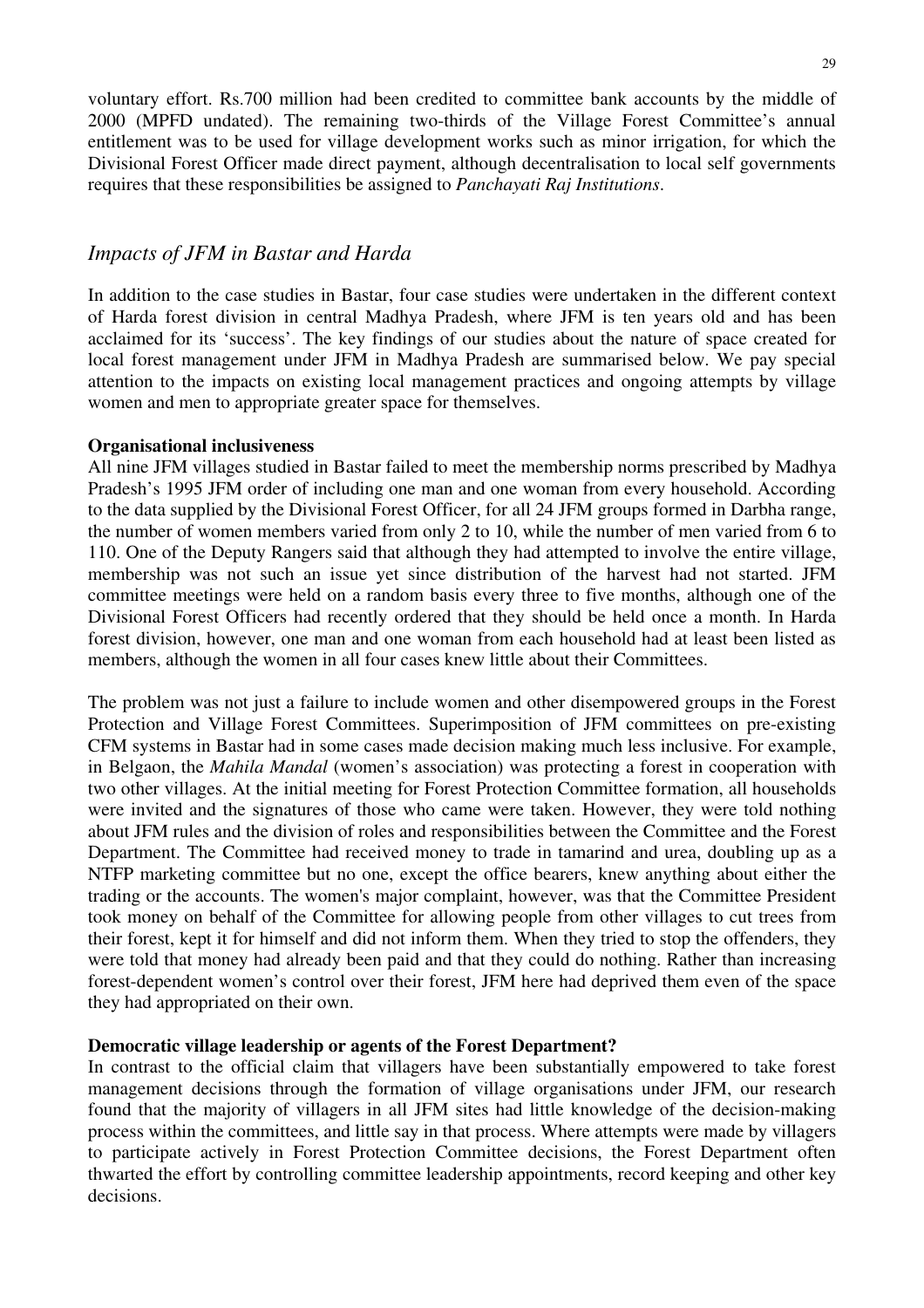This was the case even in the celebrated Harda forest division, which piloted JFM in Madhya Pradesh in the early 1990s. While the Divisional Forest Officer who pioneered the 'Harda' model was individually committed to villagers' empowerment, his successors reverted to old patterns of centralised control. As the secretaries and joint account holders of Forest Protection Committees, beat guards decided which decisions and accounts were recorded and how 'community funds' were spent. They even controlled the appointment of Committee Presidents. Members of the JFM committee of Gorakhal village, for example, elected a new President in February 2000 to replace the one who had held that post since the Committee's constitution in 1992. Within 3 weeks, however, the beat guard got the earlier President reinstated, as he found the villagers' representative too independent for his liking. The residents of Gorakhal<sup>27</sup> village were visibly annoyed with their Forest Protection Committee. Their Committee had approximately Rs. 117,000 of its own funds, but requests for loans for bullocks or sickness were turned down. The villagers claimed not to know who the President of their Forest Protection Committee was, but a man close to the beat guard asserted that he was the President (Bhogal & Bhogal, 2000). Even after ten years, JFM in Harda had failed to develop broad-based democratic village institutions capable of managing forest resources on a democratic, sustainable and equitable basis.

Efforts to maintain the Forest Department's control are equally evident from the manner in which some potentially empowering provisions of PESA have been incorporated in the state's February 2000 and 2001 JFM orders. The essence of PESA is to promote tribal self-rule through democratic *Gram Sabhas* (village assemblies) making their *own* collective decisions. This implies that *Gram Sabhas* define the boundaries of their community (including forest) resources and take over their management, as done by some villages in Nagari block. The JFM order, on the contrary, empowers the Forest Department to constitute *Gram Sabhas* as JFM Committees with the guard or forester as member secretary-cum-joint account holder. The JFM order also vests the authority to allocate forests to JFM Committees and approve and supervise village management plans (including nonforestry development works), in the Divisional Forest Officer. In the case of well-stocked forests, the Forest Department retains the right over 90% of the income from timber, even from *nistari* (community) forests within revenue village boundaries and to unilaterally dissolve committees, in which case members lose all their entitlements to the promised benefits. In effect this implies that the department can dissolve the constitutionally empowered *Gram Sabhas* themselves.

♦ *The legal empowerment of Gram Sabhas for democratic decision making by PESA is thus potentially subverted by the Forest Department's* administrative *order.*

#### **Control over decision making related to 'community' funds**

Of all the areas in which JFM has constrained the space for local decision making, control over community funds is perhaps the most egregious. The vast majority of villagers in our case sites knew nothing about the total budgetary allocation for their villages, nor that they had the freedom to decide how to use their own share of funds. The Forest Department, when challenged, claimed the authority to make financial decisions on behalf of villagers on grounds of being accountable for their 'judicious' use.

<sup>&</sup>lt;sup>27</sup> Three (including Gorakhal) of the four villages studied in Harda division were 'forest' villages. These were set up several decades ago as settlements for labour brought in by the Forest Department for undertaking forestry operations. The labourers were permitted to cultivate small patches of land for their subsistence without any land rights. Even after several decades, these villages are yet to be converted into regular revenue villages. They lack legal rights even to their agricultural land and remain totally dependent on the Forest Department for health and education services. This has provided fertile ground for perpetuating highly feudal and exploitative relations between forest villagers and department staff. This became evident during a public hearing organised by a mass tribal organisation in May, 2001 (See Diwan *et al,* 2001).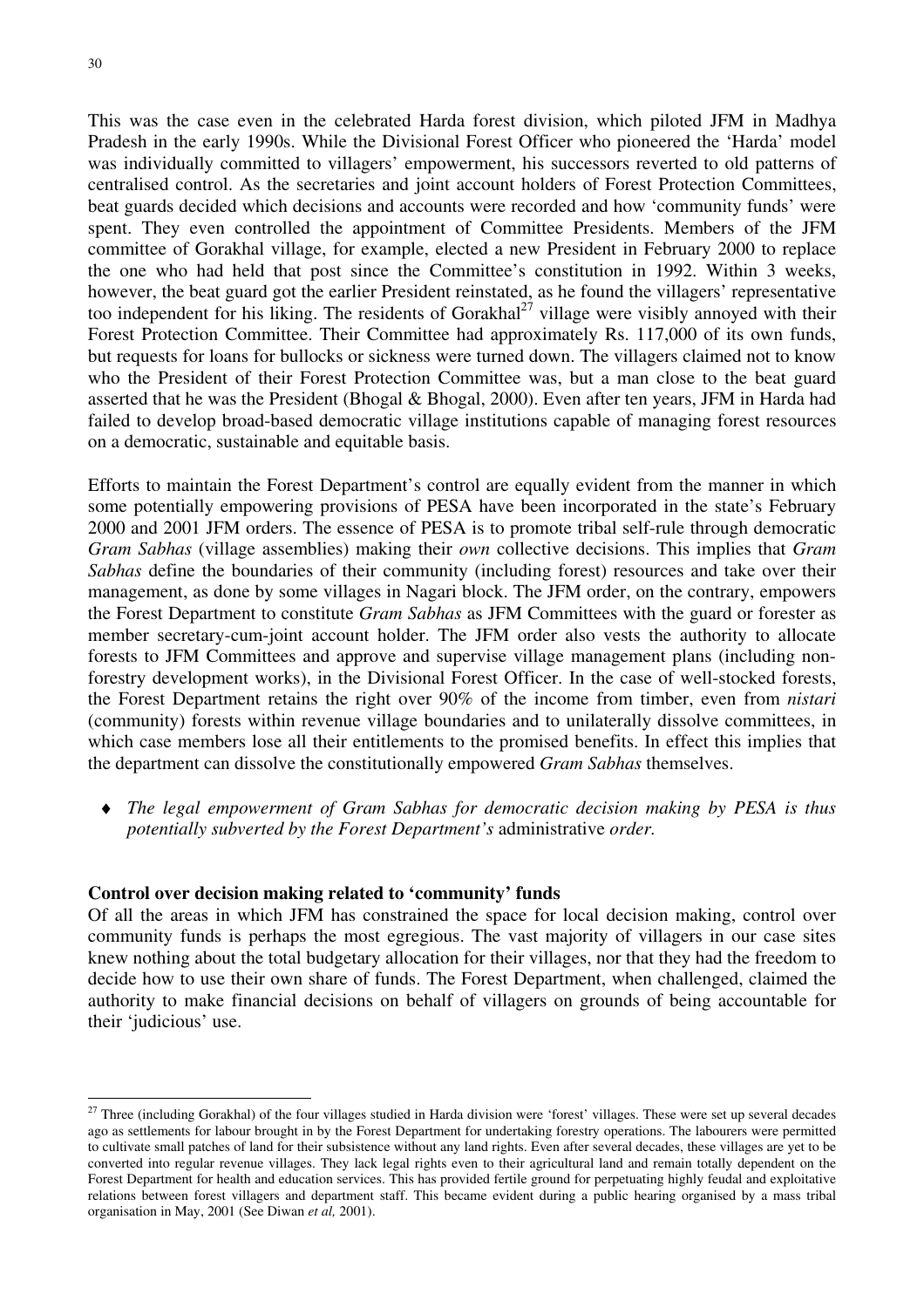The situation was particularly bad in Harda Forest Division. In February 2000, the Divisional Forest Officer had issued instructions that no JFM Committee could use its own funds without his approval. If the officer did not consider the proposed expenditure to be 'wise', approval was refused. Rotation of Committee funds had been minimal and disproportionate benefits of loans had been taken by Committee Presidents. Committee accounts held jointly by the committee President and the beat guard facilitate such collusion. At a public hearing organised by *Shramik Adivasi Sanghatan,* a local mass tribal organisation, women and men of 12 different villages complained bitterly about not being provided with any accounts of their common funds by the forest guard and being denied access to them even for emergency loans. In response to protest rallies the Conservator of Forests promised to give them detailed accounts in April 2001, but not a single JFM Committee in the area had been provided with any accounts even till March  $2002<sup>28</sup>$  A major demand of the villagers at the public hearing was that their JFM committees be disbanded, as they had become tools for increasing oppression and exploitation of poor *adivasis* of the area.

Similar mechanisms for maintaining Forest Department control over 'community' funds were evident from the case studies in Bastar. In Darbha village, for example, the Executive Committee members were all petty politicians and shopkeepers, generally appointed by the Forest Department. Such people were close to the forest staff and could be expected to collude with them on fund management through the jointly held accounts. One of the major complaints of the Communist Party of India workers about JFM was that the Forest Department purposely chose non-literate youth as Committee Presidents when a sufficient number of educated youth were available. In Kandanar for instance, the Forest Protection Committee President was non-literate and the registers and passbook were kept with the beat guard. Kandanar's President asked to be told what he was signing, and how much money was being withdrawn from the Committee account, but the department staff refused. The foresters claimed that they were responsible for ensuring that 'government' funds were not misused. The Forest Protection Committee President on the other hand felt he would ultimately be held responsible by both the villagers and the department. In Chirwada and Badanpal in Tongpal range, the Presidents signed away cheques for Rs.25000, but did not know the name of the forester they had entrusted these to, or their bank account numbers. The money was to be used for a microphone set and vessels for the village, but the Deputy Ranger went and bought these on his own (and refused to disclose the cost to the villagers). The Presidents were upset that they had not been taken along, while the forest staff claimed that they had been called but had not come, and that even when they did come, expected 'to be treated like *baraatis* (pampered members of the bridegroom's marriage party)' and have their travel paid for.

Even the decision whether to pay villagers for protection or not tended to be controlled by the Forest Department. In Badanpal, Tongpal range, four watchmen were engaged but were not paid for three months work. The villagers then started rotational patrolling on their own. When asked, the Forest Department staff said that the watchmen were not paid because they did no work and money had to be saved for the Committee. The Committee members had not even been asked if they wanted to save money in this way.

So the effect in many areas was to eliminate the incentives for forest protection that helped support the local management systems developed by the villagers themselves. Where fines and fees were once collected by local institutions to support patrols and regulate forest use, the Forest Department now determines how even the villagers' money will be spent – often without even minimal transparency. JFM has undermined local incentives to protect forests and wrested decision making control over financial matters from local people.

 $^{28}$  Despite administration orders prohibiting assemblies, about 2,500 tribals assembled outside the Harda District Collector's office on December 24, 2001 to demand details about their 'community' accounts and an end to other forms of exploitation by forestry staff. (Personal communication with *Shramik Adivasi Sanghatan,* January 1, 2002).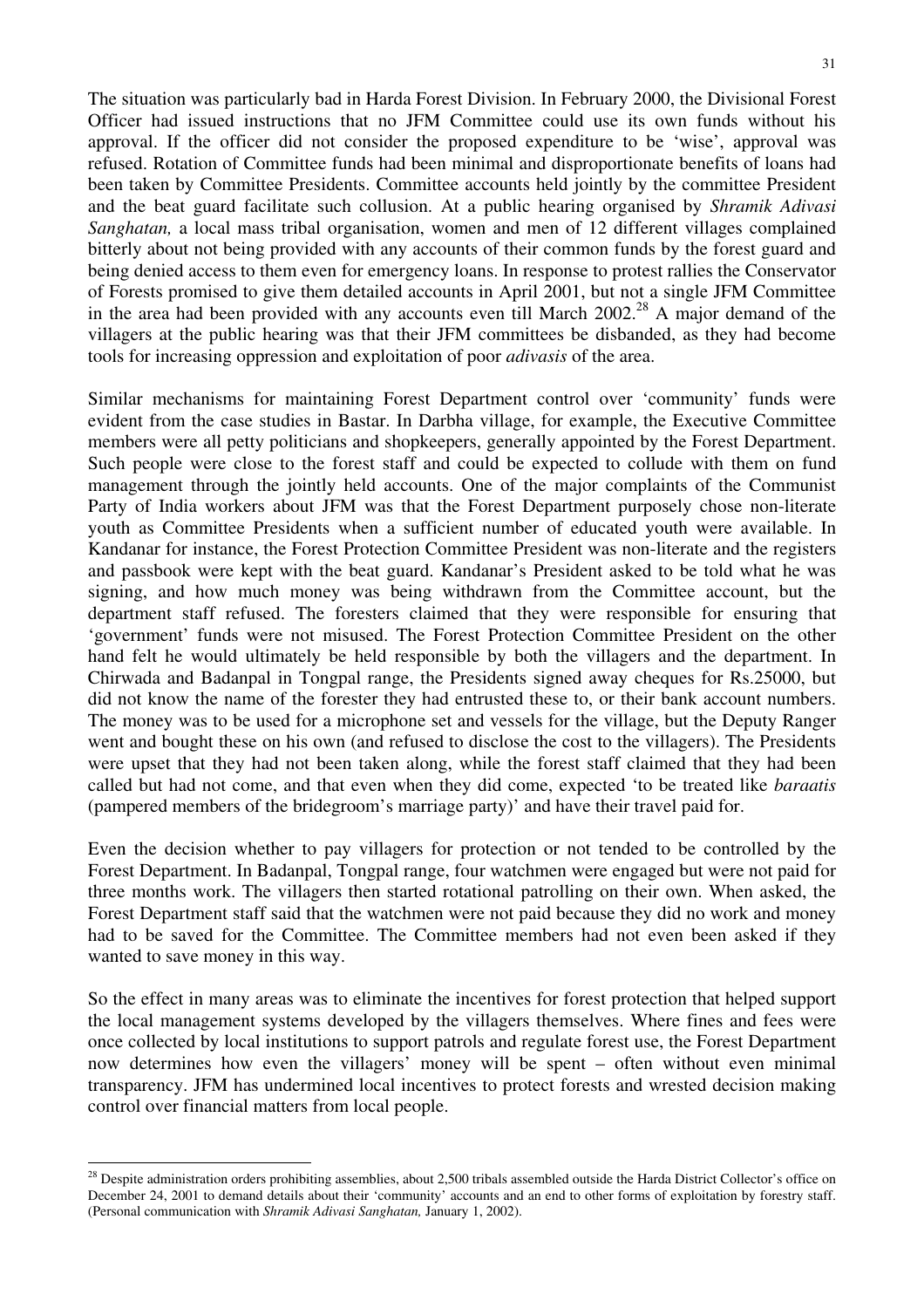## **Negative livelihood impacts and equity**

Discussions on JFM largely centre on the package of 'incentives' offered to villagers, such as shares of timber and NTFP revenues, to assist the Forest Department in protecting forests. What is less often discussed are the constraints imposed by JFM on the pursuit of pre-existing, forest-based livelihoods. In most instances of our fieldwork, JFM imposed – or tried to impose and failed – restrictions on the very activities crucial to the survival of the poor.

Under the Forest Department's influence, for example, most JFM case study villages in Bastar tried to ban sales of bamboo shoots in the market. In Kukanar, however, the spectre of the ban was one of the major obstacles to JFM, since poor women depended on selling bamboo shoots for household food security. Similarly in Chandragiri, the Forest Protection Committee members said that when they started, protection had been quite strong, but declined subsequently, since '*we don't like catching people from our own village'* who clearly need access to forest resources for survival. In Darbha and Chandragiri, JFM committees allowed their own villagers to get timber for building houses and implements while the Forest Department turned a blind eye. This reflected the villagers' ability to retain at least some decision-making space within the JFM framework, especially where they were better organised. In contrast, in Harda there was a concerted campaign against both firewood headloading and grazing in forests in the early years of JFM. In one of the most wellknown Village Forest Committees of Badwani, a rigorous ban on keeping goats had been enforced since 1991. Poorer village women resented this, saying that goats were like liquid cash and they could manage them so as not to harm the forest. However, they had no say in the matter (Bhogal  $\&$ Bhogal, 2000). In general, there had been no discussion of the inequitable distribution of the livelihood *costs* of 'joint' forest management on those dependent on daily extraction and, consequently, of more livelihood-sensitive management alternatives.

At the same time, when benefits have been distributed, they have not been distributed equitably. During the May 2001 public hearing in Harda, the assembled villagers accused the Forest Department of co-opting a few better-off villagers to deprive the rest of forest access for subsistence uses. The inequitable distribution of benefits from Village Resource Development Programme investments within villages is evident from the Forest Department's own accounting: Rs.40.8 million had been spent by the department in 145 villages in Harda division over 10 years to provide 818 households with irrigation (Dubey, 2001). This amounts to an average of 5 to 6 households per village receiving a benefit of almost Rs.50,000 each when the average number of households in each village is about 100. Ensuring equitable distribution of investment benefits among the majority of village households has clearly not been a priority. While JFM forests regenerate with such enforced exclusion of the poor, the department itself continues their 'scientific' fellings for state revenue.

JFM had also threatened livelihoods by cutting off forest-poor communities from neighbouring forests, exacerbating inter-village inequality in the process. In all the JFM villages studied in Bastar, poor villagers from neighbouring villages had had their tools confiscated while collecting bamboo, even where they have enjoyed long-standing *nistar* rights in the forests brought under JFM. Although this had not yet led to any major fights, mass tribal organisations allege that conflict between villages has increased due to increased inequalities in forest access.

## **Employment and other benefits**

One of the early benefits of JFM in villages funded by the forestry project was wage employment. The Forest Department facilitated villagers' access to a wide range of development schemes of other departments, such as loans/subsidies for house construction, wells, and lift irrigation, in Harda division even prior to the forestry project. All four case study villages in Harda division benefited substantially from improved agricultural productivity and village infrastructure development.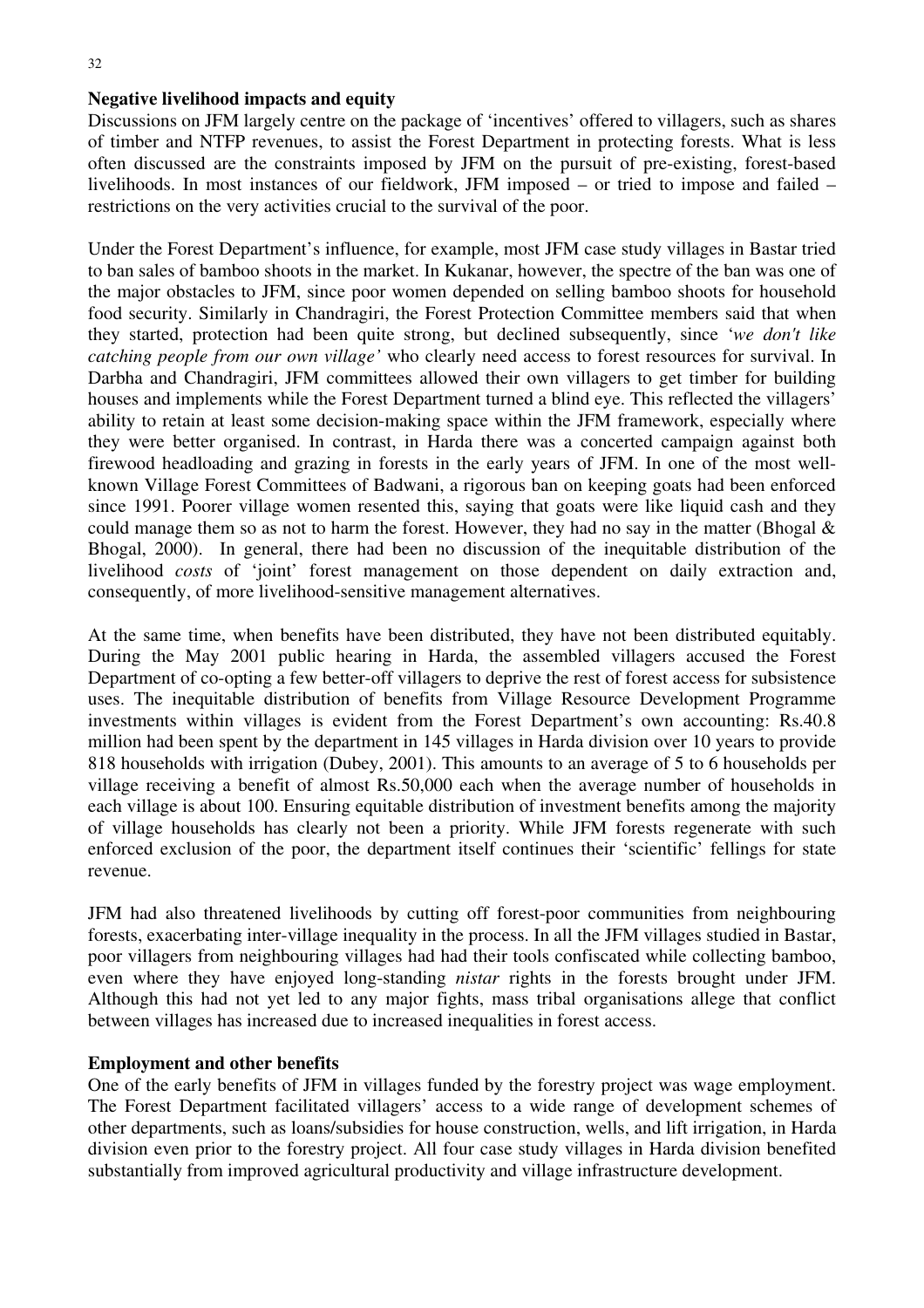In general, however, already well-off JFM Committee Presidents cornered the maximum benefits in return for cooperating with Forest Department staff in preventing forest use, often of the kind most crucial to the poorest villagers. Such funding has also not nurtured villagers' informed participation in forest management decisions. In the words of the President of Malpon's Forest Protection Committee: '*The committee will get finished the day the government stops giving it money'* (Bhogal and Bhogal, 2000).

Inter-village inequities were also exacerbated. Villagers in Bastar received daily wages of Rs.60-70 for assisted natural regeneration work but only in villages covered by the Madhya Pradesh Forestry Project. Neighbouring non-project villages received nothing except the money they collected through fines or at best a monthly salary for one watchperson which could be used flexibly. In Salebhata and Mandri, for example, JFM committees were superimposed on the villagers' preexisting NGO facilitated protection committees. Salebhata was allocated a patch of Protected Forest which the villagers were already protecting. While Salebhata received no money from the Forest Department for their protection efforts, the Village Forest Committee of Mandri village received funds to build a check dam, well and pond. Mandri also received money for a plantation in the Reserve Forest from the World Bank funded project. This led to a lot of confusion, and suspicion of the Forest Department. Village selection for project benefits seemed arbitrary and villages that got no funds suspected that the department was depriving them of their due entitlements.

Project funds created additional problems. Where pre-existing voluntary protection was replaced with paying watchmen, the department's money reduced psychological controls and some villagers felt that since the department was now paying for protection, they could cut the forests. As long as the villagers were contributing themselves, the psychological restraints were stronger.

## **Consolidation of Forest Department control over** *nistari* **forests through JFM**

The loss of local decision-making space and livelihood options was most obvious in the use of JFM to extend Forest Department control over undemarcated ex-*nistari* forests. Till 1949, villagers had enjoyed formally recognised rights and authority to use these forests to meet their basic needs, with little interference from the state. Despite their declaration as government Protected Forests, the villagers continued to feel proprietary towards them due to lack of surveys and demarcation on the ground. Once brought under JFM, however, local use became subject to the Forest Department's control.

Thus in Tongpal range, 5 of the 16 JFM committees were for land formerly used for *nistar*, and were likely to be converted to Demarcated Protected Forests under Forest Department control. In the process, other land uses that had developed on them over the years were labelled 'encroachments' and, in some cases, removed and replaced with plantations.29 In Junawani, the department had established a 50 ha plantation on village revenue land where villagers had been growing pulses and oil seeds to supplement paddy. In Kukanar, demarcation of two orange areas had been completed. The village was divided on the benefits of JFM. One view was that JFM would involve the department taking away villagers' land. Another view compared it to sharecropping – the village owned the land but since the department would put in money (through payment of wages), it was entitled to 70% of the harvest.

♦ *The latter view was obviously uninformed about the likely conversion of their nistari forest into a Demarcated Protected Forest following plantation, making the department the undisputed owner of the land also. Dissemination of such critical information to the villagers was conspicuous by its absence.*

<sup>&</sup>lt;sup>29</sup> In Darbha, for example, the village was divided between some 22 families who were labeled encroachers and others who had tried to chase them away. The Forest Department had filed a court case against one of them.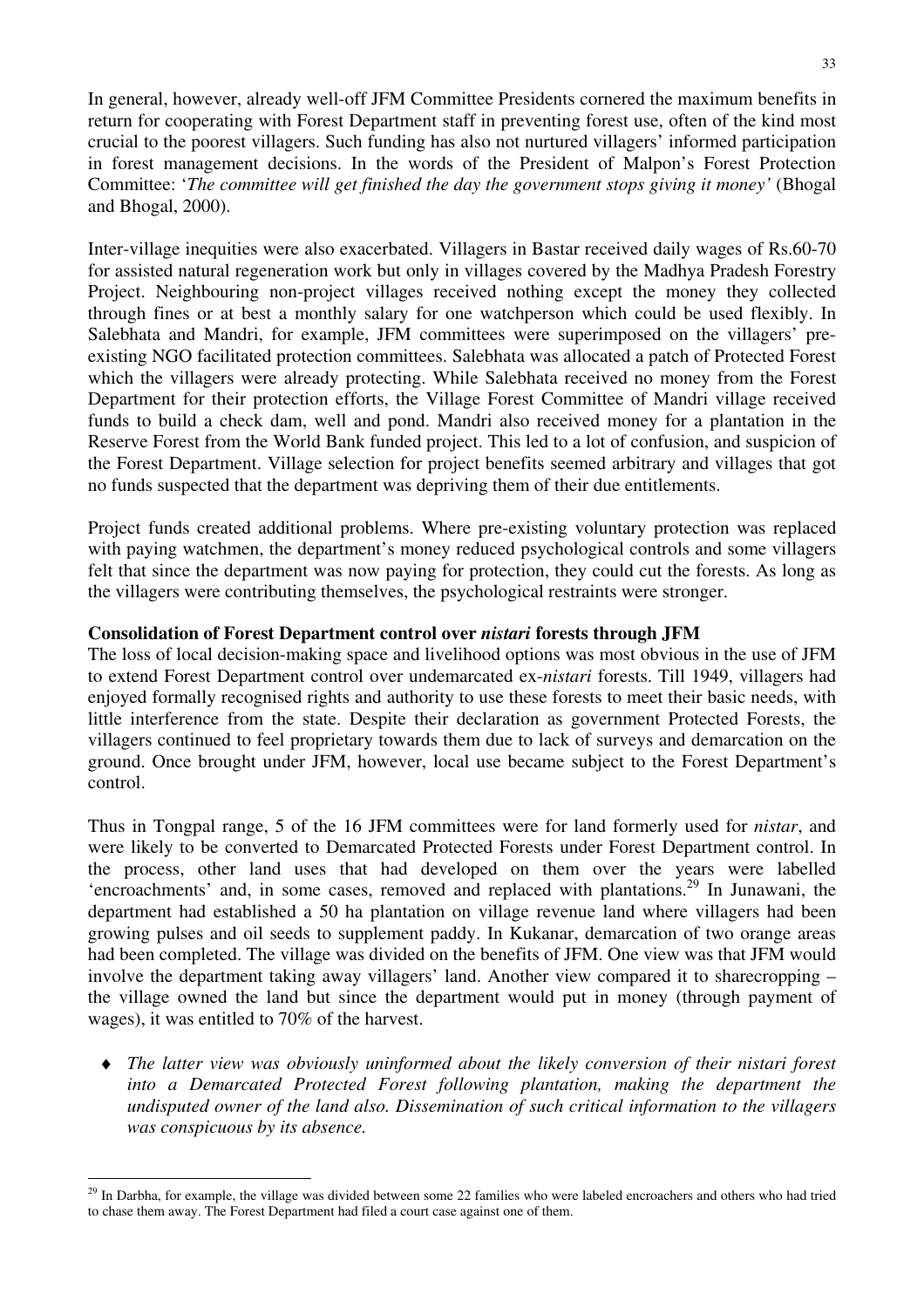The formation of JFM Committees by the Forest Department in Junawani and Ulnar also brought the villagers' customary, multi-village *nistari* forest management under the ambit of JFM.

♦ *Instead of being the managers of their own community forests, villagers were reduced to 'beneficiaries' participating in the management of a state forest.*

At the same time, because JFM was introduced in only two of the customary cluster of 12 villages around Ulnar, the department undermined the inter-village access and regulation system for a larger resource landscape. This had generated conflict and confusion among the villages over customary versus Forest Department authority.

## *Local appropriation of space in the face of JFM*

The Forest Department has not had it all its own way in introducing JFM. Villagers have fought off its implementation in some areas and have adapted its provisions in others to better suit local needs. In many cases, there was an adaptive co-existence of traditional authority with that of the Forest Department. We provide a few salient examples among many that reflect the continued creativity and assertiveness of local people in the face of JFM provisions that reduce the space for local forest management.

In Junawani, the official structure and actual functioning of the Village Forest Committee was a mix of traditional and official norms. According to villagers, the committee officially had about ten women and ten men members but, according to the minutes of the register, about forty or fifty people actively participated in each meeting. The Forest Department staff was not following the JFM order's membership prescriptions, designed to ensure broad based participation, but villagers participated anyway, due to the strong tradition of collective decision making by the village assembly. In Ulnar, there was conflict over who should be the official forest *sarpanch*, the Protection Committee's chair. The Forest Department's nominee was replaced by one camp of villagers, who felt that he was being too strict and wanted someone of their own. The department's appointee continued to sign registers but the bulk of the work of the forest *sarpanch* was done by the other man. The customary system for satisfying the villagers' own timber needs continued to function despite having no recognition within JFM. Villagers were charged a fee of Rs.2-3000 depending on what they cut. In 1998, approximately eight houses were built and Rs.16000 collected.

Although most villagers were not aware of PESA's provisions, in the villages mobilised by *Bharat Jan Andolan* (a people's social movement) in Nagari block, Raipur district, villagers had begun asserting community control over their forests. In Chanagaon, in 'earlier times', if anyone wanted wood they would ask the headman. After the *nistari* forests were declared Protected Forests in 1949, the feeling of ownership ceased and everyone cut freely. The Forest Department also cut coupes. Once the village was mobilised by *Bharat Jan Andolan*, villagers decided to take only as much wood as they needed. The department wanted to form a JFM committee in their village but the villagers rejected it after studying the JFM order. The 30% share of revenues from timber was considered a poor deal when they could keep 100% of it under PESA. In addition, JFM had no provision for timber for villagers' own use, and they asked *'who doesn't need to build a house'?* They decided it was better to have their earlier system under which people asked for timber when they needed it.

In Uraiya, another *Bharat Jan Andolan* village, when the *Patwari* (lowest revenue official) and Forest Guard attempted to charge a youth with violating a tree felling ban when he cut a tree in his own land, the villagers took recourse to PESA and approved the felling. Villagers in Uraiya have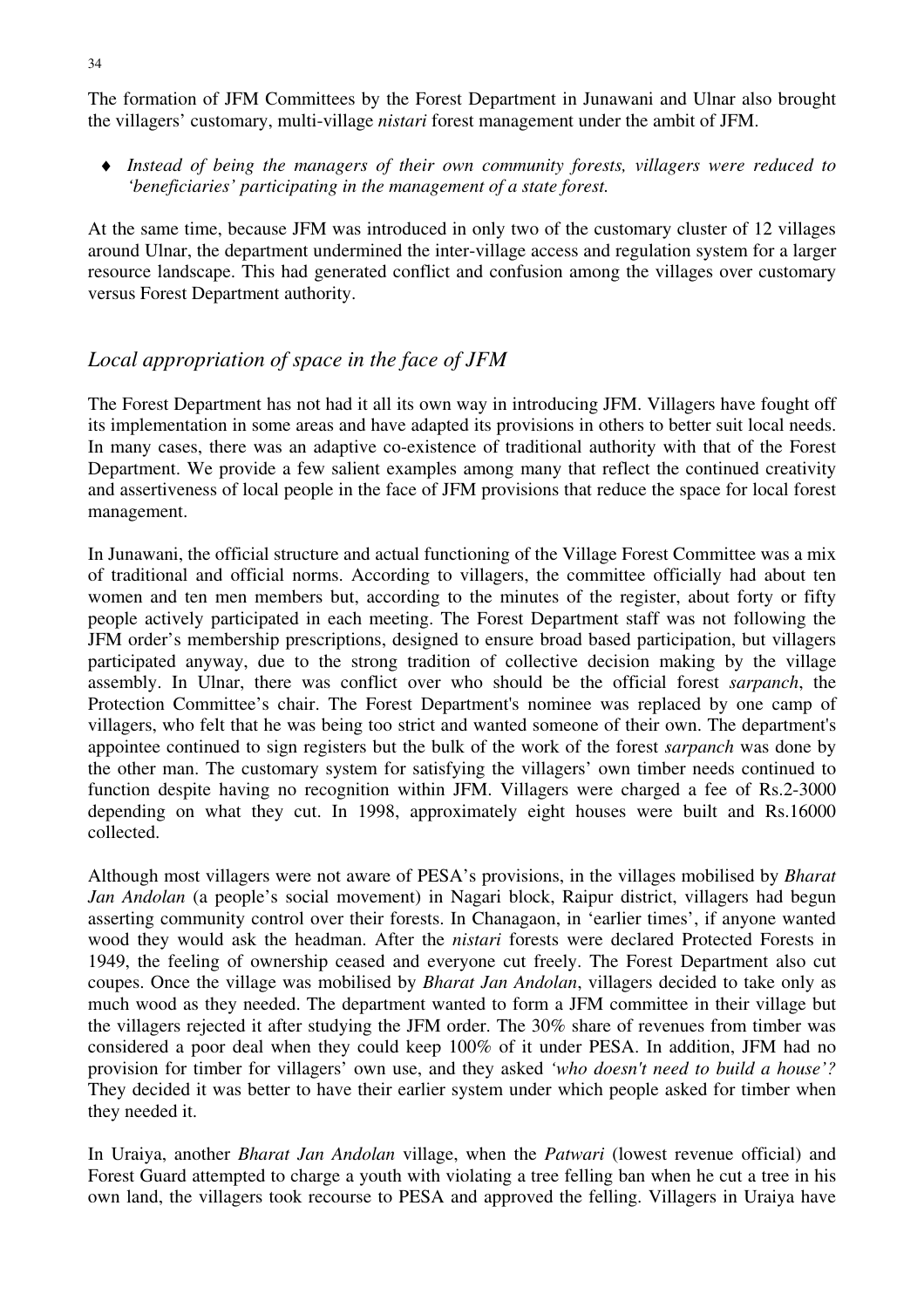also taken over patrolling their erstwhile *nistari* forest from the beat guard and have been sanctioning woodcutting on application to the *Gram Sabha*.

## **3.4 Conclusion**

JFM in Madhya Pradesh, and in Bastar particularly, was almost entirely a product of a top down process initiated by the World Bank and the state government. The JFM Committees are tightly controlled by government staff, and rarely represent the actual users of the forest. In setting up Committees for forest protection, there has been no attempt to build upon or formalise existing methods and institutions. Indeed, rather than devolving powers to manage the forest onto forestdependent women and men, by imposing a much more restrictive and standard formal structure through JFM, the government has further appropriated initiative from the villagers. It has become another means to extend Forest Department control to new areas like the 'orange areas', further diminishing the villagers' surviving sense of ownership over them as 'their' *nistari* forests.

Our studies indicate that JFM has, firstly, undermined communal property rights regimes defined by customary village boundaries, thereby generating inter-village conflicts and inequities. Secondly, it has consolidated Forest Department jurisdiction over *nistari* forests through their demarcation as Protected Forests. Thirdly, it has destroyed survival livelihoods of impoverished 'encroachers' by converting *de facto* subsistence agricultural land use into forestry plantations. Fourthly, it has shifted the locus of control over decision making from within the community to Forest Department functionaries, despite the department's historical lack of accountability and transparency.<sup>30</sup> Instead of enhancing multi-dimensional space for local forest management, these interventions empower the Forest Department, often in alliance with male village elites, to reassert its control over local land and forest resources. Thus, even where locals had appropriated space for local management, JFM undermined local authority and livelihoods.

It can be claimed that forest protection has improved in some areas since the formation of JFM Committees and that the Forest Department has acted as a third party when offenders challenged the authority of village guards. Yet, it is in these same areas that the department exacerbated intervillage relations in the first place, weakening existing systems for managing forests at a multivillage landscape level by centralising forest management and converting *nistari* to Protected Forests.

In theory, PESA empowers *Gram Sabhas* to manage community resources, and represents a new and important alternative to the 'Committee' approach of JFM. In practice, however, there is little evidence of state commitment to operationalise PESA's empowering provisions. Madhya Pradesh's February 2000 and October 2001 JFM orders subvert *Gram Sabha* authority by keeping it subservient to Forest Department control. There has been no effort to nurture democratic decision making or technical, marketing and managerial capacity within JFM institutions organically linked to self-governing *Gram Sabhas*. Rather than representing community control mandated by PESA, these policies at best represent welfare interventions by the state while instituting new structures of bureaucratic management and control.

People's social movements, including Ekta Parishad, have condemned the Madhya Pradesh Forestry Project and its support of JFM and Eco-development. They see such projects as an underhanded means of displacing villagers from *nistari* forests and agricultural lands, encouraging more plantations to benefit industries, and getting the Forest Department staff more jeeps and

<sup>&</sup>lt;sup>30</sup> A major scandal involving large scale illegal felling of timber from lands owned by tribals, in which the highest ranking officials of the administration, the Forest Department and the timber mafia were involved, was eventually stopped when the Supreme Court imposed a complete ban on the felling and transport of timber in the state following public interest litigation (see Sundar, 2000).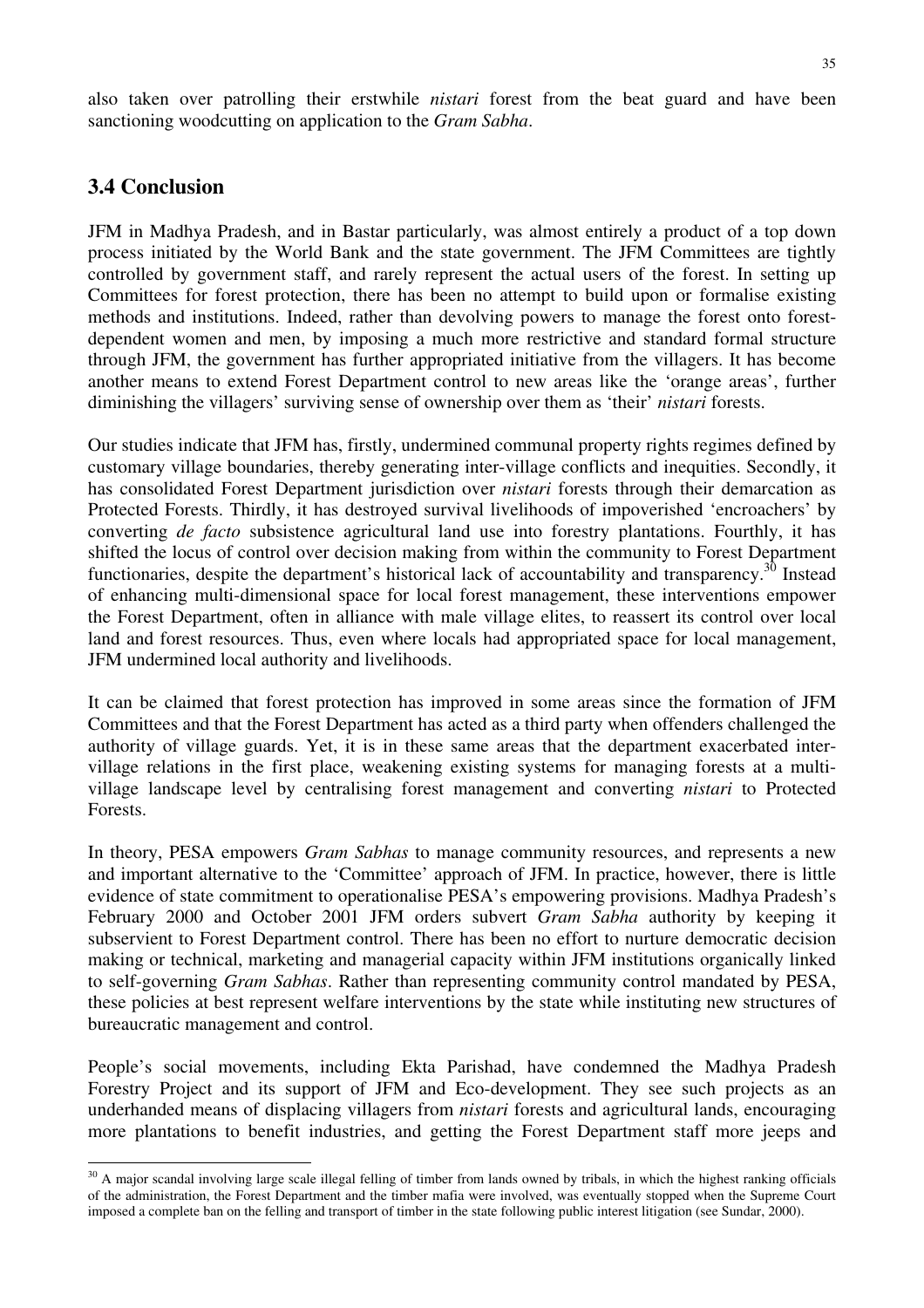equipment. Ultimately, they argue, JFM – at least in the current version closely identified with the World Bank – is a reformist illusion aimed at diverting attention from the demand for effective people's control. According to P.V. Rajgopal, the leader of Ekta Parishad, the government must first regularise land under cultivation by tribal and other poor communities and then initiate a public debate on how much land should be reserved for forests. It is not that Ekta Parishad does not support forest conservation. Several of the villages where it is active in Bastar have been protecting their forests much before JFM was introduced. The underlying issue is of rationalising land use based on balancing conservation and livelihood needs. In other words, meaningful devolution of forest management cannot take place without resolving the basic issue in the lives of most poor Indian villagers – access to land as a means of livelihood.

While PESA has the potential to bring about a radical shift in state/people relations, its introduction has been troubled. The real force behind this Act was a handful of people who wanted to enable tribal communities to govern themselves. The tribal communities themselves were the least aware of it. A better-worded Act, emanating from rather than preceding public mobilisation, might have been more effective. In the meantime, with some people's organisations beginning to learn of its radical potential and how to use it, the central government is proposing to amend Schedule V of the Constitution itself to enable private capital to exploit the rich mineral resources in tribal lands. If that happens, PESA will become a toothless tiger.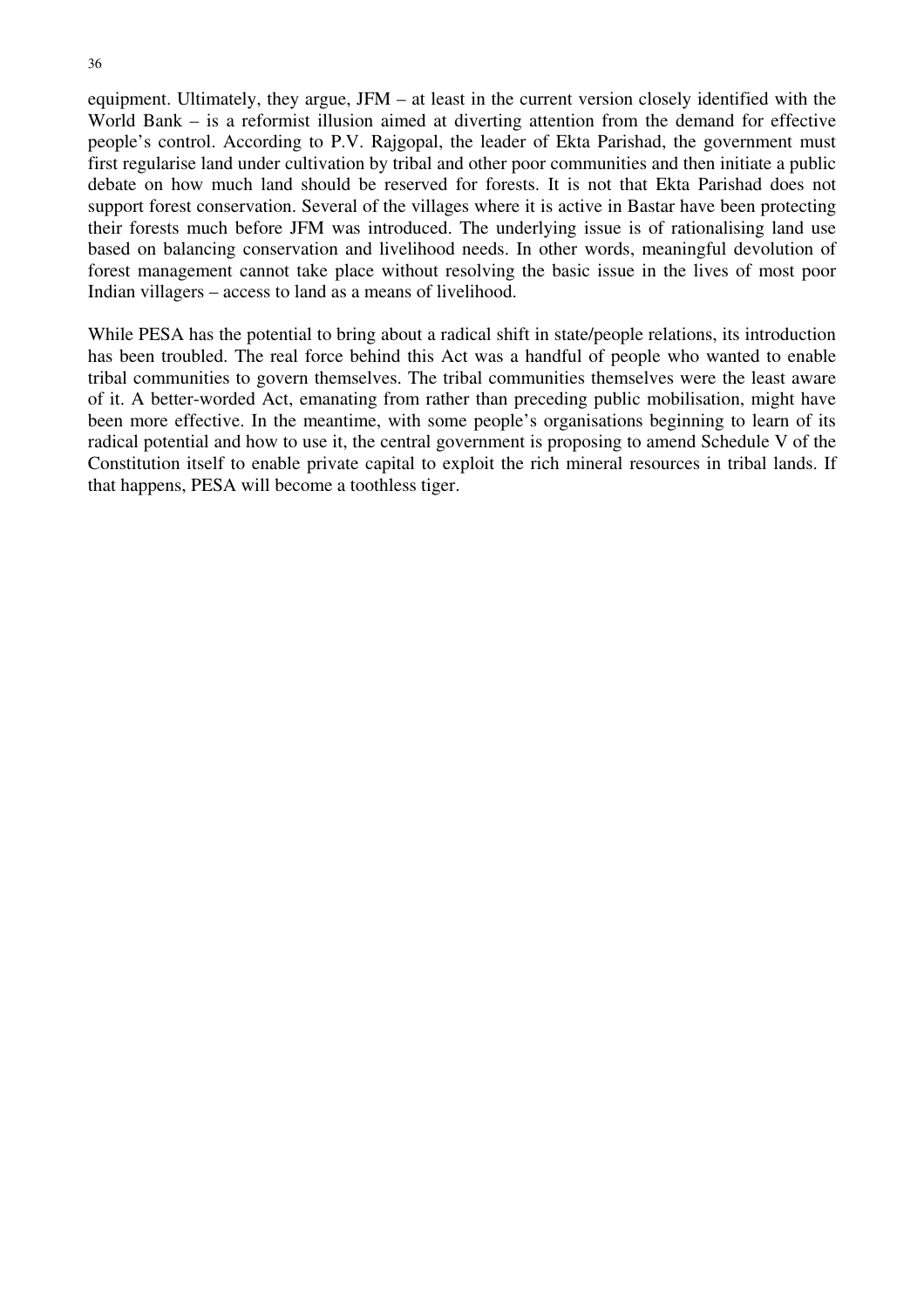# **4 Uttarakhand: from Right Holders to 'Beneficiaries'?**

Uttarakhand, the hill region of Uttar Pradesh, provides extensive examples of officially constituted and informal community forest management systems. Here, recent state initiatives are attempting to 're-devolve' forest management in a modified form to such existing community forest management institutions. Democratic and autonomous community management of legally demarcated *village forests* by elected forest councils, or *Van Panchayats*, has existed in Uttarakhand for over 7 decades. Unofficial community management, with diverse institutional arrangements on all legal categories of forest lands, has co-existed with formally constituted *Van Panchayats*, and in fact predates them.

Both the *Van Panchayats* and unofficial community forest management (CFM) systems, however, confront challenges from the new systems being imposed on communities by the state. With funding from the World Bank, the Uttar Pradesh Forest Department has promoted *Village* Forest Joint Management (VFJM) with *Van Panchayats* on land no longer or never under Forest Department control. This is in contrast to Joint Forest Management (JFM) on degraded Reserve and Protected Forests *under Forest Department jurisdiction* in other states. This policy encourages the opposite of devolution, creating space for the Forest Department to intrude on village forests managed autonomously by communities instead of creating space for villagers to participate in management of Reserve Forests under departmental jurisdiction.

♦ *It is misleading to refer to Uttar Pradesh's VFJM approach as JFM as it hides this crucial difference from JFM in other states – that Van Panchayats had enjoyed autonomous authority over village forests prior to VJFM.*

The decision making autonomy of *Van Panchayats* participating in VJFM is '*subject to the supervision, direction, control and concurrence of the Divisional Forest Officer'* (FDUPa, 1997: 3.1). A functionary of the Forest Department has been made the joint account holder and the member secretary of *Van Panchayats* (GoU 2001), after having no role for 7 decades.

At the same time, informal community management is under pressure from state-driven *Van Panchayat* formation. The Revenue Department is demarcating civil forest lands (falling under the umbrella legal category of Protected Forests) under its jurisdiction as village forests to be managed by officially constituted *Van Panchayats.* The department is also dividing existing multi-village *Van Panchayats* into single village ones, often generating inter-village conflicts and inequity in the process. 'Eco Development Committees' promoted by the Wild Life wing of the Forest Department solicit villagers' 'participation' in replacing their existing forest-based livelihoods with untested, non-forest-dependent alternatives. Decisions taken earlier by villagers through negotiation and consensus building, such as whether to take up community management at all, whether to do so officially or unofficially, and whether to do so at a hamlet, village or multiple-village level, are now being taken by the state on their behalf through target-driven formation of *Van Panchayats,* Eco-Development Committees and Village forest Committees for VFJM.

This confusing, often contradictory, array of state-driven devolution policies is meeting with diverse responses from forest-dependent women and men. These vary from outright rejection to (often opportunistic) acceptance. Unlike Orissa, inter-village alliance building through federations was either absent or very weak. NGOs and civil society groups, which earlier played an important role in policy advocacy, now work largely as 'private service providers' for the many donor-funded projects in the region.

We begin with an overview of the forest management context of Uttarakhand. Unofficial community management, increasingly initiated by women's groups of late, is discussed next. We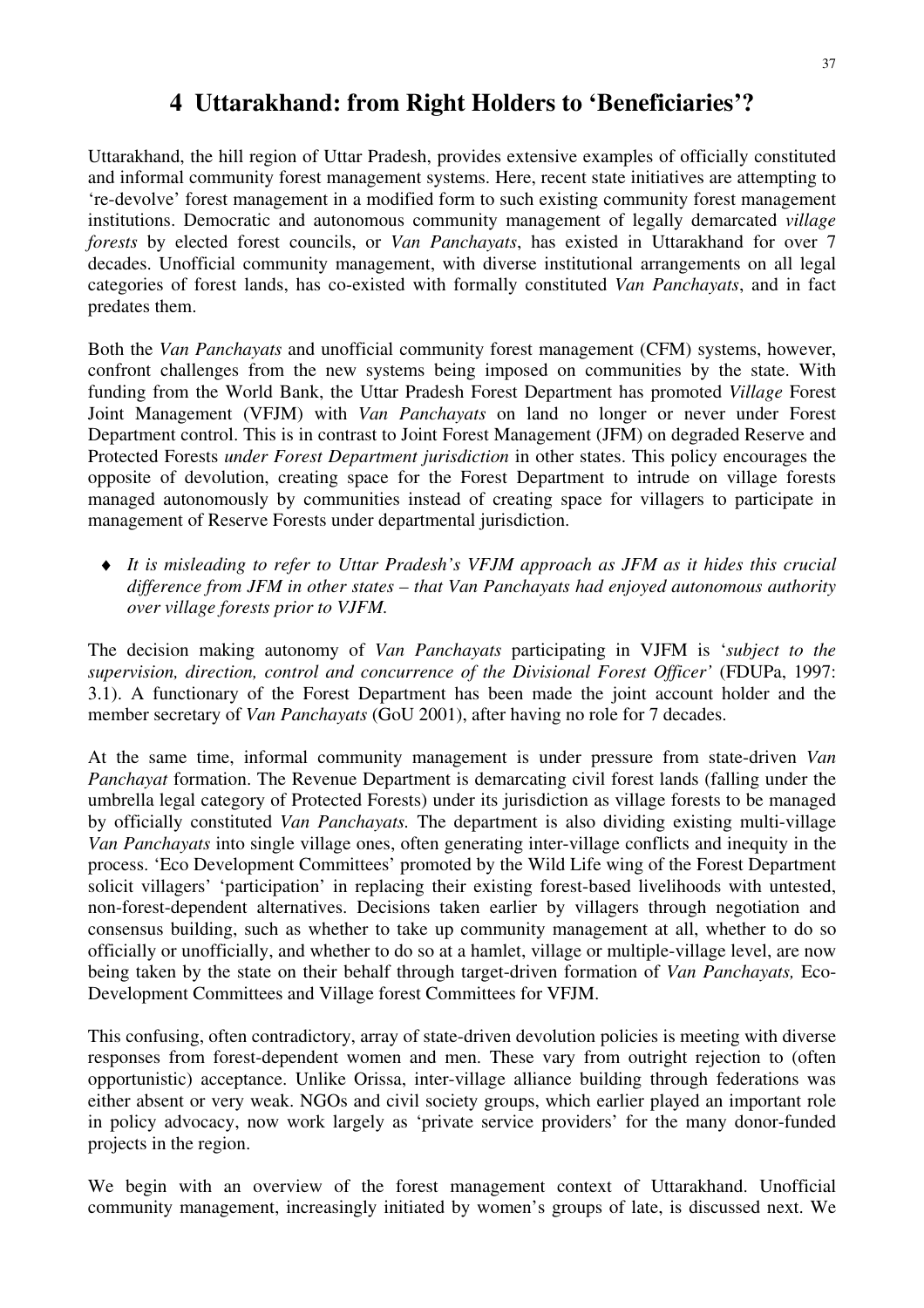examine in some detail the unique experience of official community management by the *Van Panchayats*, how it originated and changed over time, and the effect of *Van Panchayats* on forests, local institutional capabilities, decision making and livelihoods. This is followed by a discussion of the recent introduction of state-driven devolution, particularly the top down formation of new *Van Panchayats* and the introduction of VJFM with existing ones. As these policies are relatively new, we focus much of our attention on the process of policy formulation and policy content. Initial impacts on local control over decision making, livelihoods and forest quality, are examined. We also discuss local responses to these initiatives before concluding.

Our 16 cases were spread over 9 out of 12 districts of Uttarakhand. Rather than a statistically significant sample, the case studies were selected to capture the diversity of local initiatives and institutional arrangements for CFM. The selection criteria for the case studies included: selfinitiated CFM; old and young *Van Panchayats* not yet brought under any of the recent devolution policies, both with and without active women's participation; villages which have rejected VFJM; VFJM villages considered good by the Forest Department and those facing problems; villages where new *Van Panchayats* have been formed or existing ones sub-divided recently and villages targeted by multiple devolution policies.

# **4.1 The Context for Forest Management in Uttarakhand**

Uttarakhand consists of two sub-regions: Kumaon and Garhwal. With the advent of colonial rule, Kumaon and a part of Garhwal (referred to as British Garhwal) were brought under direct British rule, whereas Tehri Garhwal remained a princely state with British support. Appropriation of the uncultivated commons under the two administrations followed different trajectories, resulting in the two having somewhat different laws and land classifications. The rules for *Van Panchayats,* for example, were framed by the British and were applicable only to the territory under direct British rule. These were extended to Tehri Garhwal only in 1991. As developments in Tehri Garhwal often followed those in the territory under direct British rule, much of the historical analysis in this section analyses colonial interventions in Kumaon and British Garhwal, occasionally referred to only as 'Kumaon' for brevity.

According to the 1991 census, Uttarakhand's population was 5.93 million, 78% of which lived in rural areas. The rural population of the hill areas was even higher at over 90%. Whereas the area had a self-sufficient economy at the time of colonial occupation (Guha, 1989), today around 45% of the economically productive workforce works outside the region due to lack of local employment. Whereas only 12.6% of the hill region's area is officially under cultivation (Saxena, 1995b), the rural population actually uses about 60% of the total area for sustaining local agro-pastoral livelihoods. Most of this uncultivated land is legally classified as state-owned 'forests', about 67% of the total area of Uttarakhand (Ghildyal & Banerjee, 1998). Between 16% and 20% of the region's total geographic area has been brought under the protected area network under the Wild Life Protection Act, about four times the percentage at the national level. Although socio-economic differentiation has increased, village communities are more homogenous compared to high social stratification in the plains. The percentage of Scheduled Caste population as well as caste-based exclusion is much lower than in the plains. Land distribution is relatively equal with rare cases of land holdings of over 2 hectares, and landlessness is low. The area's agro-pastoral economy is still predominantly subsistence-based, with about 50% of rural households, including the rural elite, having high dependence on village commons and forest lands. High male out-migration in search of employment leaves the women as effective managers of the rural household economy. About 40% of households are estimated to be headed by women (CECI, 1998, quoted in Ecotech 1999).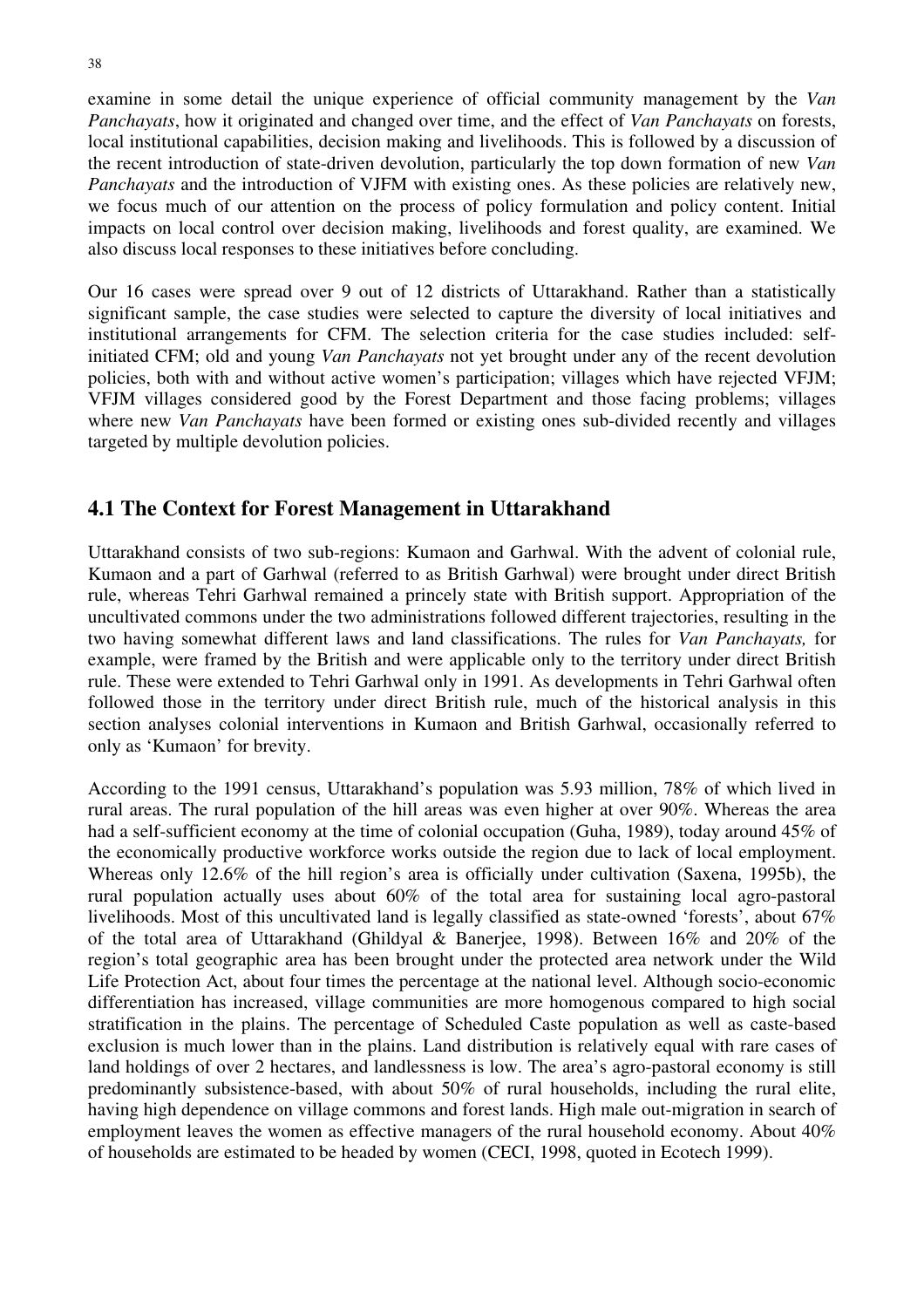Prior to British conquest in 1815, the hill peasantry effectively exercised direct control over the use and management of cultivated lands and uncultivated commons, with little interference from earlier rulers. Resident communities regulated use within customary village boundaries by evolving their own rules rooted in cultural traditions and practices (Guha, 1989; Somanathan, 1991; Agarwal, 1996). Agriculture and animal husbandry comprised inseparable components of the hill-farming system dependent on spatially and temporally integrated use of cultivated and uncultivated lands. Seasonal transhumance to alpine pastures and grasslands prevented resource degradation by dispensing with the need for uninterrupted use. High dependence on the forests generated conservation practices integrated in cultural and religious traditions, including the maintenance of sacred groves. Traditional village *panchayats* dealt with community affairs, including inter- and intra-village dispute resolution (Guha, 1989).

A number of interventions during colonial rule permanently altered this landscape of integrated local resource use and management. In 1823, the colonial regime undertook the first land revenue settlement in Kumaon and British Garhwal. This recorded customary village boundaries, categorising the land within them as cultivated *naap* (measured) and uncultivated *benaap* (unmeasured) lands. Although villagers continued to enjoy unrestricted use and the right to clear unmeasured land for cultivation, the state appropriated the authority, till then with local institutions, for granting recognition to village boundaries. These 1823 boundaries continue to be the basis of inter-village boundary disputes over rights in the commons, including in forest areas reserved 90 years ago, despite several boundary changes introduced subsequently (see later sections) (Nanda, 1999).

In 1893, all unmeasured 'waste' lands were declared *District Protected Forests* (the current category of Protected Forests) under the control of the District Commissioners. This legally classified all village common lands as 'forests', irrespective of whether they had tree cover or not, and converted them into state property. A resource base managed holistically was artificially and permanently divided into *forest* and *non-forest* lands. The division, and the accompanying freezing of land use, has not been reviewed since, despite the dramatic changes in socio-economic and political context.

From 1910-17, the colonial government attempted to tighten its control over forest resources by notifying over  $7,500 \text{ km}^2$  of the commons as Reserve Forests, severely restricting people's use rights. Following rebellions and incendiarism,  $31\,4,460\,\mathrm{km}^2$  of the commercially less valuable new reserves, classified as 'Class I Reserve Forests', were transferred back to the civil administration from the Forest Department, and people's rights in them restored. However, rights in these Class I reserves were given to '*all bonafide residents of Kumaon',* thereby converting common property resources defined by the 1823 village boundaries into open access areas*.* Provision was made for *Van Panchayats* to exercise community control over legally constituted 'village forests', demarcated from within the Class I reserves, and civil forests (comprising the residual area of the District Protected Forests after reservation), though only in those villages that applied for them. This enabled sections of the peasantry to retrieve some space for local forest management. The state, however, consolidated its control over the commercially valuable forests, classified as 'Class II Reserve Forests'.

Thus, by the early  $20<sup>th</sup>$  century, the uncultivated commons had been divided into 3 legal categories of forests: commercially valuable Class II reserves under the Forest Department; commercially less valuable Class I reserves under the civil administration; and civil/*soyam* <sup>32</sup> (protected) forests, also under the civil administration. A fourth category of *Panchayati* forests (now 'Village' Forests under Section 28 of the Indian Forest Act, 1927) could be carved out of the Class I reserves and civil

 $31 \text{ Literally setting}$  the reserve forests ablaze in protest against denial of customary access to them.  $32 \text{ The term used for civil lands in the adjoining state of Tehri Garhwal.}$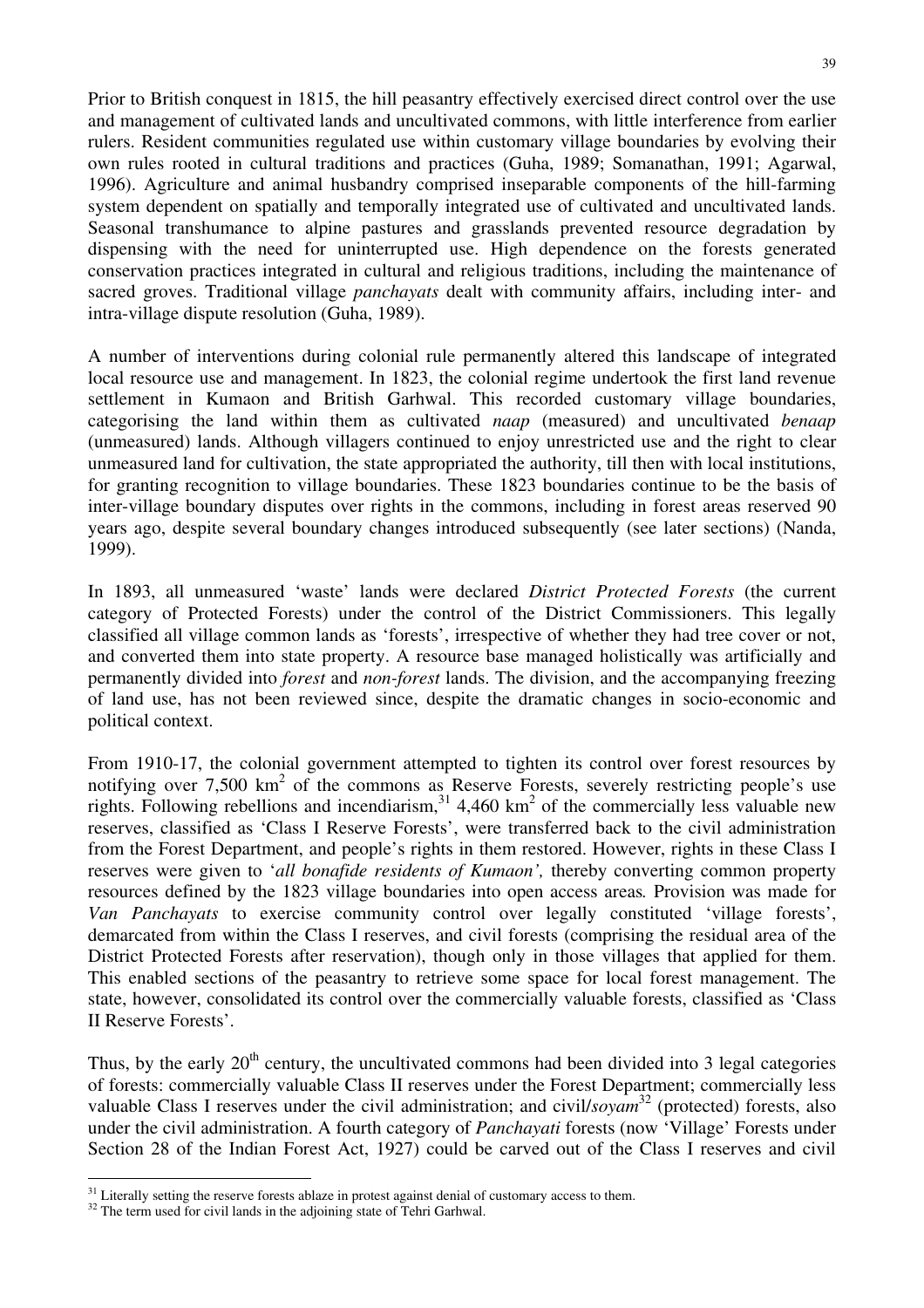forests to be brought under community management. This did not appease the villagers denied their resource rights, especially since the state itself commenced large-scale commercial fellings, and protests continued.

After Independence, the state continued commercial forest exploitation with even greater vigour than under colonial rule. The reach of the Forest Department and its contractors spread to the remotest corners with expansion of the road network. Local livelihoods received even less attention than under colonial rule. State policy consistently favoured export of raw timber and resin for processing by large industry in the plains. By the 1970s, the *Chipko* Movement had emerged to demand that priority be given to local employment in the extraction and processing of forest produce (Guha, 1989). Increasing incidents of landslides and floods and declining availability of biomass for subsistence needs propelled even hill women into the movement, broadening the popular base of the *Chipko* protests and giving them their 'eco-feminist' label.

The issue of local forest rights, however, was soon subsumed within the new national and global ideology of environmental conservation. Instead of priority to local forest-based livelihoods and employment, *Chipko* was used to justify a spate of centralising environmental policies and laws. The Forest Conservation Act of 1980 empowered the central government to make decisions related to the alienation of even the smallest patch of forest land. In 1981, it imposed a 15 year ban (since extended<sup>33</sup> on all commercial felling in the Uttar Pradesh Himalayas above 1,000 metres. Today the only permitted fellings are for the villagers' timber rights recorded under the forest settlements of 1910-17. These, specifying timber allocations per village, have not been revised since and are completely inadequate. Rapid expansion of the protected area network has resulted in additional large-scale resource displacement affecting the livelihoods of an estimated half a million people.*<sup>34</sup>*

Over time, the Indian Forest Act (IFA), 1927, and later the Forest Conservation Act, 1980, enabled the Forest Department to consolidate its control over the wide diversity of original forest classifications, blurring the distinctions between them. Today, all state-owned forest lands with different local names and classifications fall under one of the three categories specified by the IFA – Reserve, Protected or Village Forests. The distinction between Class I and II Reserves became redundant after most of the former were transferred back to the Forest Department in 1964. All the civil/*soyam* forests (originally called District Protected Forests) are now equated with Undemarcated Protected Forests under the IFA. The following table indicates the area under different legal categories of forests in Uttarakhand at present:

| Category                                                                     | <b>Jurisdiction</b>                                                              | Area(ha)  | $%$ total forest area <sup>35</sup> |
|------------------------------------------------------------------------------|----------------------------------------------------------------------------------|-----------|-------------------------------------|
| Reserve Forest (merged Class I & II)                                         | Forest Department                                                                | 2,375,571 | 68.92                               |
| Civil and Soyam Forests<br>(equivalent of Undemarcated<br>Protected Forests) | Revenue Department with Gram<br>Panchayats                                       | 578,550   | 16.78                               |
| (Van) Panchayat Forests (equivalent<br>of Village Forests)                   | Van Panchayats (with Revenue)<br>Dept; in a few cases with Forest<br>Department) | 469.326   | 13.63                               |
| Private, Cantonment and others                                               | Miscellaneous                                                                    | 23,262    | 00.67                               |
| Total                                                                        |                                                                                  | 3,446,655 | 100.00                              |

(Source: Jena et *al*, 1997)

<sup>&</sup>lt;sup>33</sup> In 1986 the ban was made applicable above an altitude of 2500 metres. At lower altitudes, green felling of only pine in areas specified in forest working plans is permitted (Saxena, 1995b).

Resal, one of our case study villages located inside the Binsar Wild Life Sanctuary, is left with half its original population due to involuntary resettlement. Those left behind are agitating for their forest and livelihood rights and struggling to survive in the face of wild life damage to crops and livestock and constant threats to human life.

<sup>&</sup>lt;sup>35</sup> Forest area constitutes 67 per cent of Uttarakhand's total geographical area. Whereas the Reserve Forests are exclusively under the Forest Department's jurisdiction, in the case of civil/*soyam* and *Van Panchayat* forests, the Forest Department is responsible only for technical supervision. The relative area under civil/*soyam* and *Panchayati* forests changes with the conversion of more of the former into the latter.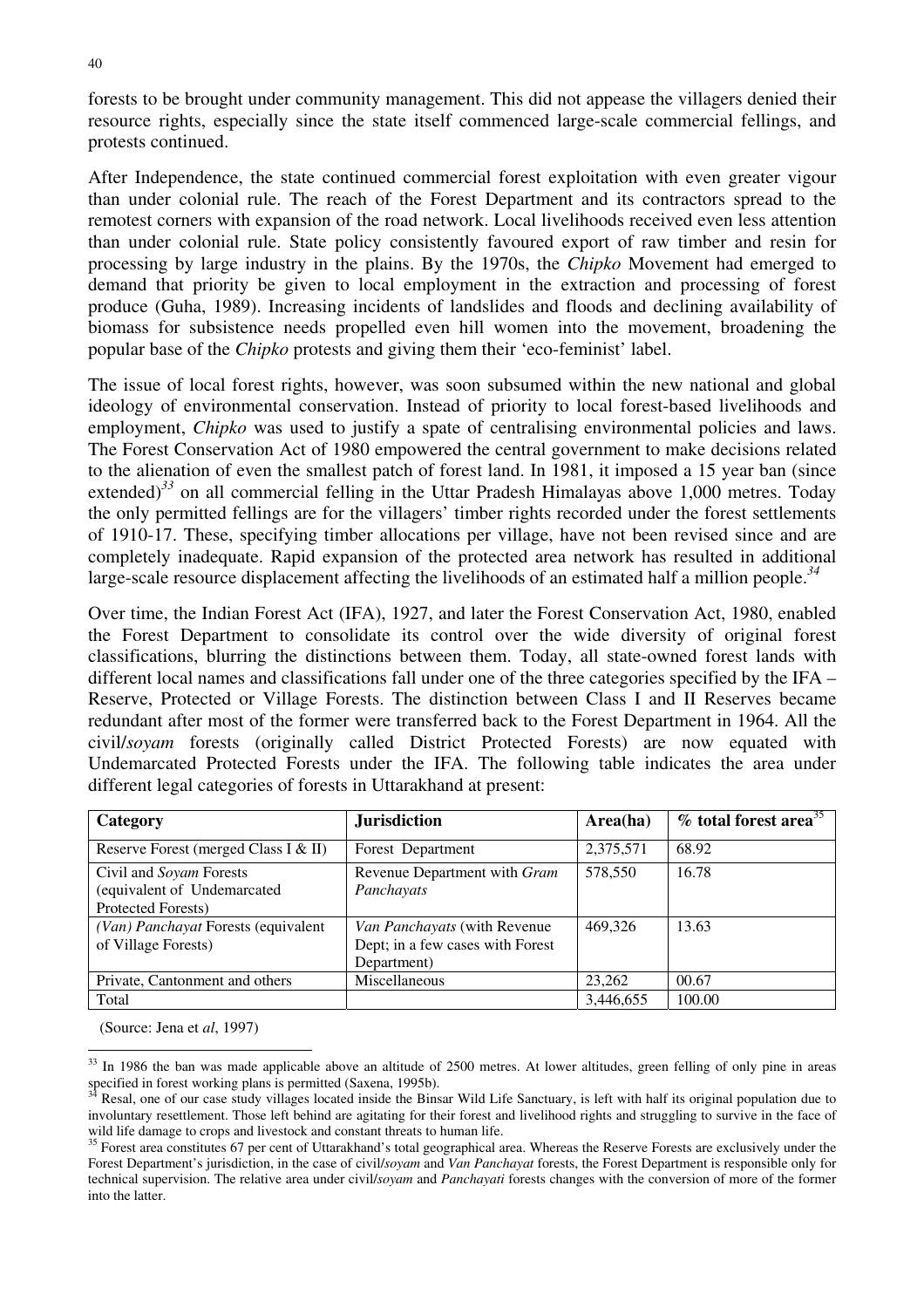As the largest custodian of state property, the Forest Department has been unable to maintain the forests in good condition or meet people's forest-based livelihood needs. Its responsibility for enforcing the Forest Conservation and Wild Life Protection Acts has reinforced its image as an antipeople agency. Thus, in 1988-89, some of the *Chipko* activists started yet another, relatively less known *Ped Kato Andolan* (cut trees movement). They argued that the Forest Conservation Act 'was being used to hold up basic development schemes for the hill villages while the builders' mafia continues to flout it brazenly under the guise of promoting tourism' (Rawat, 1998). More recently, resource displacement and loss of livelihoods caused by expansion of the protected area network produced the *Cheeno Jhapto Andolan* (snatch and grab movement) reflecting the intense feelings of alienation and disempowerment. Women who earned international fame for stopping contractors from felling their forests during *Chipko* have come to hate the word environment. As one of these women from Reni village complained: '*They have put this entire (surrounding forest) area under the Nanda Devi Biosphere Reserve. I can't even pick herbs to treat a stomach ache any more*' (Mitra, 1993).

Centralised forest management based on a conservationist ideology was a significant propellant for the movement for a separate state. It remains to be seen, however, whether the hill peasantry will gain a greater voice in defining the new state of Uttaranchal's land use and forest management policies*.* We now look at informal community forest management systems in Uttarakhand, which reflect the region's enduring traditions of common lands management.

## **4.2 Informal community forest management**

Uttarakhand has widespread community forest management outside any formal legal framework on all categories of forest lands. Traditional *Lath (stick) Panchayats*, informal Forest Committees and more recently, increasing numbers of *Mahila Mangal Dals* (village women's associations) are regenerating and regulating use of Reserve and civil/*soyam* forest lands, often compelling unofficial cooperation by Forest and Revenue Department staff. The majority of these systems rest upon the region's strong traditions of communal resource management based on customary boundaries that have survived despite more than one and a half centuries of state interventions. These informal community management systems reflect the continuing dependence of local livelihoods on access to the commons and represent an important form of appropriating space for local forest management.

Holta, one of our case study villages, initiated protection of its *soyam* land around 1986 entirely on its own. Village water sources had dried up and firewood and fodder had become scarce as a result of unregulated forest use by surrounding villages and encroachment on communal land by local families. Village youth successfully persuaded the encroachers to vacate the commons, setting an example by giving up their own encroachments. Letters were sent to the *Gram Panchayat* heads of surrounding villages that anyone entering the forest would be fined. Major conflicts followed with one village going to court against Holta over unclear boundaries of their respective *soyam* lands.

However, with improvement in forest condition and availability of water, resistance declined. At the time of our research, all the village's biomass needs, excepting those of timber, were met from the regenerated forest. Vegetable cultivation had become feasible with regeneration of 3 natural water sources. Rules had been framed for grass, tree leaf fodder and firewood collection and were strictly enforced, with all households contributing to pay a watchman. The committee had representation from all hamlets and castes, and representatives of the village women's association, mobilised by a government programme for women's empowerment, had also been able to edge their way in. Community relations with the Forest Department, however, were extremely sour. In the words of the village women, the department had made them into thieves (Gairola, 1999a).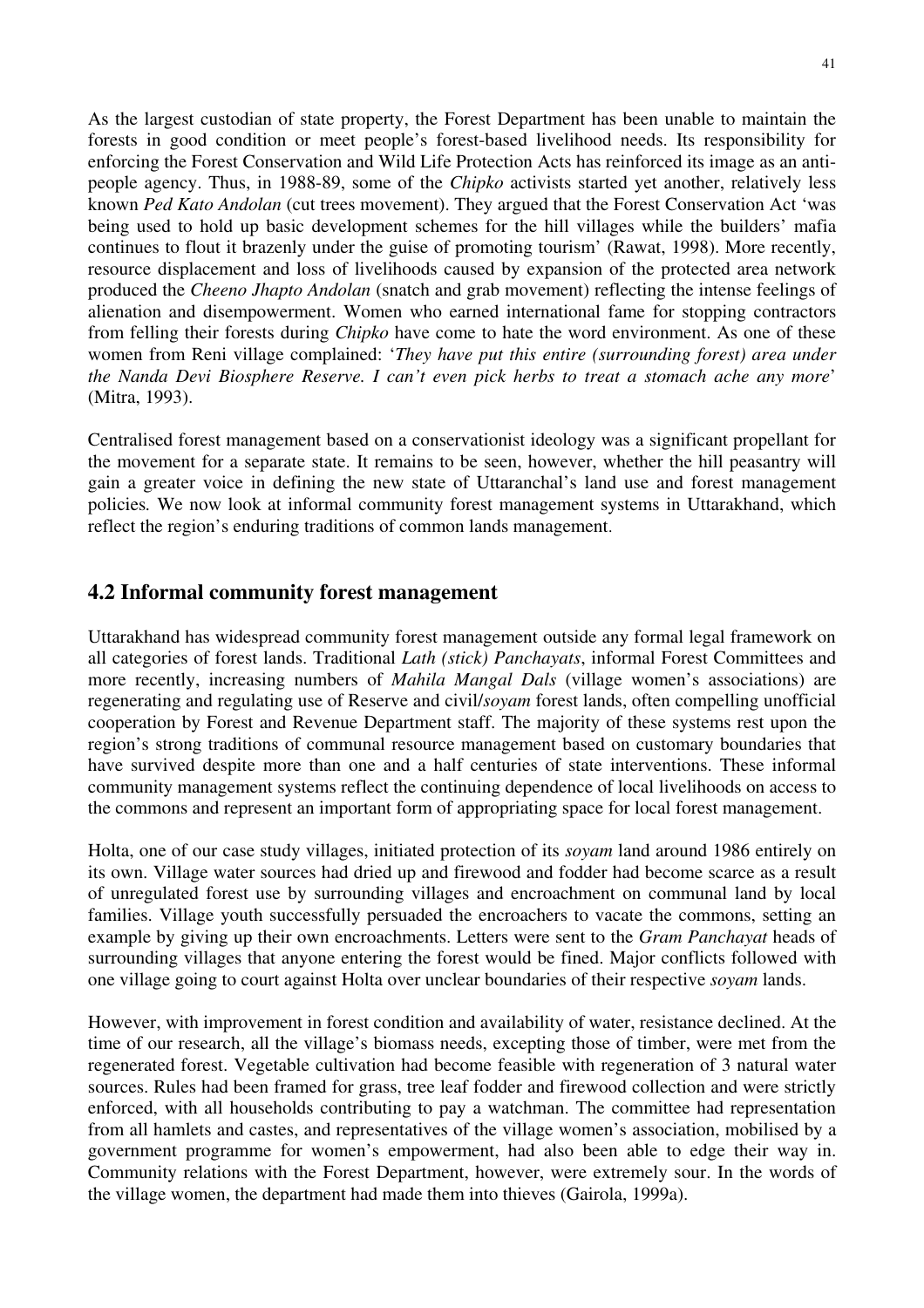In at least 5 of our remaining 15 case studies, informal community management arrangements were in place. In Makku and Bareth, women's groups had asserted informal control over patches of civil or communal land nearer their settlements.<sup>36</sup> In both cases, the women perceived local *Van Panchayat* councils to be male-dominated domains. *Panchayat* forests were also far from the villages, and therefore not convenient for daily fuelwood and fodder collection. The formal and informal CFM arrangements here complemented each other with the women occupying an informal space. They secured access with mediation of the *Gram Panchayat* without having to deal with cumbersome official procedures. In Arakot village, the *Mahila Mangal Dal* had been protecting the village *soyam* land for the past 20 years, paying a watchman with voluntary contributions. In Naurakh and Resal, civil land was being protected by individual families through private enclosures. Officially 'encroachment' on government lands, such informal systems are fairly widespread as these have low transaction costs (see also S. Singh, 1997a and 1997b).

We now consider the history of local forest management under *Van Panchayats,* a space that was created in the face of earlier centralising forest policy.

## *Van Panchayats*

*Van Panchayats* were created through notification of the Kumaon *Panchayat* Forest Rules in 1931 and have undergone several changes since. Two points need to be noted about the 1931 rules:

- these were designed on the basis of existing, traditional communal property resource management systems in the area;
- these rules were *not* notified under the Indian Forest Act of 1927 but under the Scheduled District Act, 1878, then applicable to Kumaon.

This permitted development of special arrangements for the unique cultural and bio-physical features of the mountainous region.<sup>37</sup> The original framework provided by the 1931 Rules is summarised in Box 5.

According to recent estimates, there were 6,069 *Van Panchayats* managing 405,426 hectares of forests (13.63% of total forest area) in Uttarakhand (FDUPb, undated). Following revision of the *Panchayat* Forest Rules in 1976, these forests are now demarcated as Village Forests under Section 28 of the Indian Forest Act and are entered in the land records in the *Panchayat's* name.

♦ *Thus both the institution of the Van Panchayat and the Village Forests under their management are legally constituted. This is in contrast to the administrative orders governing the village institutions and forest lands brought under JFM in other states.*

Till 1976, *Panchayati* forests could be carved out of both Reserve and Civil (Protected) Forests falling within the 1823 village boundaries. The last revenue settlement done in the early 1960s, however, redefined village boundaries taking all Class I Reserves out of them. These Reserves were

<sup>36</sup> According to the ex-*sarpanch* of Makku *Van Panchayat*, the scarcity of firewood and fodder is increasing conflicts, including physical fights among women, over forests. He had encouraged the village women to enclose patches of communal *Gram Panchayat* land for meeting their needs, which would also save it from encroachment by the elite. Both he and the women faced a lot of resistance from powerful vested interests and husbands who had to do house work while women patrolled. However, effective protection by the women led to dramatic regeneration of the women's forests.

<sup>37</sup> Interestingly, although the Scheduled Districts Act was repealed in 1935, the 1931 rules framed under it continued in operation till 1976, when they were revised under Section 28 of the Indian Forest Act. Rights activists in Uttarakhand feel that this was illegal and could still be challenged.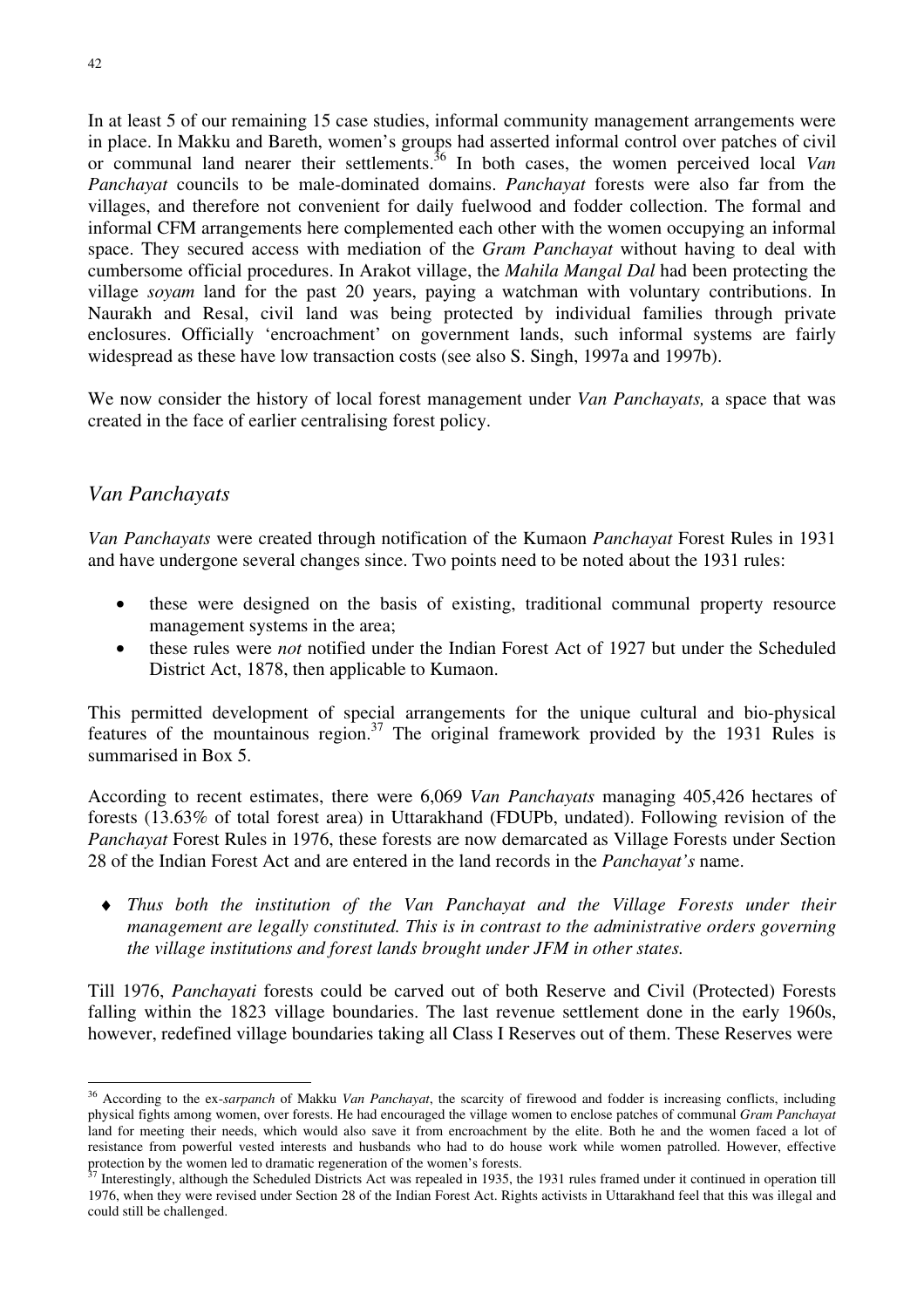#### **Box 5 The Kumaon** *Panchayat* **Forest Rules, 1931**

Any 2 or more right holding residents of a village could apply to the Deputy Commissioner to demarcate a specific forest area within the village's 1823 boundary as a Village Forest provided that one third or more of the right holders in that area did not object. After dealing with any claims or objections, the Deputy Commissioner called a meeting of the residents and other right holders for electing 3 to 9 *panches* (members of forest council) for managing the Village Forest. The *panches* selected a *sarpanch<sup>38</sup>* from among themselves.

The elected representatives signed an agreement that the Village Forest land would not be sold or partitioned<sup>39</sup> and that 'The produce of the *panchayat* forest shall be utilised by the *panchayat* to the best advantage of the village community and of the right holders'. The *panchayat* had the status of a forest officer with the powers to fine or prosecute offenders and 'To sell forest produce,<sup>40</sup> including slates and stones without detriment to the forest, and to issue permits and charge fees for grazing or cutting grass or collecting fuel'. Resin from Chir (Pine) trees was the only product that could not be extracted or sold without the permission of the Forest Department and resin income had to be shared with the department where extraction was done by the latter. *The Van Panchayat had full control over use of its income from the forest and all dues payable to it were deemed as dues payable to the government and recoverable as arrears of land revenue.* The only role assigned to forest officers was to inspect and report on the *panchayat* forests or their records, *if requested to do so by the Deputy Commissioner.*

subsequently transferred back to the Forest Department, effectively blurring the distinction between Class I and Class II Reserves. Revision of the *Van Panchayat* Rules in 1976 made only the forests falling within the *new* revenue village boundaries eligible for conversion to *panchayati* forests. Consequently, the majority of subsequent *Van Panchayat* forests have been demarcated out of civil forest land under the Revenue Department's jurisdiction. The area under each *Van Panchayat* ranges from a fraction of a hectare to over 2,000 hectares. The development and growth of *Van Panchayats* can be divided into 3 major phases. The first phase lasted from 1931 till the early 1960s; the second from then till the early 1990s and the last one began from the mid-1990s with a revival of state interest in them with the dawn of participatory forest management policies.

## **Van Panchayat functioning: Phase I (1931-60)**

The Kumaon *Panchayat* Forest Rules, 1931, were notified almost 10 years after the recommendations of the Kumaon Grievances Committee for *Panchayat forests*. During this period, an open access regime was created, and both the peasantry and the state engaged in uncontrolled extraction from Class I Reserves. The *Panchayat* Forest Rules enabled the villagers to seek demarcation of specific forest areas for re-establishing communal management. However, these effectively replaced 'a system of customary rights, enforceable communally, and also judicially, by the institution of the *Van Panchayat* which came into operation only *after* it was sanctioned individually for each village by the Divisional Commissioner who sat at Nainital' (Agarwal, 1996).

Only 428 *Van Panchayats* had been formed by the time of Independence and 1,074 by 1960. Initially, two major factors inhibited villagers from applying for *Van Panchayats*. Firstly, the traumatic experience of forest reservation had made most villagers highly suspicious of the administration. Secondly, only those villages with educated men could negotiate their way through the bureaucratic labyrinth for applying for a *Van Panchayat*. By all accounts, however, these early *Van Panchayats* functioned well with limited, if any, Forest Department involvement in their affairs. They improved forest condition dramatically through effective exclusion of outsiders and had decision-making freedom to use and manage their forest resources for livelihood and subsistence needs. In 1960, the Kumaun Forests Fact Finding Committee found the condition of

<sup>&</sup>lt;sup>38</sup> In Uttarakand, the head of the *Van Panchayat* is called *Sarpanch* whereas the head of the *Gram Panchayat* (the smallest unit of local government) is called *a Pradhan*. In most other states, the head of the *Gram P* 

 $^{39}$  Although leasing, even for non-forestry purposes, was, and still is, permitted with the permission of the Deputy Commissioner.  $^{40}$  This included timber.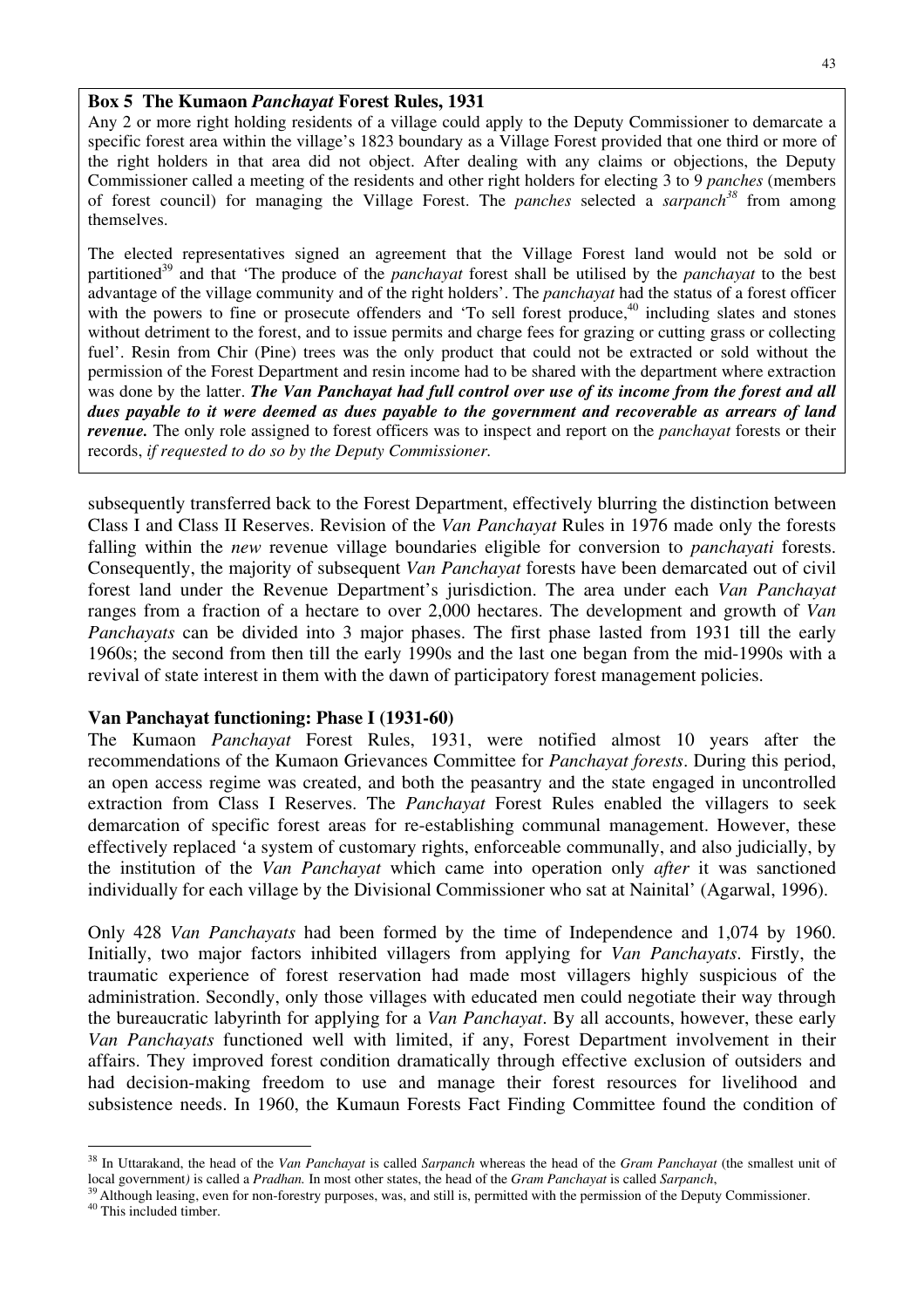*panchayat* forests to be 'generally satisfactory' (GoUP 1960:33). A study of 11 *Van Panchayats* in 5 of the 8 hill districts in 1983-84 by the state planning division found that all of them had prevented illegal felling and damage due to fire, ten had prevented undue damage to the trees, nine had prevented encroachments and eight had exploited forest produce scientifically. It also found that *since the formation of the Van Panchayats, forest wealth had increased by 40 to 50%*. (GoUP 1984:28). From a random sample survey of 21 *Van Panchayats* in Nainital, Almora and Pithoragarh districts, Somanathan (1991) concluded that *Van Panchayats* have, by and large, maintained Oak forests very well, especially in contrast to the dismal condition of the Reserves near habitations, though Chir forests seemed to have done as badly under *panchayat* control as in the Reserves. <sup>41</sup>

Many *Van Panchayats* with good income from resin and charcoal invested in village development activities such as building schools and hostels for children (PSS, 1998). They received support from Revenue Department field functionaries for resolving inter-village boundary disputes, obtaining maps showing their forest boundaries, and enforcing their authority against violators of their rules. Although women remained absent from *panchayat* councils, among the men there was fairly democratic decision making. Our case study of Dungri Chopra village (Box 6) indicates the quality and resilience of early *Van Panchayats*.

All our other case study *Van Panchayats* had also evolved diverse rules, adapted in response to changing requirements, through collective decision making. *Van Panchayats* enjoyed considerable autonomy in decision making and control over the forest. They balanced the maintenance of ecological services such as soil fertility and water source protection with grazing, collecting and other forest uses necessary to support local livelihoods. High stakes in the forest and strong bonds of trust among villagers allowed many of the *Van Panchayats* to remain successful for many years. The *Van Panchayat* in Chora, for example, was formed in 1946. Until the introduction of VFJM, the *Van Panchayat* functioned very well, despite lack of support from revenue officials in enforcing its rules. It held regular meetings, working closely with an active *mahila mangal dal* to protect the Village Forest and regulate collection of fuelwood, fodder and other forest products. Similarly, the *Van Panchayat* in Gadyuda, formed in 1965, managed a Pine forest for several decades to generate income for village development activities. The *Van Panchayat* in Makku formed in 1958 has managed 2,200 hectares of forest in which 85 villages continue to exercise their legal rights. For the past 10 years a democratically elected *sarpanch* had ensured regular general body meetings and participatory decision making. He also encouraged several *mahila mangal dals* to protect communal *Gram Panchayat* land closer to villages to better meet their fuelwood and fodder needs. The *Van Panchayat* in Gadholi, although formed much later in 1988 for only 12 ha, maintained excellent coordination with the *Gram Panchayat,* which had an active woman *Pradhan.* It was able to assert collective rights over grass from the Reserve Forest that the Forest Department used to auction, and also attempted to pressurise the department to leave fallen timber for the villagers' use. When village youth were arrested for demanding removal of encroachers colluding with the Forest Department, the whole village went to protest in their support. The *Van Panchayat* passed a resolution that the *Gram Panchayat* should allocate 15% of its budget for maintenance of the *Van Panchayat* forest. Many villages, however, had little capacity to negotiate the bureaucratic procedures for constituting a *Van Panchayat*. In other villages, people saw little advantage in constituting formal *Van Panchayats* as they continued to assert customary authority over their commons on the strength of the 1823 boundaries. Consequently, the total number of *Van Panchayats* remained low.

<sup>41</sup> According to an often-quoted estimate (Saxena, 1995b; Singh, S.,1997a) the existing tree cover on Reserve, Civil/*Soyam* and *Panchayat* forest lands is 50 per cent, 10 per cent and 40 per cent of their potential, respectively. Civil and *Soyam* lands are more heavily degraded because they are treated as open access forests. In contrast, *Panchayat* and Reserve forests are protected and managed by local communities and the Forest Department, respectively (Saxena, 1995b). Reserve and Civil Forests, however, have benefited from a huge advantage in funding support compared to *Van Panchayats*.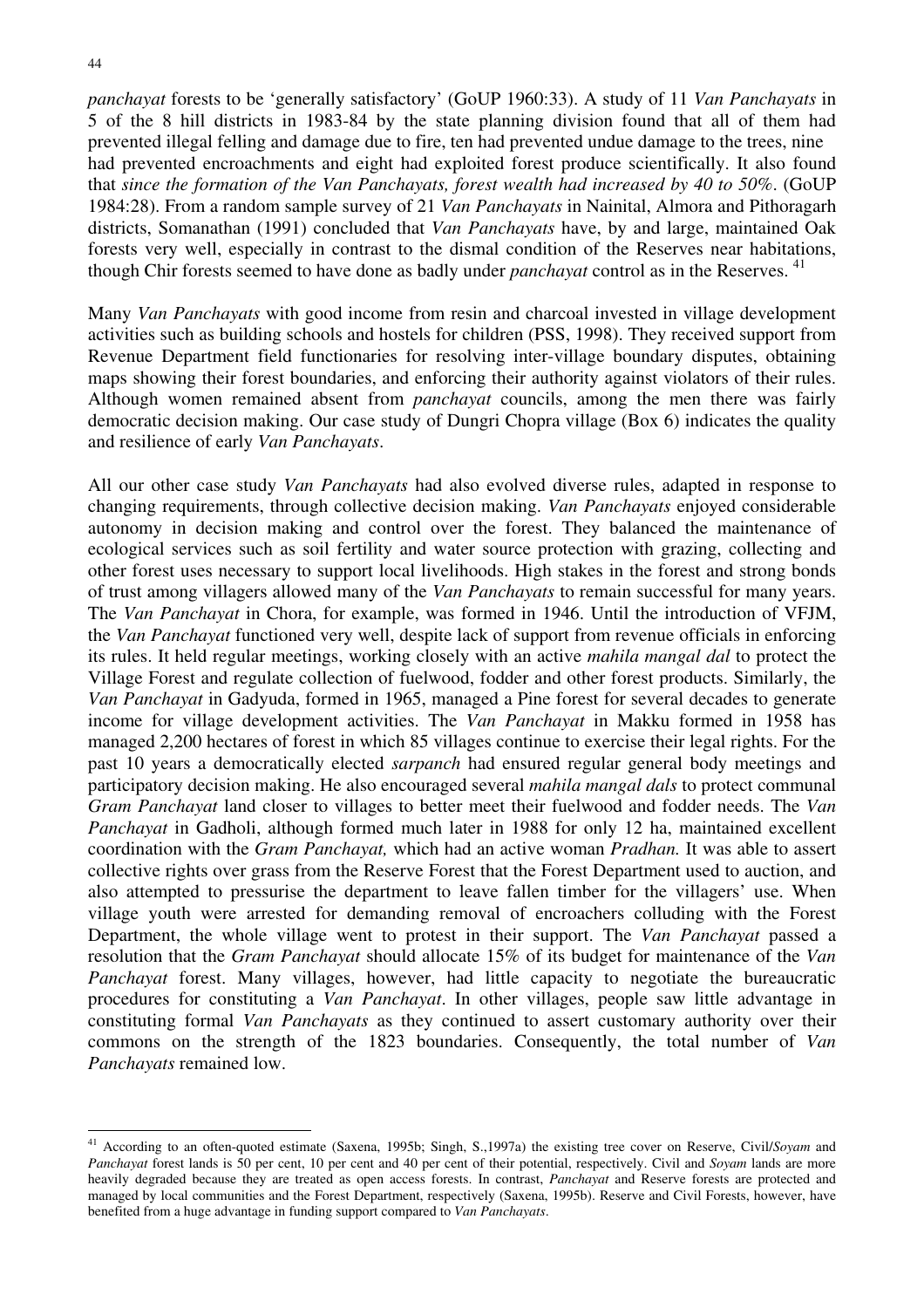## **Box 6 What it was like in the old days – the Van Panchayat of Dungri Chopra**

Dilip Singh of Dungri Chopra village, who was instrumental in getting the *Van Panchayat* formed in 1939, said village elders were dead against the proposition. They feared that *Van Panchayats* were a ploy of the colonial government to snatch their Village Forest, leaving them with no area for grazing cattle or collecting grass. Memories of the *begar* (free labour) system were still fresh and the village elders feared its return. All the same, 4 to 5 younger men joined Dilip Singh to form a *Van Panchayat* for about 40 acres of forest and made Amar Singh, who was most resistant to the idea, the first *sarpanch.*

The condition of their forest had become deplorable after the Grievances Committee opened access to Class I forests to all *bona fide* residents of Kumaon. Only a few sal trees survived. The *Van Panchayats'* first major task was to re-assert customary village authority over its forest. The Divisional Forest Officer gave them a small amount of money to build a protection wall, which the *sarpanch* distributed equally among every man, woman and child that helped. Neighbouring villages, which had been using the forest during the years of open access, resisted its enclosure. The residents of Khobra village even filed a case against Dungri Chopra. The case failed and the forest was totally closed for 3 years. Villagers planted *Banj* Oak seedlings and Pine seeds obtained for them by the Divisional Forest Officer from Nainital. According to Dilip Singh, who remained the village *Pradhan* (head) for 30 years, things were very different in those days. There was unity in the village and disputes were resolved by the village *Nyaya* (justice) *Panchayat*. There were few government schemes and the villagers built the school and the *Panchayat* building themselves.

Today schemes worth *lakhs*<sup>42</sup> come to the villages and there is rampant corruption. No government official visits the village without negotiating a commission in advance. With most men having migrated out for jobs, male interest in managing the Village Forest has declined. Two or three years ago, the village women succeeded in getting an all-women *Van Panchayat* council elected. In 1999, the District Rural Development Agency sanctioned Rs. 60,000 for undertaking plantation in the Village Forest. When Dwarka Devi, the woman *sarpanch*, went to collect the first installment of Rs.30,000 from the *Van Panchayat* Inspector, he made her sign a receipt for the full amount but gave her only Rs.24,000. She went to Dilip Singh to seek advice on what to do. He told her that in future, whenever any such payment had to be collected, she should always take other women *panches* with her and on returning to the village, place the entire amount in front of the general house to prevent anyone from suspecting her. The villagers would themselves help her work out how to deal with the situation. Dwarka Devi internalised this valuable lesson in transparent governance. This had enabled her to maintain collective responsibility for managing the Village Forest and evolve coping strategies for dealing with the increasingly unsavoury world outside the village. The *panchayat* forest was one of the best in the district and the women met almost all their forest needs from it. They even permitted every household to harvest one timber tree each for their own needs a few years ago (Gairola, 1999b).

## **The erosion of Van Panchayat authority**

VFJM and the target-driven creation of new *Van Panchayats* are represented in official documents as a further devolution of authority for forest management to communities. Our research indicates that VJFM and hasty new *Van Panchayat* creation instead pose significant threats to local forest management authority by allowing the Forest and Revenue Departments to exert ultimate control over existing *panchayat* decision making in many areas. These, policies, however, represent only the latest in a series of official onslaughts on both *Van Panchayats* and informal community management. In 1956, the Revenue Department abolished the post of the Divisional *Van Panchayat* Officer, slowing *panchayat-*related paper and other support work substantially (S. Singh, 1997c). In 1964, 3000  $\text{km}^2$  of the Class I Reserve Forests were transferred back to the Forest Department from the Revenue Department.

The biggest blow for the *Van Panchayats* came with the revision of the 1931 Rules in 1976. These drastically curtailed *panchayat* autonomy, authority and entitlements. The new rules restricted the area eligible for new *Van Panchayat* formation to that falling within the new village boundaries drawn under the last revenue settlement of the early 1960s, instead of the 1823 boundaries. As the

 $42$  One lakh is = 100,000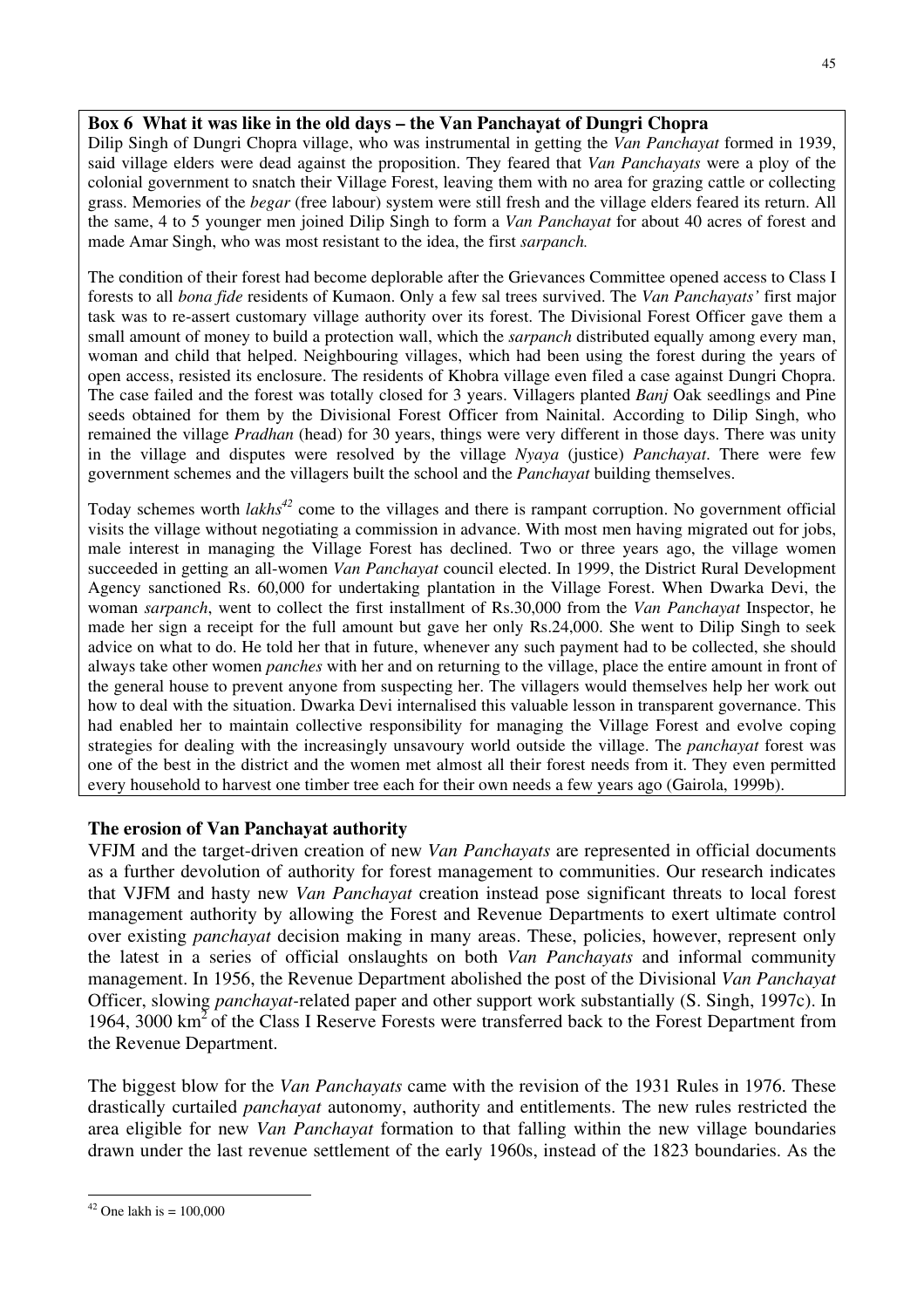new village boundaries excluded Class I Reserve Forests, this amounted to a steep reduction in the forest area available for *Van Panchayat* control. *While the villagers continued to depend on these areas, they were no longer permitted to manage them* (Saxena, 1995b).

The revised rules also allocated 20% of the *Van Panchayats'* income to the *Zila Parishad* (District level Government) for development works and 40% to the Forest Department for re-investing in *panchayat* forests. The remaining 40% share left for the *panchayats* could no longer be used without prior permission from the Sub Divisional Magistrate or Deputy Commissioner. This effectively deprived the *Van Panchayats* in remote villages from access to their own drastically reduced share of income from their forests, as the costs of repeated trips to distant offices outweighed the benefits. The revised rules made the Forest Department responsible for preparing working plans for all *panchayat* forests, thereby substantially expanding its technical authority.

There is no evidence that the Forest Department used its expanded authority to improve planning or invest its share of income in *panchayat* forests. The Revenue Department similarly abused its expanded authority in many of our case sites. *Van Panchayat* councils were suspended arbitrarily with no fresh elections held for years at a time. Despite repeated requests, Bareth's *Van Panchayat* had not been informed about the amount credited to its account for resin tapped thrice from its forest since 1974. Requests for assistance in dealing with encroachments on *Van Panchayat* forests had met with a stony silence, with some local revenue officials actually abetting them. In Gadholi, despite an excellent, mutually supportive relationship between the *Gram Sabha* and the *Van Panchayat*, and their efforts to remove encroachments by powerful individuals, both Forest and Revenue Department functionaries were colluding with the encroachers instead of supporting the villagers (SKS, 1999a). Even at higher levels, the Deputy Commissioners responsible for preventing misuse of *panchayat* funds abused their authority. While denying the *panchayats* access even for essential forest protection needs, they claimed the money represented achievement of district small saving targets. At the time of the research, over 56 million rupees of *Van Panchayats*' share of income was lying locked up with the Deputy Commissioners of just 2 districts.

The revised rules also concentrated most decision-making and administrative responsibilities in the *sarpanch43* in contrast to the earlier focus on the *Van Panchayat* council. This increased administrative convenience but impacted the *Van Panchayat*'s internal governance negatively. Over the years, the administration has also issued a plethora of administrative orders regulating *panchayat* functioning. Each *sarpanch* is required to maintain as many as 17 files and stamps (Dubey et al, 2000), making the post an onerous responsibility, particularly as it carries no financial compensation.

In 1981, all commercial fellings in the hills were banned as a fallout of the *Chipko* movement. Simultaneously, the Forest Development Corporation was given monopoly rights over salvage timber even from *Van Panchayat* forests, which was used earlier by villagers for their own needs. The Department stopped giving permits for bamboo and cane harvesting to artisanal producers in the mid-1980s. The Tree Preservation Order of 1976 deprived villagers of the right to cut trees even from their private lands without cumbersome Forest Department permissions. The latest threat has come in the form of the ever-expanding protected area network. Many *panchayats* fall within protected areas and villagers have lost all or most of their rights in both village and other surrounding forests. In the words of N.K. Maithani, till recently the able *sarpanch* of Makku *Van Panchayat*: 'After the British took them over, the people never really regained control over their

<sup>43</sup> These include calling and presiding over *panchayat* meetings, getting all works executed, maintaining accounts, supervising employees, maintaining all the specified files, undertaking correspondence on behalf of the *panchayat*, and filing or defending court cases. For all these responsibilities, s/he is entitled to spend the grand sum of Rs.50 a sum not revised since 1976.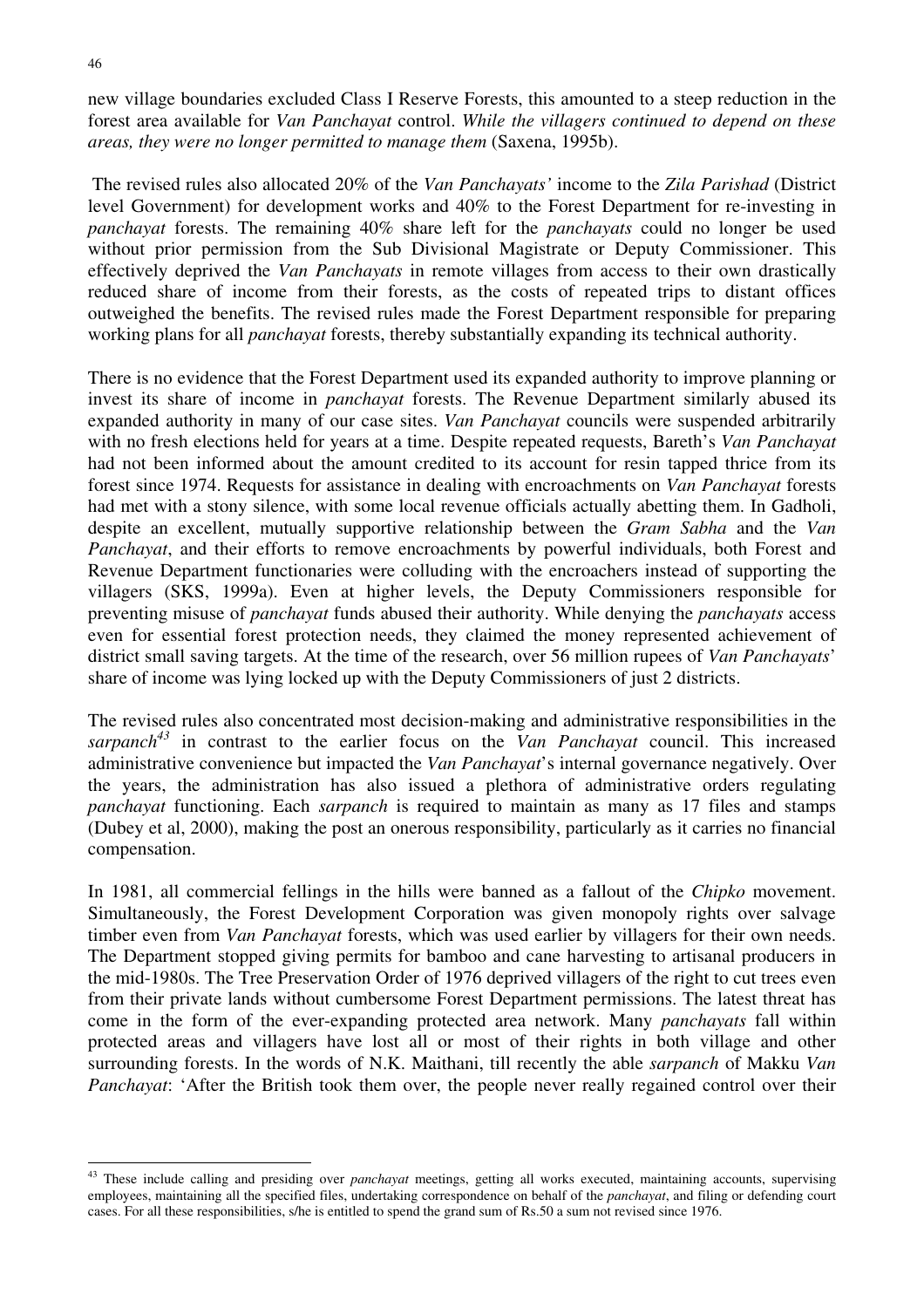traditional forests. The Forest Conservation Act and the felling ban in the early 1980s drastically reduced the viability of large Village Forests being maintained by *Van Panchayats.*' 44

These policies have weakened *Van Panchayats'* abilities to manage forests for the benefit of their people. Boundaries marking *panchayat* authority have been blurred, especially between *Van Panchayat* and civil/*soyam* forests. Confusion has been compounded by arbitrary allocation of the area of one village to another and frequent redrawing of village and *Gram Panchayat* boundaries.45 As boundaries define communal property rights, a very large number of *Van Panchayats* are embroiled in boundary disputes. Re-allocations have also created dramatic inequalities among villages in the kinds of forest resources they can access. Progressive weakening of traditional intervillage dispute resolution mechanisms has trapped the *Van Panchayats* in prolonged and expensive litigation.

To summarise, the concentration of powers and responsibilities in the *sarpanch* is weakening collective decision making by *Van Panchayats* while reducing transparency and accountability. The bureaucracy has also attempted to cast small village institutions in its own mould by requiring each *Van Panchayat* to maintain as many as 17 different files/seals, bogging the *panchayats* down in administrative tasks. The Forest Conservation Act, the felling ban, monopoly control of the forest corporation on resin and even salvage timber, and controls over NTFP marketing, have drastically reduced the livelihood and employment benefits from Village Forests, while *Van Panchayats* have been divested of direct control over the limited income that remains their entitlement.

## *New Van Panchayats*

*Van Panchayats* survived these multiple obstacles and challenges to their authority in many villages, albeit in a weakened state. They have faced two additional threats recently, however, which may bring about their demise as relatively democratic and self-governing forest management institutions. Ironically, these threats are state initiatives presented as 'devolution' policies: the rapid formation of new *Van Panchayats* under the direction of the Revenue Department; and the introduction of 'VFJM' by the Forest Department. Their practical effect has been to transfer still more authority to the state at the expense of communities.

The demarcation of remaining civil/*soyam* lands as Village Forests increased rapidly over the past few years. At the time of Independence, there were only 61 *Van Panchayats* in Nainital district. By 1995, another 138 had been constituted. In December 1999, Nainital technically became the first district in the country in which all its 495 villages with at least some civil forest land had a legally demarcated Village Forest<sup>46</sup> (Dubey et al, 2000). Even the normally unresponsive bureaucracy can achieve miracles when driven from above to achieve time-bound targets. It is too early to tell what the effects of state-driven *Van Panchayat* formation might be on local livelihoods, social relations and forest management practices. The process of their formation, however, gives reason for concern.

#### **Organisational inclusiveness**

Demarcation of Village Forests by the Revenue Department has been a supply-driven rather than a demand-driven process. Instead of the villagers collectively deciding to apply for a Village Forest,

*<sup>44</sup>* Makku's 2,200 hectare village forest is one of the largest in the area. Earlier, the *panchayat* raised funds for its protection and management by making charcoal, with Forest Department permission. No such permission has been granted since 1980, making it a

struggle to raise resources for managing the large village forest (Field interview. Also see Bhatt, 1999).<br><sup>45</sup> According to a study of *Van Panchayats* in Gairsain block of Chamoli district, one *Gram Panchayat* has been

<sup>&</sup>lt;sup>46</sup> Only 35 villages, which have no civil land within their boundaries, remain without village forests. However, the area of these village forests in 148 (30 per cent) villages, is 10 hectares or less, and in 13 cases less than 1 ha (Dubey et al, 2000).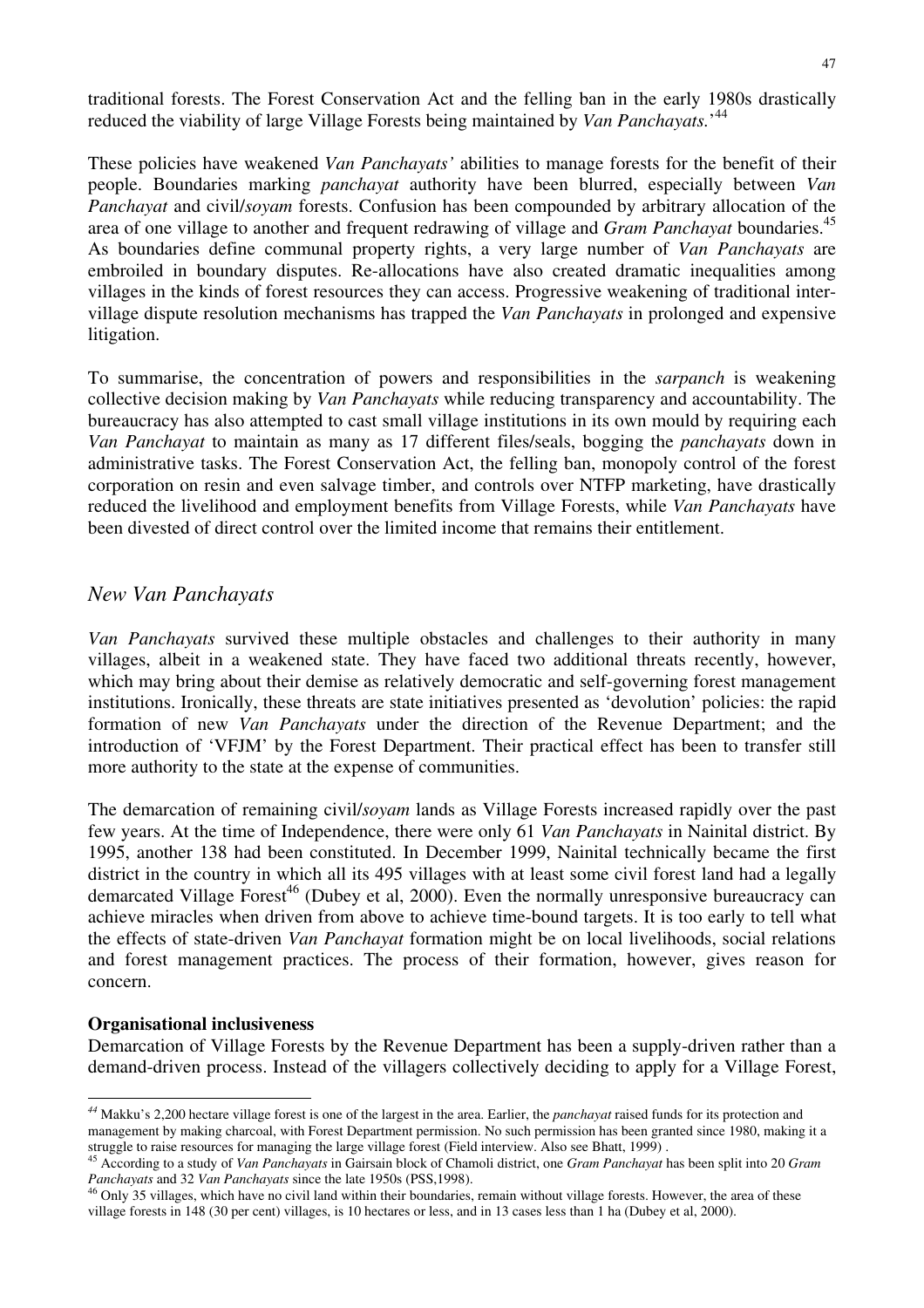the administration suddenly decided that they should have one – irrespective of ongoing boundary disputes, existing community management arrangements, land shortages, or encroachments or land uses which have come up during decades of neglect. In Resal village, residents were kept in the dark about the content of papers they were asked to sign, papers that authorised conversion of their civil land into a Village Forest. When villagers found out, they were furious, and demanded that the Deputy Commissioner return their 'application' as they have an established system of civil land management through household enclosures. They were particularly suspicious of state intentions because the forest surrounding their village has been declared a wild life sanctuary. The Wild Life wing of the Forest Department also attempted to make them form an Eco-Development Committee and develop alternatives to their forest-based livelihoods which they have also rejected as they are agitating for the restoration of their forest rights. Where there was no existing CFM system, *Van Panchayat* formation often took place without any local consensus in its favour. In Bedia Gaon, for example, constitution of a new *Van Panchayat* overlooked existing uses by some households, creating a potential for future conflicts.

#### **Inter-village relations**

Some multi-village *Van Panchayats* have been re-organised in ways that exacerbate inter-village conflicts. In Anarpa, for example, villagers developed an effective multi-village governance system that was both democratic and equitable. Their forest was in good condition and was being managed for enhancing villagers' livelihoods. Without any say in the matter, they were told that their multivillage *Van Panchayat* would be divided, destroying existing mechanisms for sharing resources and leading to major disruption and anger (see Box 7).

#### **Box 7 Anarpa** *Van Panchayat* **– impact of top down re-organisation**

Anarpa had an old *Van Panchayat*, formed in 1945-47, which covered 4 villages. The villagers depended on the forest for fodder, grass*, Kafal*, *Amla*, branches for supporting vegetable plants, and animal bedding. Earlier, the *Van Panchayat* also earned income from resin and timber. Forest dependence had actually increased recently as requirements of fodder and branches for vegetable cultivation could no longer be met from cultivated areas. The *Van Panchayat* forest was adequate for meeting all 4 villages' needs; the villagers did not need to go to the Reserve Forest.

The *Van Panchayat* had fairly equitable and enforceable rules. These included differential fees for firewood and fodder for *panchayat* residents and those of 3 neighbouring villages, and grass collection permits for only one person per household. Everyone went to put out a fire when necessary. The majority of the households are scheduled castes, including the *sarpanch* for the 10 years prior to re-organisation. The council had 2 women who voted but otherwise did not participate in *panchayat* meetings.

Suddenly, in 1999, Revenue Department staff descended on the village and divided the *Van Panchayat* into 4 separate *panchayats*, one for each village or hamlet.<sup>47</sup> As neither the forest area nor the species composition could be evenly distributed among the 4 villages, some are now left with small patches with only Chir pine, while others have all the fodder bearing areas. This has created a potential for boundary disputes where none existed before. The villagers were extremely resentful of this new arrangement. The women suffer worst as they now have to contend with the watchers of four *panchayats* while collecting forest products (SKS, 1999b).

While such new *Van Panchayats* exclude the most forest-dependent villagers from decision making and threaten inter-village relations, they also fail to address any of the major problems plaguing the existing *Van Panchayats* – the lack of effective and easily accessible dispute resolution mechanisms, inter-village inequity in availability of forest areas and erosion of *panchayat* authority. The rapid formation of *Van Panchayats*, rather than expanding space for local forest management, seemed to be reducing it still further.

<sup>47</sup> An enthusiastic senior civil servant supportive of *Van Panchayats* decided that all multi-village *panchayats* should be divided into single village *panchayats*, based on studies that indicated that single village *panchayats* tended to perform better.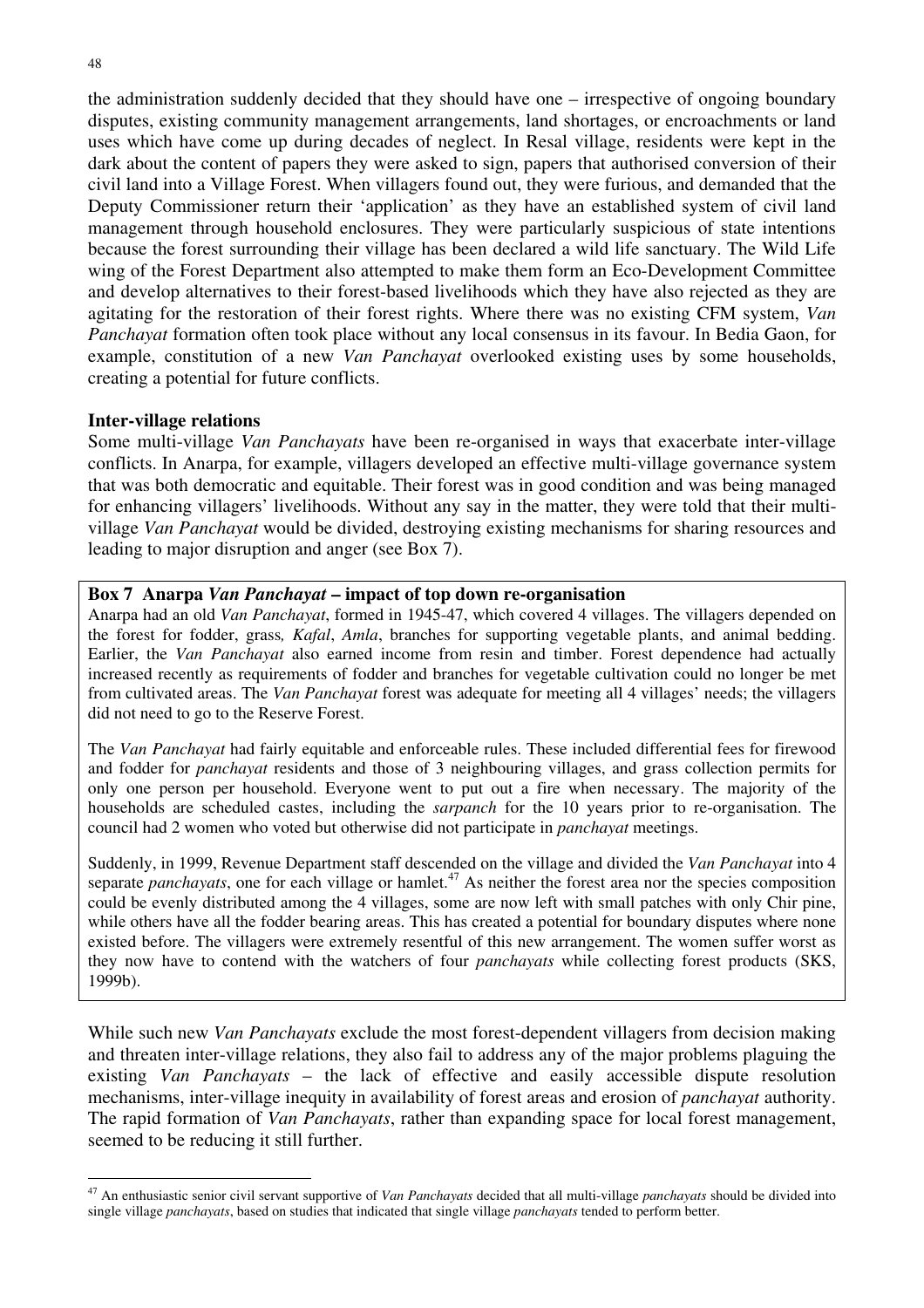## **4.3 Village Forest Joint Management (VFJM)**

VFJM, implemented by the Forest Department, was even more problematic for villagers. Uttar Pradesh Forest Department's innovation with respect to JFM is to bring *Van Panchayat* and civil/*soyam* lands within the Forest Department's purview through the 'Village Forests Joint Management Rules', 1997 (see Box 8). Whereas JFM in most other states enables villagers to participate in the management of forest lands under the Forest Department's jurisdiction, in Uttarakhand, the VFJM Rules enable the department to become the dominant partner in the management of Village Forests*.* Excepting a few cases, the land being brought under VFJM falls under the jurisdiction of *Van Panchayats'* or the Revenue Department, and not the Forest Department. Civil/*soyam* land with the Revenue Department is managed in collaboration with *Gram Panchayats*, the democratic institutions of self-government at the lowest level.<sup>48</sup>

# **Box 8 Devolution or centralisation? The language of VFJM Rules, 199749**

Rule 3(1) commences with: '*Subject to the supervision, direction, control and concurrence of the Divisional Forest Officer*,<sup>50</sup> a Village Forest shall be managed jointly by the "Village Forest Committee" and such officers of the Forest Department as are nominated in this behalf by the Divisional Forest Officer, on the terms and conditions specified in Form 1 (containing the agreement to 'be signed by the Village Forest Committee/*Van Panchayats* with the Governor of Uttar Pradesh)'.

Rule 3(2) states: 'If a Forest *Panchayat*, by resolution, decides that *Panchayati* Forest under its management, be managed in accordance with these Rules, *the provisions of the Uttar Pradesh Panchayati Forest Rules, 1976 shall cease to apply in respect thereof'.* This provision generated tremendous confusion among both Forest Department staff and villagers, as nothing was said about what was to be done with existing accounts, funds, and activities of the *Van Panchayat*.

The VFJM Rules 1997 use the generic term 'village committee' both for Village Forest Committees and the *Van Panchayats*. During fieldwork, it was found that *Van Panchayats* participating in VFJM were increasingly being referred to as Village Forest Committees, confusing their very identity.<sup>5</sup>

The functions and duties of the Village Forest Committee specified in the rules include those specified in the 1976 *Van Panchayat* Rules such as protecting trees, preventing encroachment, in addition to '*abiding by the approved microplan and carrying out the directions of the Divisional Forest Officer*'.

Clause 5 of the agreement provides: 'that if the beneficiary fails to carry out any of the directions issued by the Forest Officer for forest management or any of its binding obligations, *the Forest Officer shall carry out at his discretion any or all the works regarding forest management departmentally'.* The Forest Department itself did not fulfill any of its responsibilities towards *Van Panchayats* under the 1976 Rules. Still, it was again assumed that only villagers would fail and no mechanism was designed to increase the department's accountability for honouring *its* responsibilities. Further, the conservator of forests has been empowered to be the final and binding arbitrator in disputes between the two parties.

The VFJM Rules also provide for forming Village Forest Committees under the Uttar Pradesh *Panchayati* Raj Act in villages where there were no *Van Panchayats*. This was an effort to link VFJM with the *Gram Panchayat,* the lowest institution of local self-government. These forest committees were expected to be representative of key local interests, with one seat each designated for women, scheduled castes/tribes, backward castes, and for persons with a particular interest in

<sup>48</sup> Till the time of our research, VFJM mainly covered existing *Van Panchayat* forests and civil/*soyam* lands, although some Reserve Forest areas had also been included. No rules, however, had been framed for demarcating Reserve Forests as village forests. According to recent Forest Department data, a total of 1217 VFCs have been constituted for VFJM under a World Bank supported project. Of these, 729 were VFJM with *Van Panchayats* and 488 had other VFCs. Distribution of the forest area brought under VFJM by legal category was: *Van Panchayat* forests 780 km<sup>2</sup>; civil/soyam forest 604 km<sup>2</sup> and Reserve forests 679 km<sup>2</sup> (Pai, 2001).<br><sup>49</sup> The 1997 VFJM Rules were revised in late 2001. It has not been possible to discuss thei

 $^{50}$  Emphasis added in this as well as subsequent clauses of the rules in the box.<br> $^{51}$  Intriguingly, the Forest Department of the new state of Uttaranchal, under which Uttarakhand now falls, includes all the existing *Van Panchayats* under its 'achievements' of JFM in the state (see Pai, 2001).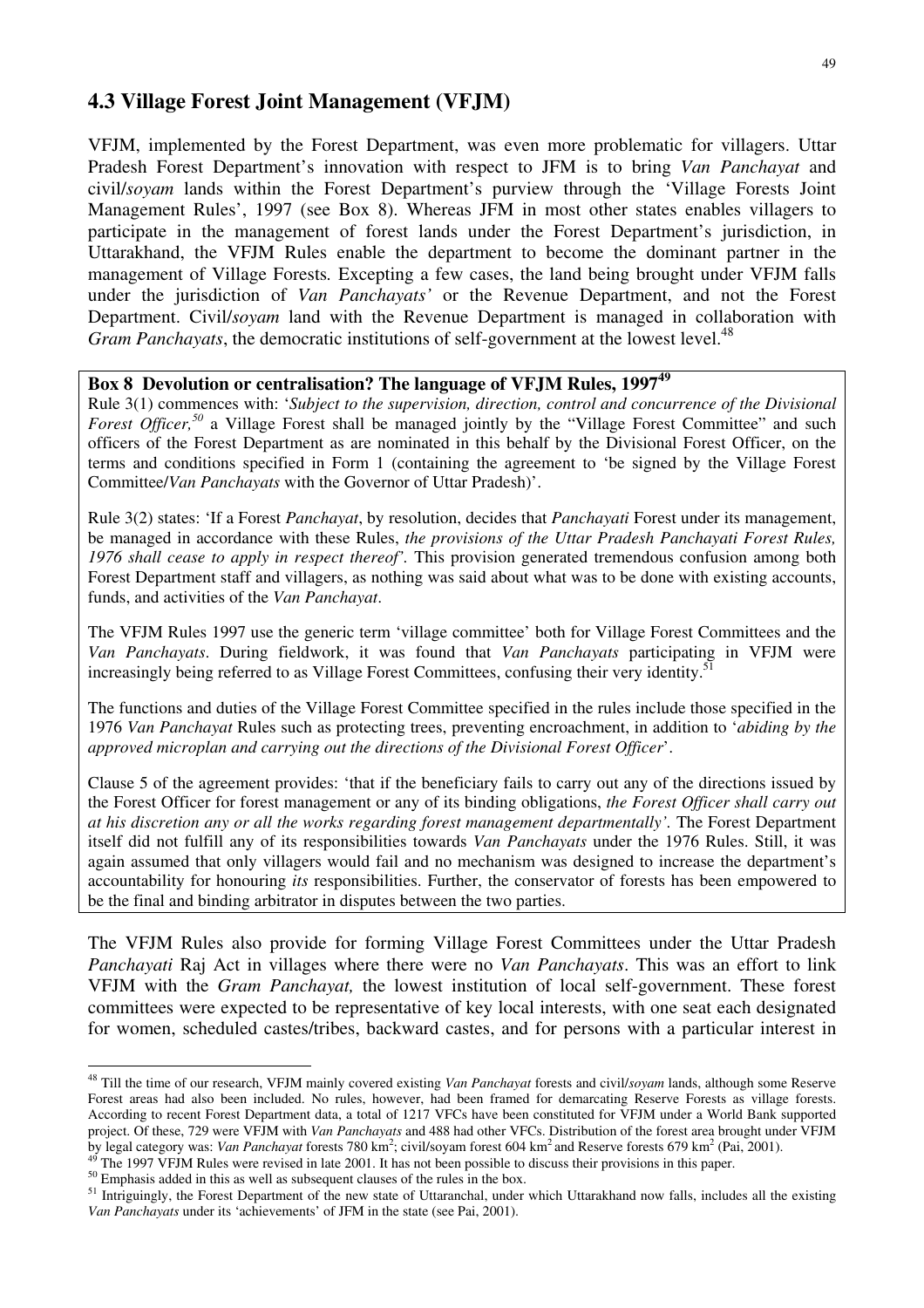forests. The *Pradhan* of the *Gram Panchayat* was to be the President of the forest committee and the forest guard its member secretary. While the objective of linking community forest management institutions with those of local government was highly desirable, the order constituting the forest committees was again a top down prescription. It said nothing about strengthening participatory governance by the *Gram Panchayats* and forest committees or how the forest committees would actually benefit from their link with local government institutions. Rather than devolving greater authority to self-governing village institutions, VFJM was extending the forest bureaucracy's jurisdiction and technical supervision even to civil/*soyam* and Village Forest lands.

Notification of the VFJM rules, together with other orders for 'participatory' forestry, was a condition of the World Bank \$65 million loan for the Uttar Pradesh Forestry Project over the period 1998-2002. JFM was to receive priority under the project, accounting for about 30% of the total budget. The Bank's appraisal document did not provide any analysis supporting the introduction of *village* forest joint management instead of strengthening autonomous functioning of existing *Van Panchayats* and informal community institutions. Neither did it specify any process ensuring stakeholder participation in framing the 'participatory' orders. *Van Panchayats* and other community institutions are treated as the objects of attention, not active participants in redefining their future destiny. The World Bank project simply assumed the desirability of importing the standard JFM model from other states, with all its shortcomings, into Uttarakhand.

## *The impact of VFJM on communities in Uttarakhand*

As mentioned, it is too early to see the long term impacts of VFJM on forest based livelihoods and forest quality. The content of the VFJM Rules, however, suggested a loss of decision-making space for local villagers (see Box 8). Below, we highlight a few early effects before discussing how forest users were reacting and why.

## **Organisational inclusiveness**

The Forest Department prioritises and selects villages for VFJM in accordance with several selection criteria. 'Spearhead teams' communicate with and develop microplans for selected villages. These teams consist of: one Assistant Conservator of Forests; one ranger or deputy ranger; one forester or forest guard; and two NGO 'social motivators', at least one of whom should be a woman (see Box 9 for a discussion of NGO roles in VFJM). The agreement to be signed by the participating villages refers to them as *beneficiaries* rather than as right holding partners. The ex*sarpanch* of Makku *Van Panchayat* found this term highly offensive, saying that '*the villagers are legal forest right holders and not beneficiaries receiving doles from the Forest Department'.*

Clearly, new village forest committee formation was a supply-driven rather than a demand-driven process, despite the apparent representativeness of committee membership. Even where *Van Panchayats* had been in existence, small groups of elite men, with the least dependence on the forest, often made alliances with Forest Department field staff to pervert the requirement of obtaining general body resolutions accepting VFJM. The majority of genuinely forest-dependent women and men were neither aware of the content of the VFJM Rules nor of the fact that the *Van Panchayat* Rules had become inapplicable. The microplans were cast in the mould of the Forest Department's annual plantation projects. The villagers' role was reduced to providing information to spearhead teams during rapid appraisal exercises. The plans were actually written by Forest Department staff and subsequently implemented with the involvement of only the *sarpanch* and/or some of the elected *panchayat* members or by the *Pradhan* of the *Gram Panchayat*. Villagers provided only wage labour. As *Gram Panchayats* covered more than one village, the Village Forest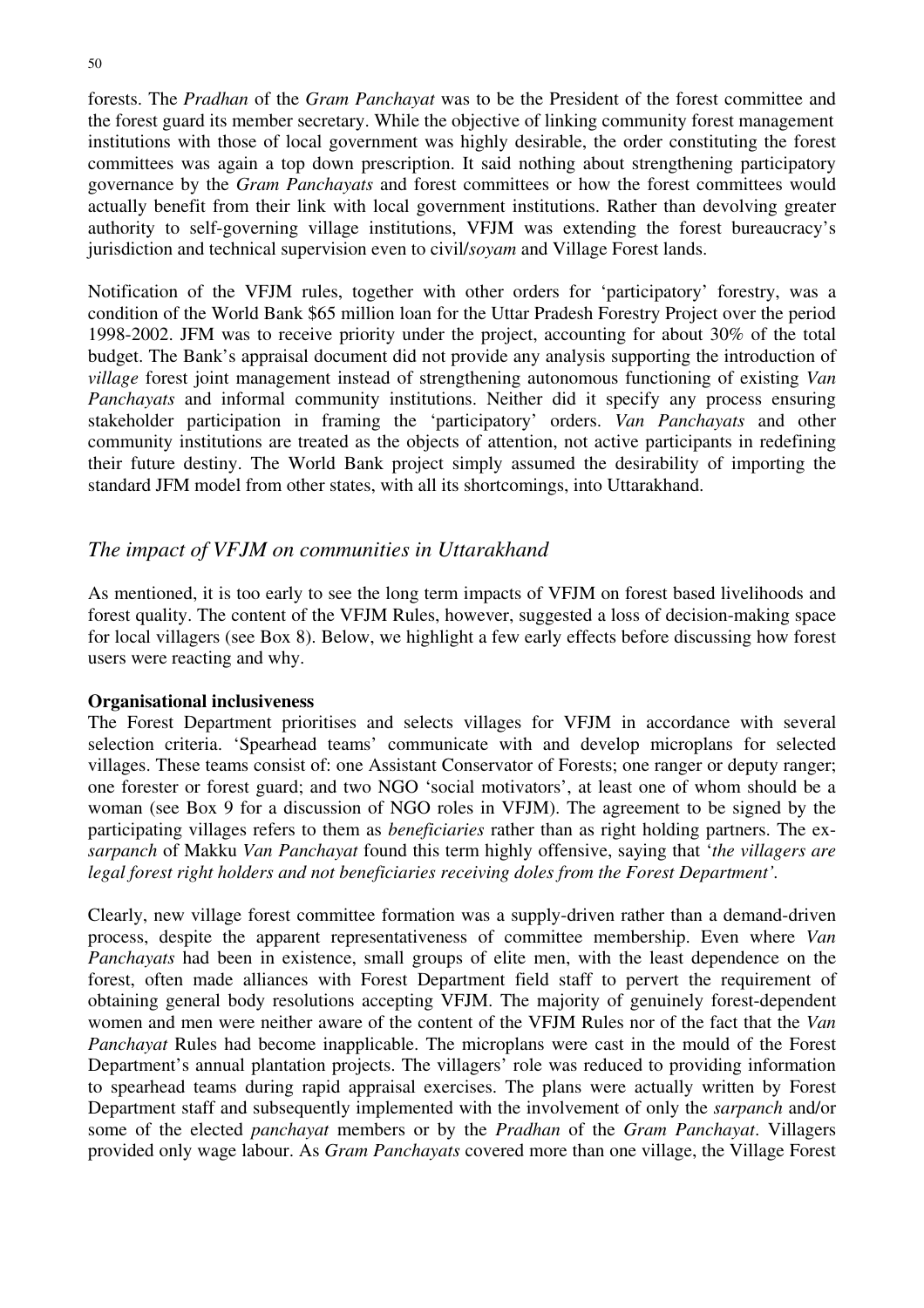Committee president was not necessarily even a resident of the village managing its forest.<sup>52</sup> Existing diverse community management systems, including the relationships established by them with their *Gram Panchayats*, were over-ridden with potentially damaging long-term impacts. Women's groups, in particular, had been able to negotiate their authority to manage civil/*soyam* lands with their *Gram Panchayats*. In at least 3 out of 10 case studies (Pakhi, Arakot and Chora) where VFJM was introduced, village women were actively protecting the *Van Panchayat*/*soyam* forests. In all 3 cases, no effort had been made to build upon and strengthen the women's efforts.<sup>53</sup>

#### **Box 9 NGOs as service providers in VJFM**

Although spearhead teams are presented as a unique and successful innovation of the Uttar Pradesh Forestry Project (FDUPb, undated), the arrangement placed NGO staff in a highly compromised position. The Assistant Conservator of Forests evaluates NGO team members and can withhold their payments on grounds of unsatisfactory work. A woman staff member of a leading NGO said that although the initial 3-week training had generated enthusiasm and high expectations, the actual functioning of spearhead teams was *ad hoc*. They spent one or two days preparing each microplan instead of the required 3 weeks or more. She often received calls at short notice to reach a particular village where she had not worked before for a VFJM activity. She felt that the whole arrangement was beginning to look like a ploy to destroy the credibility of NGOs. The Forest Department staff, on the other hand, complained of multiple duties and inadequate time for genuinely participatory microplanning. Senior officials often overruled field staff decisions, making it difficult to build credibility with villagers.

In all but one of our VFJM case study villages, there were serious problems with NGO work. In Naurakh, the NGO representative accompanied Forest Department staff one late evening and asked only a handful of village men to hurriedly pass a back-dated resolution accepting an already prepared microplan. In Pakhi, where village women active in the *Chipko* movement were managing the *Van Panchayat's* forest, the spearhead team reached an agreement with the men without even informing the women. In Arakot village, although a *Mahila Mangal Dal* had protected the forest for 20 years, a male majority forest committee was formed.

In Uttarakhand, NGOs and civil society groups have historically played a strong advocacy role. *Chipko,* for example, was triggered by protests led by *Dasholi Gram Swaraj Mandal*. Today, the NGO movement is split into different camps and factions. The vast majority has been co-opted to work as 'private service providers' for several donor-funded projects, including the forestry project. Once they accept working on project terms, they effectively lose their critical and questioning voice. Consequently, no unified voice had been raised against the potential damage to the region's unique *Van Panchayats* from VFJM. A large number of concerned individuals and advocacy groups, however, had been articulating such concerns at different forums (SKS, 1999c & SPWD, 2000).

#### **Democratic leadership**

In our case studies, after forest committees were constituted, there was no discussion of their affairs in *Gram Panchayat* meetings, making the link between the two notional, rather than real. Once information for microplanning was collected, the Forest Department staff interacted primarily with the *Sarpanch* or *Pradhan,* and that mainly to get him/her to execute the planned activities. Even where general body or *Van Panchayat* council meetings were held regularly, as in our case study in Chora, the meetings declined in frequency or stopped following introduction of VFJM. In the majority of cases, ordinary villagers and even *Van Panchayat* council members had little information about what was happening in the management of their forests, and most perceived a shift in control over their *Van Panchayat* or civil/*soyam* forests to the Forest Department.

<sup>52</sup> The woman president of Khatu Khal's Village Forest Committee (by virtue of being the *Gram Panchayat Pradhan)* lived in a village 1.5 kms away. The Committee accounts were being managed by her son and the forest guard and the village residents had very little information about them.

<sup>53</sup> In the case of Pakhi, an all-women *Van Panchayat* council was subsequently elected. However, the woman *sarpanch's* husband was the forest guard, muting her questioning voice (see Sarin 2001b).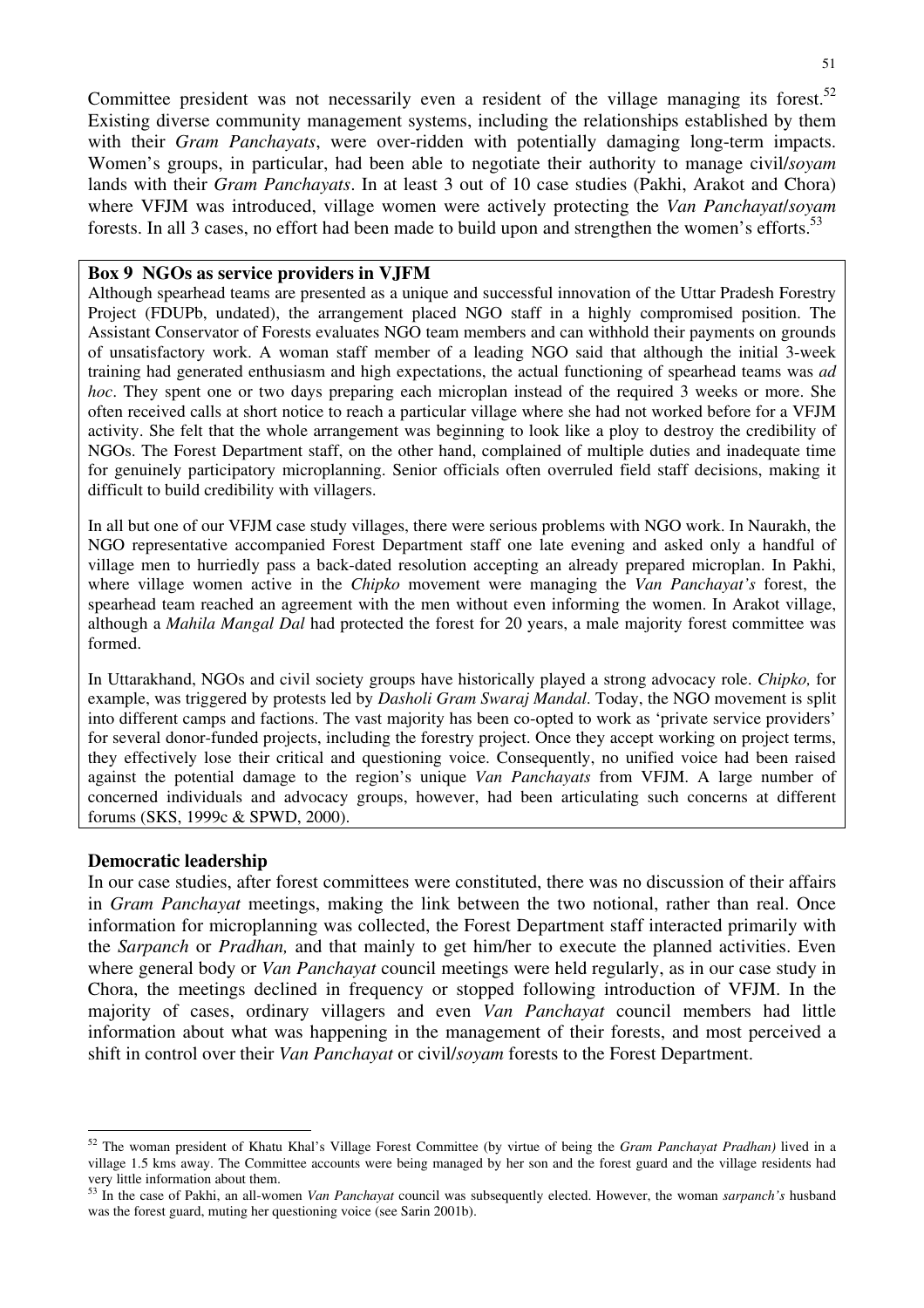#### **Control over funds**

The World Bank loan required revision of the 1976 *Van Panchayat* Rules to provide them 'greater authority and control of funds'. Ironically, the VFJM Rules, 1997, and the revised Van Panchayat Rules of 2001 did the exact opposite. The latter provide for the *Van Panchayat's* accumulated income lying locked up with the District Commissioners to be transferred to *Panchayat* common funds, in order to improve accessibility. The future share of forest income is also to be increased from 40% (under the 1976 rules) to 80%. However, villagers' access to their income may not improve substantially, as a Forest Department functionary will now be placed *inside* each *panchayat*, controlling its day-to-day activities as joint account holder and member secretary, in contrast to earlier control over only *monetary* income by a distant Divisional Commissioner. The *panchayat's* proposals for using their income will require prior approval by the Divisional Forest Officer (instead of the District Commissioner) who may modify them if s/he deems fit (GoU, 2001). Foresters are thus to enjoy final say over how the village institutions use their own income. At the time of our research, several million rupees of the *Van Panchayats* existing income remained locked up in accounts controlled by Deputy Commissioners under a similar arrangement in the past. A question repeatedly asked by local activists was why a loan from the World Bank was required for undertaking plantations on *Van Panchayat* forests when such large sums of their existing income could be released for the purpose (SPWD, 2000). The villagers' unhappy experience with such an arrangement under JFM in Harda Forest Division in Madhya.Pradesh has been mentioned in the section on Madhya Pradesh.

#### **Livelihoods and equity**

A key assumption of VFJM is that the major problem plaguing *Van Panchayats* is lack of *funds,* and the best incentive for increasing villagers' stake in forest protection is to offer them attractive *shares of income* from sale of forest products. Yet, a survey of 644 *Van Panchayats* in Ranikhet sub-division in Almora district found that as many as 433 did not have any income, and only 45 could boast of a balance of at least Rs.25,000 in their passbooks (Singh & Ballabh, 1991, quoted in S. Singh, 1997c). A large number of forests were managed well by villagers without any source of income. It has also been observed that the income of a *Van Panchayat* has no bearing on what the villagers consider to be a 'good' *Van Panchayat.* A *panchayat* was often regarded as good if it met fuel and fodder needs and helped recharge water sources. Oak forests were generally preferred to pine forests even though they provided less revenue and employment (through resin tapping). In contrast, the Revenue Department considered *Van Panchayats* to be performing better if they had bigger bank balances (S. Singh, 1997a). The World Bank forestry project subscribes to the same assumption. Discussions on the merits and demerits of VFJM rules often centre around the percentage of the share of *income* that the villagers would get from their forests. Women forest users, however, have attacked one another competing for increasingly scarce fuel and fodder resources, some even resorting to suicides to end their daily drudgery (Nanda, 1999). Their priorities are to increase the direct *use* values of their forests. An improved quality of life and ecological security precedes considerations of income from sale of forest products, although additional income is never unwelcome. The project document claims to target women and the poor but provides no analysis of how a shift in management priorities to increase income would impact their access to daily subsistence or their work burdens. VFJM microplans in the case studies had few provisions for supporting livestock, a critical local livelihood requirement, instead emphasising closure of forests to grazing.

#### **Employment and other benefits**

The World Bank-funded forestry project provided an average of Rupees 1.5 to 2 million for implementing a microplan in each village brought under VFJM. This has promoted inequity between villages. The sudden offer of large sums of money to selected villages with high unemployment and limited opportunities for cash incomes has also led to the eruption of major conflicts within villages to gain control over the funds. Sustainable voluntary protection, often by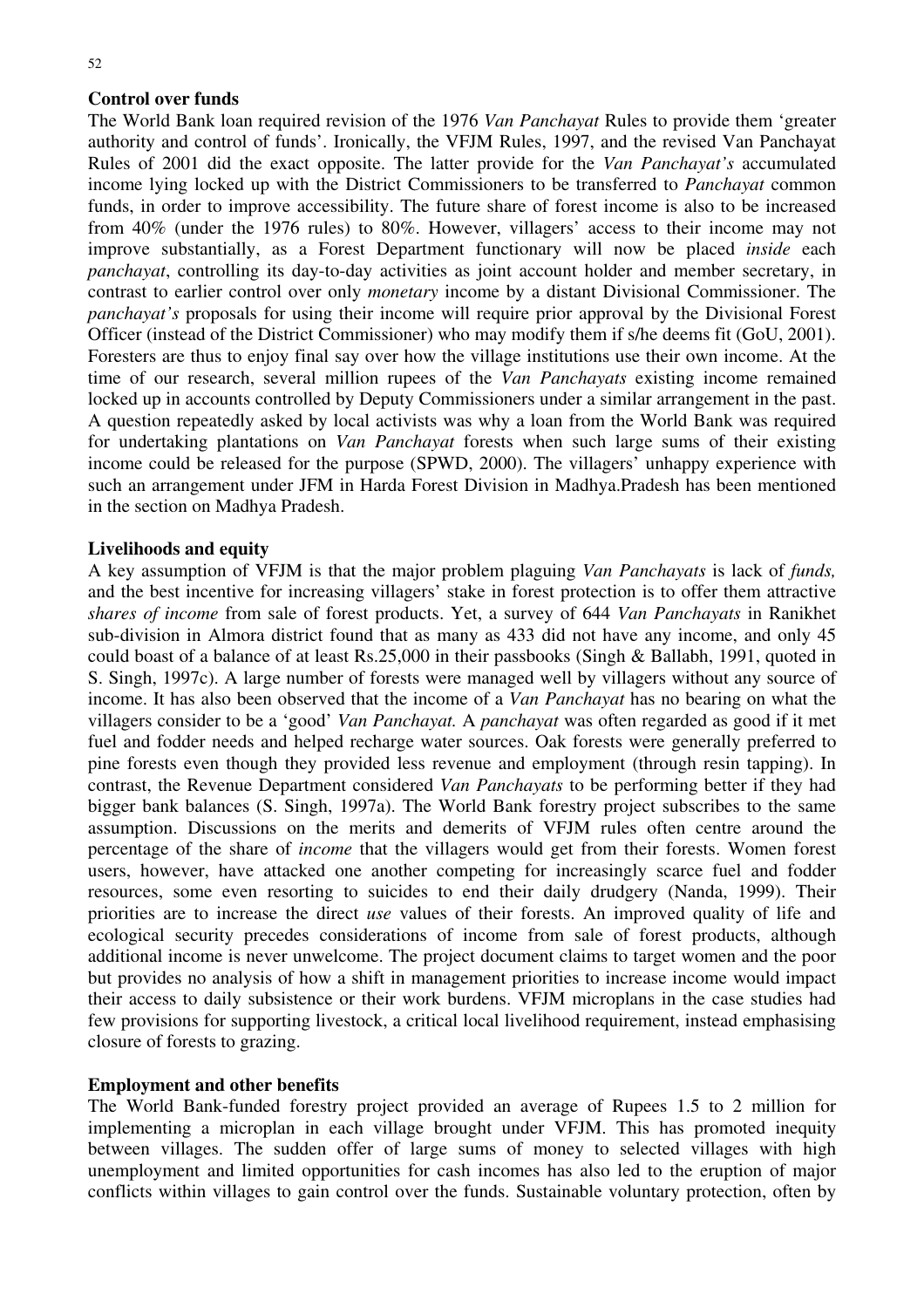women's groups, had been replaced by patrols of externally-funded watchmen. In our case study villages, male elites selected paid watchers, providing a new avenue for patronage. In Pakhi village, a poor watch*woman* paid by women's voluntary contributions was replaced by 4 watch*men* paid much higher salaries with project funds.

While overlooking existing systems of voluntary contributions, the project demands that villagers contribute 20% of microplan costs. Contributions were collected through compulsory deductions from wages, transferring their costs to those doing wage work, primarily women or poorer villagers. In none of the case study villages had any open discussion been held on how the mandatory contribution could be shared more equitably by all those theoretically gaining entitlements to the specified benefits.<sup>54</sup> In Kharag Karki village, women thought they could at least take the firewood from cleaning operations as compensation for accepting lower wages, but were not permitted to do so, leaving them alienated and angry. Acutely forest-dependent women were bearing disproportionate costs of (in)voluntary contributions and unpaid protection duties in order to build up *panchayat* and forest committee funds controlled by the male elite.

#### **Seizure of the best village forests through VFJM**

Despite villager demands to extend JFM to well-stocked state-owned forests, the Forest Departments of most states have restricted it to only degraded forest lands. In Uttarakhand, however, better quality *Van Panchayat* forests were being selected for VFJM. This actually enabled the Forest Department to claim credit for years of management effort by the villagers. Several NGOs have questioned the justification for bringing well protected *Van Panchayat* forests under VFJM when large areas of Reserve Forests under the department's exclusive jurisdiction are acutely degraded and could be improved through JFM (SPWD, 2000).

#### **Resistance to centralising devolution**

Efforts had been made to introduce VFJM in 10 of our case study sites. Seven of these had existing *Van Panchayats* and two others had informal community management systems in place. VJFM was rejected outright in 2 sites, one with an established *Van Panchayat* (Makku) and another (Naurakh) where villagers had been protecting their civil forest land for 4 to 5 decades through private enclosures. In 2 other sites, there was no *Van Panchayat* and consequently Village Forest Committees were formed under the Uttar Pradesh *Panchayati* Raj Act. Thus VFJM had been started with existing and functioning *Van Panchayats* in 6 sites.

## *Why did Van Panchayats accept VFJM?*

Given the assertion of Forest Department authority on *panchayat* forests implied by the VFJM Rules, 1997, and the kind of impacts discussed above, we tried to understand why villagers agreed to VFJM. One of the most important reasons was a lack of information. In none of the 6 villages with existing *Van Panchayats* were the majority of villagers aware of the provisions of the VFJM Rules. At best, the *sarpanch* and sometimes the other *panches* had received copies of the rules. Such leaders, however, had either not studied them carefully or made no effort to obtain informed consent of the women and men of the community for VJFM. The majority of villagers perceived VFJM to be another of the many government plantation schemes they have seen over the last 2 to 3 decades offering short-term wage employment. Even the elected *panches*, other than the *sarpanch*, knew little about the content of the agreement that had been signed with the Forest Department suspending the *Van Panchayat's* autonomy. The *sarpanch* of Cheerapani wanted to cancel the agreement after his relations with department staff became strained, but was told that the rules had

<sup>&</sup>lt;sup>54</sup> The collection of 'voluntary' contributions from wage labour was discussed during a VFJM review workshop held at Centre for Development Studies, Nainital, in July 1999. A decision was taken to ensure more equal collection of contributions. However, our field studies were done several months after the workshop and no change was evident.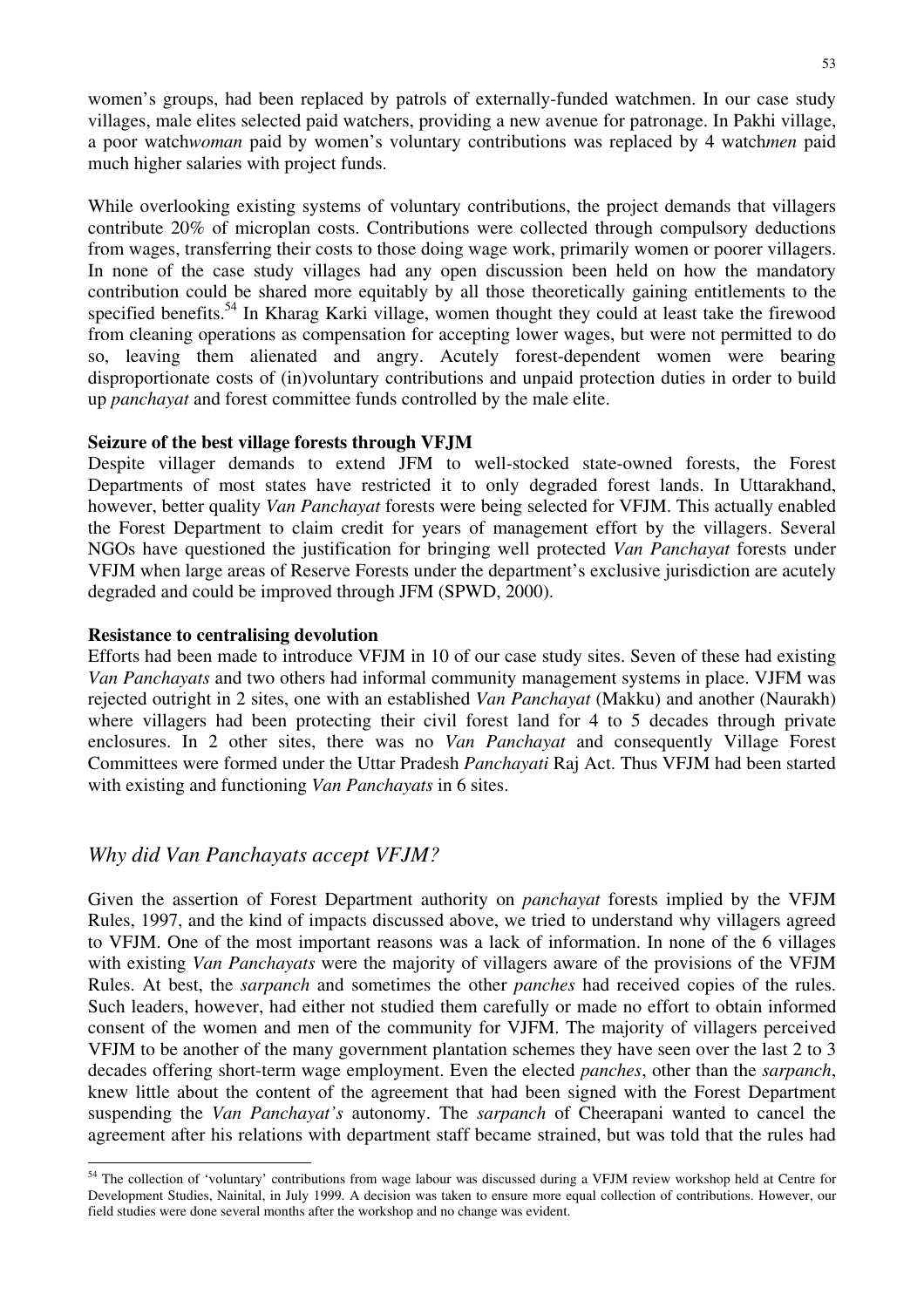no such provision. In Arakot, there was almost panic among the villagers, particularly the women, on learning of the VFJM agreement. They said they would ask the Divisional Forest Officer to sign another agreement assuring them of continued control over their *soyam* land. An ex-*sarpanch* of Gadyuda was concerned about how the village would repay the loan with which the plantation work was being undertaken. When he asked the Divisional Forest Officer, he received the retort: 'Would you like us to stop this scheme in your village?' A woman *panch* of Chora complained during a VFJM workshop that the villagers had no information about the expenditure on their microplan. She was shut up and told that 'if you don't know anything, then why have you come'.

Only information about the microplan *budgets* had been selectively publicised. This had kept ordinary village women and men off guard about the transfer of control over their Village Forests to the Forest Department. In most cases the villagers considered the work to be the *sarpanch's* responsibility. Whereas earlier the *Van Panchayat* of Chora used to have regular general body meetings, now there were periodic meetings of only the council. Other than the *sarpanch*, the role of *Van Panchayat* council members had been reduced to that of signing muster rolls. Even these were often sent to their homes for signatures.

## *Why was VFJM rejected?*

In contrast, in 2 cases, open access to information about the content of the VFJM Rules, and an opportunity to discuss their pros and cons among the village men (in the case of Makku) and among the village women (in the case of Naurakh, see Box 10) played a key role in a collective decision to reject VFJM. In both cases, villagers' relations with the Forest Department were strained and the field staff were unable to provide satisfactory answers to their questions.

## **Box 10 Why women of Naurakh rejected VFJM**

Naurakh is a village in Chamoli District that does not have a *Van Panchayat*. The majority of village households have longstanding private enclosures on village civil land. The guard and NGO member of the spearhead team lured a handful of powerful village men into signing a backdated resolution in favour of VFJM, saying that a scheme with a budget of Rs.2,000,000 had been approved for the village and that the resolution was needed urgently to prevent the village from being by-passed. The villagers, however, were explained the provisions of VJFM rules by a local youth activist with the help of a 'social army' of village boys and girls he has mobilised for social action. This access to detailed information about VFJM terms, especially the potential loss of control over civil forests to the Forest Department, made the women vehemently reject it. They argued that for them, retaining control over their civil land to meet fuelwood and fodder requirements was worth many times more than the Rs. 2,000,000 scheme. They already faced daily harassment by the Forest Department while collecting fuel and fodder from their civil land. They felt they would not have any say in the selection of forest committee members, who would eat up the money. No amount of pleading by the village men in favour of wage employment could make the women budge (Gairola, 1999c).

In the case of Makku, the large size of the multi-village forest vests the *Van Panchayat* with a status higher than even the *Gram Panchayat*. Elections for the *Van Panchayat* council are hotly contested and there is active participation by village men in frequent general body meetings. Progressive erosion of the *Van Panchayat's* entitlements to forest produce has reduced its substantial income of earlier days, making it suspicious of both Revenue and Forest Department intentions. There was heated discussion over the pros and cons of VFJM in well-attended village meetings over a period of 6 months before it was finally rejected by the villagers. The Range Forest Officer admitted that the Forest Department staff had been highly insensitive while approaching the villagers and unable to provide satisfactory answers to the villagers' penetrating questions about the VFJM rules.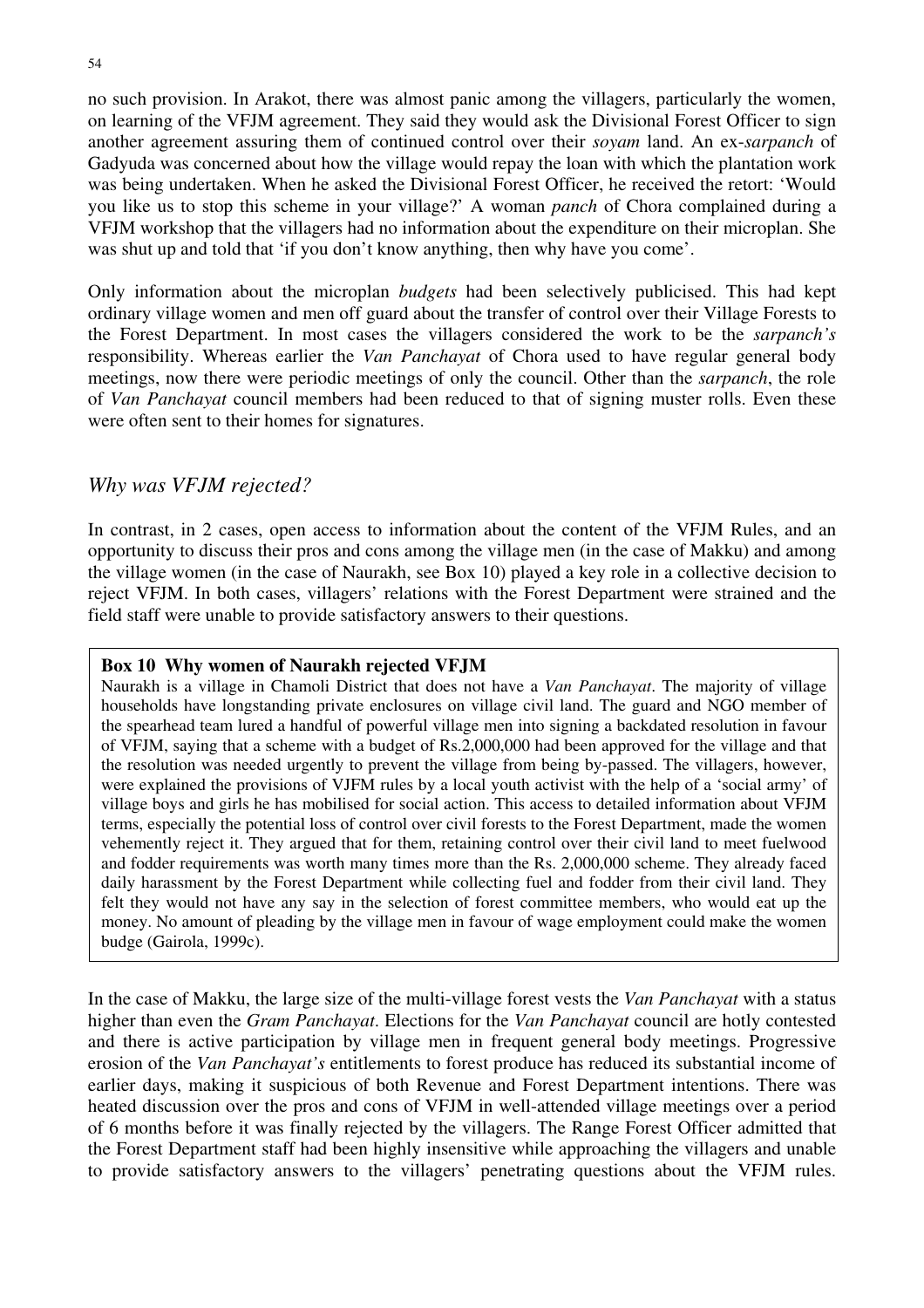Rumours of some *Van Panchayat* land being included in a wild life sanctuary doubled the villagers' suspicions about the department's intentions.

In most other cases, VJFM was accepted in the absence of any well attended village meetings. In Pakhi, where the women's association had effectively been managing the *Van Panchayat* forest, the women did not find out that some men had accepted VFJM till after the agreement had been signed. The manner in which the resolution for VFJM was passed by Chora *Van Panchayat*, with a record of regular meetings, diverse rules, and an active *Mahila Mangal Dal* protecting the forest, is illustrative (see Box 11).

#### **Box 11 Introduction & impact of VFJM on** *Chora Van Panchayat*

The resolution for VFJM was passed on 27.7.98 and has only 4 signatures on it. The second page has the signatures of 19 women. According to *Van Panchayat* council members, the forest guard came one evening and said: 'Hurry up, the money is about to come'. The meeting was held the same evening with the available *panches*. The guard told them that they could get signatures of more people later. The *panches* got the women's signatures the next day.

Custody of all the *Van Panchayat* records, including the microplan, had now been grabbed by the deputy head of the *Gram Panchayat*. He did not permit the researchers to organise a village meeting to discuss issues related to VFJM raised by members of the women's association. He screamed at them saying that '*Even if the DFO comes, the records will stay with me. I am the one who brought this scheme to the village. I even went to Nainital for the purpose'*.

The microplan had been prepared with considerable effort by the Forest Department staff with the villagers' role being confined to providing information. None of the ordinary villagers had seen it and knew little about its contents. A few villagers were aware of the total budget. The *Mahila Mangal Dal* which had been protecting the village forest voluntarily was uninformed about the investments under VFJM. One of the women said: 'Earlier I used to attend the *panchayat* meetings. But now no general body meetings are held' (SKS, 1999d).

## **4.4 Summary and Conclusions**

Despite the imposition of crippling bureaucratic controls on their functioning, a large number of Uttarakhand's *Van Panchayats* have survived as vibrant self-governing community forestry institutions. Where livelihood and ecological dependence on forests remains high, they have successfully retained reasonable control over decision making and satisfaction of subsistence needs. The quality of forests under their management is often as good, if not better, than the Reserve Forests under the control of the substantially better resourced Forest Department.

A large number of diverse and informal institutional arrangements for community management on all legal categories of forest lands – many led by acutely forest-dependent women – co-exist with, and even within, the formal *Van Panchayats*. Such informal arrangements, often with negotiated support of elected *Gram Panchayats*, provide more accessible space for community forest management to poor women and marginalised groups because they are outside the framework of bureaucratic procedures and controls.

A series of government actions weakened these existing management systems substantially over the course of the last century. Progressive restrictions on local use of forest resources through the Forest Conservation Act, the felling ban and recent Supreme Court judgements, combined with large scale livelihood and resource displacement caused by expansion of the Protected Area network, are changing people's attitudes towards forests and undermining the primary incentives for community forest management. *Ad hoc* changes in village boundaries and poor boundary demarcation of Village Forests, inequitable distribution of forests among villages, and inattention to conflict management among villages have soured inter-village relations. Classification of natural grasslands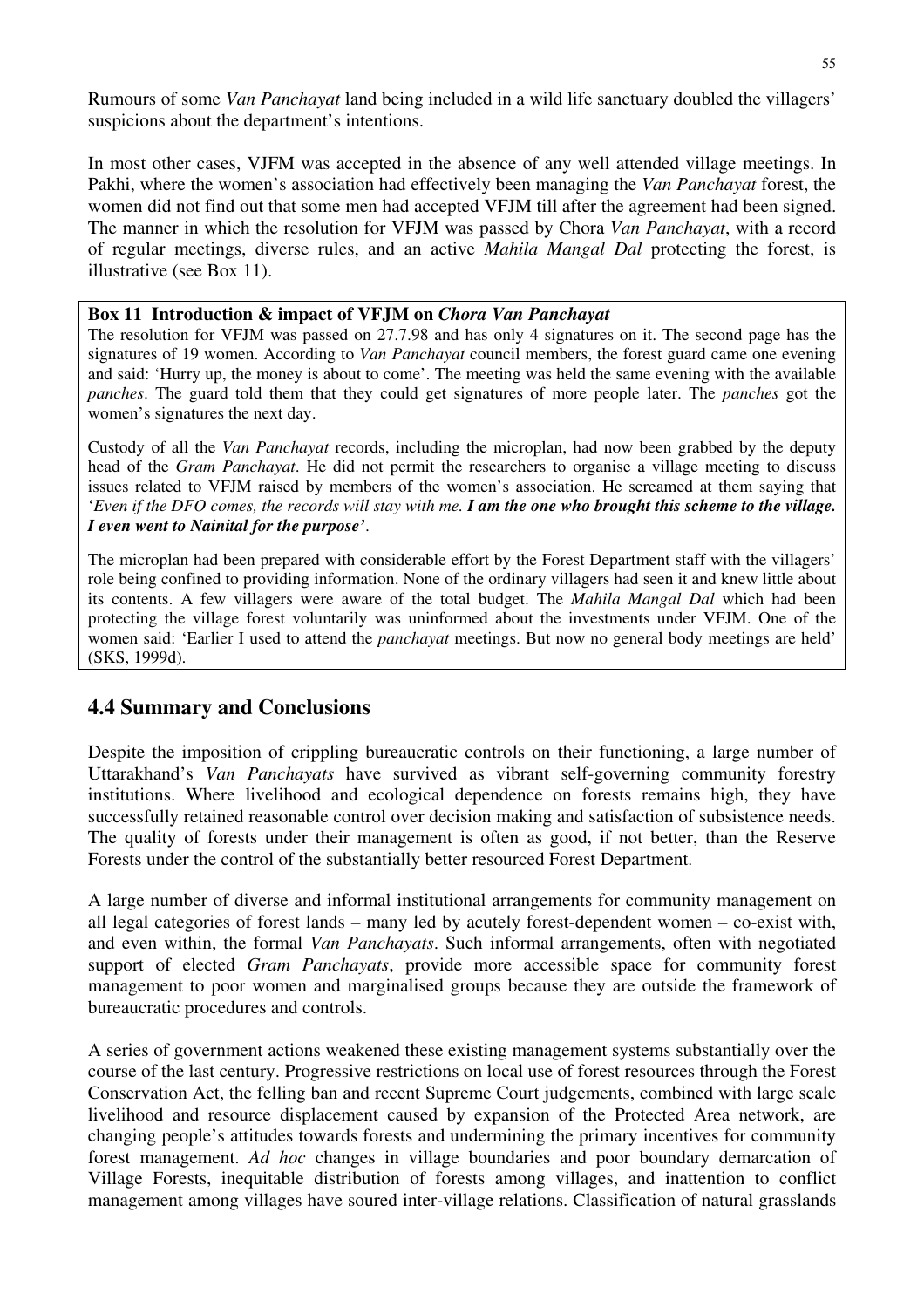as forests under the management of a tree-focused Forest Department, together with extensive replacement of mixed forests by commercial pine plantations, has significantly changed *land use and the nature of the forest itself* over the years*.* The resource base available for sustaining Uttarakhand's agro-pastoral rural livelihood systems has diminished greatly.

State-driven devolution policies, in the form of new *Van Panchayats* and VFJM, fail to address these problems. Worse, they often undermine the remaining strengths of local forest management systems.

In the name of devolution, VFJM is empowering the Forest Department to reassert control over both *Van Panchayat* forests and civil/*soyam* lands, the only surviving village commons. Instead of re-vitalising the rich and diverse base of indigenous knowledge of local women and men, and the management systems they have developed for supporting livelihoods and maintaining ecological services, VFJM reinforces the Forest Department's claim to be the monopoly holder of technical forest knowledge, despite its historical lack of experience with forest livelihoods and biodiversity conservation. Externally imposed microplanning teams display insensitivity to how existing selfgoverning institutions function, threatening the latter's viability. Placing a forest department functionary as the joint account holder and member secretary inside *Van Panchayats* shifts institutional accountability to the Forest Department and away from forest users. *Van Panchayats* and community management systems have survived *despite* such government interference and controls in the past. Users continue to resist intrusions by the Revenue and Forest Departments through non-cooperation and withdrawal. There are, however, declining incentives for community management in a changing economic and social context and policy environment. Devolution policies like VJFM may well lead to their ultimate demise.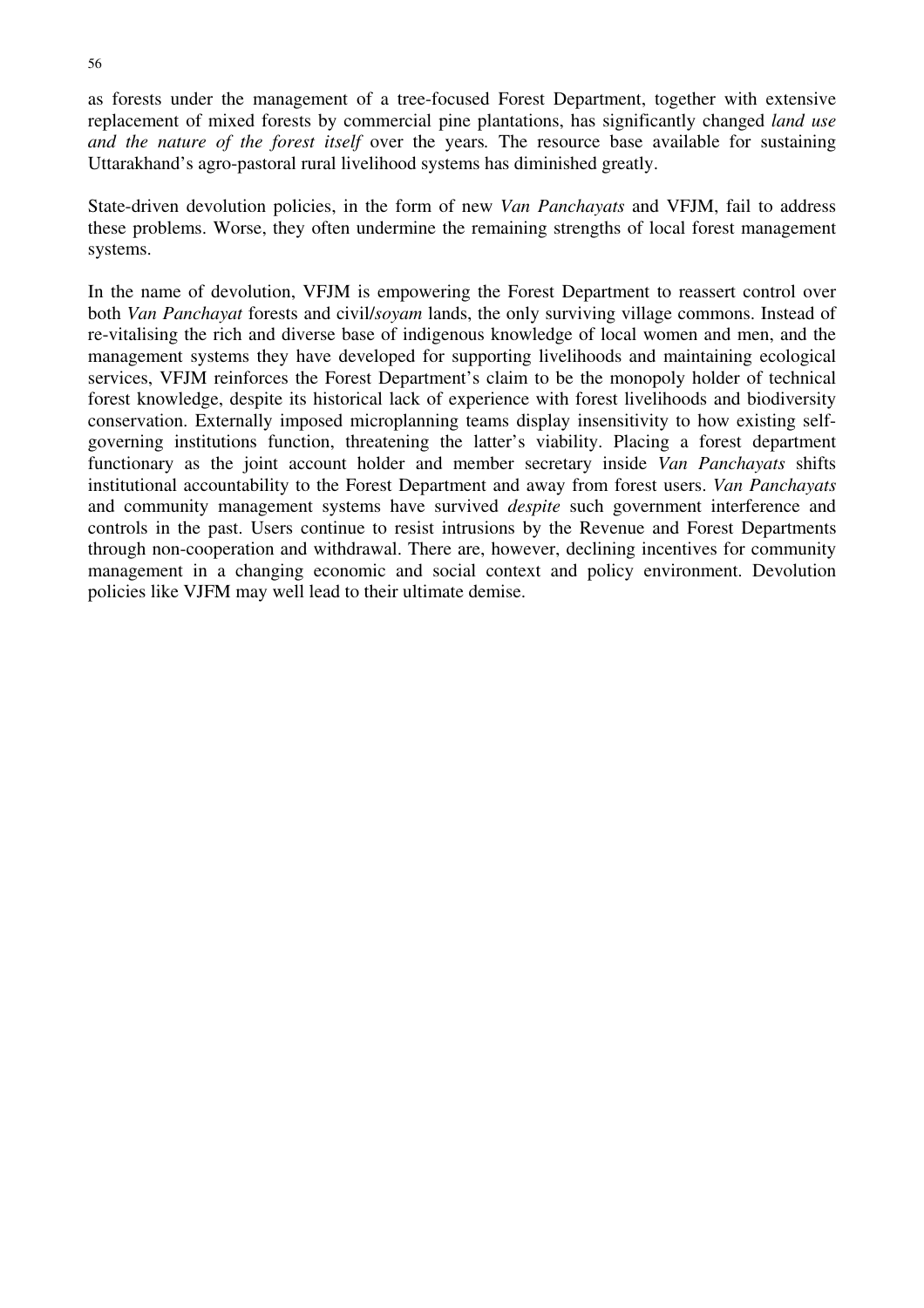# **5 Conclusion**

# **5.1 Discouraging Trends**

State-directed devolution policies may appear progressive in geographic areas where state control over forests has been firm during recent decades, such as in the higher quality Reserve Forests. There are few areas of this nature, however, among the villages now targeted for JFM. Our findings suggest to the contrary that for the three study areas these policies have reduced existing (both *de jure* and *de facto)* local space for forest management. The striking commonality in the JFM (VFJM in Uttarakhand) frameworks of the three states is their a-historical nature. They overlook the diversity of:

- *existing legal rights and land use;*
- location-specific, community systems for forest management often already in place.

Government agencies have not bothered to engage villagers already involved with CFM in policy formulation, nor have they aimed to strengthen existing initiatives and institutions through jointly analysing local problems, perspectives and priorities. Instead, JFM in all the three states studied assumes that villagers need to be 'motivated' to protect forests in accordance with the Forest Department's vision even when this implies destruction of existing livelihoods of the poorest. The programmes have assumed that local people require monetary (in two states with the help of World Bank loans) or timber incentives to 'participate' in state-defined management priorities. In the process, institutional arrangements producing relatively more accountable community leadership – dependent on facilitating consensus-based decisions (within the constraints of increasing stratification and unequal power within villages) – are being replaced by male village elites interested in increasing their personal power by allying with department staff.

♦ *Instead of active subjects negotiating devolution policy frameworks and their adaptation, villagers are treated as objects, to be reshaped by top down policies into instruments to achieve externally defined resource management objectives and priorities*.

As demonstrated by our cases, existing institutional arrangements that are more locally legitimate, more democratically accountable, and more sensitive to local livelihood needs – although not always equitable and gender sensitive – are being replaced by institutions amenable for extending state control.

Thus state presence *inside* formerly autonomous community institutions is being engineered in all three states by imposing the forest guard or the forester as the member secretary of community organisations. In Uttarakhand and Madhya Pradesh, this has allowed the state to control even community funds, including those raised by villagers through voluntary contributions, and put them to uses favoured by foresters, often without any transparency or accountability. Existing social capital is either destabilised or destroyed as bureaucratic and non-democratic mechanisms for monitoring and controlling community behaviour are put in place as part of JFM agreements. These are the same non-transparent, and non-accountable bureaucratic mechanisms whose failure in the past led to pressures for greater devolution and decentralisation.

♦ *Rather than enhancing space for local forest management, such controls undermine faith in local communities as the custodians of local resources. While bureaucratic structures and controls are being dismantled for multi-national capital in a globalising market-driven economy, they are actually being expanded for the poorest forest-dependent communities in the guise of devolution.*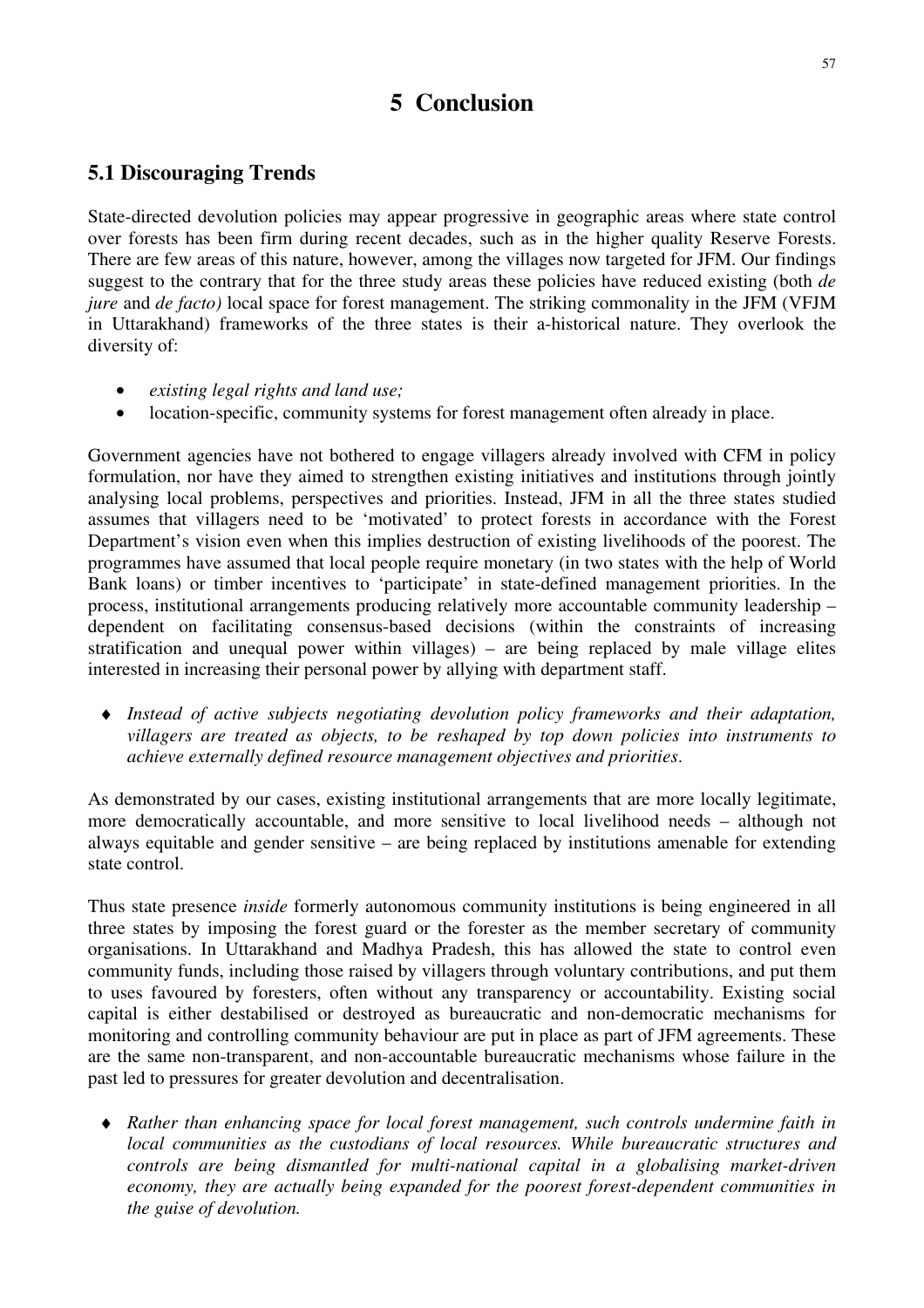All this takes place in the context of rapidly changing and contradictory legislation and public policy that legitimates central control and that state agencies can manipulate at will to suit their convenience. Foresters can pull out dusty maps with no relevance to existing land use practices and claim authority to resources long used and managed by local people. Grazing areas used for many generations by villagers can become the targets of 're' forestation or closure to grazing, on the strength of sweeping notifications issued in the past declaring lands under a wide diversity of uses and ecosystems as state-owned 'forests'. Many of these lands have still not been surveyed or their longstanding uses or users properly recorded. Existing laws providing for devolution of their management to local government institutions, such as the Orissa *Grama Panchayat* Act of 1965, vesting management of village common lands as well as Protected Forests in *Gram Panchayats* and *Gram Sabhas*, are ignored. Instead, the Forest Departments harp on the necessity of achieving a desirable percentage of 'forest cover', defined *ad hoc*, through ostensible devolution of forest management. In all three of our study states, the maximum space for local forest management was available on lands that enabled diverse CFM initiatives to flourish. Without acknowledging contestation of jurisdiction over them both by Revenue Departments and local communities, state Forest Departments are consolidating their control in the name of devolution with both government and donor support.

This is aided by the growing and relatively uncontested environmental ideology of the urban middle class (with no direct dependence on forests) reflected in a sweeping Supreme Court judgement of December 1996 on a public interest litigation against illegal forest fellings. The Court judgement brought *all* the country's 'forests' (as per dictionary definition) on all legal categories of land (including private and community-owned) under its ambit and banned all tree felling unless it was in accordance with technical working plans prepared by Forest Departments and approved by the central Ministry of Environment & Forests. In February 2000, the Supreme Court decided on another public interest litigation case banning all collection of NTFPs from legally notified Protected Areas, including the removal of dead and fallen trees within them. The impact of both these, and other similar judicial pronouncements on the livelihoods and land and resource rights of millions of already marginalised forest-dependent women and men, has been drastic. The fact that these judgments overwrite other existing constitutional provisions and laws has gone relatively unchallenged due to those most negatively affected by them being among the most disempowered and resource poor. There could hardly be space for further centralisation of control over forest management in the forest bureaucracy. Discussion on the nitty-gritty of so-called devolution policies carry little meaning without clarification of what constitutes a 'forest' and the process by which that is defined.

The latest threat is looming in the form of rapid removal of all legal hurdles for attracting national and multinational capital in a fiercely competitive global market. The central government has already drafted a proposed amendment to Schedule V of the Constitution of India, under which PESA was enacted, to legalise transfer of tribal lands to non-tribals (including private industry) banned under the Schedule. The central Ministry of Mines has similarly framed a policy for opening up forest, and predominantly tribal, areas for the mining industry. The empowering provisions of PESA, largely left un-implemented till the time of our research, will be left with even less meaning if these changes come into force. Rather than empowering forest-dependent communities in Schedule V (tribal majority) areas to bring their forests under community management, the proposed legislative changes will increase their already high vulnerability to displacement through increased acquisition of even their private cultivable lands for commercial exploitation. The nature of state response to organised tribal resistance against further displacement for 'development' became evident in December 2000 with the police shooting 3 tribals dead in Maikanch village in Rayagada district, Orissa. The objective was to break their determined refusal to permit surveys of their land for acquisition and leasing to a multinational company for bauxite mining. Many of the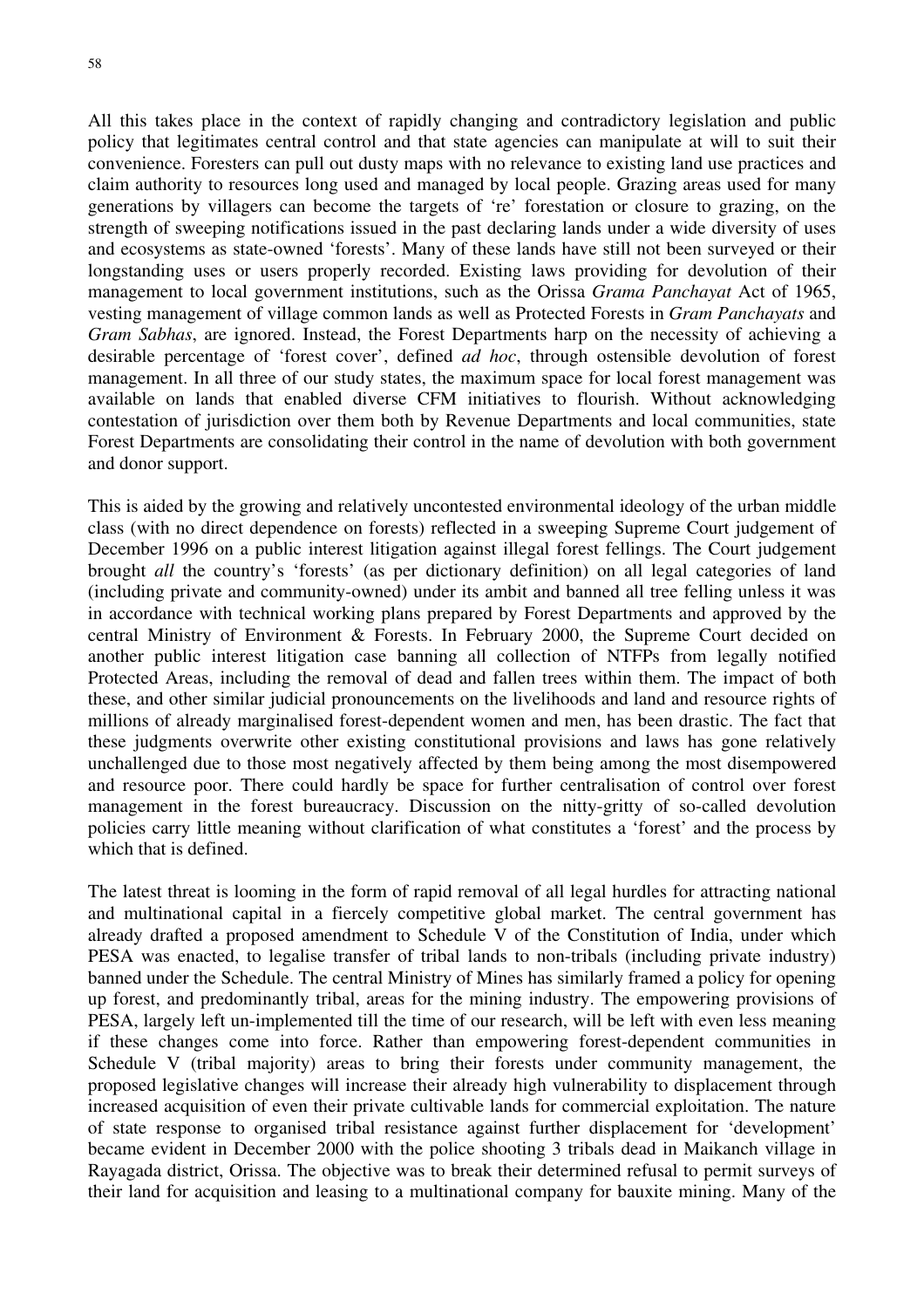villages to be displaced had held *Gram Sabha* meetings under PESA and passed resolutions against the proposed acquisition of their lands. In case of displacement, many of the villagers would not be legally entitled to any compensation as their lands were declared state-owned revenue wastelands or forests without any surveys recording their existence. The state response was to send in armed police to terrorise, frame false charges and kill (Das, 2002).

Finally, despite the increased rhetoric of participation, policy formulation itself remains nonparticipatory, generally deaf to the demands articulated by forest-dependent communities, CFM groups and their federations, and peoples' and civil society movements. Instead, senior government or Forest Department officials, with little understanding of forest-based livelihoods or direct experience of grassroots realities, enjoy the monopoly of formulating 'participatory' or 'devolution' policies. The intended 'beneficiaries' of supply-driven devolution policies remain deprived of the opportunity to shape the parameters of their own participation in forest management.

# **5.2 Local Appropriation of Space for Forest Management: different motivations, greater impact**

State Forest Departments, all the same, have been neither omnipresent nor omnipotent in nationalised forest management. Despite efforts to bring more and more land under Forest Department control, local users have been able to maintain or establish their own organisations for managing local forests due to the continuing importance of forests for livelihoods and the hardships caused by resource scarcities. Some of these organisations are rooted in cultural traditions which have survived two centuries of state interventions while others date back to early in the twentieth century, including the legally constituted *Van Panchayats* in Uttarakhand. Many others are of more recent origin. Thousands of such self-initiated forest protection groups are protecting several hundred thousand hectares of state-owned forests in Orissa, Jharkhand, Madhya Pradesh and Uttarakhand, and on a smaller scale, in several other states. Forests in these areas have been maintained in good condition over decades or regenerated substantially over the past 10 to 20 years of recent local protection, and can now better serve a broad range of local livelihood needs. The Forest Protection Committees of Bengal (a large number of which represent formalisation of selfinitiated management efforts through JFM) received the Paul Getty award in the mid-1990s, based on improvements in forest condition evident through satellite imagery. In Orissa also, the Forest Survey of India recorded a 100 km<sup>2</sup> increase in dense forest cover in just two districts between 1997 and 1999 on account of CFM some of which may have been formalised into JFM (FSI, 2000:82- 83). Many Village Forests under *Van Panchayat* management in Uttarakhand are in as good, if not better, condition than Reserve Forests. The scale of impact of unofficial CFM in other states is less clear due to the absence of relevant data.

The more organised and better-informed, forest-dependent communities have also tried to take advantage of the provision for democratic decentralisation under PESA, to establish their authority over natural resource management in a holistic way. In pockets of Madhya Pradesh, where tribal communities were mobilised and made aware of their rights under PESA by *Bharat Jan Andolan*, some tribal communities have asserted control over all their local natural resources, challenging the authority of the Forest and other departments. In some of these villages, they have rejected the timber-sharing formula of JFM, preferring to manage their forests entirely for meeting local requirements (Behar & Bhogal, 2000; Sundar, 2000).

In Orissa, thousands of self-initiated CFM groups have been building alliances through developing their own federations to articulate collective demands and pressure the state government to formulate an alternative enabling policy for CFM. They have challenged the state's JFM framework pointing out the imbalance in power, accountability and entitlements between villagers and the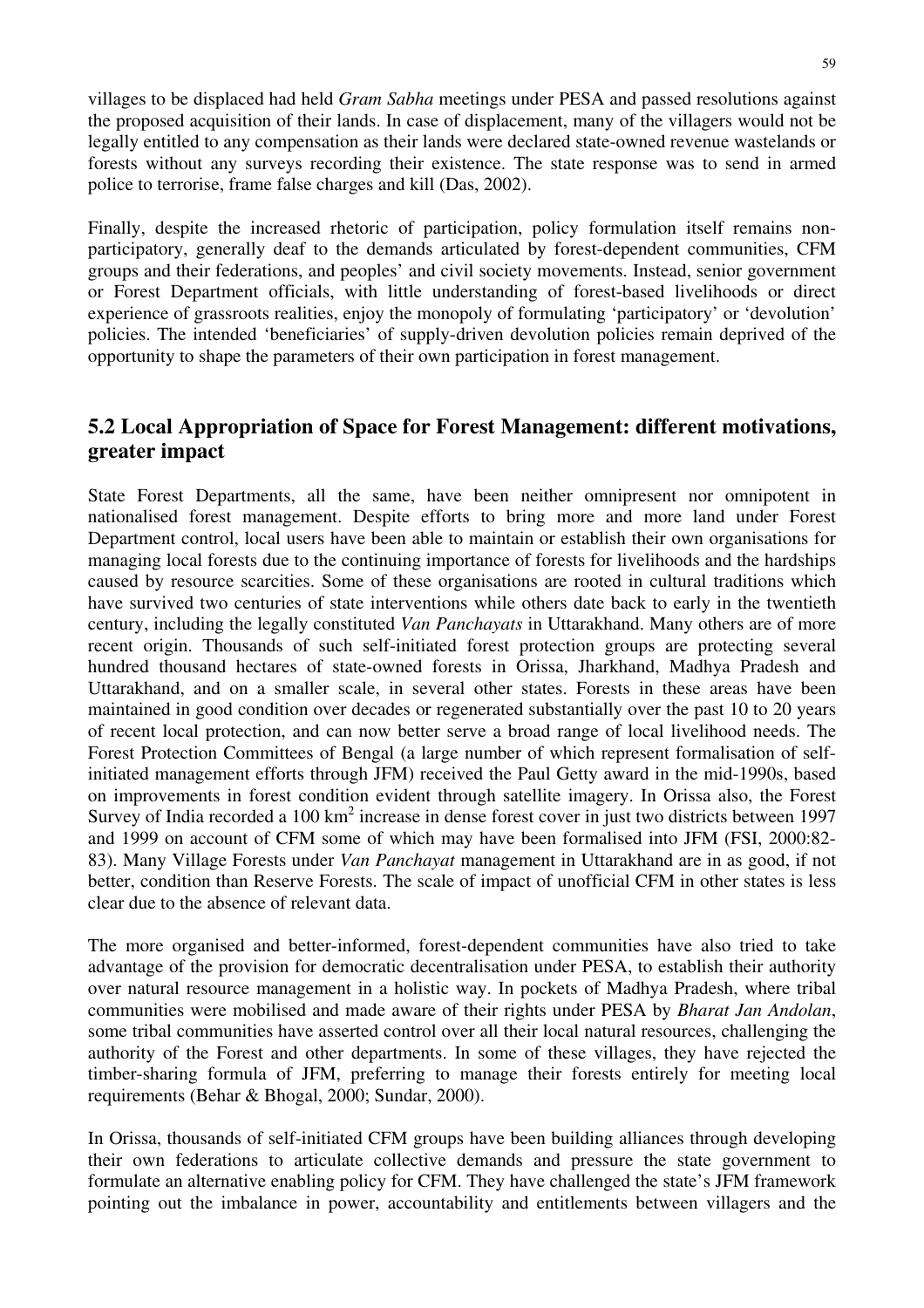Forest Department it perpetuates. Civil society advocacy groups and NGOs supporting these formations are facilitating development of such an alternative policy framework, including a concept of community trusteeship rights (Singh, 2001) and evolving strategies for influencing the state government to replace JFM by a CFM policy.

Local organisations have also fought against donor initiatives that threaten local livelihoods, land rights and management authority. In Madhya Pradesh, strong opposition to the Madhya Pradesh Forestry Project by an alliance of Mass Tribal Organisations (MTOs) and people's social movements has made the World Bank wary of funding a second phase of the project evaluated to be highly successful by the Forest Department and World Bank consultants. The grassroots organisations have challenged the forestry project's 'unsubstantiated assumptions about indigenous resource use and its supposed negative impact on forests and wildlife' (MTOs, 1999) and protested against not being involved during the phase of project formulation itself. Shaken by these protests, and under pressure from the World Bank, the state government and the Forest Department invited public inputs for developing a new state forest policy during 2000.

Lingering doubts about the Madhya Pradesh government and Forest Department's sincerity in initiating an open policy dialogue, however, were confirmed in April, 2001. Pre-mediated state repression was unleashed on *Adivasi Morcha Sangathan,* a mass tribal organisation in Dewas district of Madhya Pradesh fighting for the local tribals' democratic rights. Members of statepromoted JFM committees helped crush the tribals' democratic struggle for their customary forest and development rights in this first incident of its kind. On April 2, 2001, 4 tribals were shot dead by the police in Mehndikhera village of Baghli tehsil during a sustained attack on several villages spread over many days, led by the District Collector, Superintendent of Police and Divisional Forest Officer. Members of 'official' JFM committees, many of them residents of the villages under attack, participated as paid labourers. Large numbers of houses, grain storage bins and agricultural implements were destroyed, sympathizers of *Adivasi Morcha Sangathan* physically assaulted and their women molested, and food grain stocks and drinking water sources poisoned. And this was done in the context of a  $3<sup>rd</sup>$  successive year of acute drought in the area. The official version justified the action for recovering 'valuable' timber illegally felled by the tribals and to prevent them from 'encroaching' on state forests. Independent fact finding missions, however, revealed that the tribal villagers had incurred such state wrath for daring to stop paying bribes to forest staff for collecting subsistence forest products in accordance with their customary rights, stopping illicit tree felling by powerful interests and demanding that the Forest Department stop 'scientific' fellings in their forests. *Adivasi Morcha Sangathan* members continued being pressured to join official JFM committees through promises of cases against them being withdrawn and wage work (PUDR 2001). The incident was a stark demonstration of the hollowness of the devolution rhetoric.

In Uttarakhand, divergence between state and community notions of devolution became starkly evident at a meeting with community representatives, social activists, academics and Forest Department officers for disseminating the findings of the Uttarakhand research study in June 2001. Community representatives were outraged by the revised *Van Panchayat* Rules, 2001, which they saw for the first time at the meeting. Asserting that their *Van Panchayats* had not been gifted to them on a platter but had been obtained through hard struggle by their forefathers, *Van Panchayat* leaders resolved to launch a popular struggle to demand their withdrawal and draft alternative rules through broad-based consultation (Sarin, 2001c). The sheer strength of popular anger against the new rules and the sustained campaign for their withdrawal led by the *Van Panchayat Sangharh Morcha* over fifteen months has compelled both the Forest Department and the political leadership of the new state to promise their revision.

The research studies in all the three states also highlighted the nature of power dynamics within and between communities for control over the forest and major inter- and intra- village equity issues.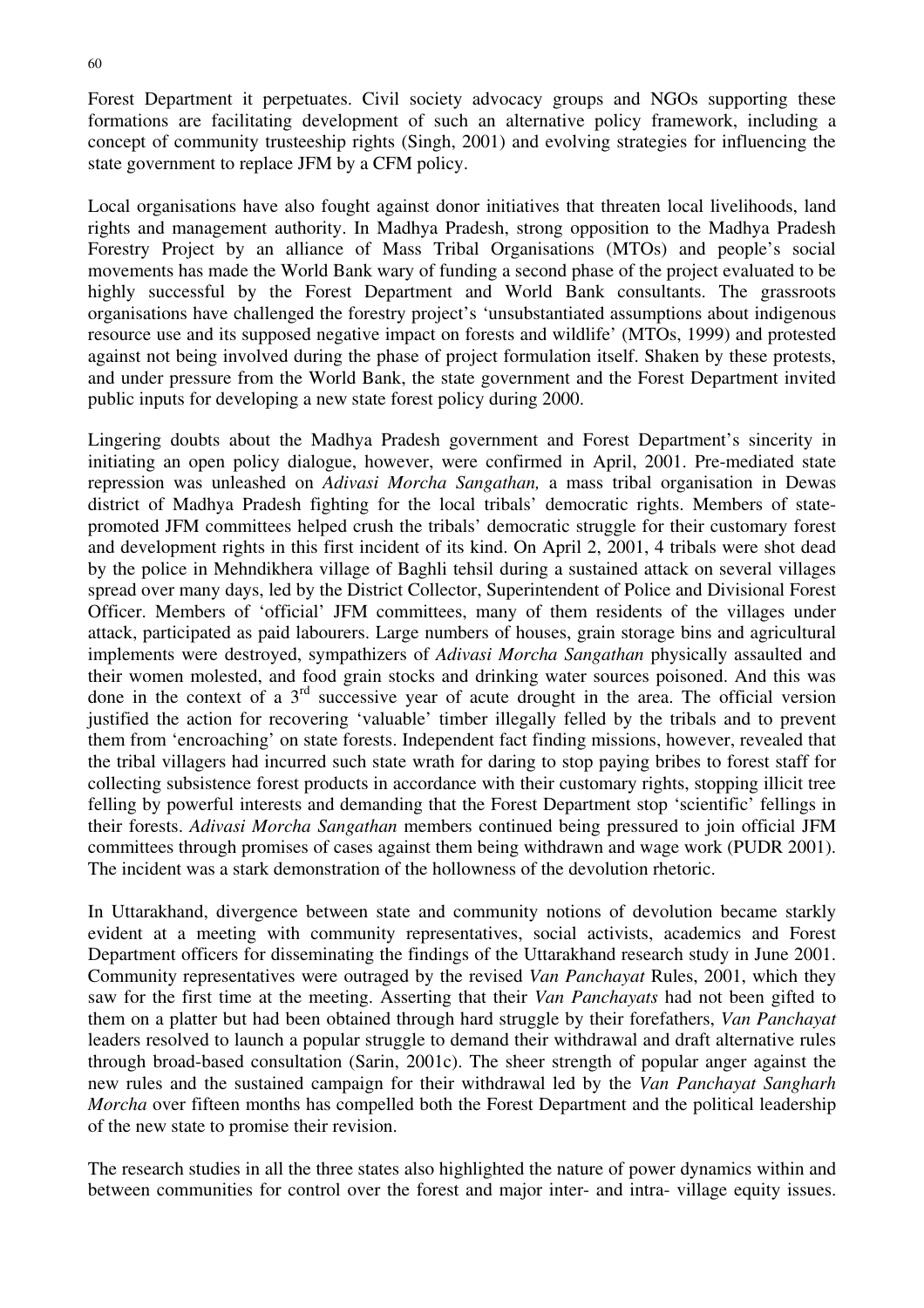Poor women in particular, and the most forest-dependent sub-groups in general, remain marginalised even in community decision making and associated federation building processes. Where such groups have initiated forest protection, they face the threat of being marginalised once the value of the resource has increased through protection. Without effective checks and balances, CFM on its own in a context of increasing socio-economic differentiation within communities, is unlikely to provide democratic space for local forest management to the voiceless and disempowered within communities.

## **5.3 Where To From Here?**

'Devolution' policies like JFM thus far represent instrumentalist interventions for obtaining local cooperation in improving forest condition according to traditional Forest Department criteria. This is being attempted on outdated and contested maps of the forest estate. Instead of facilitating holistic forest lands use and planning which integrates sustainable livelihoods of forest-based communities, they are extending and consolidating state appropriation of the limited remaining common lands. The 1988 national forest policy re-defined the objectives of forest management which requires re-examining forest categories and forest legislation as well as institutional structures for forest management developed for colonial interests. Rational re-categorisation of the forest estate to acknowledge and prioritise livelihood and conservation needs within a holistic land use policy framework is a pre-condition for creating democratic space for local forest management. Without restoring full livelihood and income benefits from local forests to acutely forest-dependent women and men, the sustainability of both the present forest management framework and the 'community' institutions being promoted for its implementation will remain in question.

In a context of rapid change, and the increasing recognition of the multiple values of forests for multiple stakeholder groups, an appropriate framework for sustainable and democratic devolution of forest management can no longer be evolved by Forest Departments on their own. Holistic forest sector reform processes with multi-sectoral and multi-stakeholder participation and multidisciplinary analysis need to be initiated. Local people heavily dependent on forests for their livelihoods need to be assured a primary voice in such processes through their existing, often longstanding, formal and informal community forestry institutions.

Nurturing democratic, self-governing CFM institutions requires a framework ensuring tenurial security over community forests, clear boundaries defining communal property rights and empowerment of forest-dependent women and men to make real choices for enhancing sustainable livelihoods in accordance with their own priorities. State interventions need to build upon and democratise existing local initiatives and institutional arrangements instead of seeking to replace them wholesale with standardised state-engineered institutional frameworks like JFM. Similarly, existing community-based mechanisms for managing inter- and intra-village disputes need to be strengthened through democratisation and increasing their gender sensitivity, instead of replacing them with inaccessible, ineffective and often corrupt, bureaucratic and judicial processes. Intervillage forums or federations of acutely forest-dependent women and men need to be nurtured and empowered for negotiated settlement of disputes and protecting their rights and access to forest resources.

Informed participation in decision making requires improved information dissemination, especially concerning empowering legislation such as PESA, and support for building local capacity to govern and manage forests. Various NGOs and people's movements are already engaged in this work, but additional resources and legal support are needed if forest-dependent women and men are to consolidate and expand on their existing rights in forests. Care must be taken, however, that support does not corrupt the accountability of local leaders and others to the most forest-dependent sections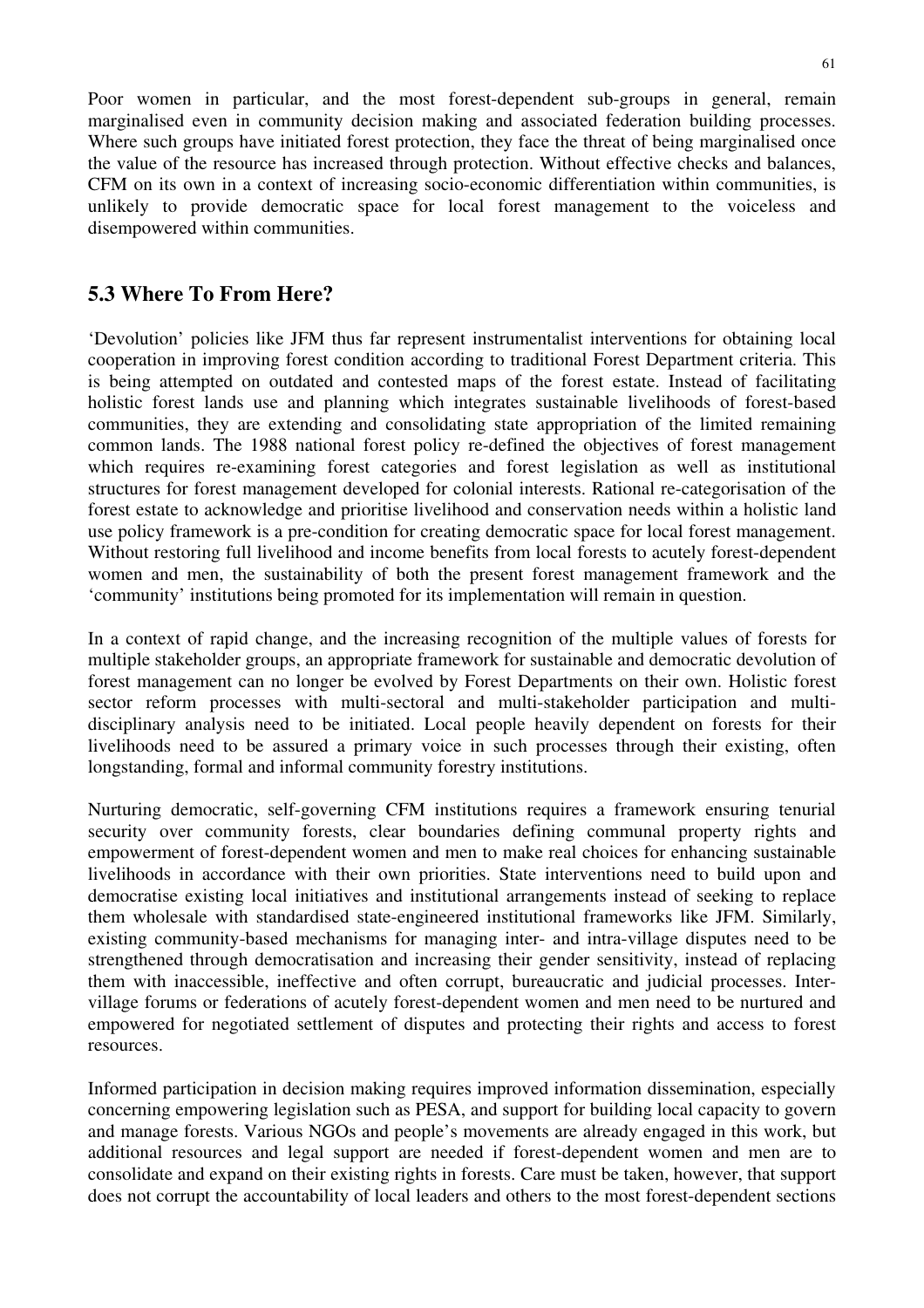of the population. Experience with 'service provider' NGOs and elite-dominated 'community-based organisations' suggests that finding ways to deliver support effectively will take innovative thinking. While new mechanisms are developed to deliver support with accountability, pressure should be placed on the state to allow the poorest forest users and their allies to mobilise on their own. Merely eliminating state repression of local forest users will go a long way towards increasing local capacity.

Lastly, the threats posed by market-driven globalisation to genuine devolution and democratisation need to be addressed. There is an acute need for strengthening global platforms where local perspectives can be shared and appropriate actions identified.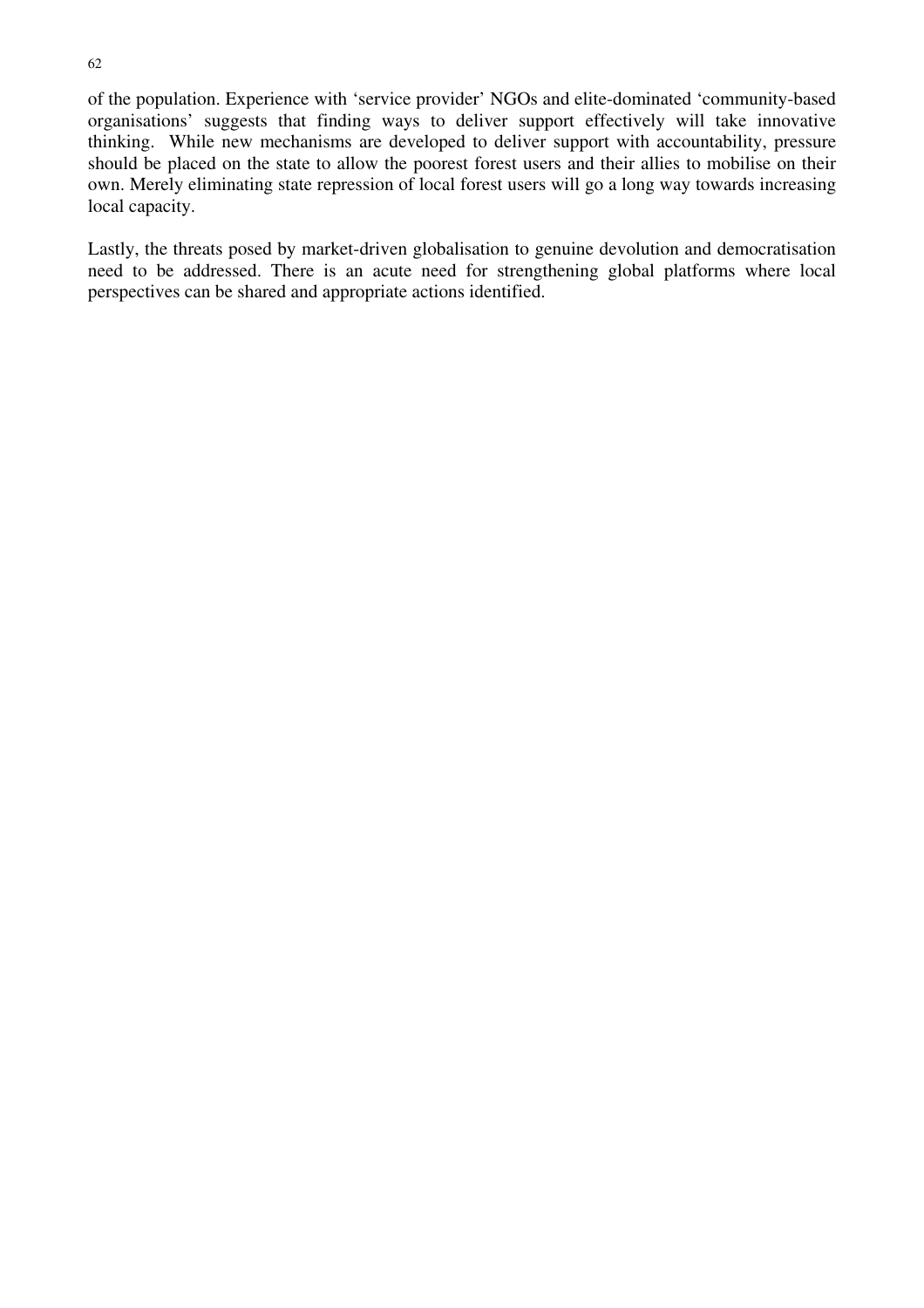#### **References**

- Agarwal, C. (1996). *Boundary and Property Rights in Uttarakhand Forests*, Wastelands News, February-April, 1996, Society for Promotion of Wasteland development, New Delhi.
- Behar, A. and Bhogal, R.K. (2000). *People's Social Movements: An Alternative Perspective of Forest Management*, unpublished paper for the CIFOR research project on 'Creating Space for Local Forest Management', Bhopal.
- Bhatt, S. (1999). *A case study of some people*'s *institutions* in the Akash Kamini Valley, Garhwal, unpublished paper for the CIFOR research project on 'Creating Space for Local Forest Management', New Delhi.
- Bhogal, R. K. and Bhogal, T.S. (2000). *Joint Forest Management in Harda,* Draft paper for the CIFOR research project on 'Creating Space for Local Forest Management', Bhopal.
- Bhogal, R. K. and Shanker, M. (July 2000a). *Nationalised Forest Produce, A study of the Tendu Patta Policy of Madhya Pradesh, India, A Devolution or a Welfare Policy*? Unpublished paper for the CIFOR research project on 'Creating Space for Local Forest Management', Bhopal.
- Bhogal, R. K. and Shankar, M. (July, 2000b). *The Van Dhan Initiative in Central Bastar,* Paper produced under the CIFOR Research Project on 'Creating Space for Local Forest Management'
- Bhuria, D.S. (2001). Address given as Chairman, National Commission for Scheduled Castes & Scheduled Tribes, Government of India, at the National Meeting on Community Forestry Issues organised by the World Bank, Manesar, Haryana, November 8-9.
- CECI (Canadian Centre for International Studies and Cooperation), 1998, *Community-Based Economic Development Project, India: Preliminary Proposal.* CECI: Montreal, mimeo.
- Conroy, C., Mishra, A. and Rai, A. (2000). *Learning from Self-initiated Community Forest Management in Orissa, India,* Forests, Trees and People Newsletter No. 42:51-56
- Das, V. (2002). Struggle for Land & Forest Rights, in *Women's empowerment Policy and Natural Resource – What Progress*? Proceedings of a workshop jointly organised by the Planning Commission, GoI and the Overseas Development Group, University of East Anglia, U.K., Write-Arm, Bangalore.
- Diwan, R., Sarin, M. and Sundar, N. (2001). *Jan Sunwai* (Public Hearing) on Forest Rights at Village Indpura, Harda District, May 26, 2001, mimeo (Published in Wastelands News, May-July 2001, Vol.XVI No.4 and in Van Sahyog, May-July, 2001, Vol.3, Issue 1), New Delhi.
- Dubey, R., Pant, Y.K. and Jeena, N.S. (2000). *Van Panchayat, Ek Parichay*, Janpad (District Administration), Nainital, Uttar Pradesh.
- Dubey, A.P. (Additional Principal Chief Conservator of Forests-JFM, MP) (2001). D.O. letter No.697 dated 6.7.2001 to MOEF in response to its query about the Harda Public Hearing, circulated on the DNRM and RUPFOR e-mail discussion groups.
- Ecotech Services (1999). *Study on Management of Community Funds and Local Institutions, State Perspectives and case studies*, Volume II, draft for discussion, mimeo, New Delhi.
- FDUPa (Forest Department, Uttar Pradesh) (undated c.2000) *Empowerment of People through Forestry – A status paper on JFM in U.P*., Lucknow.
- FDUPb (1997). *Village Forest Joint Management Rules,* August 30, Lucknow.
- FSI (Forest Survey of India) (2000). *State of Forest Report 1999*, Ministry of Environment and Forest, Dehradun.
- Gairola, G. (1999a). Field case studies: *CFM in Holta village*, district Tehri Garhwal.
- Gairola, G. (1999b). Field case studies: *Dungri Chopra Van Panchayat,* district Pauri Garhwal,
- Gairola, G. (1999c). Field case studies: *Rejection of VFJM in Naurakh village, district Chamoli.*
- Ghildiyal, M.C. and Banerjee, A. (1998). *Status of Participatory Management in Uttarakhand Himalayas*, paper presented at regional workshop on Participatory Forest Management Implications for Policy and Human Resource Development, Kunming, People's Republic of China.
- GoI (Government of India) (1988). *National Forest Policy Resolution,* New Delhi.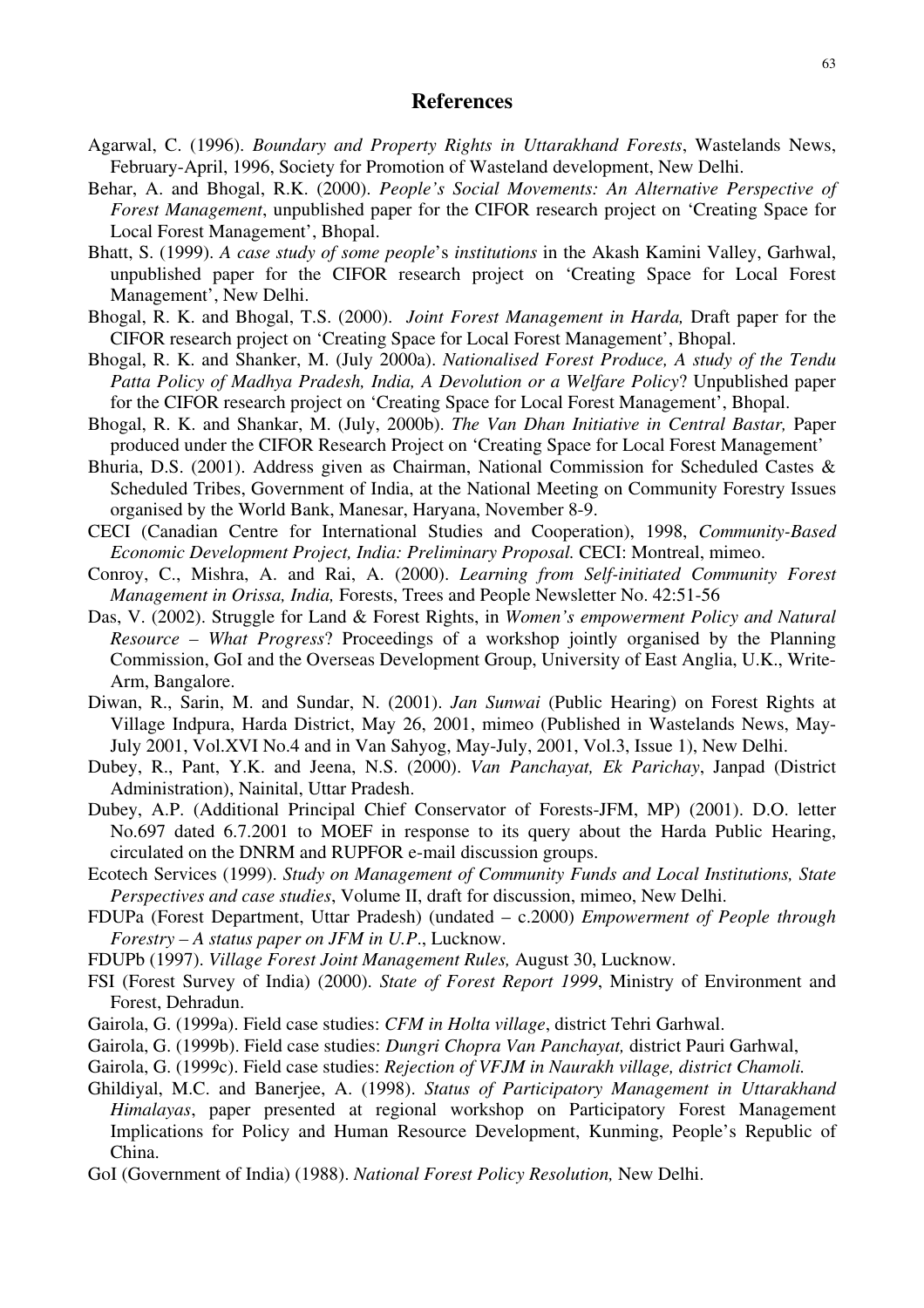- GoI (1990). *"Involvement of Village Communities and Voluntary Agencies in Regeneration of Degraded Forests",* MOEF, No.6.21/89-F.P., June 1.
- GoI (Government of India) (1996). Provisions of the Panchayats (Extension to the Scheduled Areas) Act.
- GoMP (Government of MP) (1998). Madhya Pradesh Human Development Report. Table HA 1.
- GoO (Government of Orissa) (1996). Orissa District Gazetteers; Cuttack.
- GoO (Government of Orissa) (2000). *Economic Survey*. Bhubaneswar.
- GoO (Government of Orissa) (2001). Economic Survey 2000 2001, Bhubaneswar.
- GoU (Government of Uttaranchal) (2001). *The Uttaranchal Panchayati Forest Rules, 2001*, July 3, Dehradun.
- GoUP (Government of Uttar Pradesh) (1960). *Report of the Kumaun Forests Fact Finding Committee,* Lucknow.
- GoUP (1984). *Van Panchayaton Ki Karya Pranali Ka Moolyankan Adhyayan,* Lucknow.
- Guha, R. (1989). *The Unquiet Woods, Ecological change and peasant resistance in the Himalaya*, OUP, Delhi.
- INFORM (2001). Information e-bulletin on Participatory Forest Management, Resource Unit for Participatory Forestry, Winrock International India, Volume 1, No 3, Oct-Dec.
- Jena, N.S. *et al* (1997). Panchayati Vano mein Vyavsayaik Paudharopan*,* in *Parvatiya Vikas*: 1(iv), Centre for Development Studies, Nainital.
- Jonsson, S. and Rai, A. (eds) (1994). *Forests, People and Protection, Case studies of Voluntary Forest Protection by Communities in Orissa*, ISO/Swedforest and SIDA, Bhubaneswar.
- Kant, S., Singh, N.M. and Singh, K.K. (1991). *Community-Based Forest Management Systems: Case Studies from Orissa*, Indian Institute of Forest Management, Bhopal: SIDA & ISO/Swedforest, New Delhi.
- Mishra, R. (1998). *Legal Framework and Institutional Arrangement between Orissa Forest Department and Communities in Orissa*, preliminary report of consultant, mimeo, Scandiaconsult Natura AB/Asia Forest Network, Bhubaneswar.
- Mitra, A. (1993). *Chipko,* An Unfinished Mission, *Down to Earth*, April 30, New Delhi.
- MOEF (Ministry of Environment and Forests, GOI) (2000). *Guidelines for strengthening of Joint Forest Management (JFM) Programme*. Forest Protection Division No.22-8/2000-JFM (FPD), 21 February.
- MPFD (Madhya Pradesh Forest Department) (undated ca. 2000). *Status of JFM in Madhya Pradesh, Bhopal.*
- MTOs (Mass Tribal Organisations) (1999). *Report of the Joint Mission on the Madhya Pradesh Forestry Project* (Paper released by the Madhya Pradesh MTOs), Bhopal.
- Nanda, N. (1999). *Forests for whom? Destruction & Restoration in the UP Himalayas*, Har Anand Publications, New Delhi.
- OFD (Orissa Forest Department) (1999). *Orissa Forests 1999.* Statistical Branch, Office of the Principal Chief Conservator of Forests, Bhubaneswar.
- OFD (Orissa Forest Department) (2001). S*tatus of JFM in Orissa as on 31.8.01,* Development Circle, Forest Department, Cuttuck.
- Pai, R. (2001). *Community participation in management of natural resources*, paper presented at an Authors' Workshop for a book on JFM, Delhi, August.
- Pattnaik, S. (2001). *Myth & Reality of Devolution of Power: An examination of PESA in Orissa,* Draft paper for the CIFOR Research Project on 'Creating Space for Local Forest Management', Bhubaneswar.
- PSS (Panchayat Sewa Samithi) (1998). *People's Forest Management: From Conflict Resolution to Policy Perspectives – An Exploration in the Context of Uttarakhand*, Report submitted to C D S, Nainital, mimeo.
- PUDR (People's Union for Democratic Rights) (2001). *When People Organise: Forest Struggles & Repression in Dewas*, People's Union for Democratic Rights, Delhi, June.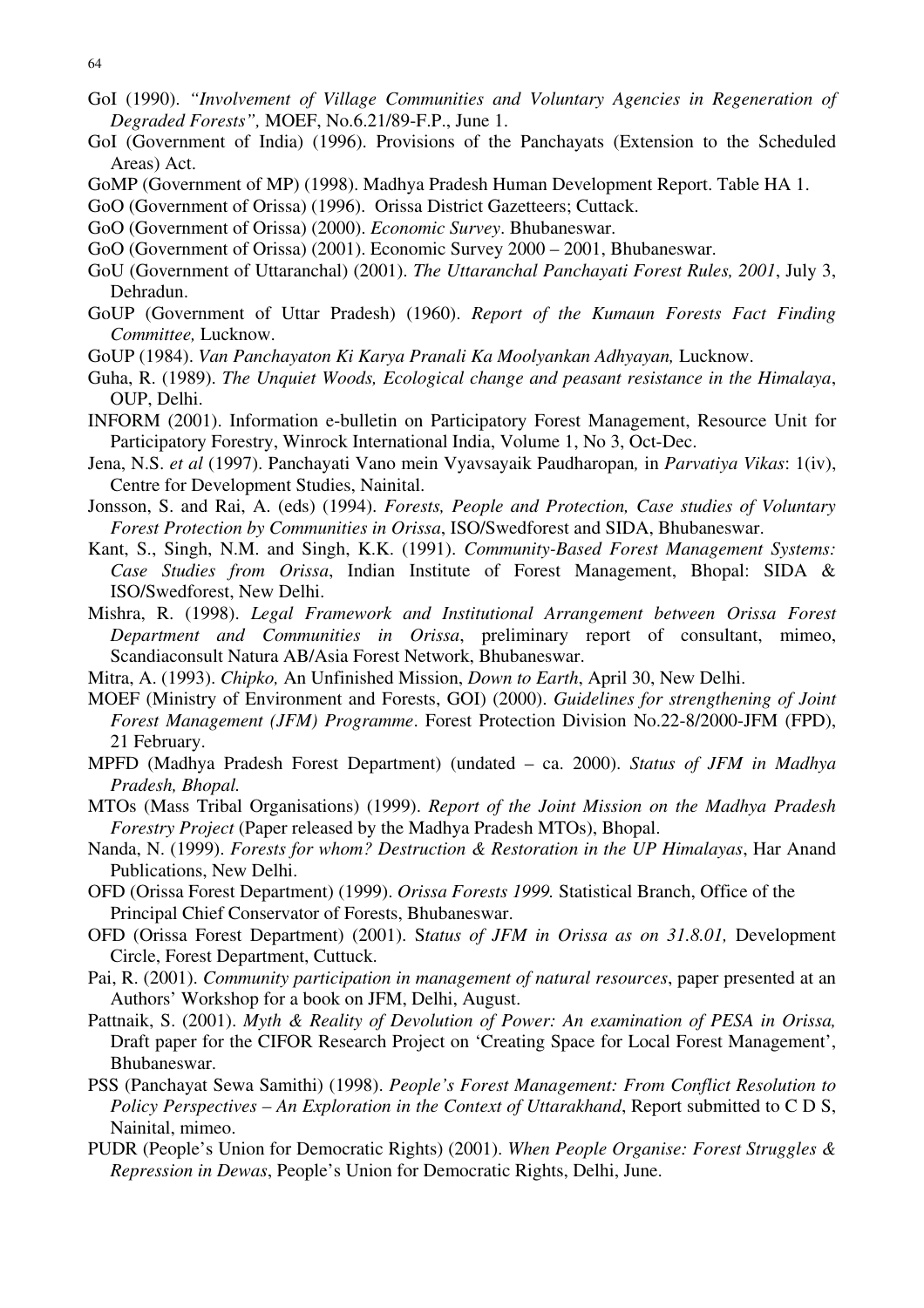- Rawat, A.S. (1998). *Biodiversity Conservation in U.P. Hills: A People's Viewpoint*, Studies, Vol.3: IV, CDS, U.P. Academy of Administration, Nainital.
- Sarin, M. and Rai, A. (1998). *Rational distribution of benefit between Communities and Forest Department, and Within Communities, under JFM and CFM*, Study report prepared for the project 'Capacity Building for Participatory Management of Degraded Forests in Orissa', India, mimeo, Scandiaconsult Natura AB/Asia Forest Network December, Bhubaneswar.
- Sarin, M. (2001a). From Right Holders to 'Beneficiaries'? Community Forest Management, Van Panchayats and Village Forest Joint Management in Uttarakhand*, draft paper based on research under the CIFOR project on 'Creating Space for Local Forest Management', January, Chandigarh.*
- Sarin, M. (2001b). *Disempowerment in the name of 'participatory' forestry? Village Forests Joint Management in Uttarakhand,* Forests, Trees and People Newsletter, No.44, April, Uppsala, Sweden.
- Sarin, M. (2001c). *Discussion on the Revised Van Panchayat Rules, 2001, and Impacts of Village Forest Joint Management (VFJM) on Van Panchayats in Uttarakhand, Summary of Proceedings,* Bhawali, June 22, mimeo.
- Sarin, M., with Ray, L., Raju, M.S., Chatterjee, M., Bannerjee, N. and Hiremath, S. (1998). *Who is Gaining? Who is Losing? Gender and Equity Concerns in Joint Forest Management*, SPWD, New Delhi.
- Saxena, N.C. (1995a). *Forests, People and Profit, New Equations for Sustainability*, Centre for Sustainable Development and Natraj, Dehradun.
- Saxena, N.C. (1995b). *Towards Sustainable Forestry in the UP Hills*, Centre for Sustainable Development, LBS National Academy of Administration, Mussoorie, U.P.
- Saxena, N.C. (1999). *Forest Policy in India*, WWF-India and IIED, New Delhi.
- Saxena, N.C. (2001). *Empowerment of Tribals Through Sustainable Natural Resource Management in Western Orissa* , Report prepared for IFAD/DFID, December.
- Singh, K. and Ballabh V. (1991). *'*People's Participation in Forest Management: Experience of Van Panchayats in UP Hills'*, Wasteland News*, Aug-Oct, pp.5-13.
- Singh, N.M., and Singh, K.K. (1993). *Forest Protection by Communities in Orissa A New Green Revolution*, Forests Trees and People Newsletter No.19, Uppsala, Sweden.
- Singh, N.M. and Singh, K.K. (1994). *Forest Protection by Communities in Sambalpur and Balangir Districts of Orissa*, New Delhi.
- Singh, N.M. (1995). *Collective action for forest protection and management by rural communities in Orissa.*
- Singh, N.M. (2000). *Community Forest Management versus Joint Forest Management: Conflicts between informal self-initiated Forest Protection efforts and JFM.* Paper presented at the International Workshop on JFM, June, New Delhi.
- Singh, N.M. (2001). *Women and Community Forests in Orissa: Rights and Management*. Indian Journal of Gender Studies (IJGS) 8:2, pp. 257– 270. July-December, Sage Publications, New Delhi.
- Singh, S. (1997a). *Diverse Property Rights and Diverse Institutions: Forest Management by Village Forest Councils in the U.P. Hills,* Institute of Development Studies, Sussex.
- Singh, S. (1997b). *Collective Dilemmas and Collective Pursuits: Community Management of Van Panchayats (forest councils) in the UP Hills,* mimeo, IDS, Sussex.
- Singh, S. (1997c). *Collective Action for Forest Management in the UP Hills,* mimeo, IDS, Sussex.
- SKS (Sainion Ka Sangathan) (1999a). *Case study of Gadholi Van Panchayat, District Almora.*
- SKS (Sainion Ka Sangathan) (1999b). *Case study of Anarpa Van Panchayat, District Nainital.*
- SKS (Sainion Ka Sangathan) (1999c). Proceedings of NGO discussion held in July, Bhawali, mimeo.
- SKS (Sainion Ka Sangathan) (1999d). *VFJM with Chora Van Panchayat, district Bageshwar.*
- Somanathan, E. (1991). *Deforestation, Property Rights and Incentives in Central Himalaya*, Economic & Political Weekly, Bombay, January 26.